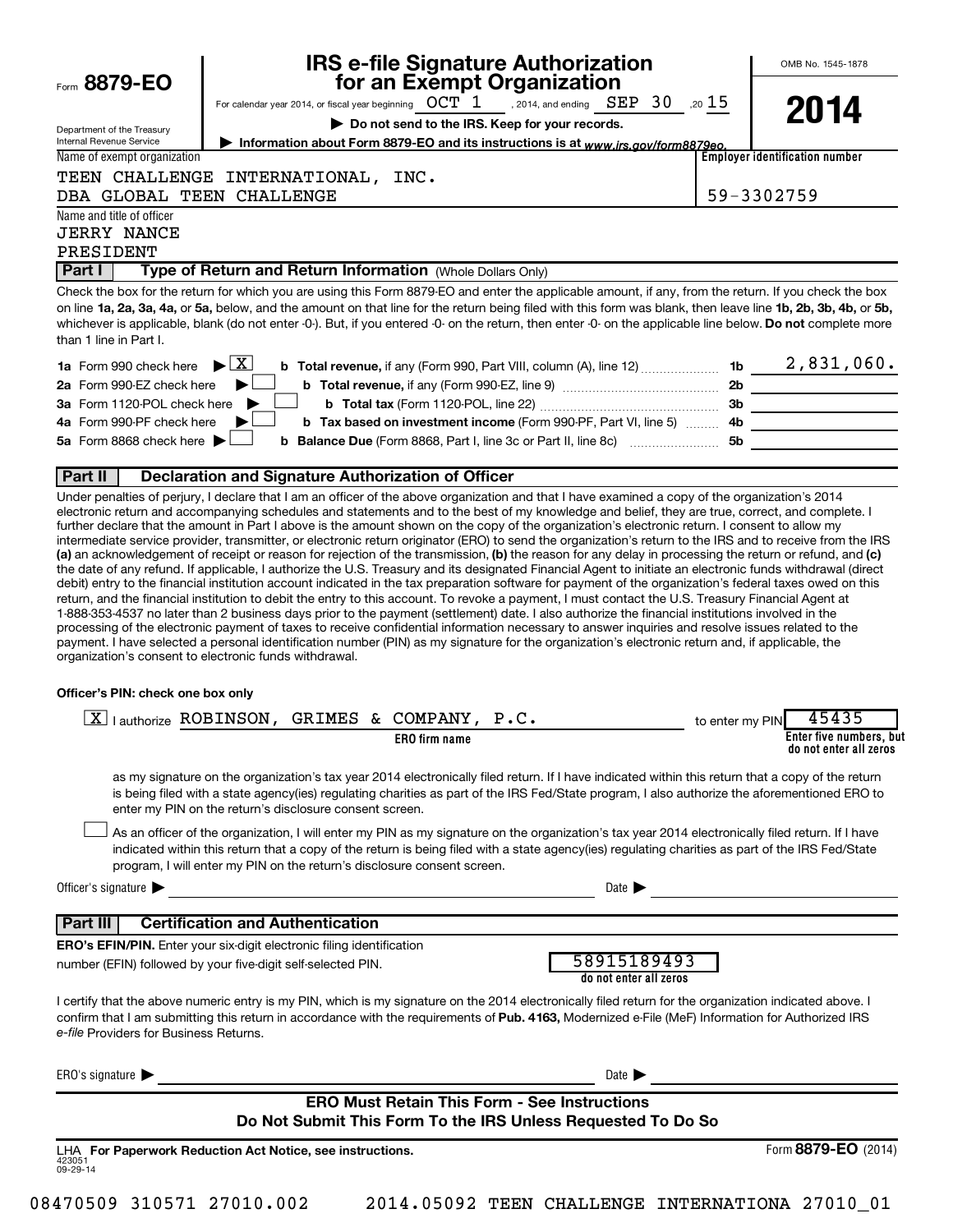|                         |                                                                                                                |                                 | EXTENDED TO MAY 16, 2016                                                                                                                                                   |            |                                                                       |                                                             |
|-------------------------|----------------------------------------------------------------------------------------------------------------|---------------------------------|----------------------------------------------------------------------------------------------------------------------------------------------------------------------------|------------|-----------------------------------------------------------------------|-------------------------------------------------------------|
|                         |                                                                                                                |                                 | <b>Return of Organization Exempt From Income Tax</b>                                                                                                                       |            |                                                                       | OMB No. 1545-0047                                           |
|                         | Form 991<br>Under section 501(c), 527, or 4947(a)(1) of the Internal Revenue Code (except private foundations) |                                 |                                                                                                                                                                            |            |                                                                       |                                                             |
|                         |                                                                                                                | Department of the Treasury      | Do not enter social security numbers on this form as it may be made public.                                                                                                |            |                                                                       | <b>Open to Public</b>                                       |
|                         |                                                                                                                | <b>Internal Revenue Service</b> | Information about Form 990 and its instructions is at www.irs.gov/form990.                                                                                                 |            |                                                                       | Inspection                                                  |
|                         |                                                                                                                |                                 | A For the 2014 calendar year, or tax year beginning $\rm\,~OCT~$ $\rm\,1$ , $\rm\,2014$                                                                                    |            | and ending $SEP$ 30, 2015                                             |                                                             |
| в                       | Check if<br>applicable:                                                                                        |                                 | C Name of organization                                                                                                                                                     |            | D Employer identification number                                      |                                                             |
|                         | Address                                                                                                        |                                 | TEEN CHALLENGE INTERNATIONAL, INC.                                                                                                                                         |            |                                                                       |                                                             |
|                         | change<br>Name                                                                                                 |                                 | DBA GLOBAL TEEN CHALLENGE                                                                                                                                                  |            |                                                                       |                                                             |
|                         | change<br>Initial                                                                                              |                                 | Doing business as                                                                                                                                                          |            |                                                                       | 59-3302759                                                  |
|                         | ∣return<br>Final                                                                                               |                                 | Number and street (or P.O. box if mail is not delivered to street address)                                                                                                 | Room/suite | E Telephone number                                                    |                                                             |
|                         | return/<br>termin-                                                                                             |                                 | 15 W 10TH STREET                                                                                                                                                           |            |                                                                       | $706 - 576 - 6555$                                          |
|                         | ated<br>Amended                                                                                                |                                 | City or town, state or province, country, and ZIP or foreign postal code<br>31901                                                                                          |            | G Gross receipts \$                                                   | 2,833,778.                                                  |
|                         | Ireturn<br>Applica-<br>Ition                                                                                   |                                 | COLUMBUS, GA<br>F Name and address of principal officer: JERRY NANCE                                                                                                       |            | H(a) Is this a group return                                           | $\Box$ Yes $[\overline{\mathrm{X}}]$ No                     |
|                         | pending                                                                                                        |                                 | SAME AS C ABOVE                                                                                                                                                            |            | for subordinates?<br>$H(b)$ Are all subordinates included? $\Box$ Yes | ⊿ No                                                        |
|                         |                                                                                                                |                                 | <b>I</b> Tax-exempt status: $X \overline{S}$ 501(c)(3)<br>$501(c)$ (<br>$\sqrt{\frac{1}{1}}$ (insert no.)<br>$4947(a)(1)$ or                                               | 527        |                                                                       | If "No," attach a list. (see instructions)                  |
|                         |                                                                                                                |                                 | J Website: WWW.GLOBALTC.ORG                                                                                                                                                |            | $H(c)$ Group exemption number $\blacktriangleright$                   |                                                             |
|                         |                                                                                                                |                                 | <b>K</b> Form of organization: $\boxed{\mathbf{X}}$ Corporation<br>Other $\blacktriangleright$<br>Trust<br>Association                                                     |            |                                                                       | L Year of formation: $1995$ M State of legal domicile: $FL$ |
|                         | Part II                                                                                                        | Summary                         |                                                                                                                                                                            |            |                                                                       |                                                             |
|                         | 1.                                                                                                             |                                 | Briefly describe the organization's mission or most significant activities: TO RECEIVE AND ADMINISTER FUNDS                                                                |            |                                                                       |                                                             |
|                         |                                                                                                                |                                 | AND OPERATE EXCLUSIVELY FOR RELIGIOUS, CHARITABLE, SCIENTIFIC,                                                                                                             |            |                                                                       |                                                             |
| Governance              | 2                                                                                                              |                                 | Check this box $\blacktriangleright$ $\Box$ if the organization discontinued its operations or disposed of more than 25% of its net assets.                                |            |                                                                       |                                                             |
|                         | З                                                                                                              |                                 | Number of voting members of the governing body (Part VI, line 1a)                                                                                                          |            | 3                                                                     | 25                                                          |
|                         | 4                                                                                                              |                                 |                                                                                                                                                                            |            | $\overline{\mathbf{4}}$                                               | $\overline{22}$                                             |
|                         | 5                                                                                                              |                                 |                                                                                                                                                                            |            | 5                                                                     | ब्र                                                         |
|                         |                                                                                                                |                                 |                                                                                                                                                                            |            | 6                                                                     | 80                                                          |
| <b>Activities &amp;</b> |                                                                                                                |                                 |                                                                                                                                                                            |            | 7a                                                                    | $\overline{0}$ .                                            |
|                         |                                                                                                                |                                 |                                                                                                                                                                            |            | 7b                                                                    | $\overline{0}$ .                                            |
|                         |                                                                                                                |                                 |                                                                                                                                                                            |            | <b>Prior Year</b>                                                     | <b>Current Year</b>                                         |
|                         | 8                                                                                                              |                                 |                                                                                                                                                                            |            | 3,386,551.                                                            | 2,805,318.                                                  |
| Revenue                 | 9                                                                                                              |                                 | Program service revenue (Part VIII, line 2g)                                                                                                                               |            | 0.                                                                    |                                                             |
|                         | 10                                                                                                             |                                 |                                                                                                                                                                            |            | 2,416.                                                                | 15,719.                                                     |
|                         | 11                                                                                                             |                                 | Other revenue (Part VIII, column (A), lines 5, 6d, 8c, 9c, 10c, and 11e)                                                                                                   |            | 9,333.                                                                | 10,023.                                                     |
|                         | 12                                                                                                             |                                 | Total revenue - add lines 8 through 11 (must equal Part VIII, column (A), line 12)                                                                                         |            | 3,398,300.                                                            | 2,831,060.                                                  |
|                         | 13                                                                                                             |                                 | Grants and similar amounts paid (Part IX, column (A), lines 1-3)                                                                                                           |            | 1,419,522.<br>$\overline{0}$ .                                        | 1, 214, 600.<br>0.                                          |
|                         | 14                                                                                                             |                                 |                                                                                                                                                                            |            | 219,474.                                                              | 309, 276.                                                   |
|                         |                                                                                                                |                                 | 15 Salaries, other compensation, employee benefits (Part IX, column (A), lines 5-10)                                                                                       |            | О.                                                                    | $0$ .                                                       |
| Expenses                |                                                                                                                |                                 |                                                                                                                                                                            |            |                                                                       |                                                             |
|                         |                                                                                                                |                                 |                                                                                                                                                                            |            | 852,561.                                                              | 595, 322.                                                   |
|                         | 18                                                                                                             |                                 | Total expenses. Add lines 13-17 (must equal Part IX, column (A), line 25)                                                                                                  |            | 2,491,557.                                                            | 2,119,198.                                                  |
|                         | 19                                                                                                             |                                 |                                                                                                                                                                            |            | 906, 743.                                                             | 711,862.                                                    |
|                         |                                                                                                                |                                 |                                                                                                                                                                            |            | <b>Beginning of Current Year</b>                                      | <b>End of Year</b>                                          |
|                         | 20                                                                                                             | Total assets (Part X, line 16)  |                                                                                                                                                                            |            | $1,447,078$ .                                                         | 1,960,220.                                                  |
|                         | 21                                                                                                             |                                 | Total liabilities (Part X, line 26)                                                                                                                                        |            | 199,149 <b>.</b>                                                      | 429.                                                        |
| Net Assets or           | 22                                                                                                             |                                 |                                                                                                                                                                            |            | 1,247,929.                                                            | 1,959,791.                                                  |
|                         | Part II                                                                                                        | <b>Signature Block</b>          |                                                                                                                                                                            |            |                                                                       |                                                             |
|                         |                                                                                                                |                                 | Under penalties of perjury, I declare that I have examined this return, including accompanying schedules and statements, and to the best of my knowledge and belief, it is |            |                                                                       |                                                             |
|                         |                                                                                                                |                                 | true, correct, and complete. Declaration of preparer (other than officer) is based on all information of which preparer has any knowledge.                                 |            |                                                                       |                                                             |
|                         |                                                                                                                |                                 |                                                                                                                                                                            |            |                                                                       |                                                             |
| Sign                    |                                                                                                                |                                 | Signature of officer                                                                                                                                                       |            | Date                                                                  |                                                             |
| Here                    |                                                                                                                |                                 | <b>JERRY NANCE, PRESIDENT</b>                                                                                                                                              |            |                                                                       |                                                             |
|                         |                                                                                                                |                                 | Type or print name and title                                                                                                                                               |            |                                                                       |                                                             |

|          | Type or print name and title                                                      |                              |                                  |
|----------|-----------------------------------------------------------------------------------|------------------------------|----------------------------------|
|          | Print/Type preparer's name                                                        | Date<br>Preparer's signature | PTIN<br>Check                    |
| Paid     | CHRISTOPHER A. MILLER, CPCHRISTOPHER A. MILLE                                     |                              | P00189493<br>self-employed       |
| Preparer | Firm's name ROBINSON, GRIMES & COMPANY, P.C.                                      |                              | $I$ Firm's EIN $\sim$ 58-1374304 |
| Use Only | Firm's address P.O. BOX 4299                                                      |                              |                                  |
|          | COLUMBUS, GA 31914                                                                |                              | Phone no. $706 - 324 - 5435$     |
|          | May the IRS discuss this return with the preparer shown above? (see instructions) |                              | x<br>Yes<br><b>No</b>            |

| 432001 11-07-14 LHA For Paperwork Reduction Act Notice, see the separate instructions. | Form 990 (2014) |
|----------------------------------------------------------------------------------------|-----------------|

SEE SCHEDULE O FOR ORGANIZATION MISSION STATEMENT CONTINUATION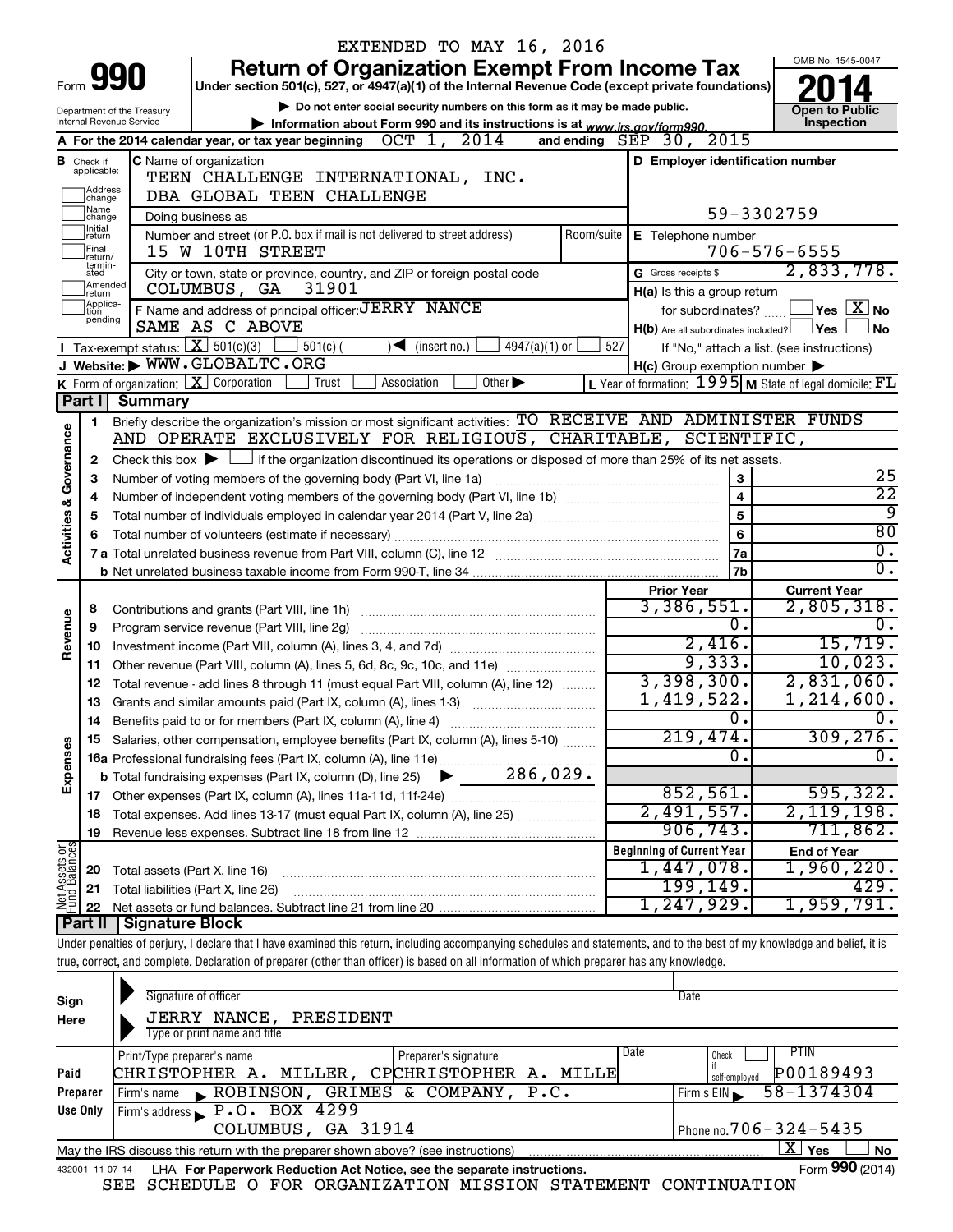| Part III   Statement of Program Service Accomplishments<br>Briefly describe the organization's mission:<br>TO RECEIVE AND ADMINISTER FUNDS AND OPERATE EXCLUSIVELY FOR RELIGIOUS,<br>CHARITABLE, SCIENTIFIC, LITERARY, AND EDUCATIONAL PURPOSES.<br>THESE PURPOSES IS PIONEERING NEW TEEN CHALLENGE CENTERS THROUGHOUT THE<br>WORLD TO PROMOTE FELLOWSHIP AND COMMUNICATION.<br>Did the organization undertake any significant program services during the year which were not listed on<br>the prior Form 990 or 990-EZ?<br>If "Yes," describe these new services on Schedule O.<br>Did the organization cease conducting, or make significant changes in how it conducts, any program services?<br>If "Yes," describe these changes on Schedule O.<br>Describe the organization's program service accomplishments for each of its three largest program services, as measured by expenses.<br>Section 501(c)(3) and 501(c)(4) organizations are required to report the amount of grants and allocations to others, the total expenses, and<br>revenue, if any, for each program service reported.<br>) (Expenses \$<br>(Code:<br>RESPOND TO GLOBAL YOUTH PROBLEMS WITH DRUGS AND ALCOHOL THROUGH<br>ESTABLISHING REHABILITATION CENTERS WITH THE ASSISTANCE OF LOCAL<br>CHURCHES AND ACCEPTANCE OF JESUS CHRIST AS THE SAVIOR. |                        | 1, 497, 366. including grants of $$1, 214, 600.$ ) (Revenue \$ |             |             | <b>AMONG</b> | $\Box$ Yes $[\overline{\mathrm{X}}]$ No<br>$\boxed{\phantom{1}}$ Yes $\boxed{\text{X}}$ No |
|----------------------------------------------------------------------------------------------------------------------------------------------------------------------------------------------------------------------------------------------------------------------------------------------------------------------------------------------------------------------------------------------------------------------------------------------------------------------------------------------------------------------------------------------------------------------------------------------------------------------------------------------------------------------------------------------------------------------------------------------------------------------------------------------------------------------------------------------------------------------------------------------------------------------------------------------------------------------------------------------------------------------------------------------------------------------------------------------------------------------------------------------------------------------------------------------------------------------------------------------------------------------------------------------------------------------------------|------------------------|----------------------------------------------------------------|-------------|-------------|--------------|--------------------------------------------------------------------------------------------|
|                                                                                                                                                                                                                                                                                                                                                                                                                                                                                                                                                                                                                                                                                                                                                                                                                                                                                                                                                                                                                                                                                                                                                                                                                                                                                                                                  |                        |                                                                |             |             |              |                                                                                            |
|                                                                                                                                                                                                                                                                                                                                                                                                                                                                                                                                                                                                                                                                                                                                                                                                                                                                                                                                                                                                                                                                                                                                                                                                                                                                                                                                  |                        |                                                                |             |             |              |                                                                                            |
|                                                                                                                                                                                                                                                                                                                                                                                                                                                                                                                                                                                                                                                                                                                                                                                                                                                                                                                                                                                                                                                                                                                                                                                                                                                                                                                                  |                        |                                                                |             |             |              |                                                                                            |
|                                                                                                                                                                                                                                                                                                                                                                                                                                                                                                                                                                                                                                                                                                                                                                                                                                                                                                                                                                                                                                                                                                                                                                                                                                                                                                                                  |                        |                                                                |             |             |              |                                                                                            |
|                                                                                                                                                                                                                                                                                                                                                                                                                                                                                                                                                                                                                                                                                                                                                                                                                                                                                                                                                                                                                                                                                                                                                                                                                                                                                                                                  |                        |                                                                |             |             |              |                                                                                            |
|                                                                                                                                                                                                                                                                                                                                                                                                                                                                                                                                                                                                                                                                                                                                                                                                                                                                                                                                                                                                                                                                                                                                                                                                                                                                                                                                  |                        |                                                                |             |             |              |                                                                                            |
|                                                                                                                                                                                                                                                                                                                                                                                                                                                                                                                                                                                                                                                                                                                                                                                                                                                                                                                                                                                                                                                                                                                                                                                                                                                                                                                                  |                        |                                                                |             |             |              |                                                                                            |
|                                                                                                                                                                                                                                                                                                                                                                                                                                                                                                                                                                                                                                                                                                                                                                                                                                                                                                                                                                                                                                                                                                                                                                                                                                                                                                                                  |                        |                                                                |             |             |              |                                                                                            |
|                                                                                                                                                                                                                                                                                                                                                                                                                                                                                                                                                                                                                                                                                                                                                                                                                                                                                                                                                                                                                                                                                                                                                                                                                                                                                                                                  |                        |                                                                |             |             |              |                                                                                            |
|                                                                                                                                                                                                                                                                                                                                                                                                                                                                                                                                                                                                                                                                                                                                                                                                                                                                                                                                                                                                                                                                                                                                                                                                                                                                                                                                  |                        |                                                                |             |             |              |                                                                                            |
|                                                                                                                                                                                                                                                                                                                                                                                                                                                                                                                                                                                                                                                                                                                                                                                                                                                                                                                                                                                                                                                                                                                                                                                                                                                                                                                                  |                        |                                                                |             |             |              |                                                                                            |
|                                                                                                                                                                                                                                                                                                                                                                                                                                                                                                                                                                                                                                                                                                                                                                                                                                                                                                                                                                                                                                                                                                                                                                                                                                                                                                                                  |                        |                                                                |             |             |              |                                                                                            |
|                                                                                                                                                                                                                                                                                                                                                                                                                                                                                                                                                                                                                                                                                                                                                                                                                                                                                                                                                                                                                                                                                                                                                                                                                                                                                                                                  |                        |                                                                |             |             |              |                                                                                            |
|                                                                                                                                                                                                                                                                                                                                                                                                                                                                                                                                                                                                                                                                                                                                                                                                                                                                                                                                                                                                                                                                                                                                                                                                                                                                                                                                  |                        |                                                                |             |             |              |                                                                                            |
|                                                                                                                                                                                                                                                                                                                                                                                                                                                                                                                                                                                                                                                                                                                                                                                                                                                                                                                                                                                                                                                                                                                                                                                                                                                                                                                                  |                        |                                                                |             |             |              |                                                                                            |
|                                                                                                                                                                                                                                                                                                                                                                                                                                                                                                                                                                                                                                                                                                                                                                                                                                                                                                                                                                                                                                                                                                                                                                                                                                                                                                                                  |                        |                                                                |             |             |              |                                                                                            |
|                                                                                                                                                                                                                                                                                                                                                                                                                                                                                                                                                                                                                                                                                                                                                                                                                                                                                                                                                                                                                                                                                                                                                                                                                                                                                                                                  |                        |                                                                |             |             |              |                                                                                            |
|                                                                                                                                                                                                                                                                                                                                                                                                                                                                                                                                                                                                                                                                                                                                                                                                                                                                                                                                                                                                                                                                                                                                                                                                                                                                                                                                  |                        |                                                                |             |             |              |                                                                                            |
|                                                                                                                                                                                                                                                                                                                                                                                                                                                                                                                                                                                                                                                                                                                                                                                                                                                                                                                                                                                                                                                                                                                                                                                                                                                                                                                                  |                        |                                                                |             |             |              |                                                                                            |
|                                                                                                                                                                                                                                                                                                                                                                                                                                                                                                                                                                                                                                                                                                                                                                                                                                                                                                                                                                                                                                                                                                                                                                                                                                                                                                                                  |                        |                                                                |             |             |              |                                                                                            |
|                                                                                                                                                                                                                                                                                                                                                                                                                                                                                                                                                                                                                                                                                                                                                                                                                                                                                                                                                                                                                                                                                                                                                                                                                                                                                                                                  |                        |                                                                |             |             |              |                                                                                            |
|                                                                                                                                                                                                                                                                                                                                                                                                                                                                                                                                                                                                                                                                                                                                                                                                                                                                                                                                                                                                                                                                                                                                                                                                                                                                                                                                  |                        |                                                                |             |             |              |                                                                                            |
|                                                                                                                                                                                                                                                                                                                                                                                                                                                                                                                                                                                                                                                                                                                                                                                                                                                                                                                                                                                                                                                                                                                                                                                                                                                                                                                                  |                        |                                                                |             |             |              |                                                                                            |
|                                                                                                                                                                                                                                                                                                                                                                                                                                                                                                                                                                                                                                                                                                                                                                                                                                                                                                                                                                                                                                                                                                                                                                                                                                                                                                                                  |                        |                                                                |             |             |              |                                                                                            |
|                                                                                                                                                                                                                                                                                                                                                                                                                                                                                                                                                                                                                                                                                                                                                                                                                                                                                                                                                                                                                                                                                                                                                                                                                                                                                                                                  |                        |                                                                |             |             |              |                                                                                            |
|                                                                                                                                                                                                                                                                                                                                                                                                                                                                                                                                                                                                                                                                                                                                                                                                                                                                                                                                                                                                                                                                                                                                                                                                                                                                                                                                  |                        |                                                                |             |             |              |                                                                                            |
|                                                                                                                                                                                                                                                                                                                                                                                                                                                                                                                                                                                                                                                                                                                                                                                                                                                                                                                                                                                                                                                                                                                                                                                                                                                                                                                                  |                        |                                                                |             |             |              |                                                                                            |
|                                                                                                                                                                                                                                                                                                                                                                                                                                                                                                                                                                                                                                                                                                                                                                                                                                                                                                                                                                                                                                                                                                                                                                                                                                                                                                                                  |                        |                                                                |             |             |              |                                                                                            |
|                                                                                                                                                                                                                                                                                                                                                                                                                                                                                                                                                                                                                                                                                                                                                                                                                                                                                                                                                                                                                                                                                                                                                                                                                                                                                                                                  |                        |                                                                |             |             |              |                                                                                            |
|                                                                                                                                                                                                                                                                                                                                                                                                                                                                                                                                                                                                                                                                                                                                                                                                                                                                                                                                                                                                                                                                                                                                                                                                                                                                                                                                  |                        |                                                                |             |             |              |                                                                                            |
|                                                                                                                                                                                                                                                                                                                                                                                                                                                                                                                                                                                                                                                                                                                                                                                                                                                                                                                                                                                                                                                                                                                                                                                                                                                                                                                                  |                        |                                                                |             |             |              |                                                                                            |
|                                                                                                                                                                                                                                                                                                                                                                                                                                                                                                                                                                                                                                                                                                                                                                                                                                                                                                                                                                                                                                                                                                                                                                                                                                                                                                                                  |                        |                                                                |             |             |              |                                                                                            |
|                                                                                                                                                                                                                                                                                                                                                                                                                                                                                                                                                                                                                                                                                                                                                                                                                                                                                                                                                                                                                                                                                                                                                                                                                                                                                                                                  |                        |                                                                |             |             |              |                                                                                            |
|                                                                                                                                                                                                                                                                                                                                                                                                                                                                                                                                                                                                                                                                                                                                                                                                                                                                                                                                                                                                                                                                                                                                                                                                                                                                                                                                  |                        |                                                                |             |             |              |                                                                                            |
|                                                                                                                                                                                                                                                                                                                                                                                                                                                                                                                                                                                                                                                                                                                                                                                                                                                                                                                                                                                                                                                                                                                                                                                                                                                                                                                                  |                        |                                                                |             |             |              |                                                                                            |
|                                                                                                                                                                                                                                                                                                                                                                                                                                                                                                                                                                                                                                                                                                                                                                                                                                                                                                                                                                                                                                                                                                                                                                                                                                                                                                                                  |                        |                                                                |             |             |              |                                                                                            |
|                                                                                                                                                                                                                                                                                                                                                                                                                                                                                                                                                                                                                                                                                                                                                                                                                                                                                                                                                                                                                                                                                                                                                                                                                                                                                                                                  |                        |                                                                |             |             |              |                                                                                            |
| (Code:<br>) (Expenses \$                                                                                                                                                                                                                                                                                                                                                                                                                                                                                                                                                                                                                                                                                                                                                                                                                                                                                                                                                                                                                                                                                                                                                                                                                                                                                                         |                        | including grants of \$                                         |             | (Revenue \$ |              |                                                                                            |
|                                                                                                                                                                                                                                                                                                                                                                                                                                                                                                                                                                                                                                                                                                                                                                                                                                                                                                                                                                                                                                                                                                                                                                                                                                                                                                                                  |                        |                                                                |             |             |              |                                                                                            |
|                                                                                                                                                                                                                                                                                                                                                                                                                                                                                                                                                                                                                                                                                                                                                                                                                                                                                                                                                                                                                                                                                                                                                                                                                                                                                                                                  |                        |                                                                |             |             |              |                                                                                            |
|                                                                                                                                                                                                                                                                                                                                                                                                                                                                                                                                                                                                                                                                                                                                                                                                                                                                                                                                                                                                                                                                                                                                                                                                                                                                                                                                  |                        |                                                                |             |             |              |                                                                                            |
|                                                                                                                                                                                                                                                                                                                                                                                                                                                                                                                                                                                                                                                                                                                                                                                                                                                                                                                                                                                                                                                                                                                                                                                                                                                                                                                                  |                        |                                                                |             |             |              |                                                                                            |
|                                                                                                                                                                                                                                                                                                                                                                                                                                                                                                                                                                                                                                                                                                                                                                                                                                                                                                                                                                                                                                                                                                                                                                                                                                                                                                                                  |                        |                                                                |             |             |              |                                                                                            |
|                                                                                                                                                                                                                                                                                                                                                                                                                                                                                                                                                                                                                                                                                                                                                                                                                                                                                                                                                                                                                                                                                                                                                                                                                                                                                                                                  |                        |                                                                |             |             |              |                                                                                            |
|                                                                                                                                                                                                                                                                                                                                                                                                                                                                                                                                                                                                                                                                                                                                                                                                                                                                                                                                                                                                                                                                                                                                                                                                                                                                                                                                  |                        |                                                                |             |             |              |                                                                                            |
|                                                                                                                                                                                                                                                                                                                                                                                                                                                                                                                                                                                                                                                                                                                                                                                                                                                                                                                                                                                                                                                                                                                                                                                                                                                                                                                                  |                        |                                                                |             |             |              |                                                                                            |
|                                                                                                                                                                                                                                                                                                                                                                                                                                                                                                                                                                                                                                                                                                                                                                                                                                                                                                                                                                                                                                                                                                                                                                                                                                                                                                                                  |                        |                                                                |             |             |              |                                                                                            |
|                                                                                                                                                                                                                                                                                                                                                                                                                                                                                                                                                                                                                                                                                                                                                                                                                                                                                                                                                                                                                                                                                                                                                                                                                                                                                                                                  |                        |                                                                |             |             |              |                                                                                            |
|                                                                                                                                                                                                                                                                                                                                                                                                                                                                                                                                                                                                                                                                                                                                                                                                                                                                                                                                                                                                                                                                                                                                                                                                                                                                                                                                  |                        |                                                                |             |             |              |                                                                                            |
|                                                                                                                                                                                                                                                                                                                                                                                                                                                                                                                                                                                                                                                                                                                                                                                                                                                                                                                                                                                                                                                                                                                                                                                                                                                                                                                                  |                        |                                                                |             |             |              |                                                                                            |
|                                                                                                                                                                                                                                                                                                                                                                                                                                                                                                                                                                                                                                                                                                                                                                                                                                                                                                                                                                                                                                                                                                                                                                                                                                                                                                                                  |                        |                                                                |             |             |              |                                                                                            |
|                                                                                                                                                                                                                                                                                                                                                                                                                                                                                                                                                                                                                                                                                                                                                                                                                                                                                                                                                                                                                                                                                                                                                                                                                                                                                                                                  |                        |                                                                |             |             |              |                                                                                            |
| (Expenses \$                                                                                                                                                                                                                                                                                                                                                                                                                                                                                                                                                                                                                                                                                                                                                                                                                                                                                                                                                                                                                                                                                                                                                                                                                                                                                                                     | including grants of \$ |                                                                | (Revenue \$ |             |              |                                                                                            |
| Total program service expenses                                                                                                                                                                                                                                                                                                                                                                                                                                                                                                                                                                                                                                                                                                                                                                                                                                                                                                                                                                                                                                                                                                                                                                                                                                                                                                   |                        | 1,497,366.                                                     |             |             |              | Form 990 (2014)                                                                            |
|                                                                                                                                                                                                                                                                                                                                                                                                                                                                                                                                                                                                                                                                                                                                                                                                                                                                                                                                                                                                                                                                                                                                                                                                                                                                                                                                  |                        | Other program services (Describe in Schedule O.)               |             |             |              |                                                                                            |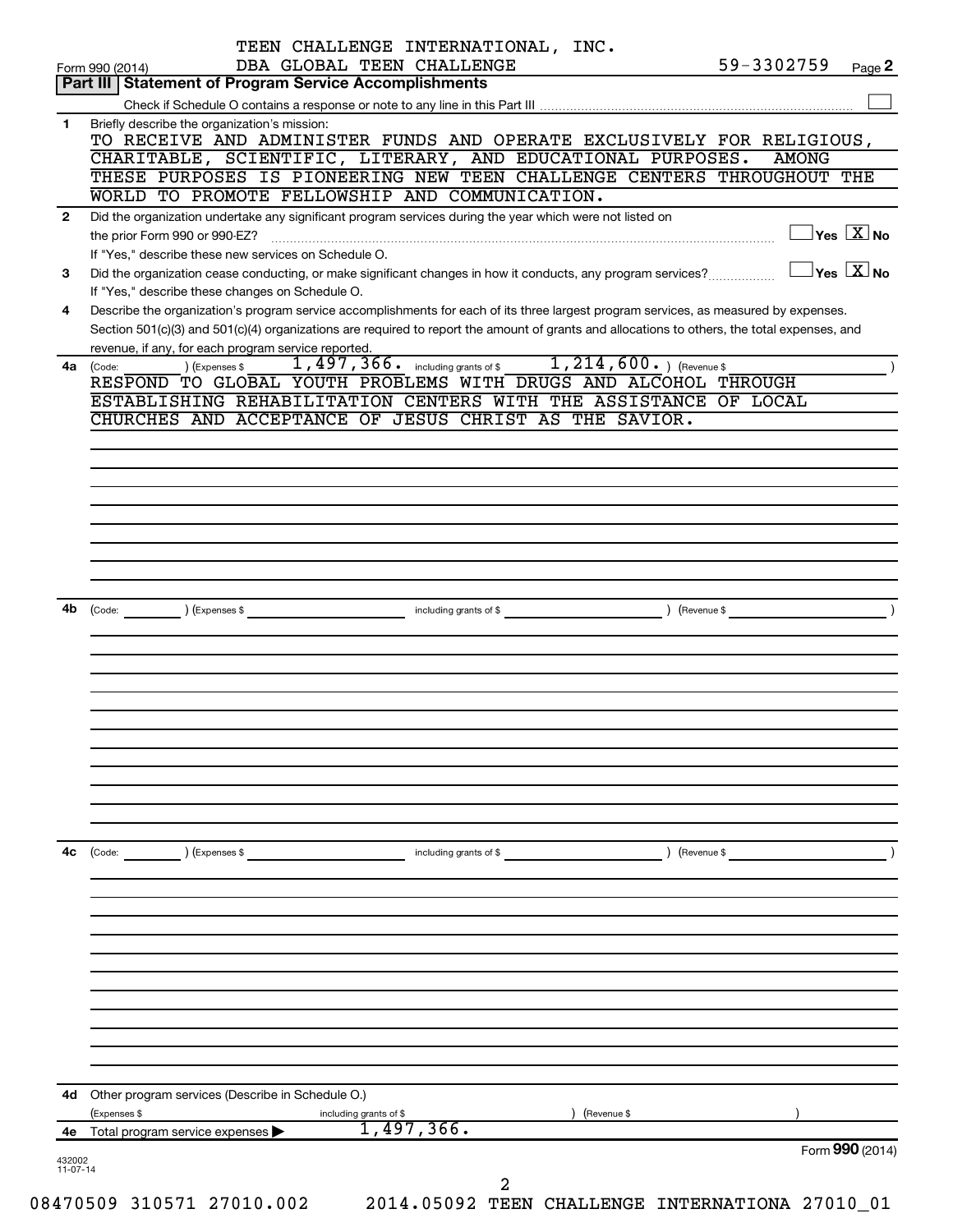|  |  | TEEN CHALLENGE INTERNATIONAL, INC. |  |
|--|--|------------------------------------|--|
|--|--|------------------------------------|--|

**Part IV Checklist of Required Schedules**

|    |                                                                                                                                                    |                               | Yes                   | No                         |
|----|----------------------------------------------------------------------------------------------------------------------------------------------------|-------------------------------|-----------------------|----------------------------|
| 1  | Is the organization described in section 501(c)(3) or $4947(a)(1)$ (other than a private foundation)?                                              |                               |                       |                            |
|    | If "Yes," complete Schedule A                                                                                                                      | 1                             | х                     |                            |
| 2  |                                                                                                                                                    | $\mathbf{z}$                  | $\overline{\text{x}}$ |                            |
| З  | Did the organization engage in direct or indirect political campaign activities on behalf of or in opposition to candidates for                    |                               |                       | x                          |
|    |                                                                                                                                                    | 3                             |                       |                            |
| 4  | Section 501(c)(3) organizations. Did the organization engage in lobbying activities, or have a section 501(h) election in effect                   |                               |                       | x                          |
|    | Is the organization a section 501(c)(4), 501(c)(5), or 501(c)(6) organization that receives membership dues, assessments, or                       | 4                             |                       |                            |
| 5  |                                                                                                                                                    | 5                             |                       | x                          |
| 6  | Did the organization maintain any donor advised funds or any similar funds or accounts for which donors have the right to                          |                               |                       |                            |
|    | provide advice on the distribution or investment of amounts in such funds or accounts? If "Yes," complete Schedule D, Part I                       | 6                             |                       | x                          |
| 7  | Did the organization receive or hold a conservation easement, including easements to preserve open space,                                          |                               |                       |                            |
|    | the environment, historic land areas, or historic structures? If "Yes," complete Schedule D, Part II                                               | $\overline{7}$                |                       | x                          |
| 8  | Did the organization maintain collections of works of art, historical treasures, or other similar assets? If "Yes," complete                       |                               |                       |                            |
|    |                                                                                                                                                    | 8                             |                       | x                          |
| 9  | Did the organization report an amount in Part X, line 21, for escrow or custodial account liability; serve as a custodian for                      |                               |                       |                            |
|    | amounts not listed in Part X; or provide credit counseling, debt management, credit repair, or debt negotiation services?                          |                               |                       |                            |
|    | If "Yes," complete Schedule D, Part IV                                                                                                             | 9                             |                       | x                          |
| 10 | Did the organization, directly or through a related organization, hold assets in temporarily restricted endowments, permanent                      |                               |                       |                            |
|    |                                                                                                                                                    | 10                            | х                     |                            |
| 11 | If the organization's answer to any of the following questions is "Yes," then complete Schedule D, Parts VI, VII, VIII, IX, or X<br>as applicable. |                               |                       |                            |
|    | a Did the organization report an amount for land, buildings, and equipment in Part X, line 10? If "Yes," complete Schedule D,                      |                               |                       |                            |
|    | Part VI                                                                                                                                            | 11a                           | х                     |                            |
|    | <b>b</b> Did the organization report an amount for investments - other securities in Part X, line 12 that is 5% or more of its total               |                               |                       |                            |
|    |                                                                                                                                                    | 11 <sub>b</sub>               | х                     |                            |
|    | c Did the organization report an amount for investments - program related in Part X, line 13 that is 5% or more of its total                       |                               |                       |                            |
|    |                                                                                                                                                    | 11c                           |                       | x                          |
|    | d Did the organization report an amount for other assets in Part X, line 15 that is 5% or more of its total assets reported in                     |                               |                       |                            |
|    |                                                                                                                                                    | 11d                           |                       | x                          |
|    |                                                                                                                                                    | 11e                           |                       | $\overline{\mathtt{x}}$    |
| f  | Did the organization's separate or consolidated financial statements for the tax year include a footnote that addresses                            |                               |                       |                            |
|    | the organization's liability for uncertain tax positions under FIN 48 (ASC 740)? If "Yes," complete Schedule D, Part X                             | 11f                           | х                     |                            |
|    | 12a Did the organization obtain separate, independent audited financial statements for the tax year? If "Yes," complete                            |                               |                       |                            |
|    | Schedule D, Parts XI and XII                                                                                                                       | 12a                           |                       | x                          |
|    | b Was the organization included in consolidated, independent audited financial statements for the tax year?                                        |                               | X                     |                            |
|    | If "Yes," and if the organization answered "No" to line 12a, then completing Schedule D, Parts XI and XII is optional                              | 12 <sub>b</sub>               |                       | $\overline{\textbf{X}}$    |
| 13 | 14a Did the organization maintain an office, employees, or agents outside of the United States?                                                    | 13<br>14a                     | X                     |                            |
|    | <b>b</b> Did the organization have aggregate revenues or expenses of more than \$10,000 from grantmaking, fundraising, business,                   |                               |                       |                            |
|    | investment, and program service activities outside the United States, or aggregate foreign investments valued at \$100,000                         |                               |                       |                            |
|    |                                                                                                                                                    | 14b                           | х                     |                            |
| 15 | Did the organization report on Part IX, column (A), line 3, more than \$5,000 of grants or other assistance to or for any                          |                               |                       |                            |
|    | foreign organization? If "Yes," complete Schedule F, Parts II and IV                                                                               | 15                            | х                     |                            |
| 16 | Did the organization report on Part IX, column (A), line 3, more than \$5,000 of aggregate grants or other assistance to                           |                               |                       |                            |
|    |                                                                                                                                                    | 16                            | х                     |                            |
| 17 | Did the organization report a total of more than \$15,000 of expenses for professional fundraising services on Part IX,                            |                               |                       |                            |
|    |                                                                                                                                                    | 17                            |                       | x                          |
| 18 | Did the organization report more than \$15,000 total of fundraising event gross income and contributions on Part VIII, lines                       |                               |                       |                            |
|    |                                                                                                                                                    | 18                            |                       | х                          |
| 19 | Did the organization report more than \$15,000 of gross income from gaming activities on Part VIII, line 9a? If "Yes,"                             |                               |                       |                            |
|    |                                                                                                                                                    | 19                            |                       | x<br>$\overline{\text{X}}$ |
|    |                                                                                                                                                    | <b>20a</b><br>20 <sub>b</sub> |                       |                            |
|    |                                                                                                                                                    |                               |                       | $T_{2}$ = 000 (001 4)      |

Form (2014) **990**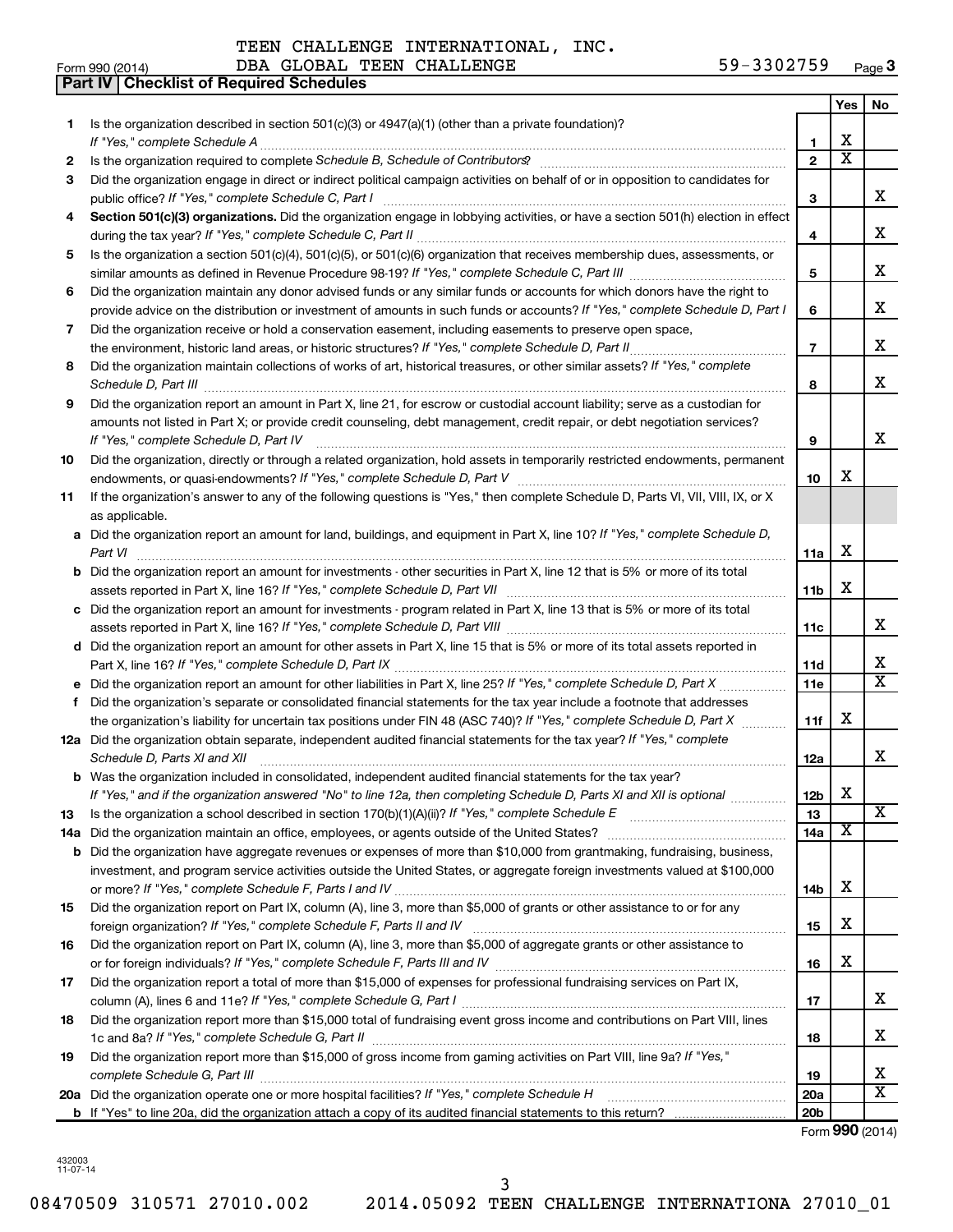|    | 59-3302759<br>DBA GLOBAL TEEN CHALLENGE<br>Form 990 (2014)                                                                          |                 |     | Page 4                  |
|----|-------------------------------------------------------------------------------------------------------------------------------------|-----------------|-----|-------------------------|
|    | <b>Part IV   Checklist of Required Schedules (continued)</b>                                                                        |                 |     |                         |
|    |                                                                                                                                     |                 | Yes | No                      |
| 21 | Did the organization report more than \$5,000 of grants or other assistance to any domestic organization or                         |                 |     |                         |
|    |                                                                                                                                     | 21              | х   |                         |
| 22 | Did the organization report more than \$5,000 of grants or other assistance to or for domestic individuals on                       |                 |     |                         |
|    |                                                                                                                                     | 22              | х   |                         |
| 23 | Did the organization answer "Yes" to Part VII, Section A, line 3, 4, or 5 about compensation of the organization's current          |                 |     |                         |
|    | and former officers, directors, trustees, key employees, and highest compensated employees? If "Yes," complete                      |                 |     |                         |
|    | Schedule J                                                                                                                          | 23              |     | x                       |
|    | 24a Did the organization have a tax-exempt bond issue with an outstanding principal amount of more than \$100,000 as of the         |                 |     |                         |
|    | last day of the year, that was issued after December 31, 2002? If "Yes," answer lines 24b through 24d and complete                  |                 |     |                         |
|    | Schedule K. If "No", go to line 25a                                                                                                 | 24a             |     | x                       |
|    |                                                                                                                                     | 24 <sub>b</sub> |     |                         |
|    | c Did the organization maintain an escrow account other than a refunding escrow at any time during the year to defease              |                 |     |                         |
|    |                                                                                                                                     | 24c             |     |                         |
|    |                                                                                                                                     | 24d             |     |                         |
|    |                                                                                                                                     |                 |     |                         |
|    | 25a Section 501(c)(3), 501(c)(4), and 501(c)(29) organizations. Did the organization engage in an excess benefit                    |                 |     | x                       |
|    |                                                                                                                                     | 25a             |     |                         |
|    | <b>b</b> Is the organization aware that it engaged in an excess benefit transaction with a disqualified person in a prior year, and |                 |     |                         |
|    | that the transaction has not been reported on any of the organization's prior Forms 990 or 990-EZ? If "Yes," complete               |                 |     |                         |
|    | Schedule L, Part I                                                                                                                  | 25 <sub>b</sub> |     | x                       |
| 26 | Did the organization report any amount on Part X, line 5, 6, or 22 for receivables from or payables to any current or               |                 |     |                         |
|    | former officers, directors, trustees, key employees, highest compensated employees, or disqualified persons? If "Yes,"              |                 |     |                         |
|    | complete Schedule L, Part II                                                                                                        | 26              |     | х                       |
| 27 | Did the organization provide a grant or other assistance to an officer, director, trustee, key employee, substantial                |                 |     |                         |
|    | contributor or employee thereof, a grant selection committee member, or to a 35% controlled entity or family member                 |                 |     |                         |
|    |                                                                                                                                     | 27              |     | х                       |
| 28 | Was the organization a party to a business transaction with one of the following parties (see Schedule L, Part IV                   |                 |     |                         |
|    | instructions for applicable filing thresholds, conditions, and exceptions):                                                         |                 |     |                         |
| а  | A current or former officer, director, trustee, or key employee? If "Yes," complete Schedule L, Part IV                             | 28a             |     | х                       |
| b  | A family member of a current or former officer, director, trustee, or key employee? If "Yes," complete Schedule L, Part IV          | 28 <sub>b</sub> |     | $\overline{\mathbf{X}}$ |
|    | c An entity of which a current or former officer, director, trustee, or key employee (or a family member thereof) was an officer,   |                 |     |                         |
|    | director, trustee, or direct or indirect owner? If "Yes," complete Schedule L, Part IV                                              | 28c             |     | х                       |
| 29 | Did the organization receive more than \$25,000 in non-cash contributions? If "Yes," complete Schedule M                            | 29              |     | $\overline{\mathtt{x}}$ |
| 30 | Did the organization receive contributions of art, historical treasures, or other similar assets, or qualified conservation         |                 |     |                         |
|    |                                                                                                                                     | 30              |     | х                       |
| 31 | Did the organization liquidate, terminate, or dissolve and cease operations?                                                        |                 |     |                         |
|    |                                                                                                                                     | 31              |     | х                       |
| 32 | Did the organization sell, exchange, dispose of, or transfer more than 25% of its net assets?If "Yes," complete                     |                 |     |                         |
|    | Schedule N, Part II                                                                                                                 | 32              |     | х                       |
| 33 | Did the organization own 100% of an entity disregarded as separate from the organization under Regulations                          |                 |     |                         |
|    |                                                                                                                                     | 33              |     | x                       |
| 34 | Was the organization related to any tax-exempt or taxable entity? If "Yes," complete Schedule R, Part II, III, or IV, and           |                 |     |                         |
|    | Part V, line 1                                                                                                                      | 34              | х   |                         |
|    |                                                                                                                                     | 35a             |     | x                       |
|    | b If "Yes" to line 35a, did the organization receive any payment from or engage in any transaction with a controlled entity         |                 |     |                         |
|    |                                                                                                                                     | 35 <sub>b</sub> |     |                         |
|    |                                                                                                                                     |                 |     |                         |
| 36 | Section 501(c)(3) organizations. Did the organization make any transfers to an exempt non-charitable related organization?          |                 |     | х                       |
|    |                                                                                                                                     | 36              |     |                         |
| 37 | Did the organization conduct more than 5% of its activities through an entity that is not a related organization                    |                 |     | х                       |
|    |                                                                                                                                     | 37              |     |                         |
| 38 | Did the organization complete Schedule O and provide explanations in Schedule O for Part VI, lines 11b and 19?                      |                 |     |                         |
|    |                                                                                                                                     | 38              | х   |                         |

Form (2014) **990**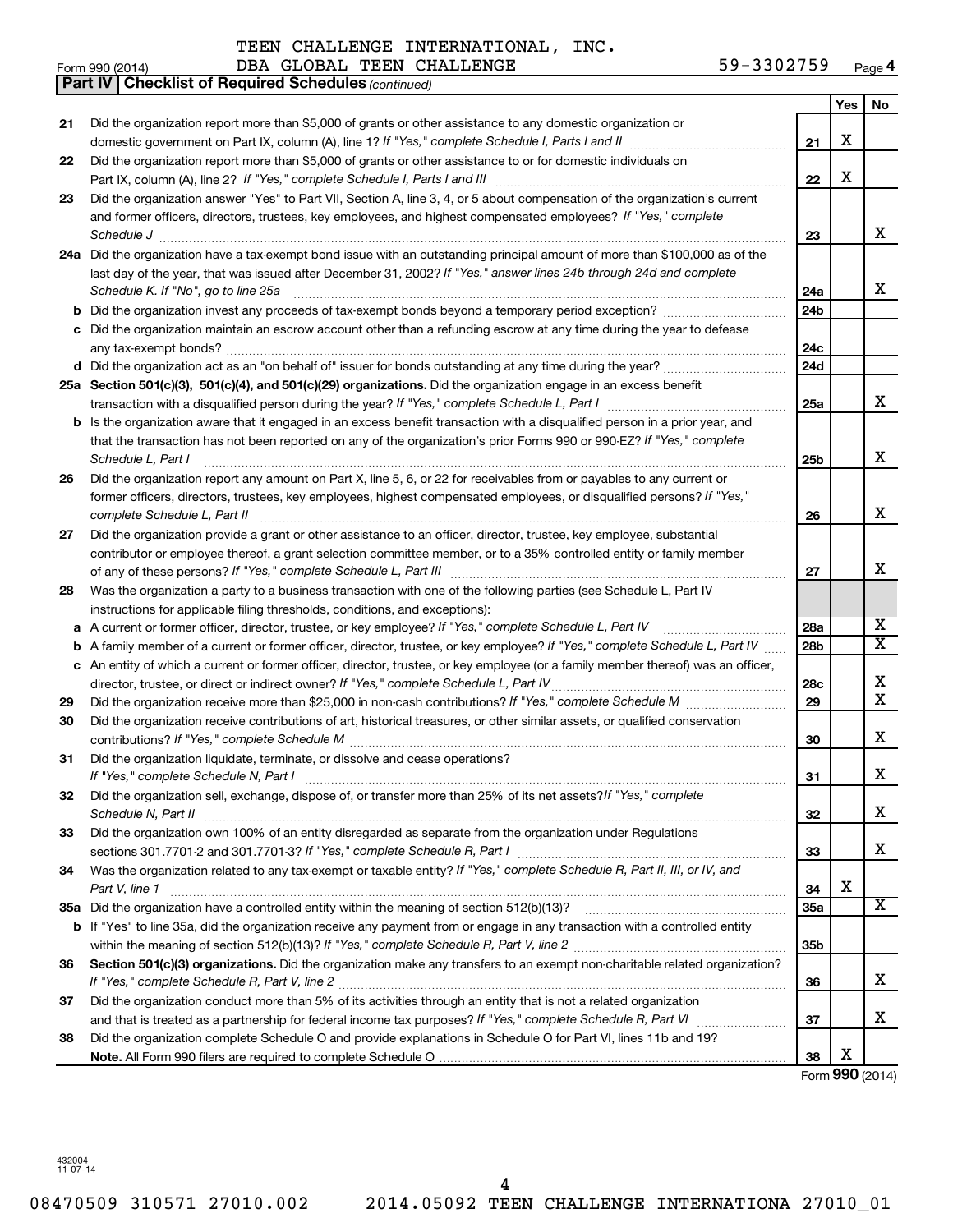| TEEN CHALLENGE INTERNATIONAL, INC. |  |  |  |  |
|------------------------------------|--|--|--|--|
|------------------------------------|--|--|--|--|

|    | <b>Statements Regarding Other IRS Filings and Tax Compliance</b><br><b>Part V</b>                                                               |                 |                |     |                         |
|----|-------------------------------------------------------------------------------------------------------------------------------------------------|-----------------|----------------|-----|-------------------------|
|    | Check if Schedule O contains a response or note to any line in this Part V                                                                      |                 |                |     |                         |
|    |                                                                                                                                                 |                 |                | Yes | No                      |
| 1a | Enter the number reported in Box 3 of Form 1096. Enter -0- if not applicable                                                                    | 31<br>1a        |                |     |                         |
| b  | Enter the number of Forms W-2G included in line 1a. Enter -0- if not applicable                                                                 | 1 <sub>b</sub>  |                |     |                         |
|    | Did the organization comply with backup withholding rules for reportable payments to vendors and reportable gaming                              |                 |                |     |                         |
|    |                                                                                                                                                 |                 | 1c             | х   |                         |
|    | 2a Enter the number of employees reported on Form W-3, Transmittal of Wage and Tax Statements,                                                  |                 |                |     |                         |
|    | filed for the calendar year ending with or within the year covered by this return <i>manumumumum</i>                                            | 9<br>2a         |                |     |                         |
|    |                                                                                                                                                 |                 | 2 <sub>b</sub> | х   |                         |
|    | Note. If the sum of lines 1a and 2a is greater than 250, you may be required to e-file (see instructions) <i>managereroum</i>                   |                 |                |     |                         |
|    | 3a Did the organization have unrelated business gross income of \$1,000 or more during the year?                                                |                 | За             |     | х                       |
|    |                                                                                                                                                 |                 | 3 <sub>b</sub> |     |                         |
|    | 4a At any time during the calendar year, did the organization have an interest in, or a signature or other authority over, a                    |                 |                |     |                         |
|    | financial account in a foreign country (such as a bank account, securities account, or other financial account)?                                |                 | 4a             |     | x                       |
|    | <b>b</b> If "Yes," enter the name of the foreign country: $\blacktriangleright$                                                                 |                 |                |     |                         |
|    | See instructions for filing requirements for FinCEN Form 114, Report of Foreign Bank and Financial Accounts (FBAR).                             |                 |                |     | х                       |
|    |                                                                                                                                                 |                 | 5a             |     | $\overline{\mathtt{x}}$ |
| b  |                                                                                                                                                 |                 | 5 <sub>b</sub> |     |                         |
| с  |                                                                                                                                                 |                 | 5c             |     |                         |
|    | 6a Does the organization have annual gross receipts that are normally greater than \$100,000, and did the organization solicit                  |                 |                |     | X                       |
|    |                                                                                                                                                 |                 | 6a             |     |                         |
|    | <b>b</b> If "Yes," did the organization include with every solicitation an express statement that such contributions or gifts                   |                 |                |     |                         |
|    | Organizations that may receive deductible contributions under section 170(c).                                                                   |                 | 6b             |     |                         |
| 7  | Did the organization receive a payment in excess of \$75 made partly as a contribution and partly for goods and services provided to the payor? |                 | 7a             |     | х                       |
| а  |                                                                                                                                                 |                 | 7b             |     |                         |
|    | c Did the organization sell, exchange, or otherwise dispose of tangible personal property for which it was required                             |                 |                |     |                         |
|    |                                                                                                                                                 |                 | 7c             |     | X                       |
|    |                                                                                                                                                 | 7d              |                |     |                         |
| е  |                                                                                                                                                 |                 | 7е             |     | х                       |
|    |                                                                                                                                                 |                 | 7f             |     | $\overline{\mathtt{x}}$ |
|    | If the organization received a contribution of qualified intellectual property, did the organization file Form 8899 as required?                |                 | 7g             |     |                         |
| h  | If the organization received a contribution of cars, boats, airplanes, or other vehicles, did the organization file a Form 1098-C?              |                 | 7h             |     |                         |
| 8  | Sponsoring organizations maintaining donor advised funds. Did a donor advised fund maintained by the                                            |                 |                |     |                         |
|    |                                                                                                                                                 |                 | 8              |     |                         |
| 9  | Sponsoring organizations maintaining donor advised funds.                                                                                       |                 |                |     |                         |
|    |                                                                                                                                                 |                 | эа             |     |                         |
|    |                                                                                                                                                 |                 | 9b             |     |                         |
| 10 | Section 501(c)(7) organizations. Enter:                                                                                                         |                 |                |     |                         |
| а  |                                                                                                                                                 | 10a             |                |     |                         |
| b  | Gross receipts, included on Form 990, Part VIII, line 12, for public use of club facilities                                                     | 10b             |                |     |                         |
| 11 | Section 501(c)(12) organizations. Enter:                                                                                                        |                 |                |     |                         |
| а  |                                                                                                                                                 | 11a             |                |     |                         |
| b  | Gross income from other sources (Do not net amounts due or paid to other sources against                                                        |                 |                |     |                         |
|    | amounts due or received from them.)                                                                                                             | 11b             |                |     |                         |
|    | 12a Section 4947(a)(1) non-exempt charitable trusts. Is the organization filing Form 990 in lieu of Form 1041?                                  |                 | 12a            |     |                         |
|    | <b>b</b> If "Yes," enter the amount of tax-exempt interest received or accrued during the year                                                  | 12b             |                |     |                         |
| 13 | Section 501(c)(29) qualified nonprofit health insurance issuers.                                                                                |                 |                |     |                         |
| а  | Is the organization licensed to issue qualified health plans in more than one state?                                                            |                 | 13a            |     |                         |
|    | Note. See the instructions for additional information the organization must report on Schedule O.                                               |                 |                |     |                         |
|    | <b>b</b> Enter the amount of reserves the organization is required to maintain by the states in which the                                       |                 |                |     |                         |
|    |                                                                                                                                                 | 13 <sub>b</sub> |                |     |                         |
|    |                                                                                                                                                 | 13c             |                |     |                         |
|    | 14a Did the organization receive any payments for indoor tanning services during the tax year?                                                  |                 | 14a            |     | X                       |
|    |                                                                                                                                                 |                 | 14b            |     |                         |

| Form 990 (2014) |  |  |
|-----------------|--|--|
|-----------------|--|--|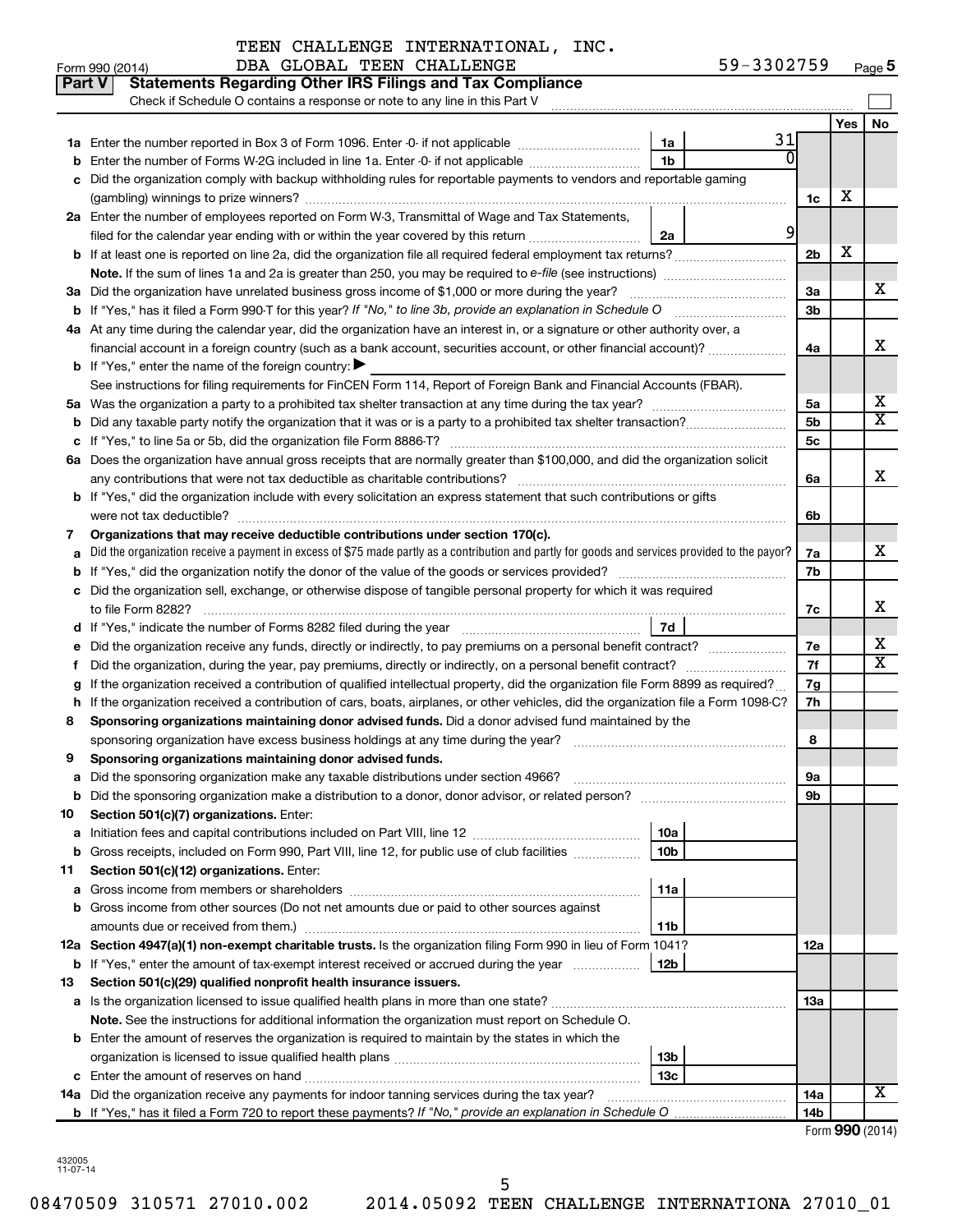**Part VI** Governance, Management, and Disclosure For each "Yes" response to lines 2 through 7b below, and for a "No" response Form 990 (2014) Page DBA GLOBAL TEEN CHALLENGE 59-3302759 **6**

|    |                                                                                                                                                                                                                                |    |    |                         |                         | $\boxed{\text{X}}$ |
|----|--------------------------------------------------------------------------------------------------------------------------------------------------------------------------------------------------------------------------------|----|----|-------------------------|-------------------------|--------------------|
|    | <b>Section A. Governing Body and Management</b>                                                                                                                                                                                |    |    |                         |                         |                    |
|    |                                                                                                                                                                                                                                |    |    |                         | Yes                     | No                 |
|    | 1a Enter the number of voting members of the governing body at the end of the tax year                                                                                                                                         | 1a | 25 |                         |                         |                    |
|    | If there are material differences in voting rights among members of the governing body, or if the governing                                                                                                                    |    |    |                         |                         |                    |
|    | body delegated broad authority to an executive committee or similar committee, explain in Schedule O.                                                                                                                          |    |    |                         |                         |                    |
|    | <b>b</b> Enter the number of voting members included in line 1a, above, who are independent <i>manumum</i>                                                                                                                     | 1b | 22 |                         |                         |                    |
| 2  | Did any officer, director, trustee, or key employee have a family relationship or a business relationship with any other                                                                                                       |    |    |                         |                         |                    |
|    | officer, director, trustee, or key employee?                                                                                                                                                                                   |    |    | $\mathbf{2}$            |                         |                    |
| 3  | Did the organization delegate control over management duties customarily performed by or under the direct supervision                                                                                                          |    |    |                         |                         |                    |
|    | of officers, directors, or trustees, or key employees to a management company or other person?                                                                                                                                 |    |    | 3                       |                         |                    |
| 4  | Did the organization make any significant changes to its governing documents since the prior Form 990 was filed?                                                                                                               |    |    | $\overline{\mathbf{4}}$ |                         |                    |
| 5  |                                                                                                                                                                                                                                |    |    | 5                       |                         |                    |
|    |                                                                                                                                                                                                                                |    |    | 6                       |                         |                    |
| 6  |                                                                                                                                                                                                                                |    |    |                         |                         |                    |
|    | 7a Did the organization have members, stockholders, or other persons who had the power to elect or appoint one or                                                                                                              |    |    |                         |                         |                    |
|    |                                                                                                                                                                                                                                |    |    | 7a                      |                         |                    |
|    | <b>b</b> Are any governance decisions of the organization reserved to (or subject to approval by) members, stockholders, or                                                                                                    |    |    |                         |                         |                    |
|    | persons other than the governing body?                                                                                                                                                                                         |    |    | 7b                      |                         |                    |
| 8  | Did the organization contemporaneously document the meetings held or written actions undertaken during the year by the following:                                                                                              |    |    |                         |                         |                    |
|    |                                                                                                                                                                                                                                |    |    | 8a                      | х                       |                    |
|    |                                                                                                                                                                                                                                |    |    | 8b                      | $\overline{\mathbf{X}}$ |                    |
| 9  | Is there any officer, director, trustee, or key employee listed in Part VII, Section A, who cannot be reached at the                                                                                                           |    |    |                         |                         |                    |
|    |                                                                                                                                                                                                                                |    |    | 9                       |                         |                    |
|    | Section B. Policies (This Section B requests information about policies not required by the Internal Revenue Code.)                                                                                                            |    |    |                         |                         |                    |
|    |                                                                                                                                                                                                                                |    |    |                         | Yes                     |                    |
|    |                                                                                                                                                                                                                                |    |    | 10a                     |                         |                    |
|    | <b>b</b> If "Yes," did the organization have written policies and procedures governing the activities of such chapters, affiliates,                                                                                            |    |    |                         |                         |                    |
|    |                                                                                                                                                                                                                                |    |    | 10 <sub>b</sub>         |                         |                    |
|    | 11a Has the organization provided a complete copy of this Form 990 to all members of its governing body before filing the form?                                                                                                |    |    | 11a                     | X                       |                    |
|    | <b>b</b> Describe in Schedule O the process, if any, used by the organization to review this Form 990.                                                                                                                         |    |    |                         |                         |                    |
|    | 12a Did the organization have a written conflict of interest policy? If "No," go to line 13                                                                                                                                    |    |    | 12a                     | х                       |                    |
|    |                                                                                                                                                                                                                                |    |    | 12 <sub>b</sub>         | $\overline{\mathbf{X}}$ |                    |
|    | c Did the organization regularly and consistently monitor and enforce compliance with the policy? If "Yes," describe                                                                                                           |    |    |                         |                         |                    |
|    | in Schedule O how this was done manufactured and continuum control of the state of the state of the state of t                                                                                                                 |    |    | 12c                     | х                       |                    |
| 13 |                                                                                                                                                                                                                                |    |    | 13                      | $\overline{\mathbf{X}}$ |                    |
| 14 | Did the organization have a written document retention and destruction policy? [11] manufaction manufaction in                                                                                                                 |    |    | 14                      | $\overline{\textbf{x}}$ |                    |
| 15 | Did the process for determining compensation of the following persons include a review and approval by independent                                                                                                             |    |    |                         |                         |                    |
|    | persons, comparability data, and contemporaneous substantiation of the deliberation and decision?                                                                                                                              |    |    |                         |                         |                    |
|    |                                                                                                                                                                                                                                |    |    |                         |                         |                    |
|    | a The organization's CEO, Executive Director, or top management official manufaction content content content content of the Theorem and The Theorem and The Theorem and The Theorem and The Theorem and The Theorem and The Th |    |    | <b>15a</b>              |                         |                    |
|    |                                                                                                                                                                                                                                |    |    | 15b                     |                         |                    |
|    | If "Yes" to line 15a or 15b, describe the process in Schedule O (see instructions).                                                                                                                                            |    |    |                         |                         |                    |
|    | 16a Did the organization invest in, contribute assets to, or participate in a joint venture or similar arrangement with a                                                                                                      |    |    |                         |                         |                    |
|    | taxable entity during the year?                                                                                                                                                                                                |    |    | 16a                     | х                       |                    |
|    | b If "Yes," did the organization follow a written policy or procedure requiring the organization to evaluate its participation                                                                                                 |    |    |                         |                         |                    |
|    | in joint venture arrangements under applicable federal tax law, and take steps to safeguard the organization's                                                                                                                 |    |    |                         |                         |                    |
|    |                                                                                                                                                                                                                                |    |    | 16 <sub>b</sub>         | х                       |                    |
|    | <b>Section C. Disclosure</b>                                                                                                                                                                                                   |    |    |                         |                         |                    |
| 17 | List the states with which a copy of this Form 990 is required to be filed $\blacktriangleright$ GA                                                                                                                            |    |    |                         |                         |                    |
| 18 | Section 6104 requires an organization to make its Forms 1023 (or 1024 if applicable), 990, and 990-T (Section 501(c)(3)s only) available                                                                                       |    |    |                         |                         |                    |
|    | for public inspection. Indicate how you made these available. Check all that apply.                                                                                                                                            |    |    |                         |                         |                    |
|    | $\lfloor x \rfloor$ Another's website<br>$\lfloor \underline{X} \rfloor$ Upon request<br>Own website<br>Other (explain in Schedule O)                                                                                          |    |    |                         |                         |                    |
| 19 | Describe in Schedule O whether (and if so, how) the organization made its governing documents, conflict of interest policy, and financial                                                                                      |    |    |                         |                         |                    |
|    | statements available to the public during the tax year.                                                                                                                                                                        |    |    |                         |                         |                    |
| 20 | State the name, address, and telephone number of the person who possesses the organization's books and records:                                                                                                                |    |    |                         |                         |                    |
|    | DENISE ROEBUCK - 706-576-6555                                                                                                                                                                                                  |    |    |                         |                         |                    |
|    | 31901<br>15 W 10TH STREET, COLUMBUS, GA                                                                                                                                                                                        |    |    |                         |                         |                    |
|    |                                                                                                                                                                                                                                |    |    |                         |                         |                    |
|    |                                                                                                                                                                                                                                |    |    |                         |                         |                    |
|    | 432006 11-07-14<br>6                                                                                                                                                                                                           |    |    | Form 990 (2014)         |                         |                    |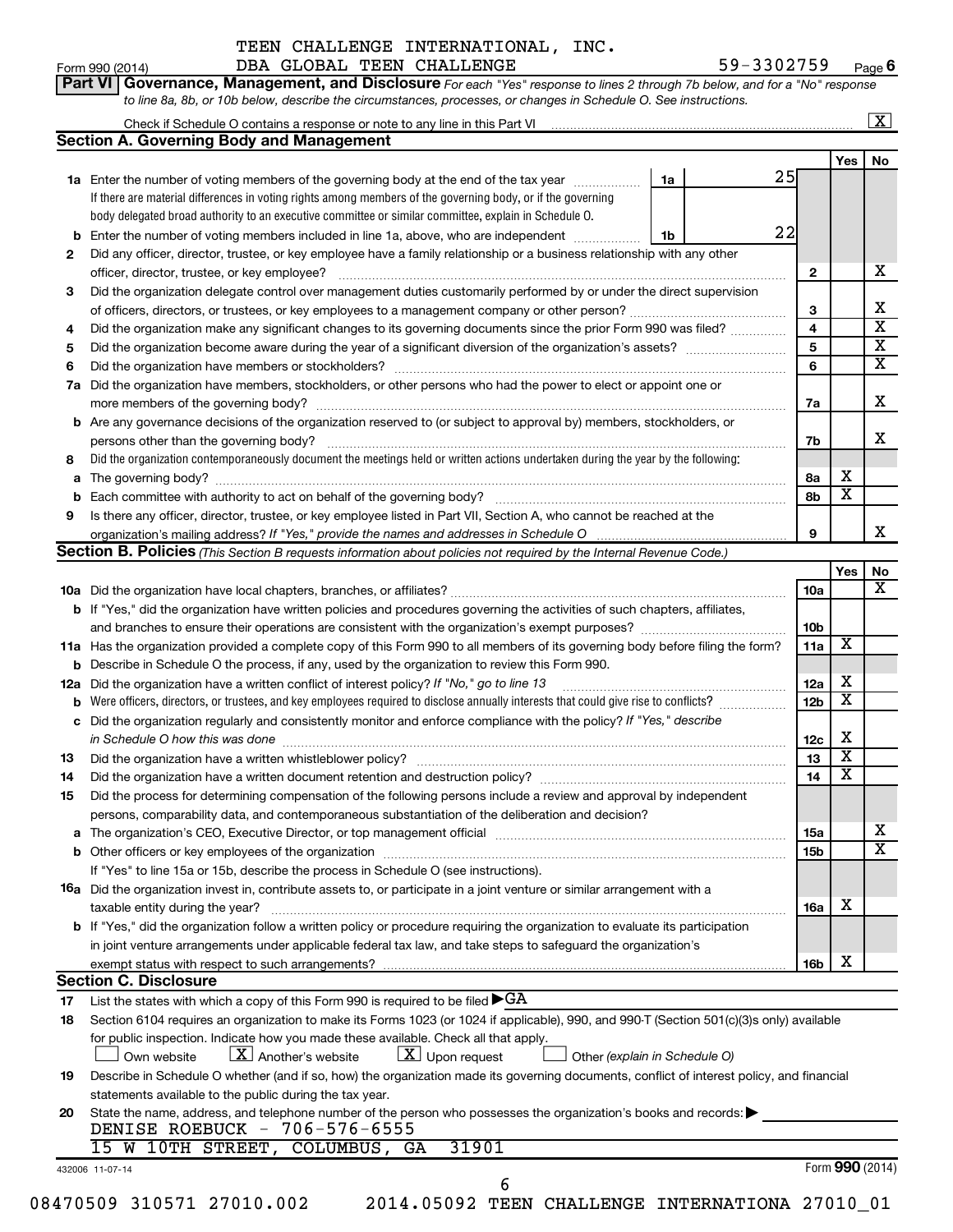$\Box$ 

| Part VII Compensation of Officers, Directors, Trustees, Key Employees, Highest Compensated |  |  |
|--------------------------------------------------------------------------------------------|--|--|
| <b>Employees, and Independent Contractors</b>                                              |  |  |

#### Check if Schedule O contains a response or note to any line in this Part VII

**Section A. Officers, Directors, Trustees, Key Employees, and Highest Compensated Employees**

**1a**  Complete this table for all persons required to be listed. Report compensation for the calendar year ending with or within the organization's tax year.

**•** List all of the organization's current officers, directors, trustees (whether individuals or organizations), regardless of amount of compensation.

**•** List all of the organization's **current** key employees, if any. See instructions for definition of "key employee." Enter -0- in columns  $(D)$ ,  $(E)$ , and  $(F)$  if no compensation was paid.

**•** List the organization's five current highest compensated employees (other than an officer, director, trustee, or key employee) who received reportable compensation (Box 5 of Form W-2 and/or Box 7 of Form 1099-MISC) of more than \$100,000 from the organization and any related organizations.

**•** List all of the organization's former officers, key employees, and highest compensated employees who received more than \$100,000 of reportable compensation from the organization and any related organizations.

**•** List all of the organization's former directors or trustees that received, in the capacity as a former director or trustee of the organization, more than \$10,000 of reportable compensation from the organization and any related organizations.

List persons in the following order: individual trustees or directors; institutional trustees; officers; key employees; highest compensated employees; and former such persons.

Check this box if neither the organization nor any related organization compensated any current officer, director, or trustee. †

| (A)                            | (B)                    |                                |                      | (C)         |              |                                                                  |        | (D)             | (E)                              | (F)                      |
|--------------------------------|------------------------|--------------------------------|----------------------|-------------|--------------|------------------------------------------------------------------|--------|-----------------|----------------------------------|--------------------------|
| Name and Title                 | Average                |                                |                      | Position    |              | (do not check more than one                                      |        | Reportable      | Reportable                       | Estimated                |
|                                | hours per              |                                |                      |             |              | box, unless person is both an<br>officer and a director/trustee) |        | compensation    | compensation                     | amount of                |
|                                | week                   |                                |                      |             |              |                                                                  |        | from<br>the     | from related                     | other                    |
|                                | (list any<br>hours for | Individual trustee or director |                      |             |              |                                                                  |        | organization    | organizations<br>(W-2/1099-MISC) | compensation<br>from the |
|                                | related                |                                |                      |             |              |                                                                  |        | (W-2/1099-MISC) |                                  | organization             |
|                                | organizations          |                                | nstitutional trustee |             |              | Highest compensated<br>employee                                  |        |                 |                                  | and related              |
|                                | below                  |                                |                      |             | Key employee |                                                                  |        |                 |                                  | organizations            |
|                                | line)                  |                                |                      | Officer     |              |                                                                  | Former |                 |                                  |                          |
| <b>JERRY NANCE</b><br>(1)      | 40.00                  |                                |                      |             |              |                                                                  |        |                 |                                  |                          |
| PRESIDENT                      |                        | $\mathbf X$                    |                      | $\mathbf X$ |              |                                                                  |        | 57,573.         | $\mathbf 0$ .                    | 0.                       |
| PHIL HILLS<br>(2)              | 1.00                   |                                |                      |             |              |                                                                  |        |                 |                                  |                          |
| VICE PRESIDENT                 |                        | $\mathbf X$                    |                      | $\mathbf X$ |              |                                                                  |        | $\mathbf 0$ .   | $\mathbf 0$ .                    | $\mathbf 0$ .            |
| TOM BREMER<br>(3)              | 1.00                   |                                |                      |             |              |                                                                  |        |                 |                                  |                          |
| <b>SECRETARY</b>               |                        | $\mathbf X$                    |                      | X           |              |                                                                  |        | 0               | $\mathbf 0$                      | 0.                       |
| <b>JIM LOWANS</b><br>(4)       | 1.00                   |                                |                      |             |              |                                                                  |        |                 |                                  |                          |
| TREASURER                      |                        | X                              |                      | $\mathbf X$ |              |                                                                  |        | 0               | $\mathbf 0$ .                    | $\mathbf 0$ .            |
| (5)<br>ZBIGNIEW URBANIAK       | 1.00                   |                                |                      |             |              |                                                                  |        |                 |                                  |                          |
| <b>DIRECTOR</b>                |                        | $\mathbf X$                    |                      |             |              |                                                                  |        | 0               | $\mathbf 0$ .                    | $\mathbf 0$ .            |
| (6)<br>K.K. DEVERAJ            | 1.00                   |                                |                      |             |              |                                                                  |        |                 |                                  |                          |
| <b>DIRECTOR</b>                |                        | X                              |                      |             |              |                                                                  |        | 0               | $\mathbf 0$ .                    | $\mathbf 0$ .            |
| (7)<br>PETR MINISTR            | 1.00                   |                                |                      |             |              |                                                                  |        |                 |                                  |                          |
| <b>DIRECTOR</b>                |                        | X                              |                      |             |              |                                                                  |        | 0               | $\mathbf 0$                      | $\mathbf 0$ .            |
| (8)<br>HUI HONG CHEK           | 1.00                   |                                |                      |             |              |                                                                  |        |                 |                                  |                          |
| <b>DIRECTOR</b>                |                        | X                              |                      |             |              |                                                                  |        | 0               | $\mathbf 0$ .                    | $\mathbf 0$ .            |
| (9)<br>KEVIN WARD              | 1.00                   |                                |                      |             |              |                                                                  |        |                 |                                  |                          |
| <b>DIRECTOR</b>                |                        | X                              |                      |             |              |                                                                  |        | $\mathbf 0$     | $\mathbf 0$                      | $0$ .                    |
| (10) WAFUKA KAPOLESA           | 1.00                   |                                |                      |             |              |                                                                  |        |                 |                                  |                          |
| <b>DIRECTOR</b>                |                        | $\mathbf X$                    |                      |             |              |                                                                  |        | 0               | $\mathbf 0$ .                    | $\mathbf 0$ .            |
| (11) GAMA CERDAS ELIAS         | 1.00                   |                                |                      |             |              |                                                                  |        |                 |                                  |                          |
| <b>DIRECTOR</b>                |                        | $\mathbf X$                    |                      |             |              |                                                                  |        | $\mathbf 0$     | $\mathbf 0$                      | $\mathbf 0$ .            |
| (12) CLAUDIO HUGO GHIRINGHELLI | 1.00                   |                                |                      |             |              |                                                                  |        |                 |                                  |                          |
| <b>DIRECTOR</b>                |                        | X                              |                      |             |              |                                                                  |        | 0               | $\mathbf 0$ .                    | 0.                       |
| (13) JAY FALLON                | 1.00                   |                                |                      |             |              |                                                                  |        |                 |                                  |                          |
| <b>DIRECTOR</b>                |                        | X                              |                      |             |              |                                                                  |        | 0               | $\mathbf 0$ .                    | $\mathbf 0$ .            |
| (14) RON BROWN                 | 1.00                   |                                |                      |             |              |                                                                  |        |                 |                                  |                          |
| <b>DIRECTOR</b>                |                        | $\mathbf X$                    |                      |             |              |                                                                  |        | $\mathbf 0$     | $\mathbf 0$ .                    | $\mathbf 0$ .            |
| (15) JARROD FLANAGAN           | 1.00                   |                                |                      |             |              |                                                                  |        |                 |                                  |                          |
| <b>DIRECTOR</b>                |                        | X                              |                      |             |              |                                                                  |        | 0               | $\mathbf 0$                      | $\mathbf 0$ .            |
| (16) DUANE HENDERS             | 1.00                   |                                |                      |             |              |                                                                  |        |                 |                                  |                          |
| <b>DIRECTOR</b>                |                        | X                              |                      |             |              |                                                                  |        | $\mathbf 0$     | $\mathbf 0$ .                    | $\mathbf 0$ .            |
| (17) DOUG SAMUELSON            | 40.00                  |                                |                      |             |              |                                                                  |        |                 |                                  |                          |
| <b>DIRECTOR</b>                |                        | X                              |                      |             |              |                                                                  |        | 32,148.         | $\mathbf 0$                      | $0$ .                    |
| 432007 11-07-14                |                        |                                |                      |             |              |                                                                  |        |                 |                                  | Form 990 (2014)          |

08470509 310571 27010.002 2014.05092 TEEN CHALLENGE INTERNATIONA 27010\_01

7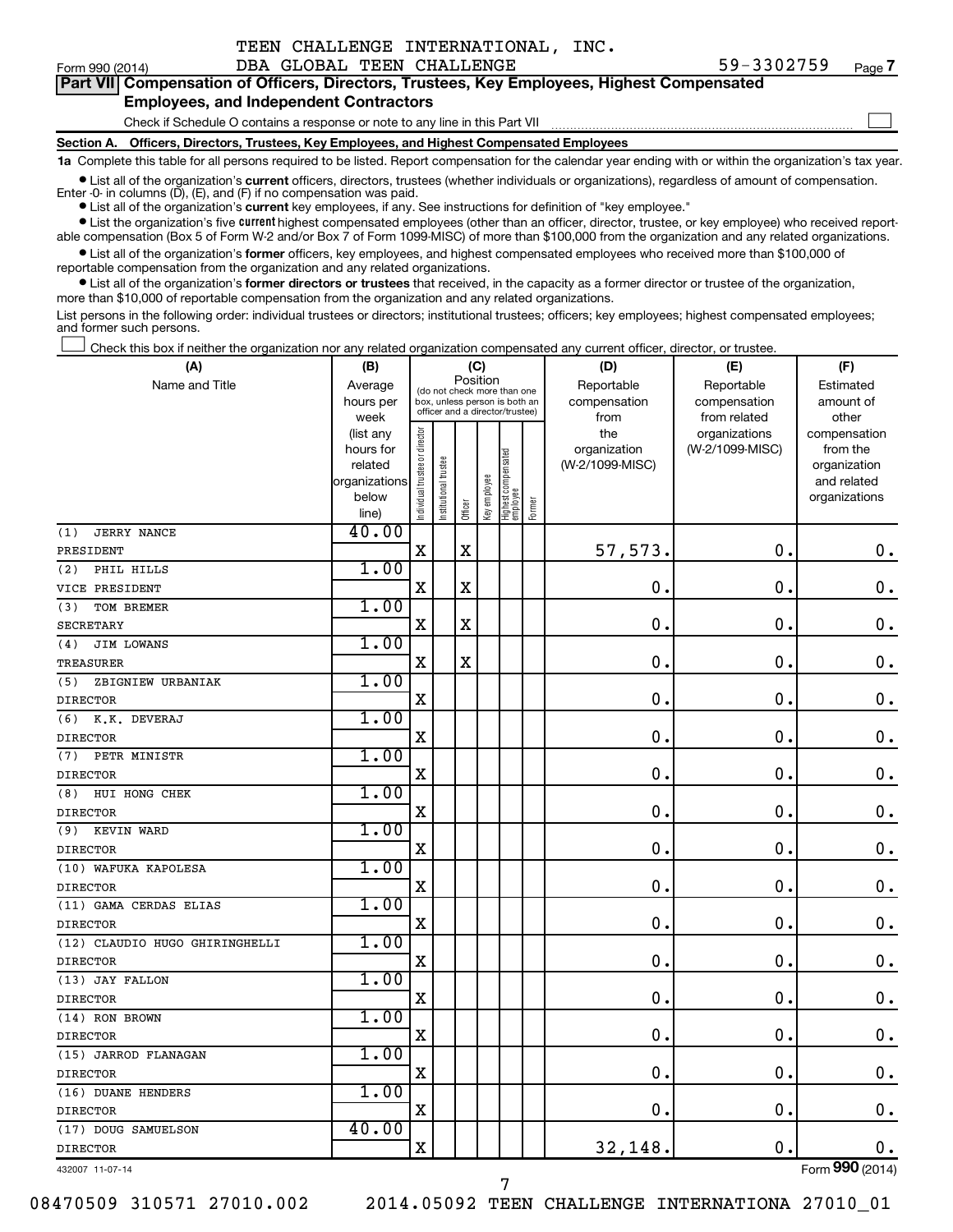|  | TEEN CHALLENGE INTERNATIONAL, INC. |  |
|--|------------------------------------|--|
|  | AI ODAI MEENI CUAII ENCE           |  |

Form 990 (2014) DBA GLOBAL TEEN CHALLENGE 59-3302759 Page 59-3302759 Page 8

| Part VII Section A. Officers, Directors, Trustees, Key Employees, and Highest Compensated Employees (continued)                              |                        |                                |                       |          |              |                                   |        |                                 |                                  |                     |                          |                             |
|----------------------------------------------------------------------------------------------------------------------------------------------|------------------------|--------------------------------|-----------------------|----------|--------------|-----------------------------------|--------|---------------------------------|----------------------------------|---------------------|--------------------------|-----------------------------|
| (A)                                                                                                                                          | (B)                    |                                |                       |          | (C)          |                                   |        | (D)                             | (E)                              |                     | (F)                      |                             |
| Name and title                                                                                                                               | Average                |                                |                       | Position |              | (do not check more than one       |        | Reportable                      | Reportable                       |                     | Estimated                |                             |
|                                                                                                                                              | hours per              |                                |                       |          |              | box, unless person is both an     |        | compensation                    | compensation                     |                     | amount of                |                             |
|                                                                                                                                              | week                   |                                |                       |          |              | officer and a director/trustee)   |        | from                            | from related                     |                     | other                    |                             |
|                                                                                                                                              | (list any<br>hours for | Individual trustee or director |                       |          |              |                                   |        | the                             | organizations<br>(W-2/1099-MISC) |                     | compensation             |                             |
|                                                                                                                                              | related                |                                |                       |          |              |                                   |        | organization<br>(W-2/1099-MISC) |                                  |                     | from the<br>organization |                             |
|                                                                                                                                              | organizations          |                                | Institutional trustee |          |              |                                   |        |                                 |                                  |                     | and related              |                             |
|                                                                                                                                              | below                  |                                |                       |          | Key employee |                                   |        |                                 |                                  |                     | organizations            |                             |
|                                                                                                                                              | line)                  |                                |                       | Officer  |              | Highest compensated<br>  employee | Former |                                 |                                  |                     |                          |                             |
| (18) DOUG WEVER                                                                                                                              | 40.00                  |                                |                       |          |              |                                   |        |                                 |                                  |                     |                          |                             |
| <b>DIRECTOR</b>                                                                                                                              |                        | X                              |                       |          |              |                                   |        | 30,589.                         | 0.                               |                     |                          | $0$ .                       |
| (19) OMAR BEILER                                                                                                                             | 1.00                   |                                |                       |          |              |                                   |        |                                 |                                  |                     |                          |                             |
| <b>DIRECTOR</b>                                                                                                                              |                        | X                              |                       |          |              |                                   |        | 0.                              | 0.                               |                     |                          | $0$ .                       |
| (20) GREG BEGGS                                                                                                                              | 1.00                   |                                |                       |          |              |                                   |        |                                 |                                  |                     |                          |                             |
| <b>DIRECTOR</b>                                                                                                                              |                        | X                              |                       |          |              |                                   |        | $\mathbf 0$ .                   | 0.                               |                     |                          | $0$ .                       |
| (21) JOANN BUTRIN                                                                                                                            | 1.00                   |                                |                       |          |              |                                   |        |                                 |                                  |                     |                          |                             |
| <b>DIRECTOR</b>                                                                                                                              |                        | X                              |                       |          |              |                                   |        | $\mathbf 0$ .                   | 0.                               |                     |                          | $0$ .                       |
| (22) DAVID ELLIS                                                                                                                             | 1.00                   |                                |                       |          |              |                                   |        |                                 |                                  |                     |                          |                             |
| <b>DIRECTOR</b>                                                                                                                              |                        | X                              |                       |          |              |                                   |        | $\mathbf 0$ .                   | 0.                               |                     |                          | $0$ .                       |
| (23) RON MADDUX                                                                                                                              | 1.00                   |                                |                       |          |              |                                   |        |                                 |                                  |                     |                          |                             |
| <b>DIRECTOR</b>                                                                                                                              |                        | X                              |                       |          |              |                                   |        | $\mathbf 0$ .                   | 0.                               |                     |                          | $0$ .                       |
| (24) PAUL TREMENTOZZII                                                                                                                       | 1.00                   |                                |                       |          |              |                                   |        |                                 |                                  |                     |                          |                             |
| <b>DIRECTOR</b>                                                                                                                              |                        | X                              |                       |          |              |                                   |        | $\mathbf 0$ .                   | 0.                               |                     |                          | $0$ .                       |
| (25) RUSS TURNEY                                                                                                                             | 1.00                   |                                |                       |          |              |                                   |        |                                 |                                  |                     |                          |                             |
| <b>DIRECTOR</b>                                                                                                                              |                        | X                              |                       |          |              |                                   |        | 0.                              | 0.                               |                     |                          | $0$ .                       |
|                                                                                                                                              |                        |                                |                       |          |              |                                   |        |                                 |                                  |                     |                          |                             |
|                                                                                                                                              |                        |                                |                       |          |              |                                   |        |                                 |                                  |                     |                          |                             |
|                                                                                                                                              |                        |                                |                       |          |              |                                   |        | 120, 310.                       | $\overline{0}$ .                 |                     |                          | $\overline{\mathfrak{o}}$ . |
| c Total from continuation sheets to Part VII, Section A manufactured by                                                                      |                        |                                |                       |          |              |                                   |        | $\Omega$ .                      | σ.                               |                     |                          | $\overline{\mathfrak{o}}$ . |
|                                                                                                                                              |                        |                                |                       |          |              |                                   |        | 120, 310.                       | $\overline{0}$ .                 |                     |                          | $\overline{0}$ .            |
| Total number of individuals (including but not limited to those listed above) who received more than \$100,000 of reportable<br>$\mathbf{2}$ |                        |                                |                       |          |              |                                   |        |                                 |                                  |                     |                          |                             |
| compensation from the organization                                                                                                           |                        |                                |                       |          |              |                                   |        |                                 |                                  |                     |                          | 0                           |
|                                                                                                                                              |                        |                                |                       |          |              |                                   |        |                                 |                                  |                     | Yes                      | No                          |
| Did the organization list any former officer, director, or trustee, key employee, or highest compensated employee on<br>3                    |                        |                                |                       |          |              |                                   |        |                                 |                                  |                     |                          |                             |
| line 1a? If "Yes," complete Schedule J for such individual                                                                                   |                        |                                |                       |          |              |                                   |        |                                 |                                  | 3                   |                          | х                           |
| For any individual listed on line 1a, is the sum of reportable compensation and other compensation from the organization<br>4                |                        |                                |                       |          |              |                                   |        |                                 |                                  |                     |                          |                             |
|                                                                                                                                              |                        |                                |                       |          |              |                                   |        |                                 |                                  | 4                   |                          | X                           |
| Did any person listed on line 1a receive or accrue compensation from any unrelated organization or individual for services<br>5              |                        |                                |                       |          |              |                                   |        |                                 |                                  |                     |                          |                             |
| rendered to the organization? If "Yes," complete Schedule J for such person                                                                  |                        |                                |                       |          |              |                                   |        |                                 |                                  | 5                   |                          | Χ                           |
| <b>Section B. Independent Contractors</b>                                                                                                    |                        |                                |                       |          |              |                                   |        |                                 |                                  |                     |                          |                             |
| Complete this table for your five highest compensated independent contractors that received more than \$100,000 of compensation from<br>1    |                        |                                |                       |          |              |                                   |        |                                 |                                  |                     |                          |                             |
| the organization. Report compensation for the calendar year ending with or within the organization's tax year.                               |                        |                                |                       |          |              |                                   |        |                                 |                                  |                     |                          |                             |
| (A)<br>Name and business address                                                                                                             |                        |                                |                       |          |              |                                   |        | (B)<br>Description of services  |                                  | (C)<br>Compensation |                          |                             |
| UPSIDE GROUP, INC., 10260 WORTHINGTON                                                                                                        |                        |                                |                       |          |              |                                   |        |                                 |                                  |                     |                          |                             |
| MANOR STE 200, SUWANEE, GA 30024                                                                                                             |                        |                                |                       |          |              |                                   |        | CONSULTING                      |                                  |                     | 135,891.                 |                             |
|                                                                                                                                              |                        |                                |                       |          |              |                                   |        |                                 |                                  |                     |                          |                             |
|                                                                                                                                              |                        |                                |                       |          |              |                                   |        |                                 |                                  |                     |                          |                             |
|                                                                                                                                              |                        |                                |                       |          |              |                                   |        |                                 |                                  |                     |                          |                             |
|                                                                                                                                              |                        |                                |                       |          |              |                                   |        |                                 |                                  |                     |                          |                             |
|                                                                                                                                              |                        |                                |                       |          |              |                                   |        |                                 |                                  |                     |                          |                             |
|                                                                                                                                              |                        |                                |                       |          |              |                                   |        |                                 |                                  |                     |                          |                             |
|                                                                                                                                              |                        |                                |                       |          |              |                                   |        |                                 |                                  |                     |                          |                             |
|                                                                                                                                              |                        |                                |                       |          |              |                                   |        |                                 |                                  |                     |                          |                             |
| Total number of independent contractors (including but not limited to those listed above) who received more than<br>2                        |                        |                                |                       |          |              |                                   |        |                                 |                                  |                     |                          |                             |
| \$100,000 of compensation from the organization                                                                                              |                        |                                |                       |          |              | ı                                 |        |                                 |                                  |                     |                          |                             |
|                                                                                                                                              |                        |                                |                       |          |              |                                   |        |                                 |                                  | Form 990 (2014)     |                          |                             |
| 432008<br>11-07-14                                                                                                                           |                        |                                |                       |          |              |                                   |        |                                 |                                  |                     |                          |                             |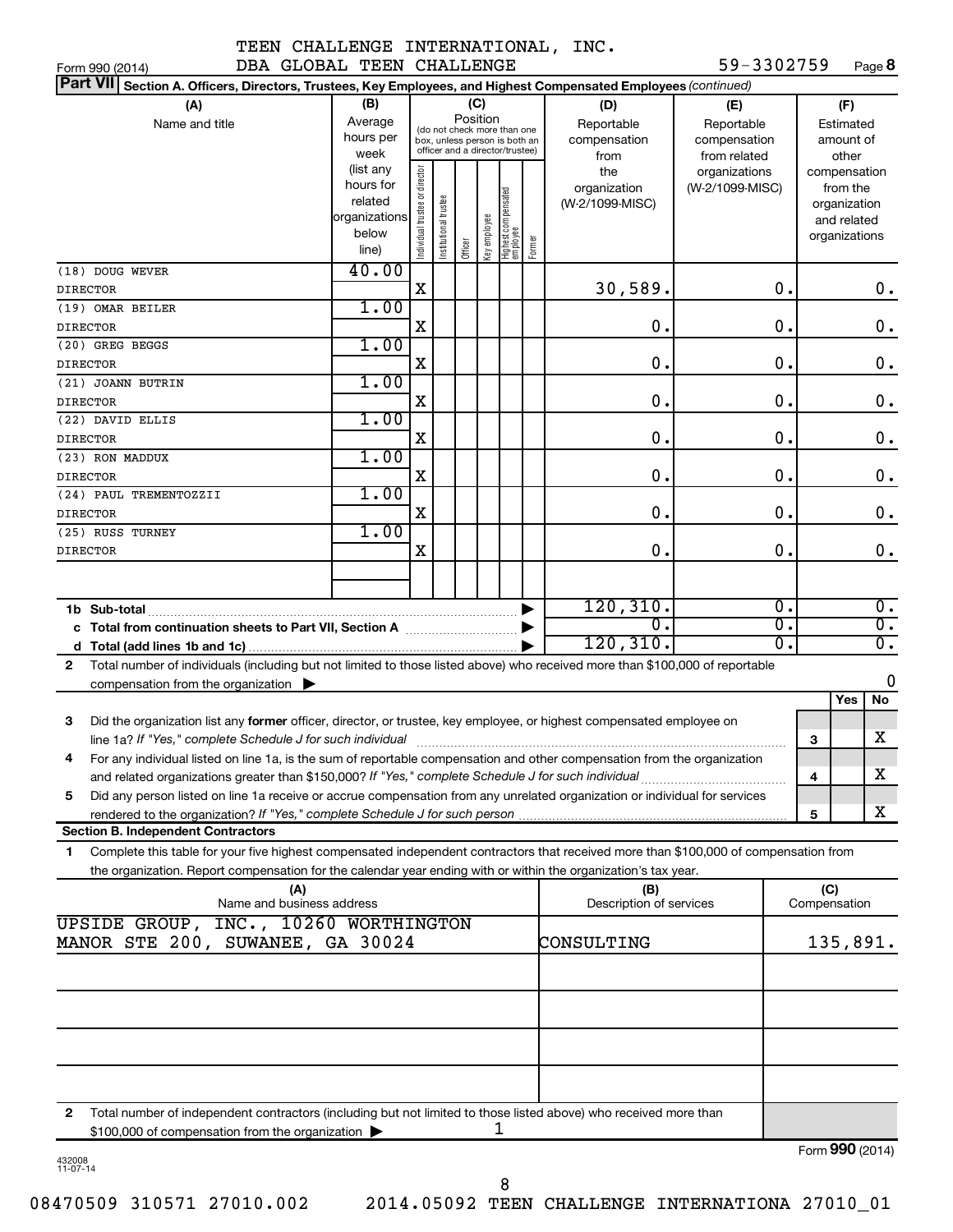|  | TEEN CHALLENGE INTERNATIONAL, INC.          |  |
|--|---------------------------------------------|--|
|  | <i>a</i> r anir   munic <i>au</i> itre muan |  |

|                                                           | <b>Part VIII</b> | <b>Statement of Revenue</b>                                                |                                         |                                 |                      |                                                 |                                         |                                                                    |
|-----------------------------------------------------------|------------------|----------------------------------------------------------------------------|-----------------------------------------|---------------------------------|----------------------|-------------------------------------------------|-----------------------------------------|--------------------------------------------------------------------|
|                                                           |                  |                                                                            |                                         |                                 |                      |                                                 |                                         |                                                                    |
|                                                           |                  |                                                                            |                                         |                                 | (A)<br>Total revenue | (B)<br>Related or<br>exempt function<br>revenue | (C)<br>Unrelated<br>business<br>revenue | (D)<br>Revenue excluded<br>from tax under<br>sections<br>512 - 514 |
|                                                           |                  | 1 a Federated campaigns                                                    | 1a                                      |                                 |                      |                                                 |                                         |                                                                    |
|                                                           |                  | <b>b</b> Membership dues                                                   | 1 <sub>b</sub>                          |                                 |                      |                                                 |                                         |                                                                    |
|                                                           |                  | c Fundraising events                                                       | 1 <sub>c</sub>                          |                                 |                      |                                                 |                                         |                                                                    |
|                                                           |                  | d Related organizations                                                    | 1 <sub>d</sub>                          |                                 |                      |                                                 |                                         |                                                                    |
|                                                           |                  | e Government grants (contributions)                                        | 1e                                      |                                 |                      |                                                 |                                         |                                                                    |
|                                                           |                  | f All other contributions, gifts, grants, and                              |                                         |                                 |                      |                                                 |                                         |                                                                    |
|                                                           |                  | similar amounts not included above                                         |                                         | $\vert$ 1f $\vert$ 2, 805, 318. |                      |                                                 |                                         |                                                                    |
| Contributions, Gifts, Grants<br>and Other Similar Amounts |                  | g Noncash contributions included in lines 1a-1f: \$                        |                                         |                                 |                      |                                                 |                                         |                                                                    |
|                                                           |                  |                                                                            |                                         |                                 |                      |                                                 |                                         |                                                                    |
|                                                           |                  |                                                                            |                                         | <b>Business Code</b>            |                      |                                                 |                                         |                                                                    |
|                                                           | 2a               |                                                                            |                                         |                                 |                      |                                                 |                                         |                                                                    |
| Program Service<br>Revenue                                | b                | the control of the control of the control of the control of the control of |                                         |                                 |                      |                                                 |                                         |                                                                    |
|                                                           | с                | <u> 1980 - Johann Barn, amerikansk politiker (d. 1980)</u>                 |                                         |                                 |                      |                                                 |                                         |                                                                    |
|                                                           | d                | the control of the control of the control of the control of                |                                         |                                 |                      |                                                 |                                         |                                                                    |
|                                                           |                  | All other program service revenue  [                                       |                                         |                                 |                      |                                                 |                                         |                                                                    |
|                                                           |                  |                                                                            |                                         | ▶                               |                      |                                                 |                                         |                                                                    |
|                                                           | 3                | Investment income (including dividends, interest, and                      |                                         |                                 |                      |                                                 |                                         |                                                                    |
|                                                           |                  |                                                                            |                                         |                                 | 15,719.              |                                                 |                                         | 15,719.                                                            |
|                                                           | 4                | Income from investment of tax-exempt bond proceeds                         |                                         |                                 |                      |                                                 |                                         |                                                                    |
|                                                           | 5                |                                                                            |                                         |                                 | 11,498.              |                                                 |                                         | 11,498.                                                            |
|                                                           |                  |                                                                            | (i) Real                                | (ii) Personal                   |                      |                                                 |                                         |                                                                    |
|                                                           |                  | 6 a Gross rents                                                            |                                         |                                 |                      |                                                 |                                         |                                                                    |
|                                                           |                  | Less: rental expenses                                                      |                                         |                                 |                      |                                                 |                                         |                                                                    |
|                                                           |                  | Rental income or (loss)                                                    |                                         |                                 |                      |                                                 |                                         |                                                                    |
|                                                           |                  |                                                                            |                                         |                                 |                      |                                                 |                                         |                                                                    |
|                                                           |                  | 7 a Gross amount from sales of                                             | (i) Securities                          | (ii) Other                      |                      |                                                 |                                         |                                                                    |
|                                                           |                  | assets other than inventory                                                |                                         |                                 |                      |                                                 |                                         |                                                                    |
|                                                           |                  | <b>b</b> Less: cost or other basis<br>and sales expenses                   |                                         |                                 |                      |                                                 |                                         |                                                                    |
|                                                           |                  |                                                                            |                                         |                                 |                      |                                                 |                                         |                                                                    |
|                                                           |                  |                                                                            |                                         |                                 |                      |                                                 |                                         |                                                                    |
|                                                           |                  | 8 a Gross income from fundraising events (not                              |                                         |                                 |                      |                                                 |                                         |                                                                    |
| <b>Other Revenue</b>                                      |                  | including \$                                                               | of                                      |                                 |                      |                                                 |                                         |                                                                    |
|                                                           |                  | contributions reported on line 1c). See                                    |                                         |                                 |                      |                                                 |                                         |                                                                    |
|                                                           |                  |                                                                            |                                         |                                 |                      |                                                 |                                         |                                                                    |
|                                                           |                  |                                                                            | $\mathbf b$                             |                                 |                      |                                                 |                                         |                                                                    |
|                                                           |                  | c Net income or (loss) from fundraising events                             |                                         | .                               |                      |                                                 |                                         |                                                                    |
|                                                           |                  | 9 a Gross income from gaming activities. See                               |                                         |                                 |                      |                                                 |                                         |                                                                    |
|                                                           |                  |                                                                            |                                         |                                 |                      |                                                 |                                         |                                                                    |
|                                                           |                  |                                                                            | $\mathbf{b}$                            |                                 |                      |                                                 |                                         |                                                                    |
|                                                           |                  | c Net income or (loss) from gaming activities                              |                                         |                                 |                      |                                                 |                                         |                                                                    |
|                                                           |                  | 10 a Gross sales of inventory, less returns                                |                                         | 1, 243.                         |                      |                                                 |                                         |                                                                    |
|                                                           |                  |                                                                            | $\mathbf{b}$                            | 2,718.                          |                      |                                                 |                                         |                                                                    |
|                                                           |                  | c Net income or (loss) from sales of inventory                             |                                         |                                 | $-1,475.$            | $-1,475.$                                       |                                         |                                                                    |
|                                                           |                  | Miscellaneous Revenue                                                      |                                         | <b>Business Code</b>            |                      |                                                 |                                         |                                                                    |
|                                                           | 11 a             |                                                                            |                                         |                                 |                      |                                                 |                                         |                                                                    |
|                                                           | b                |                                                                            |                                         |                                 |                      |                                                 |                                         |                                                                    |
|                                                           | с                |                                                                            | <u> 1980 - Johann Barbara, martin a</u> |                                 |                      |                                                 |                                         |                                                                    |
|                                                           |                  |                                                                            |                                         |                                 |                      |                                                 |                                         |                                                                    |
|                                                           |                  |                                                                            |                                         | $\blacktriangleright$           |                      |                                                 |                                         |                                                                    |
|                                                           | 12               |                                                                            |                                         |                                 | 2,831,060.           | $-1,475.$                                       | $\overline{0}$ .                        | 27,217.                                                            |
| 432009<br>$11-07-14$                                      |                  |                                                                            |                                         |                                 |                      |                                                 |                                         | Form 990 (2014)                                                    |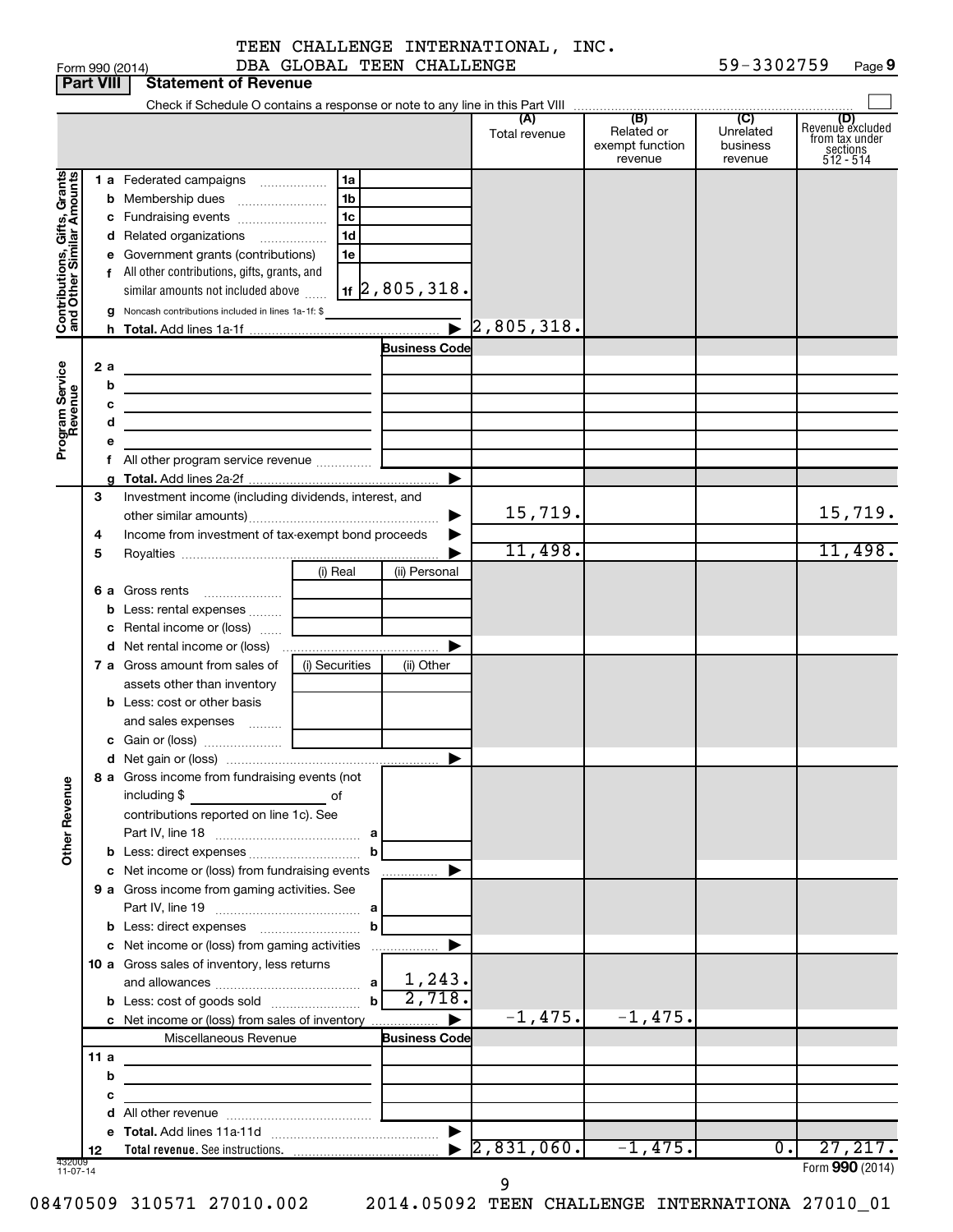#### Form 990 (2014) **DBA GLOBAL TEEN CHALLENGE** Form 990 (2014)  $59-3302759$  Page TEEN CHALLENGE INTERNATIONAL, INC.

|              | <b>Part IX Statement of Functional Expenses</b>                                                                                                                                                               |                       |                                    |                                           |                                |
|--------------|---------------------------------------------------------------------------------------------------------------------------------------------------------------------------------------------------------------|-----------------------|------------------------------------|-------------------------------------------|--------------------------------|
|              | Section 501(c)(3) and 501(c)(4) organizations must complete all columns. All other organizations must complete column (A).                                                                                    |                       |                                    |                                           |                                |
|              |                                                                                                                                                                                                               |                       |                                    |                                           |                                |
|              | Do not include amounts reported on lines 6b,<br>7b, 8b, 9b, and 10b of Part VIII.                                                                                                                             | (A)<br>Total expenses | (B)<br>Program service<br>expenses | (C)<br>Management and<br>general expenses | (D)<br>Fundraising<br>expenses |
| 1.           | Grants and other assistance to domestic organizations                                                                                                                                                         |                       |                                    |                                           |                                |
|              | and domestic governments. See Part IV, line 21                                                                                                                                                                | 361,302.              | 361,302.                           |                                           |                                |
| $\mathbf{2}$ | Grants and other assistance to domestic                                                                                                                                                                       |                       |                                    |                                           |                                |
|              |                                                                                                                                                                                                               | 398,415.              | 398,415.                           |                                           |                                |
| 3            | Grants and other assistance to foreign                                                                                                                                                                        |                       |                                    |                                           |                                |
|              | organizations, foreign governments, and foreign                                                                                                                                                               |                       |                                    |                                           |                                |
|              | individuals. See Part IV, lines 15 and 16                                                                                                                                                                     | 454,883.              | 454,883.                           |                                           |                                |
| 4            | Benefits paid to or for members                                                                                                                                                                               |                       |                                    |                                           |                                |
| 5            | Compensation of current officers, directors,                                                                                                                                                                  |                       |                                    |                                           |                                |
|              |                                                                                                                                                                                                               | 67,447.               | 67,447.                            |                                           |                                |
| 6            | Compensation not included above, to disqualified                                                                                                                                                              |                       |                                    |                                           |                                |
|              | persons (as defined under section 4958(f)(1)) and                                                                                                                                                             |                       |                                    |                                           |                                |
|              | persons described in section 4958(c)(3)(B)                                                                                                                                                                    | 185,637.              |                                    | 185,637.                                  |                                |
| 7            | Other salaries and wages                                                                                                                                                                                      |                       |                                    |                                           |                                |
| 8            | Pension plan accruals and contributions (include                                                                                                                                                              |                       |                                    |                                           |                                |
|              | section 401(k) and 403(b) employer contributions)                                                                                                                                                             | 43, 163.              |                                    | 43, 163.                                  |                                |
| 9<br>10      | Other employee benefits                                                                                                                                                                                       | 13,029.               |                                    | 13,029.                                   |                                |
| 11           |                                                                                                                                                                                                               |                       |                                    |                                           |                                |
| a            | Fees for services (non-employees):                                                                                                                                                                            |                       |                                    |                                           |                                |
| b            |                                                                                                                                                                                                               | 19,916.               | 19,916.                            |                                           |                                |
| c            |                                                                                                                                                                                                               | 19,365.               | 4,500.                             | 7,465.                                    | 7,400.                         |
| d            |                                                                                                                                                                                                               |                       |                                    |                                           |                                |
| е            | Professional fundraising services. See Part IV, line 17                                                                                                                                                       |                       |                                    |                                           |                                |
| f            | Investment management fees                                                                                                                                                                                    |                       |                                    |                                           |                                |
| g            | Other. (If line 11g amount exceeds 10% of line 25,                                                                                                                                                            |                       |                                    |                                           |                                |
|              | column (A) amount, list line 11g expenses on Sch O.)                                                                                                                                                          | 157,431.              | 107.                               | 281.                                      | 157,043.                       |
| 12           |                                                                                                                                                                                                               | 1,634.                |                                    |                                           | 1,634.                         |
| 13           |                                                                                                                                                                                                               | 83,441.               | 39,156.                            | 16, 124.                                  | 28,161.                        |
| 14           |                                                                                                                                                                                                               | 29,973.               | 420.                               | 24, 344.                                  | 5,209.                         |
| 15           |                                                                                                                                                                                                               | 4,185.                |                                    | 4,185.                                    |                                |
| 16           |                                                                                                                                                                                                               |                       |                                    |                                           |                                |
| 17           | Travel                                                                                                                                                                                                        | 192,223.              | 89,673.                            | 21,269.                                   | 81,281.                        |
| 18           | Payments of travel or entertainment expenses                                                                                                                                                                  |                       |                                    |                                           |                                |
|              | for any federal, state, or local public officials                                                                                                                                                             |                       |                                    |                                           |                                |
| 19           | Conferences, conventions, and meetings                                                                                                                                                                        |                       |                                    |                                           |                                |
| 20           | Interest                                                                                                                                                                                                      |                       |                                    |                                           |                                |
| 21           |                                                                                                                                                                                                               |                       |                                    |                                           |                                |
| 22           | Depreciation, depletion, and amortization                                                                                                                                                                     | 3,895.                |                                    | 3,895.                                    |                                |
| 23           | Insurance                                                                                                                                                                                                     | 8,005.                | 3,266.                             | 4,739.                                    |                                |
| 24           | Other expenses. Itemize expenses not covered<br>above. (List miscellaneous expenses in line 24e. If line<br>24e amount exceeds 10% of line 25, column (A)<br>amount, list line 24e expenses on Schedule O.) [ |                       |                                    |                                           |                                |
| a            | LICENSES, FEES, & TAXES                                                                                                                                                                                       | 34,612.               | 26, 290.                           | 6,897.                                    | 1,425.                         |
|              | <b>TRANSLATION</b>                                                                                                                                                                                            | 28,327.               | 28, 327.                           |                                           |                                |
|              | GIFTS/HONORARIUMS                                                                                                                                                                                             | 6,220.                | 1,912.                             | 4,012.                                    | 296.                           |
| d            | PUBLIC RELATIONS & ADVE                                                                                                                                                                                       | 3,433.                | 115.                               |                                           | 3,318.                         |
| е            | All other expenses                                                                                                                                                                                            | 2,662.                | 1,637.                             | 763.                                      | 262.                           |
| 25           | Total functional expenses. Add lines 1 through 24e                                                                                                                                                            | 2,119,198.            | 1,497,366.                         | 335,803.                                  | 286,029.                       |
| 26           | Joint costs. Complete this line only if the organization                                                                                                                                                      |                       |                                    |                                           |                                |
|              | reported in column (B) joint costs from a combined                                                                                                                                                            |                       |                                    |                                           |                                |
|              | educational campaign and fundraising solicitation.                                                                                                                                                            |                       |                                    |                                           |                                |
|              | Check here $\blacktriangleright$<br>if following SOP 98-2 (ASC 958-720)                                                                                                                                       |                       |                                    |                                           |                                |

432010 11-07-14

Form (2014) **990**

08470509 310571 27010.002 2014.05092 TEEN CHALLENGE INTERNATIONA 27010\_01

10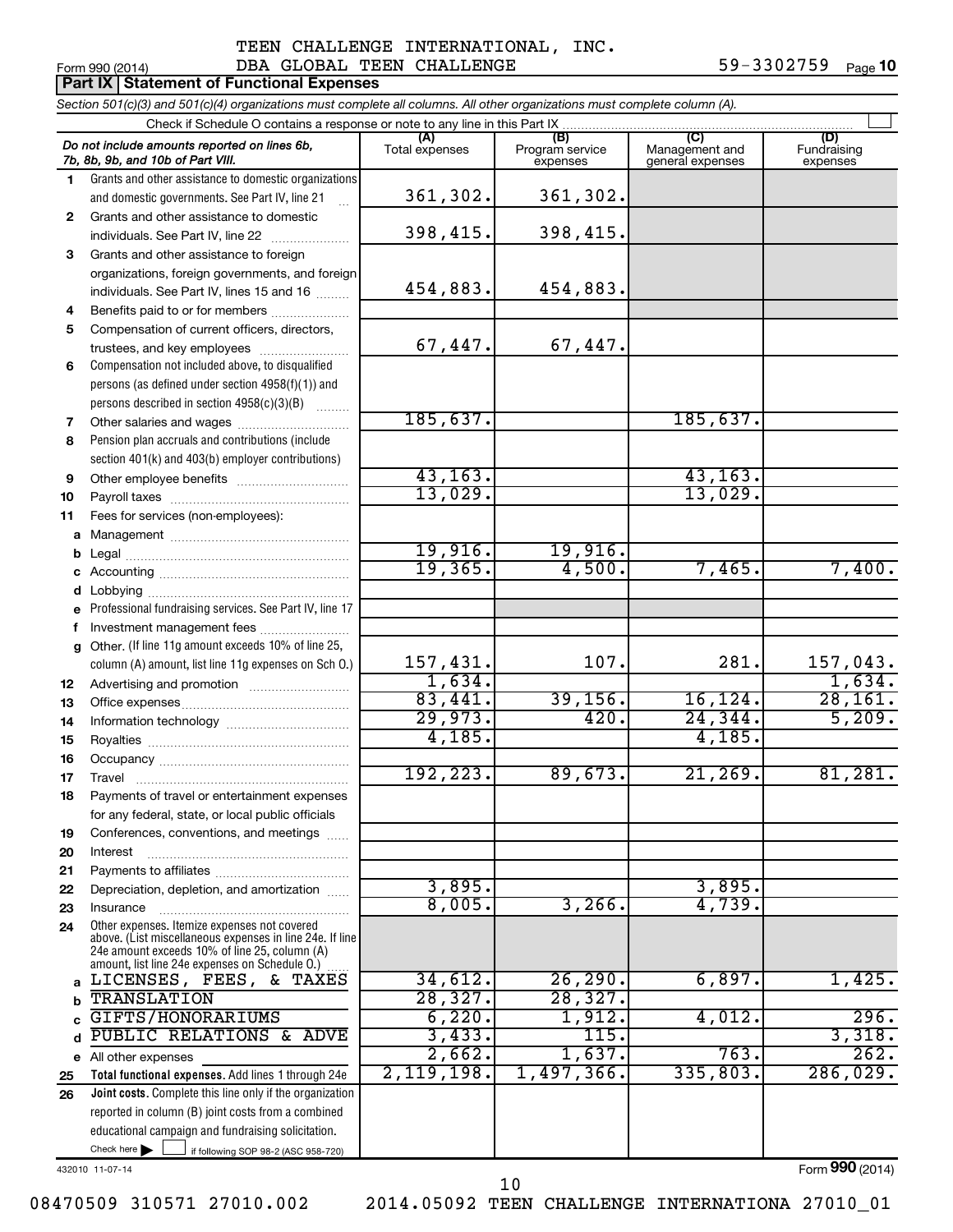| Form 990 (2014) |  |  |
|-----------------|--|--|
|-----------------|--|--|

Form 990 (2014) **DBA GLOBAL TEEN CHALLENGE** 59-3302759  $_{\text{Page}}$ 59-3302759 <sub>Page</sub> 11

**Part X** | Balance Sheet  $\perp$ Check if Schedule O contains a response or note to any line in this Part X **(A) (B)** Beginning of year  $\begin{vmatrix} 1 & 1 \end{vmatrix}$  End of year  $12.11$   $12.$ **1 1** Cash - non-interest-bearing ~~~~~~~~~~~~~~~~~~~~~~~~~ 1,244,480. 1,146,280. **2 2** Savings and temporary cash investments ~~~~~~~~~~~~~~~~~~ **3 3** Pledges and grants receivable, net ~~~~~~~~~~~~~~~~~~~~~  $127,059. |4| 146,119.$ **4 4** Accounts receivable, net ~~~~~~~~~~~~~~~~~~~~~~~~~~ **5** Loans and other receivables from current and former officers, directors, trustees, key employees, and highest compensated employees. Complete **5** Part II of Schedule L ~~~~~~~~~~~~~~~~~~~~~~~~~~~~ **6** Loans and other receivables from other disqualified persons (as defined under section 4958(f)(1)), persons described in section 4958(c)(3)(B), and contributing employers and sponsoring organizations of section 501(c)(9) voluntary employees' beneficiary organizations (see instr). Complete Part II of Sch L ...... **6 Assets** 428,143. **7 7** Notes and loans receivable, net ~~~~~~~~~~~~~~~~~~~~~~~  $9,723.$  8 7,005. **8 8** Inventories for sale or use ~~~~~~~~~~~~~~~~~~~~~~~~~~ 4,093. 4,845. **9 9** Prepaid expenses and deferred charges ~~~~~~~~~~~~~~~~~~ **10 a** Land, buildings, and equipment: cost or other 55,887. basis. Complete Part VI of Schedule D  $\frac{1}{10}$  10a  $28,071.$  31,  $711.$   $10c$  27, 816. **10c b** Less: accumulated depreciation  $\ldots$  [10b **11 11** Investments - publicly traded securities ~~~~~~~~~~~~~~~~~~~ 200,000. **12 12** Investments - other securities. See Part IV, line 11 ~~~~~~~~~~~~~~ **13 13** Investments - program-related. See Part IV, line 11 ~~~~~~~~~~~~~ **14 14** Intangible assets ~~~~~~~~~~~~~~~~~~~~~~~~~~~~~~  $30,000$ .  $15$  0. **15** Other assets. See Part IV, line 11 ~~~~~~~~~~~~~~~~~~~~~~ **15**  $1,447,078.$  16 1,960,220. **16 16 Total assets.**  Add lines 1 through 15 (must equal line 34) 199,149. 429. **17 17** Accounts payable and accrued expenses ~~~~~~~~~~~~~~~~~~ **18 18** Grants payable ~~~~~~~~~~~~~~~~~~~~~~~~~~~~~~~ **19 19** Deferred revenue ~~~~~~~~~~~~~~~~~~~~~~~~~~~~~~ **20 20** Tax-exempt bond liabilities ~~~~~~~~~~~~~~~~~~~~~~~~~ **21 21** Escrow or custodial account liability. Complete Part IV of Schedule D ........... **22** Loans and other payables to current and former officers, directors, trustees, **Liabilities** key employees, highest compensated employees, and disqualified persons. Complete Part II of Schedule L ~~~~~~~~~~~~~~~~~~~~~~~ **22** Secured mortgages and notes payable to unrelated third parties  $\ldots$  ................. **23 23 24** Unsecured notes and loans payable to unrelated third parties ~~~~~~~~ **24 25** Other liabilities (including federal income tax, payables to related third parties, and other liabilities not included on lines 17-24). Complete Part X of Schedule D ~~~~~~~~~~~~~~~~~~~~~~~~~~~~~~~~ **25** 199,149. 429. **26 26 Total liabilities.**  Add lines 17 through 25 Organizations that follow SFAS 117 (ASC 958), check here  $\blacktriangleright$   $\boxed{X}$  and **complete lines 27 through 29, and lines 33 and 34. Vet Assets or Fund Balances Net Assets or Fund Balances**  $-98,312.$   $27$   $714,754.$ **27 27** Unrestricted net assets ~~~~~~~~~~~~~~~~~~~~~~~~~~~  $1,346,241. |28 | 1,245,037.$ **28 28** Temporarily restricted net assets ~~~~~~~~~~~~~~~~~~~~~~ **29 29** Permanently restricted net assets ~~~~~~~~~~~~~~~~~~~~~ **Organizations that do not follow SFAS 117 (ASC 958), check here** | † **and complete lines 30 through 34. 30 30** Capital stock or trust principal, or current funds ~~~~~~~~~~~~~~~ **31 31** Paid-in or capital surplus, or land, building, or equipment fund ....................... **32 32** Retained earnings, endowment, accumulated income, or other funds ............  $1,247,929.$  33 1,959,791. **33** Total net assets or fund balances ~~~~~~~~~~~~~~~~~~~~~~ **33** 1,447,078. 1,960,220. **34 34** Total liabilities and net assets/fund balances

Form (2014) **990**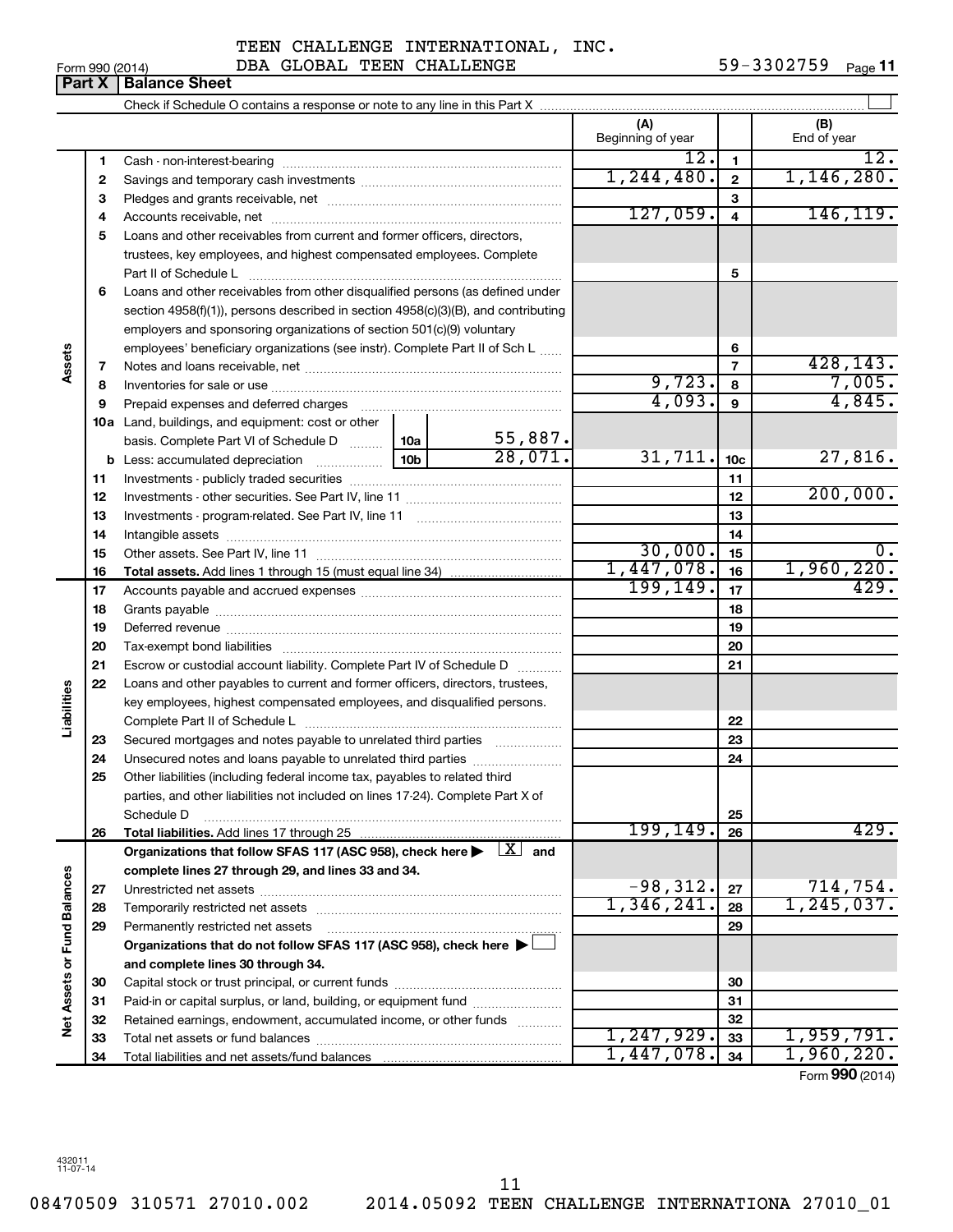|              | TEEN CHALLENGE INTERNATIONAL, INC.                                                                                                   |                         |                |     |                         |
|--------------|--------------------------------------------------------------------------------------------------------------------------------------|-------------------------|----------------|-----|-------------------------|
|              | DBA GLOBAL TEEN CHALLENGE<br>Form 990 (2014)                                                                                         | 59-3302759              |                |     | Page 12                 |
|              | Part XI<br><b>Reconciliation of Net Assets</b>                                                                                       |                         |                |     |                         |
|              | Check if Schedule O contains a response or note to any line in this Part XI                                                          |                         |                |     | $\overline{\mathbf{x}}$ |
|              |                                                                                                                                      |                         |                |     |                         |
| 1            |                                                                                                                                      | 1                       | $2,831,060$ .  |     |                         |
| $\mathbf{2}$ |                                                                                                                                      | $\overline{2}$          | 2,119,198.     |     |                         |
| 3            | Revenue less expenses. Subtract line 2 from line 1                                                                                   | 3                       |                |     | 711,862.                |
| 4            |                                                                                                                                      | $\overline{\mathbf{4}}$ | 1, 247, 929.   |     |                         |
| 5            | Net unrealized gains (losses) on investments                                                                                         | 5                       |                |     |                         |
| 6            | Donated services and use of facilities                                                                                               | 6                       | 2,519,475.     |     |                         |
| 7            | Investment expenses                                                                                                                  | $\overline{7}$          |                |     |                         |
| 8            | Prior period adjustments                                                                                                             | 8                       |                |     |                         |
| 9            |                                                                                                                                      | $\mathbf{Q}$            | $-2,519,475.$  |     |                         |
| 10           | Net assets or fund balances at end of year. Combine lines 3 through 9 (must equal Part X, line 33,                                   |                         |                |     |                         |
|              | column (B))                                                                                                                          | 10                      | 1,959,791.     |     |                         |
|              | Part XII Financial Statements and Reporting                                                                                          |                         |                |     |                         |
|              | Check if Schedule O contains a response or note to any line in this Part XII                                                         |                         |                |     | $\vert x \vert$         |
|              |                                                                                                                                      |                         |                | Yes | <b>No</b>               |
| 1            | $\lfloor \mathbf{X} \rfloor$ Accrual<br>Accounting method used to prepare the Form 990: [130] Cash<br>Other                          |                         |                |     |                         |
|              | If the organization changed its method of accounting from a prior year or checked "Other," explain in Schedule O.                    |                         |                |     |                         |
|              | 2a Were the organization's financial statements compiled or reviewed by an independent accountant?                                   |                         | 2a             |     | х                       |
|              | If "Yes," check a box below to indicate whether the financial statements for the year were compiled or reviewed on a                 |                         |                |     |                         |
|              | separate basis, consolidated basis, or both:                                                                                         |                         |                |     |                         |
|              | Separate basis<br>Consolidated basis<br>Both consolidated and separate basis                                                         |                         |                |     |                         |
|              |                                                                                                                                      |                         | 2 <sub>b</sub> | x   |                         |
|              | If "Yes," check a box below to indicate whether the financial statements for the year were audited on a separate basis,              |                         |                |     |                         |
|              | consolidated basis, or both:                                                                                                         |                         |                |     |                         |
|              | $\lfloor \underline{X} \rfloor$ Consolidated basis<br>Separate basis<br>Both consolidated and separate basis                         |                         |                |     |                         |
|              | c If "Yes" to line 2a or 2b, does the organization have a committee that assumes responsibility for oversight of the audit,          |                         |                |     |                         |
|              |                                                                                                                                      |                         | 2c             | х   |                         |
|              | If the organization changed either its oversight process or selection process during the tax year, explain in Schedule O.            |                         |                |     |                         |
|              | 3a As a result of a federal award, was the organization required to undergo an audit or audits as set forth in the Single Audit      |                         |                |     |                         |
|              |                                                                                                                                      |                         | 3a             |     | х                       |
|              | <b>b</b> If "Yes," did the organization undergo the required audit or audits? If the organization did not undergo the required audit |                         |                |     |                         |
|              |                                                                                                                                      |                         | 3b             |     |                         |
|              |                                                                                                                                      |                         |                |     | Form $990(2014)$        |

Form (2014) **990**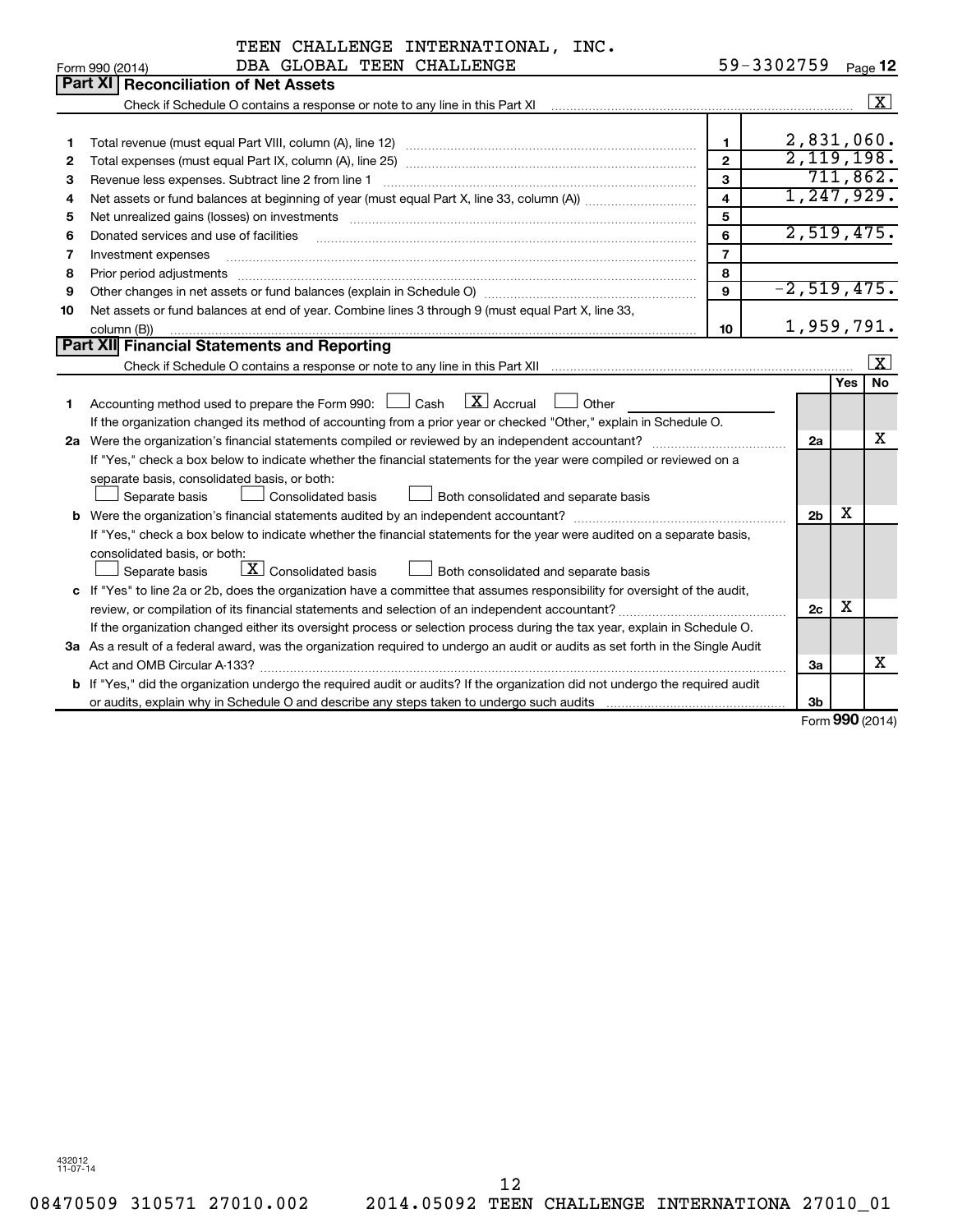| <b>SCHEDULE A</b> |                                               |  |                                                                        |                                                                                                                                                                                                                                                                                            |                          |                                       |                        |  | OMB No. 1545-0047                     |  |  |
|-------------------|-----------------------------------------------|--|------------------------------------------------------------------------|--------------------------------------------------------------------------------------------------------------------------------------------------------------------------------------------------------------------------------------------------------------------------------------------|--------------------------|---------------------------------------|------------------------|--|---------------------------------------|--|--|
|                   | (Form 990 or 990-EZ)                          |  |                                                                        | <b>Public Charity Status and Public Support</b>                                                                                                                                                                                                                                            |                          |                                       |                        |  |                                       |  |  |
|                   |                                               |  |                                                                        | Complete if the organization is a section 501(c)(3) organization or a section<br>4947(a)(1) nonexempt charitable trust.                                                                                                                                                                    |                          |                                       |                        |  |                                       |  |  |
|                   | Department of the Treasury                    |  |                                                                        | Attach to Form 990 or Form 990-EZ.                                                                                                                                                                                                                                                         |                          |                                       |                        |  | <b>Open to Public</b>                 |  |  |
|                   | Internal Revenue Service                      |  |                                                                        | Information about Schedule A (Form 990 or 990-EZ) and its instructions is at www.irs.gov/form990.                                                                                                                                                                                          |                          |                                       |                        |  | Inspection                            |  |  |
|                   | Name of the organization                      |  |                                                                        | TEEN CHALLENGE INTERNATIONAL, INC.                                                                                                                                                                                                                                                         |                          |                                       |                        |  | <b>Employer identification number</b> |  |  |
|                   | Part I                                        |  |                                                                        | DBA GLOBAL TEEN CHALLENGE<br>Reason for Public Charity Status (All organizations must complete this part.) See instructions.                                                                                                                                                               |                          |                                       |                        |  | 59-3302759                            |  |  |
|                   |                                               |  |                                                                        |                                                                                                                                                                                                                                                                                            |                          |                                       |                        |  |                                       |  |  |
| 1                 |                                               |  |                                                                        | The organization is not a private foundation because it is: (For lines 1 through 11, check only one box.)<br>A church, convention of churches, or association of churches described in section 170(b)(1)(A)(i).                                                                            |                          |                                       |                        |  |                                       |  |  |
| 2                 |                                               |  | A school described in section 170(b)(1)(A)(ii). (Attach Schedule E.)   |                                                                                                                                                                                                                                                                                            |                          |                                       |                        |  |                                       |  |  |
| 3                 |                                               |  |                                                                        | A hospital or a cooperative hospital service organization described in section 170(b)(1)(A)(iii).                                                                                                                                                                                          |                          |                                       |                        |  |                                       |  |  |
| 4                 |                                               |  |                                                                        | A medical research organization operated in conjunction with a hospital described in section 170(b)(1)(A)(iii). Enter the hospital's name,                                                                                                                                                 |                          |                                       |                        |  |                                       |  |  |
|                   | city, and state:                              |  |                                                                        |                                                                                                                                                                                                                                                                                            |                          |                                       |                        |  |                                       |  |  |
| 5                 |                                               |  |                                                                        | An organization operated for the benefit of a college or university owned or operated by a governmental unit described in                                                                                                                                                                  |                          |                                       |                        |  |                                       |  |  |
|                   |                                               |  | section 170(b)(1)(A)(iv). (Complete Part II.)                          |                                                                                                                                                                                                                                                                                            |                          |                                       |                        |  |                                       |  |  |
| 6                 |                                               |  |                                                                        | A federal, state, or local government or governmental unit described in section $170(b)(1)(A)(v)$ .                                                                                                                                                                                        |                          |                                       |                        |  |                                       |  |  |
| 7                 | <u>x  </u>                                    |  |                                                                        | An organization that normally receives a substantial part of its support from a governmental unit or from the general public described in                                                                                                                                                  |                          |                                       |                        |  |                                       |  |  |
|                   |                                               |  | section 170(b)(1)(A)(vi). (Complete Part II.)                          |                                                                                                                                                                                                                                                                                            |                          |                                       |                        |  |                                       |  |  |
| 8<br>9            |                                               |  |                                                                        | A community trust described in section 170(b)(1)(A)(vi). (Complete Part II.)                                                                                                                                                                                                               |                          |                                       |                        |  |                                       |  |  |
|                   |                                               |  |                                                                        | An organization that normally receives: (1) more than 33 1/3% of its support from contributions, membership fees, and gross receipts from<br>activities related to its exempt functions - subject to certain exceptions, and (2) no more than 33 1/3% of its support from gross investment |                          |                                       |                        |  |                                       |  |  |
|                   |                                               |  |                                                                        | income and unrelated business taxable income (less section 511 tax) from businesses acquired by the organization after June 30, 1975.                                                                                                                                                      |                          |                                       |                        |  |                                       |  |  |
|                   |                                               |  | See section 509(a)(2). (Complete Part III.)                            |                                                                                                                                                                                                                                                                                            |                          |                                       |                        |  |                                       |  |  |
| 10                |                                               |  |                                                                        | An organization organized and operated exclusively to test for public safety. See section 509(a)(4).                                                                                                                                                                                       |                          |                                       |                        |  |                                       |  |  |
| 11                |                                               |  |                                                                        | An organization organized and operated exclusively for the benefit of, to perform the functions of, or to carry out the purposes of one or                                                                                                                                                 |                          |                                       |                        |  |                                       |  |  |
|                   |                                               |  |                                                                        | more publicly supported organizations described in section 509(a)(1) or section 509(a)(2). See section 509(a)(3). Check the box in                                                                                                                                                         |                          |                                       |                        |  |                                       |  |  |
|                   |                                               |  |                                                                        | lines 11a through 11d that describes the type of supporting organization and complete lines 11e, 11f, and 11g.                                                                                                                                                                             |                          |                                       |                        |  |                                       |  |  |
| a                 |                                               |  |                                                                        | Type I. A supporting organization operated, supervised, or controlled by its supported organization(s), typically by giving                                                                                                                                                                |                          |                                       |                        |  |                                       |  |  |
|                   |                                               |  |                                                                        | the supported organization(s) the power to regularly appoint or elect a majority of the directors or trustees of the supporting                                                                                                                                                            |                          |                                       |                        |  |                                       |  |  |
| b                 |                                               |  | organization. You must complete Part IV, Sections A and B.             | Type II. A supporting organization supervised or controlled in connection with its supported organization(s), by having                                                                                                                                                                    |                          |                                       |                        |  |                                       |  |  |
|                   |                                               |  |                                                                        | control or management of the supporting organization vested in the same persons that control or manage the supported                                                                                                                                                                       |                          |                                       |                        |  |                                       |  |  |
|                   |                                               |  | organization(s). You must complete Part IV, Sections A and C.          |                                                                                                                                                                                                                                                                                            |                          |                                       |                        |  |                                       |  |  |
| с                 |                                               |  |                                                                        | Type III functionally integrated. A supporting organization operated in connection with, and functionally integrated with,                                                                                                                                                                 |                          |                                       |                        |  |                                       |  |  |
|                   |                                               |  |                                                                        | its supported organization(s) (see instructions). You must complete Part IV, Sections A, D, and E.                                                                                                                                                                                         |                          |                                       |                        |  |                                       |  |  |
| d                 |                                               |  |                                                                        | Type III non-functionally integrated. A supporting organization operated in connection with its supported organization(s)                                                                                                                                                                  |                          |                                       |                        |  |                                       |  |  |
|                   |                                               |  |                                                                        | that is not functionally integrated. The organization generally must satisfy a distribution requirement and an attentiveness                                                                                                                                                               |                          |                                       |                        |  |                                       |  |  |
|                   |                                               |  |                                                                        | requirement (see instructions). You must complete Part IV, Sections A and D, and Part V.                                                                                                                                                                                                   |                          |                                       |                        |  |                                       |  |  |
| е                 |                                               |  |                                                                        | Check this box if the organization received a written determination from the IRS that it is a Type I, Type II, Type III                                                                                                                                                                    |                          |                                       |                        |  |                                       |  |  |
|                   |                                               |  |                                                                        | functionally integrated, or Type III non-functionally integrated supporting organization.                                                                                                                                                                                                  |                          |                                       |                        |  |                                       |  |  |
| g                 | f Enter the number of supported organizations |  | Provide the following information about the supported organization(s). |                                                                                                                                                                                                                                                                                            |                          |                                       |                        |  |                                       |  |  |
|                   | (i) Name of supported                         |  | (ii) EIN                                                               | (iii) Type of organization                                                                                                                                                                                                                                                                 | (iv) Is the organization |                                       | (v) Amount of monetary |  | (vi) Amount of                        |  |  |
|                   | organization                                  |  |                                                                        | (described on lines 1-9<br>above or IRC section                                                                                                                                                                                                                                            |                          | listed in your<br>governing document? | support (see           |  | other support (see                    |  |  |
|                   |                                               |  |                                                                        | (see instructions))                                                                                                                                                                                                                                                                        | Yes                      | No                                    | Instructions)          |  | Instructions)                         |  |  |
|                   |                                               |  |                                                                        |                                                                                                                                                                                                                                                                                            |                          |                                       |                        |  |                                       |  |  |
|                   |                                               |  |                                                                        |                                                                                                                                                                                                                                                                                            |                          |                                       |                        |  |                                       |  |  |
|                   |                                               |  |                                                                        |                                                                                                                                                                                                                                                                                            |                          |                                       |                        |  |                                       |  |  |
|                   |                                               |  |                                                                        |                                                                                                                                                                                                                                                                                            |                          |                                       |                        |  |                                       |  |  |
|                   |                                               |  |                                                                        |                                                                                                                                                                                                                                                                                            |                          |                                       |                        |  |                                       |  |  |
|                   |                                               |  |                                                                        |                                                                                                                                                                                                                                                                                            |                          |                                       |                        |  |                                       |  |  |
|                   |                                               |  |                                                                        |                                                                                                                                                                                                                                                                                            |                          |                                       |                        |  |                                       |  |  |
|                   |                                               |  |                                                                        |                                                                                                                                                                                                                                                                                            |                          |                                       |                        |  |                                       |  |  |
|                   |                                               |  |                                                                        |                                                                                                                                                                                                                                                                                            |                          |                                       |                        |  |                                       |  |  |
|                   |                                               |  |                                                                        |                                                                                                                                                                                                                                                                                            |                          |                                       |                        |  |                                       |  |  |
| Total             |                                               |  |                                                                        |                                                                                                                                                                                                                                                                                            |                          |                                       |                        |  |                                       |  |  |
|                   | Form 990 or 990-EZ. 432021 09-17-14           |  | LHA For Paperwork Reduction Act Notice, see the Instructions for       |                                                                                                                                                                                                                                                                                            |                          |                                       |                        |  | Schedule A (Form 990 or 990-EZ) 2014  |  |  |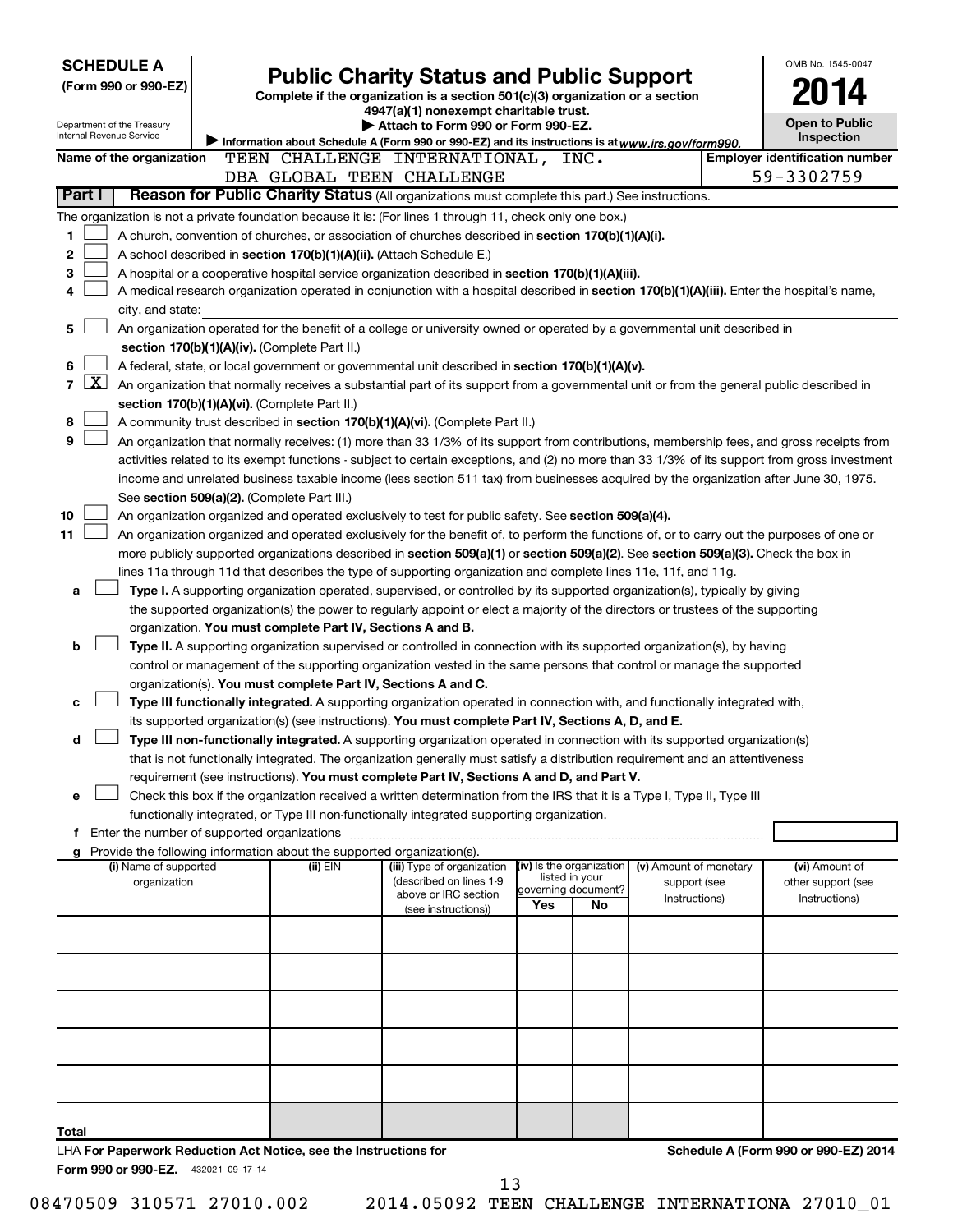59-3302759 Page 2 Schedule A (Form 990 or 990-EZ) 2014 DBA GLOBAL TEEN CHALLENGE  $59-3302759$  Page

## **Part II Support Schedule for Organizations Described in Sections 170(b)(1)(A)(iv) and 170(b)(1)(A)(vi)**

(Complete only if you checked the box on line 5, 7, or 8 of Part I or if the organization failed to qualify under Part III. If the organization fails to qualify under the tests listed below, please complete Part III.)

| <b>Section A. Public Support</b>                                                                                                                                                                                                                                                                                                                                           |            |            |              |              |                                      |                                          |
|----------------------------------------------------------------------------------------------------------------------------------------------------------------------------------------------------------------------------------------------------------------------------------------------------------------------------------------------------------------------------|------------|------------|--------------|--------------|--------------------------------------|------------------------------------------|
| Calendar year (or fiscal year beginning in)                                                                                                                                                                                                                                                                                                                                | (a) 2010   | (b) 2011   | $(c)$ 2012   | $(d)$ 2013   | (e) 2014                             | (f) Total                                |
| 1 Gifts, grants, contributions, and                                                                                                                                                                                                                                                                                                                                        |            |            |              |              |                                      |                                          |
| membership fees received. (Do not                                                                                                                                                                                                                                                                                                                                          |            |            |              |              |                                      |                                          |
| include any "unusual grants.")                                                                                                                                                                                                                                                                                                                                             | 1,383,946. | 2,043,418. | 2, 154, 183. | 3, 386, 551. | 2,805,318.                           | 11,773,416.                              |
| 2 Tax revenues levied for the organ-                                                                                                                                                                                                                                                                                                                                       |            |            |              |              |                                      |                                          |
| ization's benefit and either paid to                                                                                                                                                                                                                                                                                                                                       |            |            |              |              |                                      |                                          |
| or expended on its behalf                                                                                                                                                                                                                                                                                                                                                  |            |            |              |              |                                      |                                          |
| 3 The value of services or facilities                                                                                                                                                                                                                                                                                                                                      |            |            |              |              |                                      |                                          |
| furnished by a governmental unit to                                                                                                                                                                                                                                                                                                                                        |            |            |              |              |                                      |                                          |
| the organization without charge                                                                                                                                                                                                                                                                                                                                            |            |            |              |              |                                      |                                          |
| 4 Total. Add lines 1 through 3                                                                                                                                                                                                                                                                                                                                             | 1,383,946. | 2,043,418. | 2, 154, 183  | 3,386,551.   | 2,805,318.                           | 11,773,416.                              |
| 5 The portion of total contributions                                                                                                                                                                                                                                                                                                                                       |            |            |              |              |                                      |                                          |
| by each person (other than a                                                                                                                                                                                                                                                                                                                                               |            |            |              |              |                                      |                                          |
| governmental unit or publicly                                                                                                                                                                                                                                                                                                                                              |            |            |              |              |                                      |                                          |
| supported organization) included                                                                                                                                                                                                                                                                                                                                           |            |            |              |              |                                      |                                          |
| on line 1 that exceeds 2% of the                                                                                                                                                                                                                                                                                                                                           |            |            |              |              |                                      |                                          |
| amount shown on line 11,                                                                                                                                                                                                                                                                                                                                                   |            |            |              |              |                                      |                                          |
| column (f)                                                                                                                                                                                                                                                                                                                                                                 |            |            |              |              |                                      | 2,093,777.                               |
| 6 Public support. Subtract line 5 from line 4.                                                                                                                                                                                                                                                                                                                             |            |            |              |              |                                      | 9,679,639.                               |
| <b>Section B. Total Support</b>                                                                                                                                                                                                                                                                                                                                            |            |            |              |              |                                      |                                          |
| Calendar year (or fiscal year beginning in)                                                                                                                                                                                                                                                                                                                                | (a) 2010   | (b) 2011   | $(c)$ 2012   | $(d)$ 2013   | (e) 2014                             | (f) Total                                |
| <b>7</b> Amounts from line 4                                                                                                                                                                                                                                                                                                                                               | 1,383,946  | 2,043,418  | 2, 154, 183  | 3,386,551    | 2,805,318                            | 11,773,416.                              |
| 8 Gross income from interest,                                                                                                                                                                                                                                                                                                                                              |            |            |              |              |                                      |                                          |
| dividends, payments received on                                                                                                                                                                                                                                                                                                                                            |            |            |              |              |                                      |                                          |
| securities loans, rents, royalties                                                                                                                                                                                                                                                                                                                                         |            |            |              |              |                                      |                                          |
| and income from similar sources                                                                                                                                                                                                                                                                                                                                            | 18, 217.   | 11,206.    | 11,833.      | 10,377.      | 27, 217.                             | 78,850.                                  |
| 9 Net income from unrelated business                                                                                                                                                                                                                                                                                                                                       |            |            |              |              |                                      |                                          |
| activities, whether or not the                                                                                                                                                                                                                                                                                                                                             |            |            |              |              |                                      |                                          |
| business is regularly carried on                                                                                                                                                                                                                                                                                                                                           |            |            |              |              |                                      |                                          |
| 10 Other income. Do not include gain                                                                                                                                                                                                                                                                                                                                       |            |            |              |              |                                      |                                          |
| or loss from the sale of capital                                                                                                                                                                                                                                                                                                                                           |            |            |              |              |                                      |                                          |
| assets (Explain in Part VI.)                                                                                                                                                                                                                                                                                                                                               |            |            |              |              |                                      |                                          |
| 11 Total support. Add lines 7 through 10                                                                                                                                                                                                                                                                                                                                   |            |            |              |              |                                      | 11,852,266.                              |
| <b>12</b> Gross receipts from related activities, etc. (see instructions)                                                                                                                                                                                                                                                                                                  |            |            |              |              | 12                                   | 26,098.                                  |
| 13 First five years. If the Form 990 is for the organization's first, second, third, fourth, or fifth tax year as a section 501(c)(3)                                                                                                                                                                                                                                      |            |            |              |              |                                      |                                          |
| organization, check this box and stop here<br>Section C. Computation of Public Support Percentage                                                                                                                                                                                                                                                                          |            |            |              |              |                                      |                                          |
|                                                                                                                                                                                                                                                                                                                                                                            |            |            |              |              |                                      | 81.67                                    |
|                                                                                                                                                                                                                                                                                                                                                                            |            |            |              |              | 14<br>15                             | %<br>76.83                               |
| 16a 33 1/3% support test - 2014. If the organization did not check the box on line 13, and line 14 is 33 1/3% or more, check this box and                                                                                                                                                                                                                                  |            |            |              |              |                                      | $\%$                                     |
|                                                                                                                                                                                                                                                                                                                                                                            |            |            |              |              |                                      | $\blacktriangleright$ $\boxed{\text{X}}$ |
| stop here. The organization qualifies as a publicly supported organization manufaction manufacture content and the state of the state of the state of the state of the state of the state of the state of the state of the sta<br>b 33 1/3% support test - 2013. If the organization did not check a box on line 13 or 16a, and line 15 is 33 1/3% or more, check this box |            |            |              |              |                                      |                                          |
|                                                                                                                                                                                                                                                                                                                                                                            |            |            |              |              |                                      |                                          |
| 17a 10% -facts-and-circumstances test - 2014. If the organization did not check a box on line 13, 16a, or 16b, and line 14 is 10% or more,                                                                                                                                                                                                                                 |            |            |              |              |                                      |                                          |
| and if the organization meets the "facts-and-circumstances" test, check this box and stop here. Explain in Part VI how the organization                                                                                                                                                                                                                                    |            |            |              |              |                                      |                                          |
| meets the "facts-and-circumstances" test. The organization qualifies as a publicly supported organization                                                                                                                                                                                                                                                                  |            |            |              |              |                                      |                                          |
| b 10% -facts-and-circumstances test - 2013. If the organization did not check a box on line 13, 16a, 16b, or 17a, and line 15 is 10% or                                                                                                                                                                                                                                    |            |            |              |              |                                      |                                          |
| more, and if the organization meets the "facts-and-circumstances" test, check this box and stop here. Explain in Part VI how the                                                                                                                                                                                                                                           |            |            |              |              |                                      |                                          |
| organization meets the "facts-and-circumstances" test. The organization qualifies as a publicly supported organization                                                                                                                                                                                                                                                     |            |            |              |              |                                      |                                          |
| 18 Private foundation. If the organization did not check a box on line 13, 16a, 16b, 17a, or 17b, check this box and see instructions                                                                                                                                                                                                                                      |            |            |              |              |                                      |                                          |
|                                                                                                                                                                                                                                                                                                                                                                            |            |            |              |              | Schedule A (Form 990 or 990-EZ) 2014 |                                          |

432022 09-17-14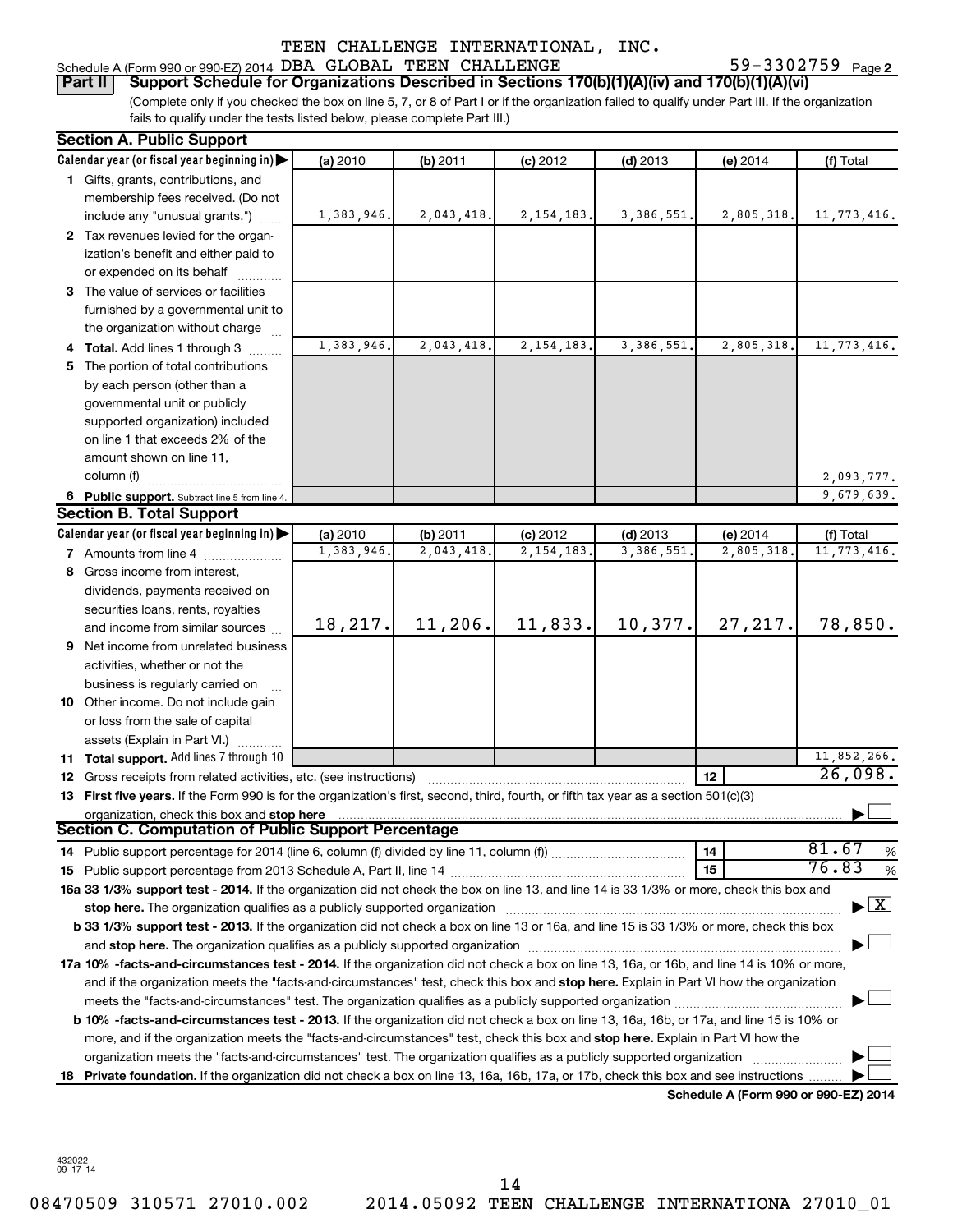#### **Part III Support Schedule for Organizations Described in Section 509(a)(2)**

(Complete only if you checked the box on line 9 of Part I or if the organization failed to qualify under Part II. If the organization fails to qualify under the tests listed below, please complete Part II.)

| <b>Section A. Public Support</b>                                                                                                                                                 |          |          |            |            |                                      |           |
|----------------------------------------------------------------------------------------------------------------------------------------------------------------------------------|----------|----------|------------|------------|--------------------------------------|-----------|
| Calendar year (or fiscal year beginning in)                                                                                                                                      | (a) 2010 | (b) 2011 | $(c)$ 2012 | $(d)$ 2013 | (e) 2014                             | (f) Total |
| 1 Gifts, grants, contributions, and                                                                                                                                              |          |          |            |            |                                      |           |
| membership fees received. (Do not                                                                                                                                                |          |          |            |            |                                      |           |
| include any "unusual grants.")                                                                                                                                                   |          |          |            |            |                                      |           |
| 2 Gross receipts from admissions,<br>merchandise sold or services per-<br>formed, or facilities furnished in<br>any activity that is related to the                              |          |          |            |            |                                      |           |
| organization's tax-exempt purpose<br>3 Gross receipts from activities that                                                                                                       |          |          |            |            |                                      |           |
| are not an unrelated trade or bus-                                                                                                                                               |          |          |            |            |                                      |           |
| iness under section 513                                                                                                                                                          |          |          |            |            |                                      |           |
|                                                                                                                                                                                  |          |          |            |            |                                      |           |
| 4 Tax revenues levied for the organ-                                                                                                                                             |          |          |            |            |                                      |           |
| ization's benefit and either paid to<br>or expended on its behalf                                                                                                                |          |          |            |            |                                      |           |
| .<br>5 The value of services or facilities                                                                                                                                       |          |          |            |            |                                      |           |
| furnished by a governmental unit to                                                                                                                                              |          |          |            |            |                                      |           |
| the organization without charge                                                                                                                                                  |          |          |            |            |                                      |           |
| 6 Total. Add lines 1 through 5                                                                                                                                                   |          |          |            |            |                                      |           |
| 7a Amounts included on lines 1, 2, and                                                                                                                                           |          |          |            |            |                                      |           |
| 3 received from disqualified persons                                                                                                                                             |          |          |            |            |                                      |           |
| <b>b</b> Amounts included on lines 2 and 3 received<br>from other than disqualified persons that<br>exceed the greater of \$5,000 or 1% of the<br>amount on line 13 for the year |          |          |            |            |                                      |           |
| c Add lines 7a and 7b                                                                                                                                                            |          |          |            |            |                                      |           |
| 8 Public support (Subtract line 7c from line 6.)                                                                                                                                 |          |          |            |            |                                      |           |
| <b>Section B. Total Support</b>                                                                                                                                                  |          |          |            |            |                                      |           |
| Calendar year (or fiscal year beginning in)                                                                                                                                      | (a) 2010 | (b) 2011 | $(c)$ 2012 | $(d)$ 2013 | (e) 2014                             | (f) Total |
| 9 Amounts from line 6                                                                                                                                                            |          |          |            |            |                                      |           |
| <b>10a</b> Gross income from interest,<br>dividends, payments received on<br>securities loans, rents, royalties<br>and income from similar sources                               |          |          |            |            |                                      |           |
| <b>b</b> Unrelated business taxable income                                                                                                                                       |          |          |            |            |                                      |           |
| (less section 511 taxes) from businesses                                                                                                                                         |          |          |            |            |                                      |           |
| acquired after June 30, 1975<br>$\overline{\phantom{a}}$                                                                                                                         |          |          |            |            |                                      |           |
| c Add lines 10a and 10b                                                                                                                                                          |          |          |            |            |                                      |           |
| <b>11</b> Net income from unrelated business<br>activities not included in line 10b.<br>whether or not the business is<br>regularly carried on                                   |          |          |            |            |                                      |           |
| 12 Other income. Do not include gain<br>or loss from the sale of capital<br>assets (Explain in Part VI.)                                                                         |          |          |            |            |                                      |           |
| <b>13</b> Total support. (Add lines 9, 10c, 11, and 12.)                                                                                                                         |          |          |            |            |                                      |           |
| 14 First five years. If the Form 990 is for the organization's first, second, third, fourth, or fifth tax year as a section 501(c)(3) organization,                              |          |          |            |            |                                      |           |
| check this box and stop here                                                                                                                                                     |          |          |            |            |                                      |           |
| <b>Section C. Computation of Public Support Percentage</b>                                                                                                                       |          |          |            |            |                                      |           |
|                                                                                                                                                                                  |          |          |            |            | 15                                   | %         |
|                                                                                                                                                                                  |          |          |            |            | 16                                   | %         |
| Section D. Computation of Investment Income Percentage                                                                                                                           |          |          |            |            |                                      |           |
|                                                                                                                                                                                  |          |          |            |            | 17                                   | %         |
| 18 Investment income percentage from 2013 Schedule A, Part III, line 17                                                                                                          |          |          |            |            | 18                                   | %         |
| 19a 33 1/3% support tests - 2014. If the organization did not check the box on line 14, and line 15 is more than 33 1/3%, and line 17 is not                                     |          |          |            |            |                                      |           |
| more than 33 1/3%, check this box and stop here. The organization qualifies as a publicly supported organization                                                                 |          |          |            |            |                                      |           |
| b 33 1/3% support tests - 2013. If the organization did not check a box on line 14 or line 19a, and line 16 is more than 33 1/3%, and                                            |          |          |            |            |                                      |           |
| line 18 is not more than 33 1/3%, check this box and stop here. The organization qualifies as a publicly supported organization <i></i>                                          |          |          |            |            |                                      |           |
|                                                                                                                                                                                  |          |          |            |            |                                      |           |
| 432023 09-17-14                                                                                                                                                                  |          |          | 15         |            | Schedule A (Form 990 or 990-EZ) 2014 |           |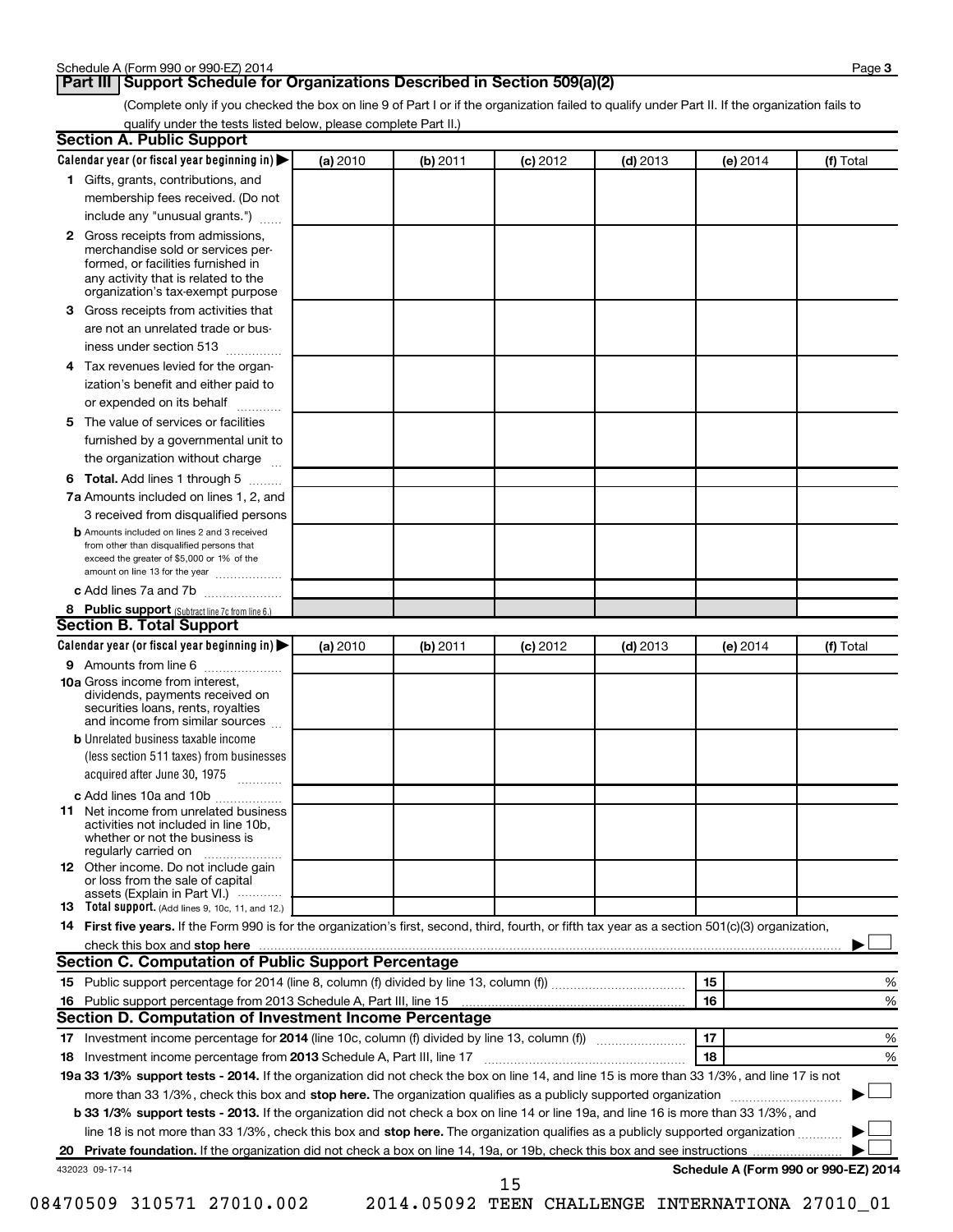#### Schedule A (Form 990 or 990-EZ) 2014 DBA GLOBAL TEEN CHALLENGE  $59-3302759$  Page

**1**

**2**

**3a**

**3b**

**3c**

**4a**

**4b**

**4c**

**5a**

**5b 5c**

**6**

**7**

**8**

**9a**

**9b**

**9c**

**10a**

**10b**

**Yes No**

#### **Part IV Supporting Organizations**

(Complete only if you checked a box on line 11 of Part I. If you checked 11a of Part I, complete Sections A and B. If you checked 11b of Part I, complete Sections A and C. If you checked 11c of Part I, complete Sections A, D, and E. If you checked 11d of Part I, complete Sections A and D, and complete Part V.)

#### **Section A. All Supporting Organizations**

- **1** Are all of the organization's supported organizations listed by name in the organization's governing documents? If "No" describe in  $_{\mathsf{Part}}$   $_{\mathsf{V}}$  how the supported organizations are designated. If designated by *class or purpose, describe the designation. If historic and continuing relationship, explain.*
- **2** Did the organization have any supported organization that does not have an IRS determination of status under section 509(a)(1) or (2)? If "Yes," explain in  $_{\sf Part}$   $_{\sf VI}$  how the organization determined that the supported *organization was described in section 509(a)(1) or (2).*
- **3a** Did the organization have a supported organization described in section 501(c)(4), (5), or (6)? If "Yes," answer *(b) and (c) below.*
- **b** Did the organization confirm that each supported organization qualified under section 501(c)(4), (5), or (6) and satisfied the public support tests under section 509(a)(2)? If "Yes," describe in  $_{\rm Part}$   $_{\rm VI}$  when and how the *organization made the determination.*
- **c** Did the organization ensure that all support to such organizations was used exclusively for section 170(c)(2) (B) purposes? If "Yes," explain in  $_{\mathsf{Part}}$   $_{\mathsf{V}}$  what controls the organization put in place to ensure such use.
- **4 a** *If* Was any supported organization not organized in the United States ("foreign supported organization")? *"Yes" and if you checked 11a or 11b in Part I, answer (b) and (c) below.*
- **b** Did the organization have ultimate control and discretion in deciding whether to make grants to the foreign supported organization? If "Yes," describe in Part VI how the organization had such control and discretion *despite being controlled or supervised by or in connection with its supported organizations.*
- **c** Did the organization support any foreign supported organization that does not have an IRS determination under sections 501(c)(3) and 509(a)(1) or (2)? If "Yes," ex*plain in*  $_{\sf Part}$  *v*J what controls the organization used *to ensure that all support to the foreign supported organization was used exclusively for section 170(c)(2)(B) purposes.*
- **5a** Did the organization add, substitute, or remove any supported organizations during the tax year? If "Yes," answer (b) and (c) below (if applicable). Also, provide detail in  $_{\mathsf{Part}}$   $_{\mathsf{V{\mathsf{I}}}}$ , including (i) the names and EIN *numbers of the supported organizations added, substituted, or removed, (ii) the reasons for each such action, (iii) the authority under the organization's organizing document authorizing such action, and (iv) how the action was accomplished (such as by amendment to the organizing document).*
- **b** Type I or Type II only. Was any added or substituted supported organization part of a class already designated in the organization's organizing document?
- **c Substitutions only.**  Was the substitution the result of an event beyond the organization's control?
- **6** Did the organization provide support (whether in the form of grants or the provision of services or facilities) to support or benefit one or more of the filing organization's supported organizations? If "Yes," provide detail in anyone other than (a) its supported organizations; (b) individuals that are part of the charitable class benefited by one or more of its supported organizations; or (c) other supporting organizations that also *Part VI.*
- **7** Did the organization provide a grant, loan, compensation, or other similar payment to a substantial controlled entity with regard to a substantial contributor? If "Yes," complete Part I of Schedule L (Form 990). contributor (defined in IRC 4958(c)(3)(C)), a family member of a substantial contributor, or a 35-percent
- **8** Did the organization make a loan to a disqualified person (as defined in section 4958) not described in line 7? *If "Yes," complete Part I of Schedule L (Form 990).*
- **9 a** Was the organization controlled directly or indirectly at any time during the tax year by one or more *If "Yes," provide detail in*  in section 509(a)(1) or (2))? *Part VI.* disqualified persons as defined in section 4946 (other than foundation managers and organizations described
- **b** Did one or more disqualified persons (as defined in line 9(a)) hold a controlling interest in any entity in which  *If "Yes," provide detail in*  the supporting organization had an interest? *Part VI.*
- **c** Did a disqualified person (as defined in line 9(a)) have an ownership interest in, or derive any personal benefit from, assets in which the supporting organization also had an interest? If "Yes," *provide detail in Part VI.*
- **10 a** Was the organization subject to the excess business holdings rules of IRC 4943 because of IRC 4943(f)  *If "Yes," answer (b) below.* organizations)? (regarding certain Type II supporting organizations, and all Type III non-functionally integrated supporting
- **b** Did the organization have any excess business holdings in the tax year? (Use Schedule C, Form 4720, to *determine whether the organization had excess business holdings.)*

432024 09-17-14

**Schedule A (Form 990 or 990-EZ) 2014**

08470509 310571 27010.002 2014.05092 TEEN CHALLENGE INTERNATIONA 27010\_01

16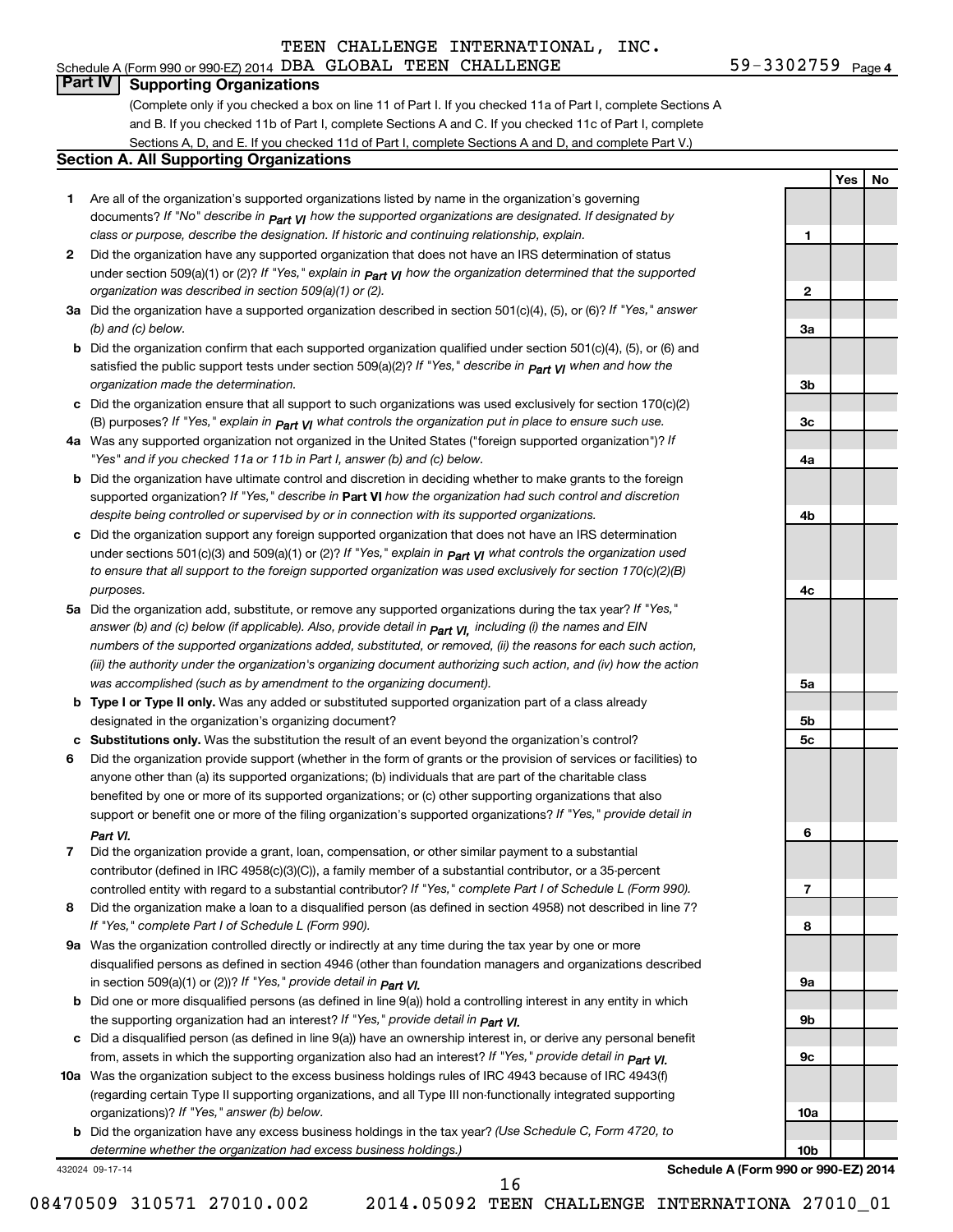59-3302759 Page 5 Schedule A (Form 990 or 990-EZ) 2014 DBA GLOBAL TEEN CHALLENGE  $59-3302759$  Page

|    | Part IV<br><b>Supporting Organizations (continued)</b>                                                                           |                 |     |    |
|----|----------------------------------------------------------------------------------------------------------------------------------|-----------------|-----|----|
|    |                                                                                                                                  |                 | Yes | No |
| 11 | Has the organization accepted a gift or contribution from any of the following persons?                                          |                 |     |    |
|    | a A person who directly or indirectly controls, either alone or together with persons described in (b) and (c)                   |                 |     |    |
|    | below, the governing body of a supported organization?                                                                           | 11a             |     |    |
|    | <b>b</b> A family member of a person described in (a) above?                                                                     | 11 <sub>b</sub> |     |    |
|    | c A 35% controlled entity of a person described in (a) or (b) above?If "Yes" to a, b, or c, provide detail in Part VI.           | 11c             |     |    |
|    | <b>Section B. Type I Supporting Organizations</b>                                                                                |                 |     |    |
|    |                                                                                                                                  |                 | Yes | No |
|    |                                                                                                                                  |                 |     |    |
| 1  | Did the directors, trustees, or membership of one or more supported organizations have the power to                              |                 |     |    |
|    | regularly appoint or elect at least a majority of the organization's directors or trustees at all times during the               |                 |     |    |
|    | tax year? If "No," describe in $_{Part}$ $_{VI}$ how the supported organization(s) effectively operated, supervised, or          |                 |     |    |
|    | controlled the organization's activities. If the organization had more than one supported organization,                          |                 |     |    |
|    | describe how the powers to appoint and/or remove directors or trustees were allocated among the supported                        |                 |     |    |
|    | organizations and what conditions or restrictions, if any, applied to such powers during the tax year.                           | 1               |     |    |
| 2  | Did the organization operate for the benefit of any supported organization other than the supported                              |                 |     |    |
|    | organization(s) that operated, supervised, or controlled the supporting organization? If "Yes," explain in                       |                 |     |    |
|    | $_{Part}$ v <sub>I</sub> how providing such benefit carried out the purposes of the supported organization(s) that operated,     |                 |     |    |
|    | supervised, or controlled the supporting organization.                                                                           | $\mathbf{2}$    |     |    |
|    | <b>Section C. Type II Supporting Organizations</b>                                                                               |                 |     |    |
|    |                                                                                                                                  |                 | Yes | No |
| 1  | Were a majority of the organization's directors or trustees during the tax year also a majority of the directors                 |                 |     |    |
|    | or trustees of each of the organization's supported organization(s)? If "No," describe in <b>Part VI</b> how control             |                 |     |    |
|    | or management of the supporting organization was vested in the same persons that controlled or managed                           |                 |     |    |
|    | the supported organization(s).                                                                                                   | 1               |     |    |
|    | <b>Section D. Type III Supporting Organizations</b>                                                                              |                 |     |    |
|    |                                                                                                                                  |                 | Yes | No |
| 1  | Did the organization provide to each of its supported organizations, by the last day of the fifth month of the                   |                 |     |    |
|    | organization's tax year, (1) a written notice describing the type and amount of support provided during the prior tax            |                 |     |    |
|    |                                                                                                                                  |                 |     |    |
|    | year, (2) a copy of the Form 990 that was most recently filed as of the date of notification, and (3) copies of the              |                 |     |    |
|    | organization's governing documents in effect on the date of notification, to the extent not previously provided?                 | 1               |     |    |
| 2  | Were any of the organization's officers, directors, or trustees either (i) appointed or elected by the supported                 |                 |     |    |
|    | organization(s) or (ii) serving on the governing body of a supported organization? If "No," explain in part VI how               |                 |     |    |
|    | the organization maintained a close and continuous working relationship with the supported organization(s).                      | 2               |     |    |
| 3  | By reason of the relationship described in (2), did the organization's supported organizations have a                            |                 |     |    |
|    | significant voice in the organization's investment policies and in directing the use of the organization's                       |                 |     |    |
|    | income or assets at all times during the tax year? If "Yes," describe in $P_{\text{art } VI}$ the role the organization's        |                 |     |    |
|    | supported organizations played in this regard.                                                                                   | з               |     |    |
|    | Section E. Type III Functionally-Integrated Supporting Organizations                                                             |                 |     |    |
| 1  | Check the box next to the method that the organization used to satisfy the Integral Part Test during the year(see instructions): |                 |     |    |
| a  | The organization satisfied the Activities Test. Complete line 2 below.                                                           |                 |     |    |
| b  | The organization is the parent of each of its supported organizations. Complete $_{\text{line 3}}$ below.                        |                 |     |    |
| c  | The organization supported a governmental entity. Describe in Part VI how you supported a government entity (see instructions).  |                 |     |    |
| 2  | Activities Test. Answer (a) and (b) below.                                                                                       |                 | Yes | No |
| a  | Did substantially all of the organization's activities during the tax year directly further the exempt purposes of               |                 |     |    |
|    | the supported organization(s) to which the organization was responsive? If "Yes," then in Part VI identify                       |                 |     |    |
|    | how these activities directly furthered their exempt purposes,<br>those supported organizations and explain                      |                 |     |    |
|    | how the organization was responsive to those supported organizations, and how the organization determined                        |                 |     |    |
|    | that these activities constituted substantially all of its activities.                                                           | 2a              |     |    |
|    | <b>b</b> Did the activities described in (a) constitute activities that, but for the organization's involvement, one or more     |                 |     |    |
|    | of the organization's supported organization(s) would have been engaged in? If "Yes," explain in <b>Part VI</b> the              |                 |     |    |
|    | reasons for the organization's position that its supported organization(s) would have engaged in these                           |                 |     |    |
|    | activities but for the organization's involvement.                                                                               | 2b              |     |    |
| З  | Parent of Supported Organizations. Answer (a) and (b) below.                                                                     |                 |     |    |
|    |                                                                                                                                  |                 |     |    |
|    | a Did the organization have the power to regularly appoint or elect a majority of the officers, directors, or                    |                 |     |    |
|    | trustees of each of the supported organizations? Provide details in <i>Part VI.</i>                                              | За              |     |    |
|    | <b>b</b> Did the organization exercise a substantial degree of direction over the policies, programs, and activities of each     |                 |     |    |
|    | of its supported organizations? If "Yes," describe in $P_{\text{art}}$ VI the role played by the organization in this regard.    | Зb              |     |    |
|    | Schedule A (Form 990 or 990-EZ) 2014<br>432025 09-17-14<br>17                                                                    |                 |     |    |
|    |                                                                                                                                  |                 |     |    |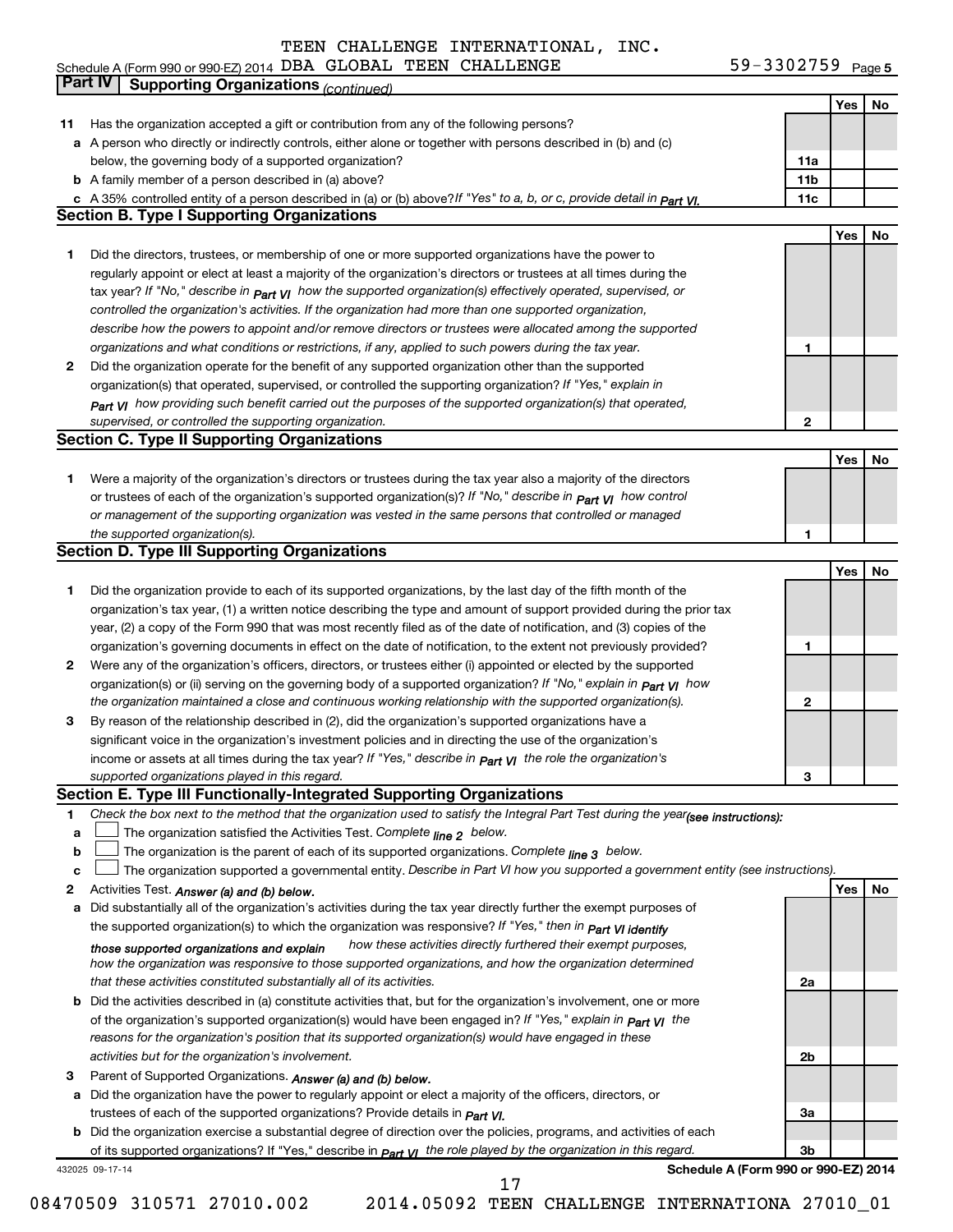#### 59-3302759 <sub>Page 6</sub>

#### 1  $\Box$  Check here if the organization satisfied the Integral Part Test as a qualifying trust on Nov. 20, 1970. See instructions. All **Section A - Adjusted Net Income 1 2 3 4 5 6 7 8 1 2 3 4 5 6 7 Adjusted Net Income** (subtract lines 5, 6 and 7 from line 4) **8 8 Section B - Minimum Asset Amount 1** Aggregate fair market value of all non-exempt-use assets (see **2 3 4 5 6 7 8 a** Average monthly value of securities **b** Average monthly cash balances **c** Fair market value of other non-exempt-use assets **d Total**  (add lines 1a, 1b, and 1c) **e Discount** claimed for blockage or other **1a 1b 1c 1d 2 3 4 5 6 7 8** factors (explain in detail in Part VI): **Minimum Asset Amount**  (add line 7 to line 6) **Section C - Distributable Amount 1 2 3 4 5 6 1 2 3 4 5** Distributable Amount. Subtract line 5 from line 4, unless subject to Schedule A (Form 990 or 990-EZ) 2014 DBA GLOBAL TEEN CHALLENGE  $59-3302759$  Page other Type III non-functionally integrated supporting organizations must complete Sections A through E. (B) Current Year (A) Prior Year  $\left\vert \right\rangle$  (b) Current in Net short-term capital gain Recoveries of prior-year distributions Other gross income (see instructions) Add lines 1 through 3 Depreciation and depletion Portion of operating expenses paid or incurred for production or collection of gross income or for management, conservation, or maintenance of property held for production of income (see instructions) Other expenses (see instructions) (B) Current Year (A) Prior Year (b) Current 1 instructions for short tax year or assets held for part of year): Acquisition indebtedness applicable to non-exempt-use assets Subtract line 2 from line 1d Cash deemed held for exempt use. Enter 1-1/2% of line 3 (for greater amount, see instructions). Net value of non-exempt-use assets (subtract line 4 from line 3) Multiply line 5 by .035 Recoveries of prior-year distributions Current Year Adjusted net income for prior year (from Section A, line 8, Column A) Enter 85% of line 1 Minimum asset amount for prior year (from Section B, line 8, Column A) Enter greater of line 2 or line 3 Income tax imposed in prior year **Part V Type III Non-Functionally Integrated 509(a)(3) Supporting Organizations**   $\Box$

emergency temporary reduction (see instructions)

**7** Check here if the current year is the organization's first as a non-functionally-integrated Type III supporting organization (see † instructions).

**Schedule A (Form 990 or 990-EZ) 2014**

432026 09-17-14

**6**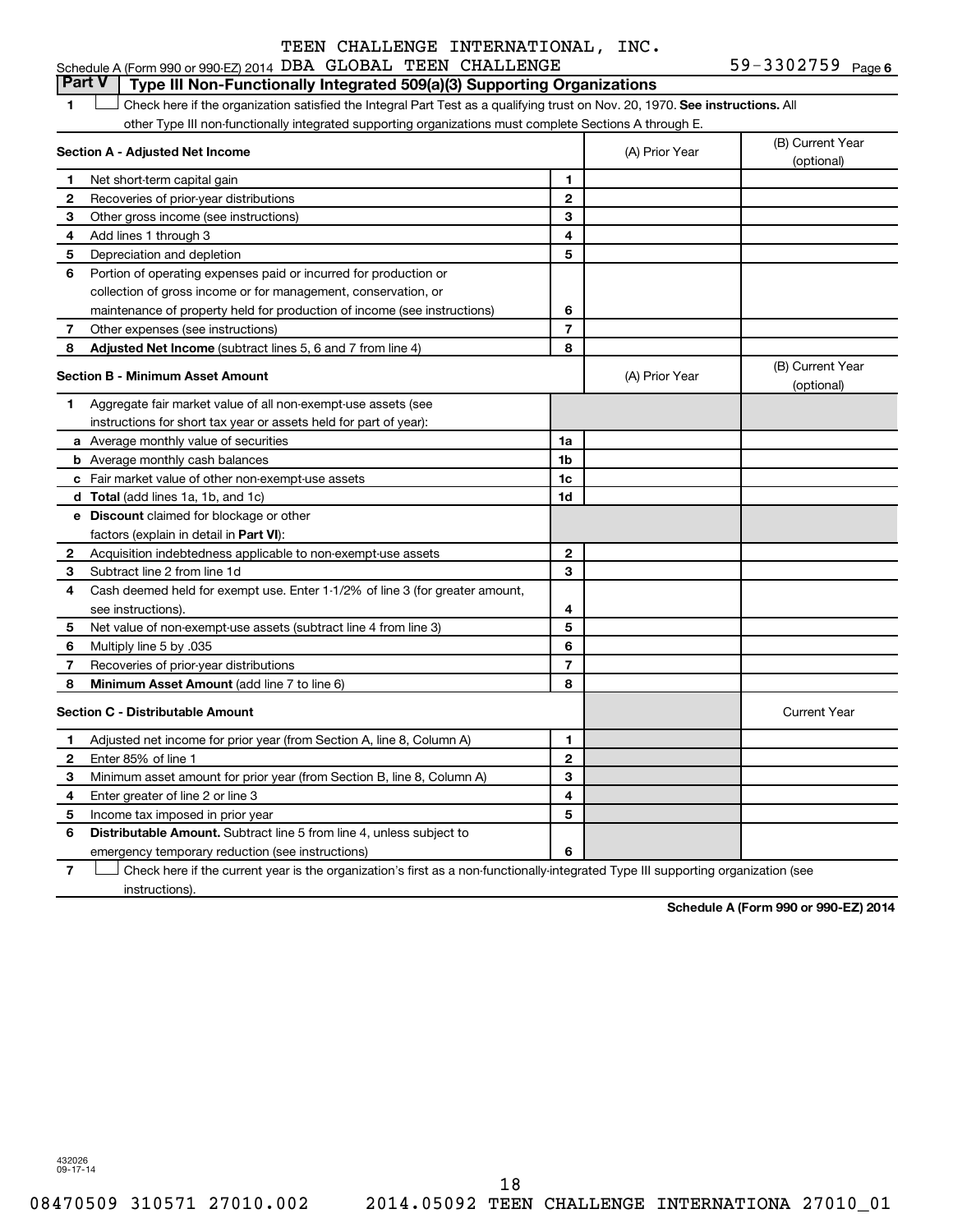| <b>Part V</b> | Type III Non-Functionally Integrated 509(a)(3) Supporting Organizations (continued)               |                             |                           |                      |
|---------------|---------------------------------------------------------------------------------------------------|-----------------------------|---------------------------|----------------------|
|               | Section D - Distributions                                                                         |                             |                           | <b>Current Year</b>  |
| 1             | Amounts paid to supported organizations to accomplish exempt purposes                             |                             |                           |                      |
| 2             | Amounts paid to perform activity that directly furthers exempt purposes of supported              |                             |                           |                      |
|               | organizations, in excess of income from activity                                                  |                             |                           |                      |
| 3             | Administrative expenses paid to accomplish exempt purposes of supported organizations             |                             |                           |                      |
| 4             | Amounts paid to acquire exempt-use assets                                                         |                             |                           |                      |
| 5             | Qualified set-aside amounts (prior IRS approval required)                                         |                             |                           |                      |
| 6             | Other distributions (describe in Part VI). See instructions.                                      |                             |                           |                      |
| 7             | Total annual distributions. Add lines 1 through 6.                                                |                             |                           |                      |
| 8             | Distributions to attentive supported organizations to which the organization is responsive        |                             |                           |                      |
|               | (provide details in Part VI). See instructions.                                                   |                             |                           |                      |
| 9             | Distributable amount for 2014 from Section C, line 6                                              |                             |                           |                      |
| 10            | Line 8 amount divided by Line 9 amount                                                            |                             |                           |                      |
|               |                                                                                                   | (i)                         | (ii)                      | (iii)                |
|               | Section E - Distribution Allocations (see instructions)                                           | <b>Excess Distributions</b> | <b>Underdistributions</b> | <b>Distributable</b> |
|               |                                                                                                   |                             | Pre-2014                  | Amount for 2014      |
| 1             | Distributable amount for 2014 from Section C, line 6                                              |                             |                           |                      |
| 2             | Underdistributions, if any, for years prior to 2014                                               |                             |                           |                      |
|               | (reasonable cause required-see instructions)                                                      |                             |                           |                      |
| 3             | Excess distributions carryover, if any, to 2014:                                                  |                             |                           |                      |
| а             |                                                                                                   |                             |                           |                      |
| b             |                                                                                                   |                             |                           |                      |
| с             |                                                                                                   |                             |                           |                      |
| d             |                                                                                                   |                             |                           |                      |
|               | e From 2013                                                                                       |                             |                           |                      |
|               | f Total of lines 3a through e                                                                     |                             |                           |                      |
|               | g Applied to underdistributions of prior years                                                    |                             |                           |                      |
|               | <b>h</b> Applied to 2014 distributable amount                                                     |                             |                           |                      |
| i.            | Carryover from 2009 not applied (see instructions)                                                |                             |                           |                      |
|               | Remainder. Subtract lines 3g, 3h, and 3i from 3f.                                                 |                             |                           |                      |
| 4             | Distributions for 2014 from Section D,                                                            |                             |                           |                      |
|               | \$<br>line $7:$                                                                                   |                             |                           |                      |
|               | a Applied to underdistributions of prior years                                                    |                             |                           |                      |
|               | <b>b</b> Applied to 2014 distributable amount                                                     |                             |                           |                      |
|               | c Remainder. Subtract lines 4a and 4b from 4.                                                     |                             |                           |                      |
| 5             | Remaining underdistributions for years prior to 2014, if                                          |                             |                           |                      |
|               | any. Subtract lines 3g and 4a from line 2 (if amount                                              |                             |                           |                      |
| 6             | greater than zero, see instructions).<br>Remaining underdistributions for 2014. Subtract lines 3h |                             |                           |                      |
|               |                                                                                                   |                             |                           |                      |
|               | and 4b from line 1 (if amount greater than zero, see                                              |                             |                           |                      |
|               | instructions).<br>Excess distributions carryover to 2015. Add lines 3j                            |                             |                           |                      |
| 7             | and 4c.                                                                                           |                             |                           |                      |
| 8             | Breakdown of line 7:                                                                              |                             |                           |                      |
| а             |                                                                                                   |                             |                           |                      |
| b             |                                                                                                   |                             |                           |                      |
| c             |                                                                                                   |                             |                           |                      |
|               | d Excess from 2013                                                                                |                             |                           |                      |
|               | e Excess from 2014                                                                                |                             |                           |                      |
|               |                                                                                                   |                             |                           |                      |

**Schedule A (Form 990 or 990-EZ) 2014**

432027 09-17-14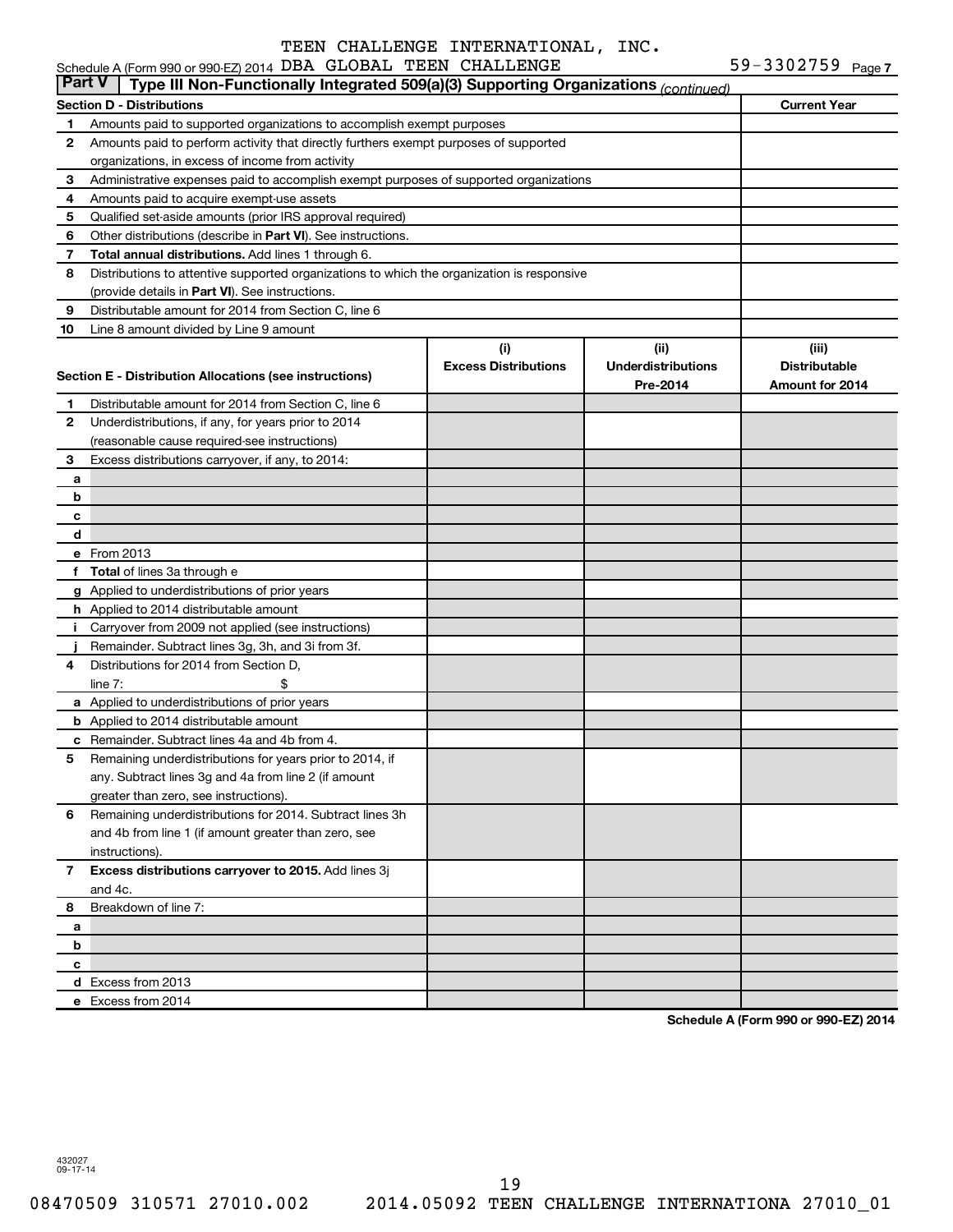|  | Part VI   Supplemental Information. Provide the explanations required by Part II, line 10; Part II, line 17a or 17b; and Part III, line 12 |  |
|--|--------------------------------------------------------------------------------------------------------------------------------------------|--|
|  | Also complete this part for any additional information. (See instructions).                                                                |  |

| 432028 09-17-14<br>08470509 310571 27010.002 |  |  | $2\,0$ | Schedule A (Form 990 or 990-EZ) 2014<br>2014.05092 TEEN CHALLENGE INTERNATIONA 27010_01 |  |
|----------------------------------------------|--|--|--------|-----------------------------------------------------------------------------------------|--|
|                                              |  |  |        |                                                                                         |  |
|                                              |  |  |        |                                                                                         |  |
|                                              |  |  |        |                                                                                         |  |
|                                              |  |  |        |                                                                                         |  |
|                                              |  |  |        |                                                                                         |  |
|                                              |  |  |        |                                                                                         |  |
|                                              |  |  |        |                                                                                         |  |
|                                              |  |  |        |                                                                                         |  |
|                                              |  |  |        |                                                                                         |  |
|                                              |  |  |        |                                                                                         |  |
|                                              |  |  |        |                                                                                         |  |
|                                              |  |  |        |                                                                                         |  |
|                                              |  |  |        |                                                                                         |  |
|                                              |  |  |        |                                                                                         |  |
|                                              |  |  |        |                                                                                         |  |
|                                              |  |  |        |                                                                                         |  |
|                                              |  |  |        |                                                                                         |  |
|                                              |  |  |        |                                                                                         |  |
|                                              |  |  |        |                                                                                         |  |
|                                              |  |  |        |                                                                                         |  |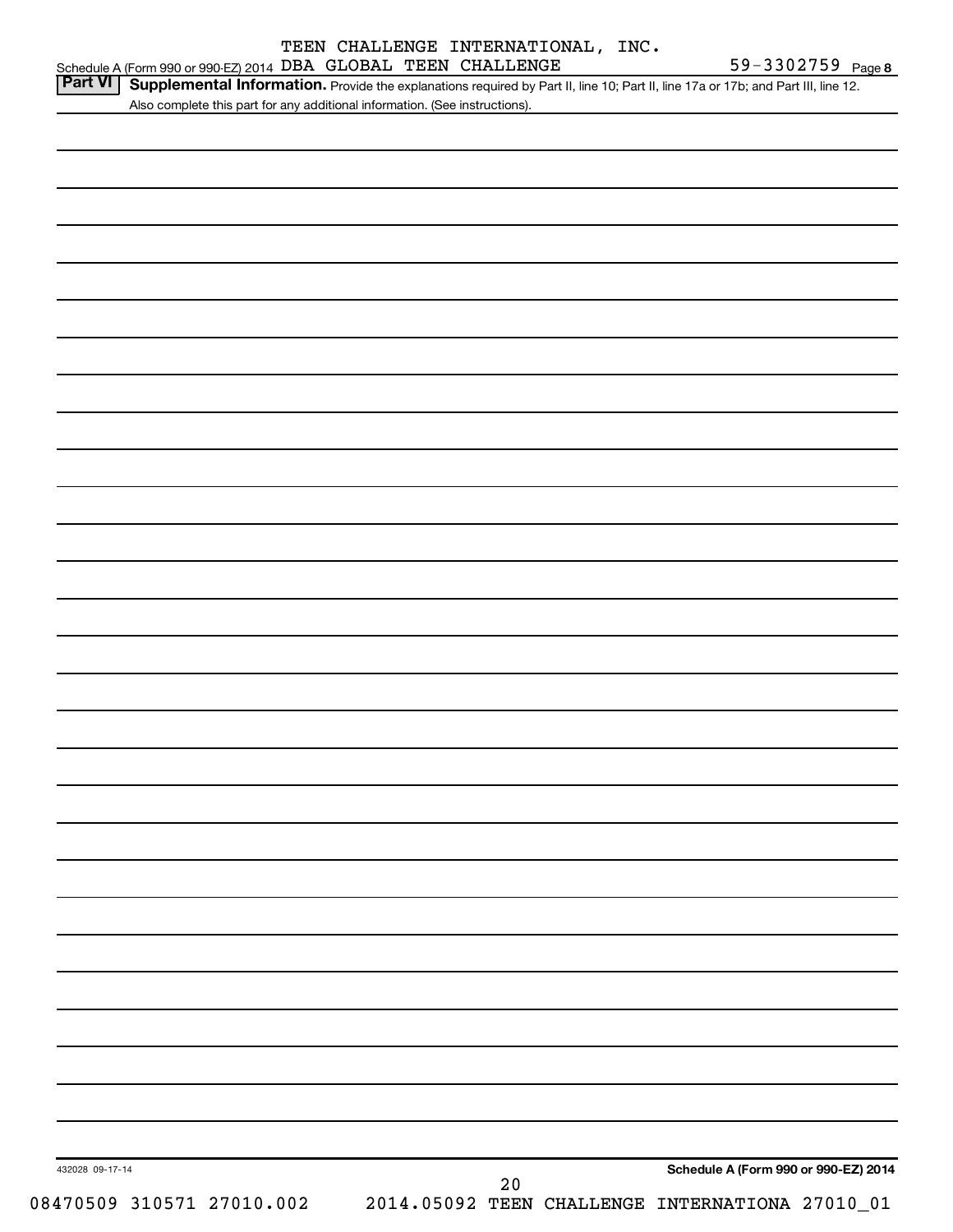| <b>Schedule B</b>                |
|----------------------------------|
| (Form 990, 990-EZ,<br>or 990-PF) |
| Department of the Treasury       |

Internal Revenue Service

# **Schedule of Contributors**

**or 990-PF) | Attach to Form 990, Form 990-EZ, or Form 990-PF. | Information about Schedule B (Form 990, 990-EZ, or 990-PF) and** its instructions is at <sub>www.irs.gov/form990  $\cdot$ </sub>

OMB No. 1545-0047

**2014**

**Name of the organization Employer identification number**

|  | TEEN CHALLENGE INTERNATIONAL, INC. |  |
|--|------------------------------------|--|
|  |                                    |  |

DBA GLOBAL TEEN CHALLENGE **199-3302759** 

| Organization type (check one): |  |  |
|--------------------------------|--|--|
|--------------------------------|--|--|

| Filers of:         | Section:                                                                           |
|--------------------|------------------------------------------------------------------------------------|
| Form 990 or 990-EZ | $ \underline{X} $ 501(c)( 3) (enter number) organization                           |
|                    | $4947(a)(1)$ nonexempt charitable trust <b>not</b> treated as a private foundation |
|                    | 527 political organization                                                         |
| Form 990-PF        | 501(c)(3) exempt private foundation                                                |
|                    | 4947(a)(1) nonexempt charitable trust treated as a private foundation              |
|                    | 501(c)(3) taxable private foundation                                               |

Check if your organization is covered by the General Rule or a Special Rule.

**Note.**  Only a section 501(c)(7), (8), or (10) organization can check boxes for both the General Rule and a Special Rule. See instructions.

#### **General Rule**

 $\Box$ 

For an organization filing Form 990, 990-EZ, or 990-PF that received, during the year, contributions totaling \$5,000 or more (in money or property) from any one contributor. Complete Parts I and II. See instructions for determining a contributor's total contributions.

#### **Special Rules**

any one contributor, during the year, total contributions of the greater of **(1)** \$5,000 or **(2)** 2% of the amount on (i) Form 990, Part VIII, line 1h,  $\boxed{\text{X}}$  For an organization described in section 501(c)(3) filing Form 990 or 990-EZ that met the 33 1/3% support test of the regulations under sections 509(a)(1) and 170(b)(1)(A)(vi), that checked Schedule A (Form 990 or 990-EZ), Part II, line 13, 16a, or 16b, and that received from or (ii) Form 990-EZ, line 1. Complete Parts I and II.

year, total contributions of more than \$1,000 *exclusively* for religious, charitable, scientific, literary, or educational purposes, or for For an organization described in section 501(c)(7), (8), or (10) filing Form 990 or 990-EZ that received from any one contributor, during the the prevention of cruelty to children or animals. Complete Parts I, II, and III.  $\Box$ 

purpose. Do not complete any of the parts unless the General Rule applies to this organization because it received nonexclusively year, contributions exclusively for religious, charitable, etc., purposes, but no such contributions totaled more than \$1,000. If this box is checked, enter here the total contributions that were received during the year for an exclusively religious, charitable, etc., For an organization described in section 501(c)(7), (8), or (10) filing Form 990 or 990-EZ that received from any one contributor, during the religious, charitable, etc., contributions totaling \$5,000 or more during the year  $\ldots$  $\ldots$  $\ldots$  $\ldots$  $\ldots$  $\ldots$  $\Box$ 

**Caution.** An organization that is not covered by the General Rule and/or the Special Rules does not file Schedule B (Form 990, 990-EZ, or 990-PF),  **must** but it answer "No" on Part IV, line 2, of its Form 990; or check the box on line H of its Form 990-EZ or on its Form 990-PF, Part I, line 2, to certify that it does not meet the filing requirements of Schedule B (Form 990, 990-EZ, or 990-PF).

LHA For Paperwork Reduction Act Notice, see the Instructions for Form 990, 990-EZ, or 990-PF. Schedule B (Form 990, 990-EZ, or 990-PF) (2014)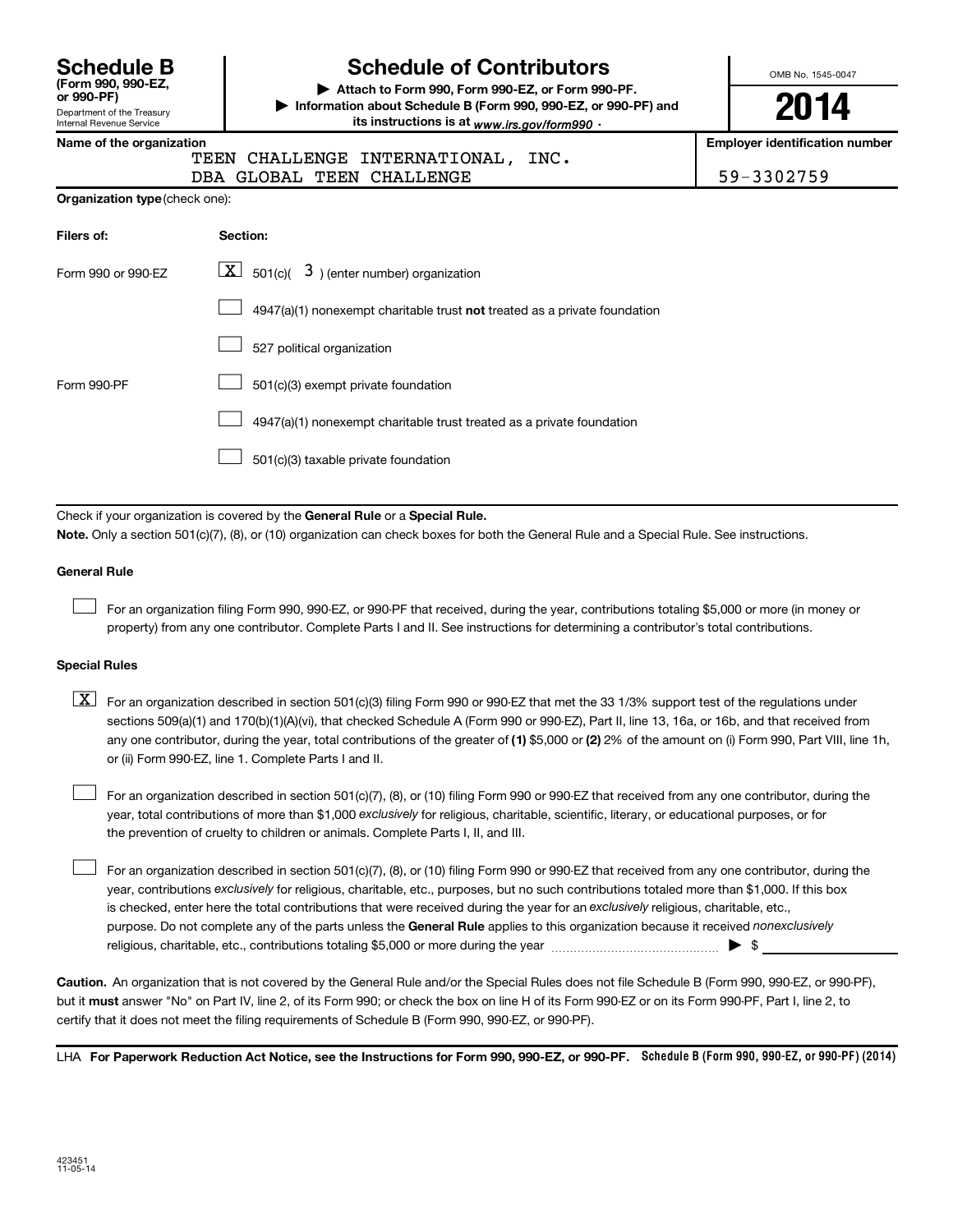|                          | <b>SCHEDULE D</b><br>(Form 990) |                                                                                                        | <b>Supplemental Financial Statements</b><br>Complete if the organization answered "Yes" to Form 990,<br>Part IV, line 6, 7, 8, 9, 10, 11a, 11b, 11c, 11d, 11e, 11f, 12a, or 12b.                                               |                         | OMB No. 1545-0047                     |
|--------------------------|---------------------------------|--------------------------------------------------------------------------------------------------------|--------------------------------------------------------------------------------------------------------------------------------------------------------------------------------------------------------------------------------|-------------------------|---------------------------------------|
|                          | Department of the Treasury      |                                                                                                        | Attach to Form 990.                                                                                                                                                                                                            |                         | <b>Open to Public</b>                 |
|                          | Internal Revenue Service        |                                                                                                        | Information about Schedule D (Form 990) and its instructions is at www.irs.gov/form990.                                                                                                                                        |                         | Inspection                            |
|                          | Name of the organization        | TEEN CHALLENGE INTERNATIONAL, INC.                                                                     |                                                                                                                                                                                                                                |                         | <b>Employer identification number</b> |
|                          |                                 | DBA GLOBAL TEEN CHALLENGE                                                                              | Organizations Maintaining Donor Advised Funds or Other Similar Funds or Accounts. Complete if the                                                                                                                              |                         | 59-3302759                            |
| Part I                   |                                 |                                                                                                        |                                                                                                                                                                                                                                |                         |                                       |
|                          |                                 | organization answered "Yes" to Form 990, Part IV, line 6.                                              | (a) Donor advised funds                                                                                                                                                                                                        |                         | (b) Funds and other accounts          |
|                          |                                 |                                                                                                        |                                                                                                                                                                                                                                |                         |                                       |
| 1                        |                                 |                                                                                                        |                                                                                                                                                                                                                                |                         |                                       |
| 2                        |                                 | Aggregate value of contributions to (during year)                                                      |                                                                                                                                                                                                                                |                         |                                       |
| З                        |                                 | Aggregate value of grants from (during year)                                                           |                                                                                                                                                                                                                                |                         |                                       |
| 4                        |                                 |                                                                                                        |                                                                                                                                                                                                                                |                         |                                       |
| 5                        |                                 |                                                                                                        | Did the organization inform all donors and donor advisors in writing that the assets held in donor advised funds                                                                                                               |                         |                                       |
|                          |                                 |                                                                                                        |                                                                                                                                                                                                                                |                         | Yes<br><b>No</b>                      |
| 6                        |                                 |                                                                                                        | Did the organization inform all grantees, donors, and donor advisors in writing that grant funds can be used only                                                                                                              |                         |                                       |
|                          |                                 |                                                                                                        | for charitable purposes and not for the benefit of the donor or donor advisor, or for any other purpose conferring                                                                                                             |                         |                                       |
| Part II                  | impermissible private benefit?  |                                                                                                        |                                                                                                                                                                                                                                |                         | Yes<br>No                             |
|                          |                                 |                                                                                                        | Conservation Easements. Complete if the organization answered "Yes" to Form 990, Part IV, line 7.                                                                                                                              |                         |                                       |
| 1                        |                                 | Purpose(s) of conservation easements held by the organization (check all that apply).                  |                                                                                                                                                                                                                                |                         |                                       |
|                          |                                 | Preservation of land for public use (e.g., recreation or education)                                    | Preservation of a historically important land area                                                                                                                                                                             |                         |                                       |
|                          |                                 | Protection of natural habitat                                                                          | Preservation of a certified historic structure                                                                                                                                                                                 |                         |                                       |
|                          |                                 | Preservation of open space                                                                             |                                                                                                                                                                                                                                |                         |                                       |
| 2                        |                                 |                                                                                                        | Complete lines 2a through 2d if the organization held a qualified conservation contribution in the form of a conservation easement on the last                                                                                 |                         |                                       |
|                          | day of the tax year.            |                                                                                                        |                                                                                                                                                                                                                                |                         |                                       |
|                          |                                 |                                                                                                        |                                                                                                                                                                                                                                |                         | Held at the End of the Tax Year       |
| а                        |                                 |                                                                                                        |                                                                                                                                                                                                                                | 2a                      |                                       |
| b                        |                                 |                                                                                                        |                                                                                                                                                                                                                                | 2b                      |                                       |
| с                        |                                 |                                                                                                        |                                                                                                                                                                                                                                | 2c                      |                                       |
| d                        |                                 |                                                                                                        | Number of conservation easements included in (c) acquired after 8/17/06, and not on a historic structure                                                                                                                       |                         |                                       |
|                          |                                 |                                                                                                        |                                                                                                                                                                                                                                | 2d                      |                                       |
| 3                        |                                 |                                                                                                        | Number of conservation easements modified, transferred, released, extinguished, or terminated by the organization during the tax                                                                                               |                         |                                       |
|                          | $year \triangleright$           |                                                                                                        |                                                                                                                                                                                                                                |                         |                                       |
| 4                        |                                 | Number of states where property subject to conservation easement is located $\blacktriangleright$      |                                                                                                                                                                                                                                |                         |                                       |
| 5                        |                                 | Does the organization have a written policy regarding the periodic monitoring, inspection, handling of |                                                                                                                                                                                                                                |                         | <b>No</b>                             |
|                          |                                 |                                                                                                        |                                                                                                                                                                                                                                |                         | Yes                                   |
|                          |                                 |                                                                                                        | Staff and volunteer hours devoted to monitoring, inspecting, and enforcing conservation easements during the year                                                                                                              |                         |                                       |
| 7                        |                                 |                                                                                                        | Amount of expenses incurred in monitoring, inspecting, and enforcing conservation easements during the year $\triangleright$ \$                                                                                                |                         |                                       |
| 8                        |                                 |                                                                                                        | Does each conservation easement reported on line 2(d) above satisfy the requirements of section 170(h)(4)(B)(i)                                                                                                                |                         | No                                    |
|                          |                                 |                                                                                                        | In Part XIII, describe how the organization reports conservation easements in its revenue and expense statement, and balance sheet, and                                                                                        |                         | Yes                                   |
| 9                        |                                 |                                                                                                        |                                                                                                                                                                                                                                |                         |                                       |
|                          | conservation easements.         |                                                                                                        | include, if applicable, the text of the footnote to the organization's financial statements that describes the organization's accounting for                                                                                   |                         |                                       |
|                          | Part III                        |                                                                                                        | Organizations Maintaining Collections of Art, Historical Treasures, or Other Similar Assets.                                                                                                                                   |                         |                                       |
|                          |                                 | Complete if the organization answered "Yes" to Form 990, Part IV, line 8.                              |                                                                                                                                                                                                                                |                         |                                       |
|                          |                                 |                                                                                                        | 1a If the organization elected, as permitted under SFAS 116 (ASC 958), not to report in its revenue statement and balance sheet works of art,                                                                                  |                         |                                       |
|                          |                                 |                                                                                                        | historical treasures, or other similar assets held for public exhibition, education, or research in furtherance of public service, provide, in Part XIII,                                                                      |                         |                                       |
|                          |                                 | the text of the footnote to its financial statements that describes these items.                       |                                                                                                                                                                                                                                |                         |                                       |
| b                        |                                 |                                                                                                        | If the organization elected, as permitted under SFAS 116 (ASC 958), to report in its revenue statement and balance sheet works of art, historical                                                                              |                         |                                       |
|                          |                                 |                                                                                                        | treasures, or other similar assets held for public exhibition, education, or research in furtherance of public service, provide the following amounts                                                                          |                         |                                       |
|                          | relating to these items:        |                                                                                                        |                                                                                                                                                                                                                                |                         |                                       |
|                          |                                 |                                                                                                        | (i) Revenue included in Form 990, Part VIII, line 1 [2000] [2010] CHERRY MEDIA THE MEDIA CONTROLLER SERVICE SERVICE SERVICE SERVICE SERVICE SERVICE SERVICE SERVICE SERVICE SERVICE SERVICE SERVICE SERVICE SERVICE SERVICE SE |                         |                                       |
|                          |                                 | (ii) Assets included in Form 990, Part X                                                               |                                                                                                                                                                                                                                |                         | $\frac{1}{2}$<br>$\bullet$ \$         |
| 2                        |                                 |                                                                                                        | If the organization received or held works of art, historical treasures, or other similar assets for financial gain, provide                                                                                                   |                         |                                       |
|                          |                                 | the following amounts required to be reported under SFAS 116 (ASC 958) relating to these items:        |                                                                                                                                                                                                                                |                         |                                       |
| а                        |                                 |                                                                                                        | Revenue included in Form 990, Part VIII, line 1 [11] [12] [20] [20] [20] [20] [20] [20] [30] [30] [30] [30] [                                                                                                                  |                         |                                       |
| b                        |                                 |                                                                                                        |                                                                                                                                                                                                                                | $\blacktriangleright$ s |                                       |
|                          |                                 |                                                                                                        |                                                                                                                                                                                                                                |                         |                                       |
|                          |                                 | LHA For Paperwork Reduction Act Notice, see the Instructions for Form 990.                             |                                                                                                                                                                                                                                |                         | Schedule D (Form 990) 2014            |
| 432051<br>$10 - 01 - 14$ |                                 |                                                                                                        |                                                                                                                                                                                                                                |                         |                                       |
|                          |                                 |                                                                                                        | 27                                                                                                                                                                                                                             |                         |                                       |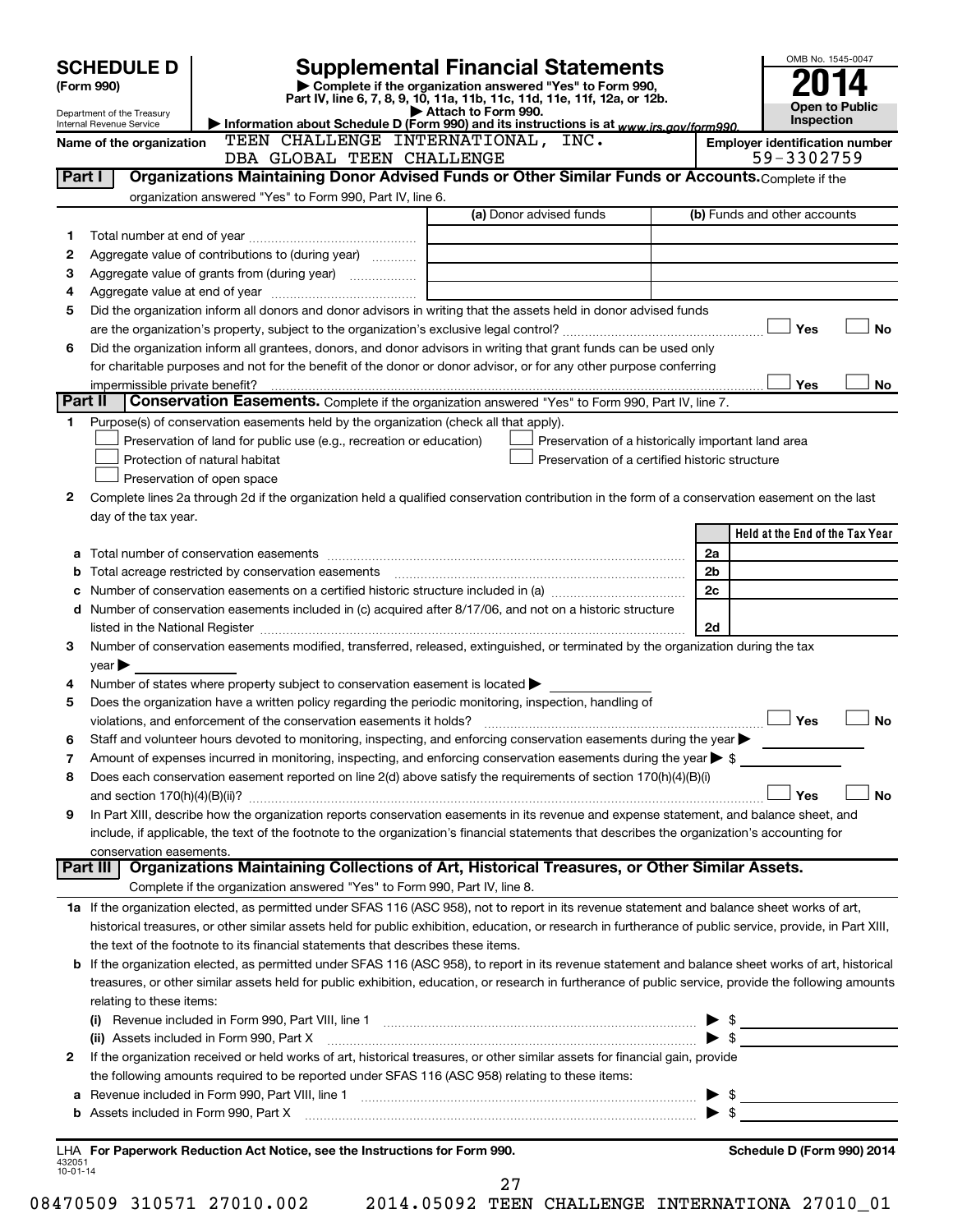| 59-3302759 Page 2<br>DBA GLOBAL TEEN CHALLENGE<br>Schedule D (Form 990) 2014<br>Part III   Organizations Maintaining Collections of Art, Historical Treasures, or Other Similar Assets (continued)<br>Using the organization's acquisition, accession, and other records, check any of the following that are a significant use of its collection items<br>3<br>(check all that apply):<br>Public exhibition<br>Loan or exchange programs<br>a<br>d<br>Other<br>Scholarly research<br>b<br>e<br>Preservation for future generations<br>c<br>Provide a description of the organization's collections and explain how they further the organization's exempt purpose in Part XIII.<br>During the year, did the organization solicit or receive donations of art, historical treasures, or other similar assets<br>5<br>Yes<br>No<br><b>Part IV</b><br><b>Escrow and Custodial Arrangements.</b> Complete if the organization answered "Yes" to Form 990, Part IV, line 9, or<br>reported an amount on Form 990, Part X, line 21.<br>1a Is the organization an agent, trustee, custodian or other intermediary for contributions or other assets not included<br>Yes<br>No<br>b If "Yes," explain the arrangement in Part XIII and complete the following table:<br>Amount<br>c Beginning balance measurements and the contract of the contract of the contract of the contract of the contract of the contract of the contract of the contract of the contract of the contract of the contract of the contr<br>1c<br>1d<br>e Distributions during the year manufactured and continuum and contract the year manufactured and contract the<br>1e<br>1f<br>2a Did the organization include an amount on Form 990, Part X, line 21, for escrow or custodial account liability?<br>Yes<br>No<br><b>b</b> If "Yes," explain the arrangement in Part XIII. Check here if the explanation has been provided in Part XIII<br>Endowment Funds. Complete if the organization answered "Yes" to Form 990, Part IV, line 10.<br>Part V<br>(c) Two years back<br>(d) Three years back<br>(a) Current year<br>(b) Prior year<br>(e) Four years back<br>590,766.<br>415,503<br>514,145.<br>322,989.<br>1,346,241.<br>1a Beginning of year balance<br>2,735,447.<br>3,005,846.<br>2,031,289.<br>1,634,233.<br>1, 123, 927.<br>3,354.<br>c Net investment earnings, gains, and losses<br>2, 250, 371.<br>1,732,875.<br>2,840,005.<br>1,856,026.<br>932,771.<br>e Other expenditures for facilities<br>and programs<br>f Administrative expenses<br>1,245,037.<br>1,346,241.<br>590,766.<br>514, 145.<br>415,503.<br>End of year balance<br>g<br>Provide the estimated percentage of the current year end balance (line 1g, column (a)) held as:<br>a Board designated or quasi-endowment ><br>%<br>Permanent endowment<br>%<br><b>c</b> Temporarily restricted endowment $\blacktriangleright$ 100.00<br>%<br>The percentages in lines 2a, 2b, and 2c should equal 100%.<br>3a Are there endowment funds not in the possession of the organization that are held and administered for the organization<br>Yes<br>No<br>by:<br>$\overline{\mathbf{X}}$<br>3a(i)<br>(i)<br>$\overline{\text{X}}$<br>3a(ii)<br>3b<br>Describe in Part XIII the intended uses of the organization's endowment funds.<br>Land, Buildings, and Equipment.<br><b>Part VI</b><br>Complete if the organization answered "Yes" to Form 990, Part IV, line 11a. See Form 990, Part X, line 10.<br>Description of property<br>(a) Cost or other<br>(b) Cost or other<br>(c) Accumulated<br>(d) Book value<br>basis (investment)<br>basis (other)<br>depreciation<br>46,396.<br>18,580.<br>27,816.<br>9,491.<br>9,491.<br>Ο.<br>27,816.<br>Total. Add lines 1a through 1e. (Column (d) must equal Form 990, Part X, column (B), line 10c.) |  | TEEN CHALLENGE INTERNATIONAL, INC. |  |  |  |  |  |
|--------------------------------------------------------------------------------------------------------------------------------------------------------------------------------------------------------------------------------------------------------------------------------------------------------------------------------------------------------------------------------------------------------------------------------------------------------------------------------------------------------------------------------------------------------------------------------------------------------------------------------------------------------------------------------------------------------------------------------------------------------------------------------------------------------------------------------------------------------------------------------------------------------------------------------------------------------------------------------------------------------------------------------------------------------------------------------------------------------------------------------------------------------------------------------------------------------------------------------------------------------------------------------------------------------------------------------------------------------------------------------------------------------------------------------------------------------------------------------------------------------------------------------------------------------------------------------------------------------------------------------------------------------------------------------------------------------------------------------------------------------------------------------------------------------------------------------------------------------------------------------------------------------------------------------------------------------------------------------------------------------------------------------------------------------------------------------------------------------------------------------------------------------------------------------------------------------------------------------------------------------------------------------------------------------------------------------------------------------------------------------------------------------------------------------------------------------------------------------------------------------------------------------------------------------------------------------------------------------------------------------------------------------------------------------------------------------------------------------------------------------------------------------------------------------------------------------------------------------------------------------------------------------------------------------------------------------------------------------------------------------------------------------------------------------------------------------------------------------------------------------------------------------------------------------------------------------------------------------------------------------------------------------------------------------------------------------------------------------------------------------------------------------------------------------------------------------------------------------------------------------------------------------------------------------------------------------------------------------------------------------------------------------------------------------------------------------------------------------------------------------------------------------------------|--|------------------------------------|--|--|--|--|--|
|                                                                                                                                                                                                                                                                                                                                                                                                                                                                                                                                                                                                                                                                                                                                                                                                                                                                                                                                                                                                                                                                                                                                                                                                                                                                                                                                                                                                                                                                                                                                                                                                                                                                                                                                                                                                                                                                                                                                                                                                                                                                                                                                                                                                                                                                                                                                                                                                                                                                                                                                                                                                                                                                                                                                                                                                                                                                                                                                                                                                                                                                                                                                                                                                                                                                                                                                                                                                                                                                                                                                                                                                                                                                                                                                                                                            |  |                                    |  |  |  |  |  |
|                                                                                                                                                                                                                                                                                                                                                                                                                                                                                                                                                                                                                                                                                                                                                                                                                                                                                                                                                                                                                                                                                                                                                                                                                                                                                                                                                                                                                                                                                                                                                                                                                                                                                                                                                                                                                                                                                                                                                                                                                                                                                                                                                                                                                                                                                                                                                                                                                                                                                                                                                                                                                                                                                                                                                                                                                                                                                                                                                                                                                                                                                                                                                                                                                                                                                                                                                                                                                                                                                                                                                                                                                                                                                                                                                                                            |  |                                    |  |  |  |  |  |
|                                                                                                                                                                                                                                                                                                                                                                                                                                                                                                                                                                                                                                                                                                                                                                                                                                                                                                                                                                                                                                                                                                                                                                                                                                                                                                                                                                                                                                                                                                                                                                                                                                                                                                                                                                                                                                                                                                                                                                                                                                                                                                                                                                                                                                                                                                                                                                                                                                                                                                                                                                                                                                                                                                                                                                                                                                                                                                                                                                                                                                                                                                                                                                                                                                                                                                                                                                                                                                                                                                                                                                                                                                                                                                                                                                                            |  |                                    |  |  |  |  |  |
|                                                                                                                                                                                                                                                                                                                                                                                                                                                                                                                                                                                                                                                                                                                                                                                                                                                                                                                                                                                                                                                                                                                                                                                                                                                                                                                                                                                                                                                                                                                                                                                                                                                                                                                                                                                                                                                                                                                                                                                                                                                                                                                                                                                                                                                                                                                                                                                                                                                                                                                                                                                                                                                                                                                                                                                                                                                                                                                                                                                                                                                                                                                                                                                                                                                                                                                                                                                                                                                                                                                                                                                                                                                                                                                                                                                            |  |                                    |  |  |  |  |  |
|                                                                                                                                                                                                                                                                                                                                                                                                                                                                                                                                                                                                                                                                                                                                                                                                                                                                                                                                                                                                                                                                                                                                                                                                                                                                                                                                                                                                                                                                                                                                                                                                                                                                                                                                                                                                                                                                                                                                                                                                                                                                                                                                                                                                                                                                                                                                                                                                                                                                                                                                                                                                                                                                                                                                                                                                                                                                                                                                                                                                                                                                                                                                                                                                                                                                                                                                                                                                                                                                                                                                                                                                                                                                                                                                                                                            |  |                                    |  |  |  |  |  |
|                                                                                                                                                                                                                                                                                                                                                                                                                                                                                                                                                                                                                                                                                                                                                                                                                                                                                                                                                                                                                                                                                                                                                                                                                                                                                                                                                                                                                                                                                                                                                                                                                                                                                                                                                                                                                                                                                                                                                                                                                                                                                                                                                                                                                                                                                                                                                                                                                                                                                                                                                                                                                                                                                                                                                                                                                                                                                                                                                                                                                                                                                                                                                                                                                                                                                                                                                                                                                                                                                                                                                                                                                                                                                                                                                                                            |  |                                    |  |  |  |  |  |
|                                                                                                                                                                                                                                                                                                                                                                                                                                                                                                                                                                                                                                                                                                                                                                                                                                                                                                                                                                                                                                                                                                                                                                                                                                                                                                                                                                                                                                                                                                                                                                                                                                                                                                                                                                                                                                                                                                                                                                                                                                                                                                                                                                                                                                                                                                                                                                                                                                                                                                                                                                                                                                                                                                                                                                                                                                                                                                                                                                                                                                                                                                                                                                                                                                                                                                                                                                                                                                                                                                                                                                                                                                                                                                                                                                                            |  |                                    |  |  |  |  |  |
|                                                                                                                                                                                                                                                                                                                                                                                                                                                                                                                                                                                                                                                                                                                                                                                                                                                                                                                                                                                                                                                                                                                                                                                                                                                                                                                                                                                                                                                                                                                                                                                                                                                                                                                                                                                                                                                                                                                                                                                                                                                                                                                                                                                                                                                                                                                                                                                                                                                                                                                                                                                                                                                                                                                                                                                                                                                                                                                                                                                                                                                                                                                                                                                                                                                                                                                                                                                                                                                                                                                                                                                                                                                                                                                                                                                            |  |                                    |  |  |  |  |  |
|                                                                                                                                                                                                                                                                                                                                                                                                                                                                                                                                                                                                                                                                                                                                                                                                                                                                                                                                                                                                                                                                                                                                                                                                                                                                                                                                                                                                                                                                                                                                                                                                                                                                                                                                                                                                                                                                                                                                                                                                                                                                                                                                                                                                                                                                                                                                                                                                                                                                                                                                                                                                                                                                                                                                                                                                                                                                                                                                                                                                                                                                                                                                                                                                                                                                                                                                                                                                                                                                                                                                                                                                                                                                                                                                                                                            |  |                                    |  |  |  |  |  |
|                                                                                                                                                                                                                                                                                                                                                                                                                                                                                                                                                                                                                                                                                                                                                                                                                                                                                                                                                                                                                                                                                                                                                                                                                                                                                                                                                                                                                                                                                                                                                                                                                                                                                                                                                                                                                                                                                                                                                                                                                                                                                                                                                                                                                                                                                                                                                                                                                                                                                                                                                                                                                                                                                                                                                                                                                                                                                                                                                                                                                                                                                                                                                                                                                                                                                                                                                                                                                                                                                                                                                                                                                                                                                                                                                                                            |  |                                    |  |  |  |  |  |
|                                                                                                                                                                                                                                                                                                                                                                                                                                                                                                                                                                                                                                                                                                                                                                                                                                                                                                                                                                                                                                                                                                                                                                                                                                                                                                                                                                                                                                                                                                                                                                                                                                                                                                                                                                                                                                                                                                                                                                                                                                                                                                                                                                                                                                                                                                                                                                                                                                                                                                                                                                                                                                                                                                                                                                                                                                                                                                                                                                                                                                                                                                                                                                                                                                                                                                                                                                                                                                                                                                                                                                                                                                                                                                                                                                                            |  |                                    |  |  |  |  |  |
|                                                                                                                                                                                                                                                                                                                                                                                                                                                                                                                                                                                                                                                                                                                                                                                                                                                                                                                                                                                                                                                                                                                                                                                                                                                                                                                                                                                                                                                                                                                                                                                                                                                                                                                                                                                                                                                                                                                                                                                                                                                                                                                                                                                                                                                                                                                                                                                                                                                                                                                                                                                                                                                                                                                                                                                                                                                                                                                                                                                                                                                                                                                                                                                                                                                                                                                                                                                                                                                                                                                                                                                                                                                                                                                                                                                            |  |                                    |  |  |  |  |  |
|                                                                                                                                                                                                                                                                                                                                                                                                                                                                                                                                                                                                                                                                                                                                                                                                                                                                                                                                                                                                                                                                                                                                                                                                                                                                                                                                                                                                                                                                                                                                                                                                                                                                                                                                                                                                                                                                                                                                                                                                                                                                                                                                                                                                                                                                                                                                                                                                                                                                                                                                                                                                                                                                                                                                                                                                                                                                                                                                                                                                                                                                                                                                                                                                                                                                                                                                                                                                                                                                                                                                                                                                                                                                                                                                                                                            |  |                                    |  |  |  |  |  |
|                                                                                                                                                                                                                                                                                                                                                                                                                                                                                                                                                                                                                                                                                                                                                                                                                                                                                                                                                                                                                                                                                                                                                                                                                                                                                                                                                                                                                                                                                                                                                                                                                                                                                                                                                                                                                                                                                                                                                                                                                                                                                                                                                                                                                                                                                                                                                                                                                                                                                                                                                                                                                                                                                                                                                                                                                                                                                                                                                                                                                                                                                                                                                                                                                                                                                                                                                                                                                                                                                                                                                                                                                                                                                                                                                                                            |  |                                    |  |  |  |  |  |
|                                                                                                                                                                                                                                                                                                                                                                                                                                                                                                                                                                                                                                                                                                                                                                                                                                                                                                                                                                                                                                                                                                                                                                                                                                                                                                                                                                                                                                                                                                                                                                                                                                                                                                                                                                                                                                                                                                                                                                                                                                                                                                                                                                                                                                                                                                                                                                                                                                                                                                                                                                                                                                                                                                                                                                                                                                                                                                                                                                                                                                                                                                                                                                                                                                                                                                                                                                                                                                                                                                                                                                                                                                                                                                                                                                                            |  |                                    |  |  |  |  |  |
|                                                                                                                                                                                                                                                                                                                                                                                                                                                                                                                                                                                                                                                                                                                                                                                                                                                                                                                                                                                                                                                                                                                                                                                                                                                                                                                                                                                                                                                                                                                                                                                                                                                                                                                                                                                                                                                                                                                                                                                                                                                                                                                                                                                                                                                                                                                                                                                                                                                                                                                                                                                                                                                                                                                                                                                                                                                                                                                                                                                                                                                                                                                                                                                                                                                                                                                                                                                                                                                                                                                                                                                                                                                                                                                                                                                            |  |                                    |  |  |  |  |  |
|                                                                                                                                                                                                                                                                                                                                                                                                                                                                                                                                                                                                                                                                                                                                                                                                                                                                                                                                                                                                                                                                                                                                                                                                                                                                                                                                                                                                                                                                                                                                                                                                                                                                                                                                                                                                                                                                                                                                                                                                                                                                                                                                                                                                                                                                                                                                                                                                                                                                                                                                                                                                                                                                                                                                                                                                                                                                                                                                                                                                                                                                                                                                                                                                                                                                                                                                                                                                                                                                                                                                                                                                                                                                                                                                                                                            |  |                                    |  |  |  |  |  |
|                                                                                                                                                                                                                                                                                                                                                                                                                                                                                                                                                                                                                                                                                                                                                                                                                                                                                                                                                                                                                                                                                                                                                                                                                                                                                                                                                                                                                                                                                                                                                                                                                                                                                                                                                                                                                                                                                                                                                                                                                                                                                                                                                                                                                                                                                                                                                                                                                                                                                                                                                                                                                                                                                                                                                                                                                                                                                                                                                                                                                                                                                                                                                                                                                                                                                                                                                                                                                                                                                                                                                                                                                                                                                                                                                                                            |  |                                    |  |  |  |  |  |
|                                                                                                                                                                                                                                                                                                                                                                                                                                                                                                                                                                                                                                                                                                                                                                                                                                                                                                                                                                                                                                                                                                                                                                                                                                                                                                                                                                                                                                                                                                                                                                                                                                                                                                                                                                                                                                                                                                                                                                                                                                                                                                                                                                                                                                                                                                                                                                                                                                                                                                                                                                                                                                                                                                                                                                                                                                                                                                                                                                                                                                                                                                                                                                                                                                                                                                                                                                                                                                                                                                                                                                                                                                                                                                                                                                                            |  |                                    |  |  |  |  |  |
|                                                                                                                                                                                                                                                                                                                                                                                                                                                                                                                                                                                                                                                                                                                                                                                                                                                                                                                                                                                                                                                                                                                                                                                                                                                                                                                                                                                                                                                                                                                                                                                                                                                                                                                                                                                                                                                                                                                                                                                                                                                                                                                                                                                                                                                                                                                                                                                                                                                                                                                                                                                                                                                                                                                                                                                                                                                                                                                                                                                                                                                                                                                                                                                                                                                                                                                                                                                                                                                                                                                                                                                                                                                                                                                                                                                            |  |                                    |  |  |  |  |  |
|                                                                                                                                                                                                                                                                                                                                                                                                                                                                                                                                                                                                                                                                                                                                                                                                                                                                                                                                                                                                                                                                                                                                                                                                                                                                                                                                                                                                                                                                                                                                                                                                                                                                                                                                                                                                                                                                                                                                                                                                                                                                                                                                                                                                                                                                                                                                                                                                                                                                                                                                                                                                                                                                                                                                                                                                                                                                                                                                                                                                                                                                                                                                                                                                                                                                                                                                                                                                                                                                                                                                                                                                                                                                                                                                                                                            |  |                                    |  |  |  |  |  |
|                                                                                                                                                                                                                                                                                                                                                                                                                                                                                                                                                                                                                                                                                                                                                                                                                                                                                                                                                                                                                                                                                                                                                                                                                                                                                                                                                                                                                                                                                                                                                                                                                                                                                                                                                                                                                                                                                                                                                                                                                                                                                                                                                                                                                                                                                                                                                                                                                                                                                                                                                                                                                                                                                                                                                                                                                                                                                                                                                                                                                                                                                                                                                                                                                                                                                                                                                                                                                                                                                                                                                                                                                                                                                                                                                                                            |  |                                    |  |  |  |  |  |
|                                                                                                                                                                                                                                                                                                                                                                                                                                                                                                                                                                                                                                                                                                                                                                                                                                                                                                                                                                                                                                                                                                                                                                                                                                                                                                                                                                                                                                                                                                                                                                                                                                                                                                                                                                                                                                                                                                                                                                                                                                                                                                                                                                                                                                                                                                                                                                                                                                                                                                                                                                                                                                                                                                                                                                                                                                                                                                                                                                                                                                                                                                                                                                                                                                                                                                                                                                                                                                                                                                                                                                                                                                                                                                                                                                                            |  |                                    |  |  |  |  |  |
|                                                                                                                                                                                                                                                                                                                                                                                                                                                                                                                                                                                                                                                                                                                                                                                                                                                                                                                                                                                                                                                                                                                                                                                                                                                                                                                                                                                                                                                                                                                                                                                                                                                                                                                                                                                                                                                                                                                                                                                                                                                                                                                                                                                                                                                                                                                                                                                                                                                                                                                                                                                                                                                                                                                                                                                                                                                                                                                                                                                                                                                                                                                                                                                                                                                                                                                                                                                                                                                                                                                                                                                                                                                                                                                                                                                            |  |                                    |  |  |  |  |  |
|                                                                                                                                                                                                                                                                                                                                                                                                                                                                                                                                                                                                                                                                                                                                                                                                                                                                                                                                                                                                                                                                                                                                                                                                                                                                                                                                                                                                                                                                                                                                                                                                                                                                                                                                                                                                                                                                                                                                                                                                                                                                                                                                                                                                                                                                                                                                                                                                                                                                                                                                                                                                                                                                                                                                                                                                                                                                                                                                                                                                                                                                                                                                                                                                                                                                                                                                                                                                                                                                                                                                                                                                                                                                                                                                                                                            |  |                                    |  |  |  |  |  |
|                                                                                                                                                                                                                                                                                                                                                                                                                                                                                                                                                                                                                                                                                                                                                                                                                                                                                                                                                                                                                                                                                                                                                                                                                                                                                                                                                                                                                                                                                                                                                                                                                                                                                                                                                                                                                                                                                                                                                                                                                                                                                                                                                                                                                                                                                                                                                                                                                                                                                                                                                                                                                                                                                                                                                                                                                                                                                                                                                                                                                                                                                                                                                                                                                                                                                                                                                                                                                                                                                                                                                                                                                                                                                                                                                                                            |  |                                    |  |  |  |  |  |
|                                                                                                                                                                                                                                                                                                                                                                                                                                                                                                                                                                                                                                                                                                                                                                                                                                                                                                                                                                                                                                                                                                                                                                                                                                                                                                                                                                                                                                                                                                                                                                                                                                                                                                                                                                                                                                                                                                                                                                                                                                                                                                                                                                                                                                                                                                                                                                                                                                                                                                                                                                                                                                                                                                                                                                                                                                                                                                                                                                                                                                                                                                                                                                                                                                                                                                                                                                                                                                                                                                                                                                                                                                                                                                                                                                                            |  |                                    |  |  |  |  |  |
|                                                                                                                                                                                                                                                                                                                                                                                                                                                                                                                                                                                                                                                                                                                                                                                                                                                                                                                                                                                                                                                                                                                                                                                                                                                                                                                                                                                                                                                                                                                                                                                                                                                                                                                                                                                                                                                                                                                                                                                                                                                                                                                                                                                                                                                                                                                                                                                                                                                                                                                                                                                                                                                                                                                                                                                                                                                                                                                                                                                                                                                                                                                                                                                                                                                                                                                                                                                                                                                                                                                                                                                                                                                                                                                                                                                            |  |                                    |  |  |  |  |  |
|                                                                                                                                                                                                                                                                                                                                                                                                                                                                                                                                                                                                                                                                                                                                                                                                                                                                                                                                                                                                                                                                                                                                                                                                                                                                                                                                                                                                                                                                                                                                                                                                                                                                                                                                                                                                                                                                                                                                                                                                                                                                                                                                                                                                                                                                                                                                                                                                                                                                                                                                                                                                                                                                                                                                                                                                                                                                                                                                                                                                                                                                                                                                                                                                                                                                                                                                                                                                                                                                                                                                                                                                                                                                                                                                                                                            |  |                                    |  |  |  |  |  |
|                                                                                                                                                                                                                                                                                                                                                                                                                                                                                                                                                                                                                                                                                                                                                                                                                                                                                                                                                                                                                                                                                                                                                                                                                                                                                                                                                                                                                                                                                                                                                                                                                                                                                                                                                                                                                                                                                                                                                                                                                                                                                                                                                                                                                                                                                                                                                                                                                                                                                                                                                                                                                                                                                                                                                                                                                                                                                                                                                                                                                                                                                                                                                                                                                                                                                                                                                                                                                                                                                                                                                                                                                                                                                                                                                                                            |  |                                    |  |  |  |  |  |
|                                                                                                                                                                                                                                                                                                                                                                                                                                                                                                                                                                                                                                                                                                                                                                                                                                                                                                                                                                                                                                                                                                                                                                                                                                                                                                                                                                                                                                                                                                                                                                                                                                                                                                                                                                                                                                                                                                                                                                                                                                                                                                                                                                                                                                                                                                                                                                                                                                                                                                                                                                                                                                                                                                                                                                                                                                                                                                                                                                                                                                                                                                                                                                                                                                                                                                                                                                                                                                                                                                                                                                                                                                                                                                                                                                                            |  |                                    |  |  |  |  |  |
|                                                                                                                                                                                                                                                                                                                                                                                                                                                                                                                                                                                                                                                                                                                                                                                                                                                                                                                                                                                                                                                                                                                                                                                                                                                                                                                                                                                                                                                                                                                                                                                                                                                                                                                                                                                                                                                                                                                                                                                                                                                                                                                                                                                                                                                                                                                                                                                                                                                                                                                                                                                                                                                                                                                                                                                                                                                                                                                                                                                                                                                                                                                                                                                                                                                                                                                                                                                                                                                                                                                                                                                                                                                                                                                                                                                            |  |                                    |  |  |  |  |  |
|                                                                                                                                                                                                                                                                                                                                                                                                                                                                                                                                                                                                                                                                                                                                                                                                                                                                                                                                                                                                                                                                                                                                                                                                                                                                                                                                                                                                                                                                                                                                                                                                                                                                                                                                                                                                                                                                                                                                                                                                                                                                                                                                                                                                                                                                                                                                                                                                                                                                                                                                                                                                                                                                                                                                                                                                                                                                                                                                                                                                                                                                                                                                                                                                                                                                                                                                                                                                                                                                                                                                                                                                                                                                                                                                                                                            |  |                                    |  |  |  |  |  |
|                                                                                                                                                                                                                                                                                                                                                                                                                                                                                                                                                                                                                                                                                                                                                                                                                                                                                                                                                                                                                                                                                                                                                                                                                                                                                                                                                                                                                                                                                                                                                                                                                                                                                                                                                                                                                                                                                                                                                                                                                                                                                                                                                                                                                                                                                                                                                                                                                                                                                                                                                                                                                                                                                                                                                                                                                                                                                                                                                                                                                                                                                                                                                                                                                                                                                                                                                                                                                                                                                                                                                                                                                                                                                                                                                                                            |  |                                    |  |  |  |  |  |
| Schedule D (Form 990) 2014                                                                                                                                                                                                                                                                                                                                                                                                                                                                                                                                                                                                                                                                                                                                                                                                                                                                                                                                                                                                                                                                                                                                                                                                                                                                                                                                                                                                                                                                                                                                                                                                                                                                                                                                                                                                                                                                                                                                                                                                                                                                                                                                                                                                                                                                                                                                                                                                                                                                                                                                                                                                                                                                                                                                                                                                                                                                                                                                                                                                                                                                                                                                                                                                                                                                                                                                                                                                                                                                                                                                                                                                                                                                                                                                                                 |  |                                    |  |  |  |  |  |
|                                                                                                                                                                                                                                                                                                                                                                                                                                                                                                                                                                                                                                                                                                                                                                                                                                                                                                                                                                                                                                                                                                                                                                                                                                                                                                                                                                                                                                                                                                                                                                                                                                                                                                                                                                                                                                                                                                                                                                                                                                                                                                                                                                                                                                                                                                                                                                                                                                                                                                                                                                                                                                                                                                                                                                                                                                                                                                                                                                                                                                                                                                                                                                                                                                                                                                                                                                                                                                                                                                                                                                                                                                                                                                                                                                                            |  |                                    |  |  |  |  |  |
|                                                                                                                                                                                                                                                                                                                                                                                                                                                                                                                                                                                                                                                                                                                                                                                                                                                                                                                                                                                                                                                                                                                                                                                                                                                                                                                                                                                                                                                                                                                                                                                                                                                                                                                                                                                                                                                                                                                                                                                                                                                                                                                                                                                                                                                                                                                                                                                                                                                                                                                                                                                                                                                                                                                                                                                                                                                                                                                                                                                                                                                                                                                                                                                                                                                                                                                                                                                                                                                                                                                                                                                                                                                                                                                                                                                            |  |                                    |  |  |  |  |  |
|                                                                                                                                                                                                                                                                                                                                                                                                                                                                                                                                                                                                                                                                                                                                                                                                                                                                                                                                                                                                                                                                                                                                                                                                                                                                                                                                                                                                                                                                                                                                                                                                                                                                                                                                                                                                                                                                                                                                                                                                                                                                                                                                                                                                                                                                                                                                                                                                                                                                                                                                                                                                                                                                                                                                                                                                                                                                                                                                                                                                                                                                                                                                                                                                                                                                                                                                                                                                                                                                                                                                                                                                                                                                                                                                                                                            |  |                                    |  |  |  |  |  |
|                                                                                                                                                                                                                                                                                                                                                                                                                                                                                                                                                                                                                                                                                                                                                                                                                                                                                                                                                                                                                                                                                                                                                                                                                                                                                                                                                                                                                                                                                                                                                                                                                                                                                                                                                                                                                                                                                                                                                                                                                                                                                                                                                                                                                                                                                                                                                                                                                                                                                                                                                                                                                                                                                                                                                                                                                                                                                                                                                                                                                                                                                                                                                                                                                                                                                                                                                                                                                                                                                                                                                                                                                                                                                                                                                                                            |  |                                    |  |  |  |  |  |
|                                                                                                                                                                                                                                                                                                                                                                                                                                                                                                                                                                                                                                                                                                                                                                                                                                                                                                                                                                                                                                                                                                                                                                                                                                                                                                                                                                                                                                                                                                                                                                                                                                                                                                                                                                                                                                                                                                                                                                                                                                                                                                                                                                                                                                                                                                                                                                                                                                                                                                                                                                                                                                                                                                                                                                                                                                                                                                                                                                                                                                                                                                                                                                                                                                                                                                                                                                                                                                                                                                                                                                                                                                                                                                                                                                                            |  |                                    |  |  |  |  |  |
|                                                                                                                                                                                                                                                                                                                                                                                                                                                                                                                                                                                                                                                                                                                                                                                                                                                                                                                                                                                                                                                                                                                                                                                                                                                                                                                                                                                                                                                                                                                                                                                                                                                                                                                                                                                                                                                                                                                                                                                                                                                                                                                                                                                                                                                                                                                                                                                                                                                                                                                                                                                                                                                                                                                                                                                                                                                                                                                                                                                                                                                                                                                                                                                                                                                                                                                                                                                                                                                                                                                                                                                                                                                                                                                                                                                            |  |                                    |  |  |  |  |  |
|                                                                                                                                                                                                                                                                                                                                                                                                                                                                                                                                                                                                                                                                                                                                                                                                                                                                                                                                                                                                                                                                                                                                                                                                                                                                                                                                                                                                                                                                                                                                                                                                                                                                                                                                                                                                                                                                                                                                                                                                                                                                                                                                                                                                                                                                                                                                                                                                                                                                                                                                                                                                                                                                                                                                                                                                                                                                                                                                                                                                                                                                                                                                                                                                                                                                                                                                                                                                                                                                                                                                                                                                                                                                                                                                                                                            |  |                                    |  |  |  |  |  |
|                                                                                                                                                                                                                                                                                                                                                                                                                                                                                                                                                                                                                                                                                                                                                                                                                                                                                                                                                                                                                                                                                                                                                                                                                                                                                                                                                                                                                                                                                                                                                                                                                                                                                                                                                                                                                                                                                                                                                                                                                                                                                                                                                                                                                                                                                                                                                                                                                                                                                                                                                                                                                                                                                                                                                                                                                                                                                                                                                                                                                                                                                                                                                                                                                                                                                                                                                                                                                                                                                                                                                                                                                                                                                                                                                                                            |  |                                    |  |  |  |  |  |
|                                                                                                                                                                                                                                                                                                                                                                                                                                                                                                                                                                                                                                                                                                                                                                                                                                                                                                                                                                                                                                                                                                                                                                                                                                                                                                                                                                                                                                                                                                                                                                                                                                                                                                                                                                                                                                                                                                                                                                                                                                                                                                                                                                                                                                                                                                                                                                                                                                                                                                                                                                                                                                                                                                                                                                                                                                                                                                                                                                                                                                                                                                                                                                                                                                                                                                                                                                                                                                                                                                                                                                                                                                                                                                                                                                                            |  |                                    |  |  |  |  |  |
|                                                                                                                                                                                                                                                                                                                                                                                                                                                                                                                                                                                                                                                                                                                                                                                                                                                                                                                                                                                                                                                                                                                                                                                                                                                                                                                                                                                                                                                                                                                                                                                                                                                                                                                                                                                                                                                                                                                                                                                                                                                                                                                                                                                                                                                                                                                                                                                                                                                                                                                                                                                                                                                                                                                                                                                                                                                                                                                                                                                                                                                                                                                                                                                                                                                                                                                                                                                                                                                                                                                                                                                                                                                                                                                                                                                            |  |                                    |  |  |  |  |  |
|                                                                                                                                                                                                                                                                                                                                                                                                                                                                                                                                                                                                                                                                                                                                                                                                                                                                                                                                                                                                                                                                                                                                                                                                                                                                                                                                                                                                                                                                                                                                                                                                                                                                                                                                                                                                                                                                                                                                                                                                                                                                                                                                                                                                                                                                                                                                                                                                                                                                                                                                                                                                                                                                                                                                                                                                                                                                                                                                                                                                                                                                                                                                                                                                                                                                                                                                                                                                                                                                                                                                                                                                                                                                                                                                                                                            |  |                                    |  |  |  |  |  |
|                                                                                                                                                                                                                                                                                                                                                                                                                                                                                                                                                                                                                                                                                                                                                                                                                                                                                                                                                                                                                                                                                                                                                                                                                                                                                                                                                                                                                                                                                                                                                                                                                                                                                                                                                                                                                                                                                                                                                                                                                                                                                                                                                                                                                                                                                                                                                                                                                                                                                                                                                                                                                                                                                                                                                                                                                                                                                                                                                                                                                                                                                                                                                                                                                                                                                                                                                                                                                                                                                                                                                                                                                                                                                                                                                                                            |  |                                    |  |  |  |  |  |
|                                                                                                                                                                                                                                                                                                                                                                                                                                                                                                                                                                                                                                                                                                                                                                                                                                                                                                                                                                                                                                                                                                                                                                                                                                                                                                                                                                                                                                                                                                                                                                                                                                                                                                                                                                                                                                                                                                                                                                                                                                                                                                                                                                                                                                                                                                                                                                                                                                                                                                                                                                                                                                                                                                                                                                                                                                                                                                                                                                                                                                                                                                                                                                                                                                                                                                                                                                                                                                                                                                                                                                                                                                                                                                                                                                                            |  |                                    |  |  |  |  |  |
|                                                                                                                                                                                                                                                                                                                                                                                                                                                                                                                                                                                                                                                                                                                                                                                                                                                                                                                                                                                                                                                                                                                                                                                                                                                                                                                                                                                                                                                                                                                                                                                                                                                                                                                                                                                                                                                                                                                                                                                                                                                                                                                                                                                                                                                                                                                                                                                                                                                                                                                                                                                                                                                                                                                                                                                                                                                                                                                                                                                                                                                                                                                                                                                                                                                                                                                                                                                                                                                                                                                                                                                                                                                                                                                                                                                            |  |                                    |  |  |  |  |  |
|                                                                                                                                                                                                                                                                                                                                                                                                                                                                                                                                                                                                                                                                                                                                                                                                                                                                                                                                                                                                                                                                                                                                                                                                                                                                                                                                                                                                                                                                                                                                                                                                                                                                                                                                                                                                                                                                                                                                                                                                                                                                                                                                                                                                                                                                                                                                                                                                                                                                                                                                                                                                                                                                                                                                                                                                                                                                                                                                                                                                                                                                                                                                                                                                                                                                                                                                                                                                                                                                                                                                                                                                                                                                                                                                                                                            |  |                                    |  |  |  |  |  |
|                                                                                                                                                                                                                                                                                                                                                                                                                                                                                                                                                                                                                                                                                                                                                                                                                                                                                                                                                                                                                                                                                                                                                                                                                                                                                                                                                                                                                                                                                                                                                                                                                                                                                                                                                                                                                                                                                                                                                                                                                                                                                                                                                                                                                                                                                                                                                                                                                                                                                                                                                                                                                                                                                                                                                                                                                                                                                                                                                                                                                                                                                                                                                                                                                                                                                                                                                                                                                                                                                                                                                                                                                                                                                                                                                                                            |  |                                    |  |  |  |  |  |
|                                                                                                                                                                                                                                                                                                                                                                                                                                                                                                                                                                                                                                                                                                                                                                                                                                                                                                                                                                                                                                                                                                                                                                                                                                                                                                                                                                                                                                                                                                                                                                                                                                                                                                                                                                                                                                                                                                                                                                                                                                                                                                                                                                                                                                                                                                                                                                                                                                                                                                                                                                                                                                                                                                                                                                                                                                                                                                                                                                                                                                                                                                                                                                                                                                                                                                                                                                                                                                                                                                                                                                                                                                                                                                                                                                                            |  |                                    |  |  |  |  |  |
|                                                                                                                                                                                                                                                                                                                                                                                                                                                                                                                                                                                                                                                                                                                                                                                                                                                                                                                                                                                                                                                                                                                                                                                                                                                                                                                                                                                                                                                                                                                                                                                                                                                                                                                                                                                                                                                                                                                                                                                                                                                                                                                                                                                                                                                                                                                                                                                                                                                                                                                                                                                                                                                                                                                                                                                                                                                                                                                                                                                                                                                                                                                                                                                                                                                                                                                                                                                                                                                                                                                                                                                                                                                                                                                                                                                            |  |                                    |  |  |  |  |  |
|                                                                                                                                                                                                                                                                                                                                                                                                                                                                                                                                                                                                                                                                                                                                                                                                                                                                                                                                                                                                                                                                                                                                                                                                                                                                                                                                                                                                                                                                                                                                                                                                                                                                                                                                                                                                                                                                                                                                                                                                                                                                                                                                                                                                                                                                                                                                                                                                                                                                                                                                                                                                                                                                                                                                                                                                                                                                                                                                                                                                                                                                                                                                                                                                                                                                                                                                                                                                                                                                                                                                                                                                                                                                                                                                                                                            |  |                                    |  |  |  |  |  |
|                                                                                                                                                                                                                                                                                                                                                                                                                                                                                                                                                                                                                                                                                                                                                                                                                                                                                                                                                                                                                                                                                                                                                                                                                                                                                                                                                                                                                                                                                                                                                                                                                                                                                                                                                                                                                                                                                                                                                                                                                                                                                                                                                                                                                                                                                                                                                                                                                                                                                                                                                                                                                                                                                                                                                                                                                                                                                                                                                                                                                                                                                                                                                                                                                                                                                                                                                                                                                                                                                                                                                                                                                                                                                                                                                                                            |  |                                    |  |  |  |  |  |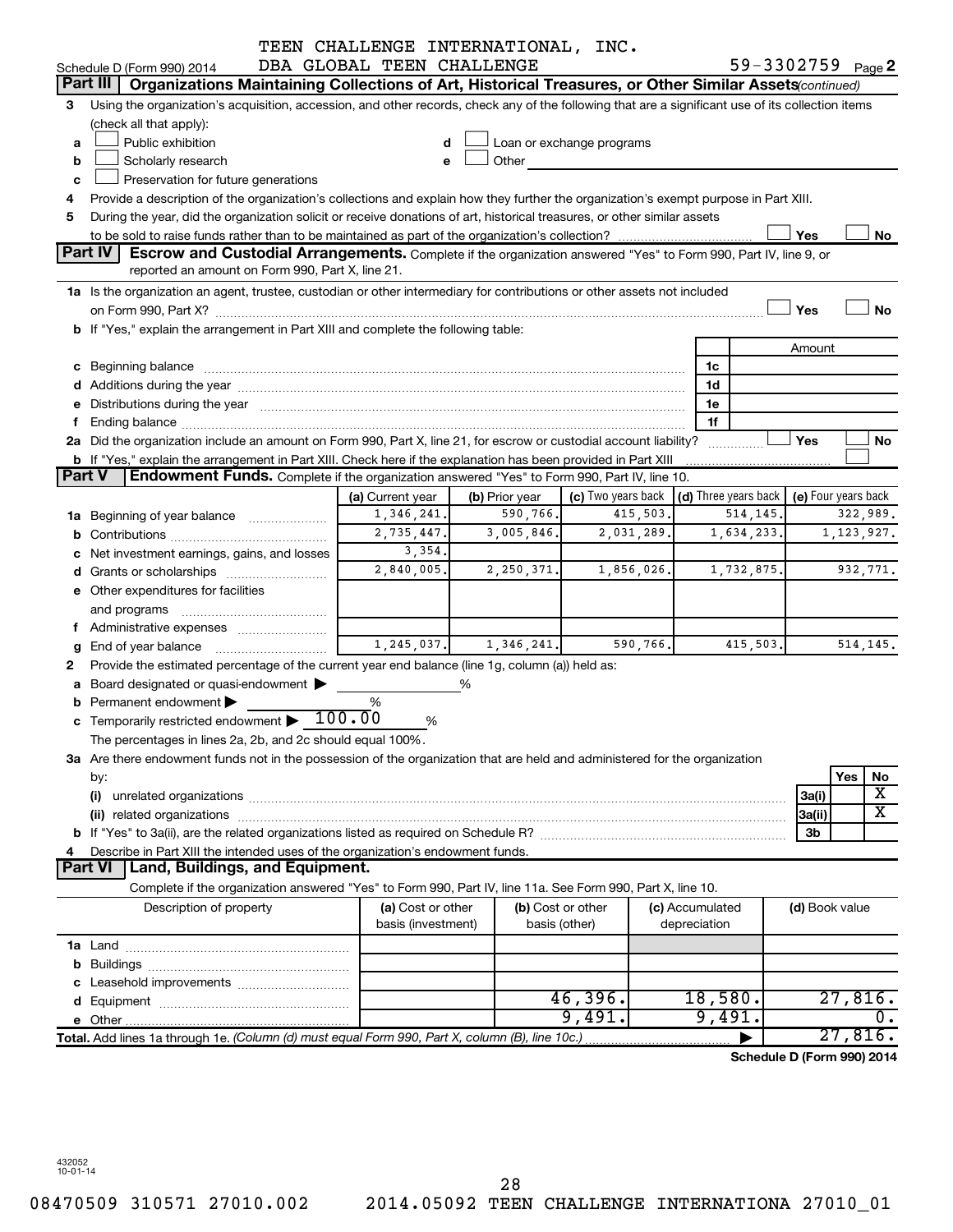| Schedule D (Form 990) 2014                                                                                                                               | DBA GLOBAL TEEN CHALLENGE |                |                                                           | 59-3302759<br>Page 3       |
|----------------------------------------------------------------------------------------------------------------------------------------------------------|---------------------------|----------------|-----------------------------------------------------------|----------------------------|
| <b>Part VIII</b><br><b>Investments - Other Securities.</b>                                                                                               |                           |                |                                                           |                            |
| Complete if the organization answered "Yes" to Form 990, Part IV, line 11b. See Form 990, Part X, line 12.                                               |                           |                |                                                           |                            |
| (a) Description of security or category (including name of security)                                                                                     | (b) Book value            |                | (c) Method of valuation: Cost or end-of-year market value |                            |
| (1) Financial derivatives                                                                                                                                |                           |                |                                                           |                            |
| (2) Closely-held equity interests<br>(3) Other                                                                                                           |                           |                |                                                           |                            |
| <b>BYOPLANET</b><br>(A)                                                                                                                                  | 200,000.                  | <b>COST</b>    |                                                           |                            |
| (B)                                                                                                                                                      |                           |                |                                                           |                            |
| (C)                                                                                                                                                      |                           |                |                                                           |                            |
| (D)                                                                                                                                                      |                           |                |                                                           |                            |
| (E)                                                                                                                                                      |                           |                |                                                           |                            |
| (F)                                                                                                                                                      |                           |                |                                                           |                            |
| (G)                                                                                                                                                      |                           |                |                                                           |                            |
| (H)                                                                                                                                                      |                           |                |                                                           |                            |
| Total. (Col. (b) must equal Form 990, Part X, col. (B) line 12.)                                                                                         | 200,000.                  |                |                                                           |                            |
| Part VIII Investments - Program Related.                                                                                                                 |                           |                |                                                           |                            |
| Complete if the organization answered "Yes" to Form 990, Part IV, line 11c. See Form 990, Part X, line 13.                                               |                           |                |                                                           |                            |
| (a) Description of investment                                                                                                                            | (b) Book value            |                | (c) Method of valuation: Cost or end-of-year market value |                            |
| (1)                                                                                                                                                      |                           |                |                                                           |                            |
| (2)                                                                                                                                                      |                           |                |                                                           |                            |
| (3)                                                                                                                                                      |                           |                |                                                           |                            |
| (4)                                                                                                                                                      |                           |                |                                                           |                            |
| (5)                                                                                                                                                      |                           |                |                                                           |                            |
| (6)                                                                                                                                                      |                           |                |                                                           |                            |
| (7)                                                                                                                                                      |                           |                |                                                           |                            |
| (8)                                                                                                                                                      |                           |                |                                                           |                            |
| (9)<br>Total. (Col. (b) must equal Form 990, Part X, col. (B) line $13.$ )                                                                               |                           |                |                                                           |                            |
| Part IX<br><b>Other Assets.</b><br>Complete if the organization answered "Yes" to Form 990, Part IV, line 11d. See Form 990, Part X, line 15.            | (a) Description           |                |                                                           | (b) Book value             |
| (1)                                                                                                                                                      |                           |                |                                                           |                            |
| (2)                                                                                                                                                      |                           |                |                                                           |                            |
| (3)                                                                                                                                                      |                           |                |                                                           |                            |
| (4)                                                                                                                                                      |                           |                |                                                           |                            |
| (5)                                                                                                                                                      |                           |                |                                                           |                            |
| (6)                                                                                                                                                      |                           |                |                                                           |                            |
| (7)                                                                                                                                                      |                           |                |                                                           |                            |
| (8)                                                                                                                                                      |                           |                |                                                           |                            |
| (9)<br>Total. (Column (b) must equal Form 990, Part X, col. (B) line 15.)                                                                                |                           |                |                                                           |                            |
| <b>Other Liabilities.</b><br>Part X                                                                                                                      |                           |                |                                                           |                            |
| Complete if the organization answered "Yes" to Form 990, Part IV, line 11e or 11f. See Form 990, Part X, line 25.                                        |                           |                |                                                           |                            |
| (a) Description of liability<br>1.                                                                                                                       |                           | (b) Book value |                                                           |                            |
| (1)<br>Federal income taxes                                                                                                                              |                           |                |                                                           |                            |
| (2)                                                                                                                                                      |                           |                |                                                           |                            |
| (3)                                                                                                                                                      |                           |                |                                                           |                            |
| (4)                                                                                                                                                      |                           |                |                                                           |                            |
| (5)                                                                                                                                                      |                           |                |                                                           |                            |
| (6)                                                                                                                                                      |                           |                |                                                           |                            |
| (7)                                                                                                                                                      |                           |                |                                                           |                            |
| (8)                                                                                                                                                      |                           |                |                                                           |                            |
| (9)                                                                                                                                                      |                           |                |                                                           |                            |
| Total. (Column (b) must equal Form 990, Part X, col. (B) line 25.)                                                                                       |                           |                |                                                           |                            |
| 2. Liability for uncertain tax positions. In Part XIII, provide the text of the footnote to the organization's financial statements that reports the     |                           |                |                                                           |                            |
| organization's liability for uncertain tax positions under FIN 48 (ASC 740). Check here if the text of the footnote has been provided in Part XIII $ X $ |                           |                |                                                           |                            |
|                                                                                                                                                          |                           |                |                                                           | Schedule D (Form 990) 2014 |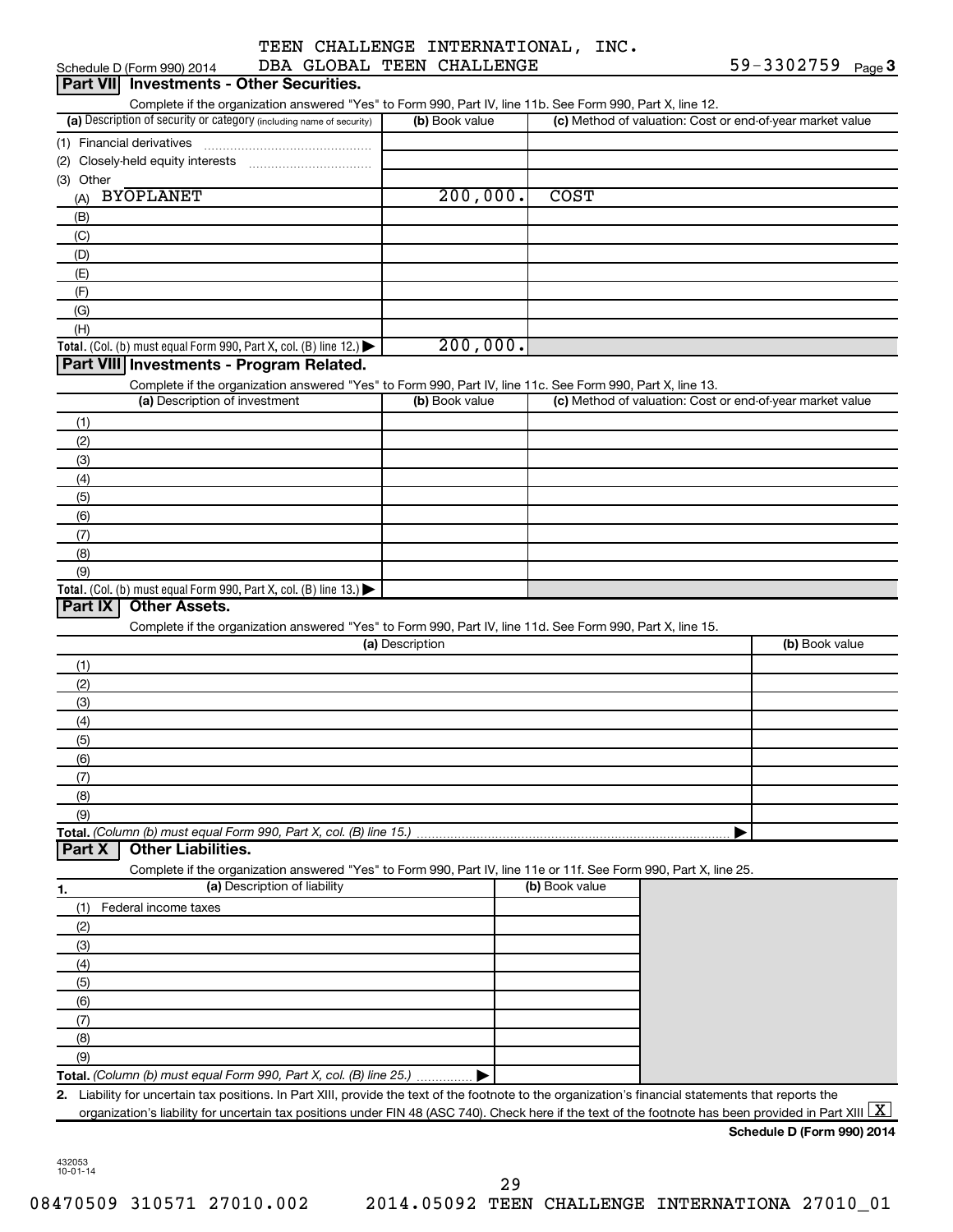|                                                                                                                                                                   | TEEN CHALLENGE INTERNATIONAL, INC. |                   |
|-------------------------------------------------------------------------------------------------------------------------------------------------------------------|------------------------------------|-------------------|
| DBA GLOBAL TEEN CHALLENGE<br>Schedule D (Form 990) 2014                                                                                                           |                                    | 59-3302759 Page 4 |
| <b>Part XI</b><br>Reconciliation of Revenue per Audited Financial Statements With Revenue per Return.                                                             |                                    |                   |
| Complete if the organization answered "Yes" to Form 990, Part IV, line 12a.                                                                                       |                                    |                   |
| Total revenue, gains, and other support per audited financial statements [111] [11] Total revenue, gains, and other support per audited financial statements<br>1 |                                    | $\mathbf{1}$      |
| Amounts included on line 1 but not on Form 990, Part VIII, line 12:<br>2                                                                                          |                                    |                   |
| Net unrealized gains (losses) on investments [11] matter contains the unrealized gains (losses) on investments<br>a                                               | 2a                                 |                   |
|                                                                                                                                                                   | 2 <sub>b</sub>                     |                   |
| c                                                                                                                                                                 | 2c                                 |                   |
| d                                                                                                                                                                 | 2d                                 |                   |
| Add lines 2a through 2d<br>е                                                                                                                                      |                                    | <b>2e</b>         |
| Subtract line 2e from line 1 <b>manufacture 1</b> and 20 from line 1<br>3                                                                                         |                                    | 3                 |
| Amounts included on Form 990, Part VIII, line 12, but not on line 1:<br>4                                                                                         |                                    |                   |
| Investment expenses not included on Form 990, Part VIII, line 7b [11, 111, 120]<br>a                                                                              | - 4a                               |                   |
|                                                                                                                                                                   | 4 <sub>b</sub>                     |                   |
| c Add lines 4a and 4b                                                                                                                                             |                                    | 4с                |
| 5.                                                                                                                                                                |                                    | 5                 |
| Part XII   Reconciliation of Expenses per Audited Financial Statements With Expenses per Return.                                                                  |                                    |                   |
| Complete if the organization answered "Yes" to Form 990, Part IV, line 12a.                                                                                       |                                    |                   |
| Total expenses and losses per audited financial statements manufactured contains and contained and contained to<br>1                                              |                                    | $\mathbf{1}$      |
| Amounts included on line 1 but not on Form 990, Part IX, line 25:<br>2                                                                                            |                                    |                   |
| a                                                                                                                                                                 | 2a                                 |                   |
|                                                                                                                                                                   | 2 <sub>b</sub>                     |                   |
| c                                                                                                                                                                 | 2 <sub>c</sub>                     |                   |
| d                                                                                                                                                                 | 2d                                 |                   |
| е                                                                                                                                                                 |                                    | <b>2e</b>         |
| 3                                                                                                                                                                 |                                    | 3                 |
| Amounts included on Form 990, Part IX, line 25, but not on line 1:<br>4                                                                                           |                                    |                   |
| Investment expenses not included on Form 990, Part VIII, line 7b [11, 111, 120]<br>а                                                                              | - 4а                               |                   |
|                                                                                                                                                                   | 4 <sub>b</sub>                     |                   |
| c Add lines 4a and 4b                                                                                                                                             |                                    | 4c                |
| 5                                                                                                                                                                 |                                    | 5                 |
| Part XIII Supplemental Information.                                                                                                                               |                                    |                   |

Provide the descriptions required for Part II, lines 3, 5, and 9; Part III, lines 1a and 4; Part IV, lines 1b and 2b; Part V, line 4; Part X, line 2; Part XI, lines 2d and 4b; and Part XII, lines 2d and 4b. Also complete this part to provide any additional information.

PART V, LINE 4:

THE ENDOWMENT FUNDS ARE INTENDED TO BE USED BY THE ORGANIZATION AS

RECOMMENDED BY THE DONOR AND/OR FOR THE PURPOSES OF SUPPORTING SPECIFIC

COUNTRIES OR REGIONS IN WHICH THE ORGANIZATION CONDUCTS ITS MINISTRY OR

FOR THE SUPPORT OF SPECIFIC MINISTRIES WITHIN THE ORGANIZATION.

PART X, LINE 2:

PART X, LINE 2: FIN 48 FOOTNOTE: GAAP REQUIRES RECOGNITION OF A LIABILITY

FOR THE BENEFIT RESULTING FROM ANY UNCERTAIN TAX POSITIONS TAKEN BY THE

ORGANIZATION. THE INCOME TAX RETURNS OF THE ORGANIZATION ARE SUBJECT TO

EXAMINATION BY THE INTERNAL REVENUE SERVICE AND STATE TAXING AUTHORITIES

432054 10-01-14 **Schedule D (Form 990) 2014** WITHIN STANDARD STATUTE OF LIMITATION PERIODS. THE ORGANIZATION BELIEVES 30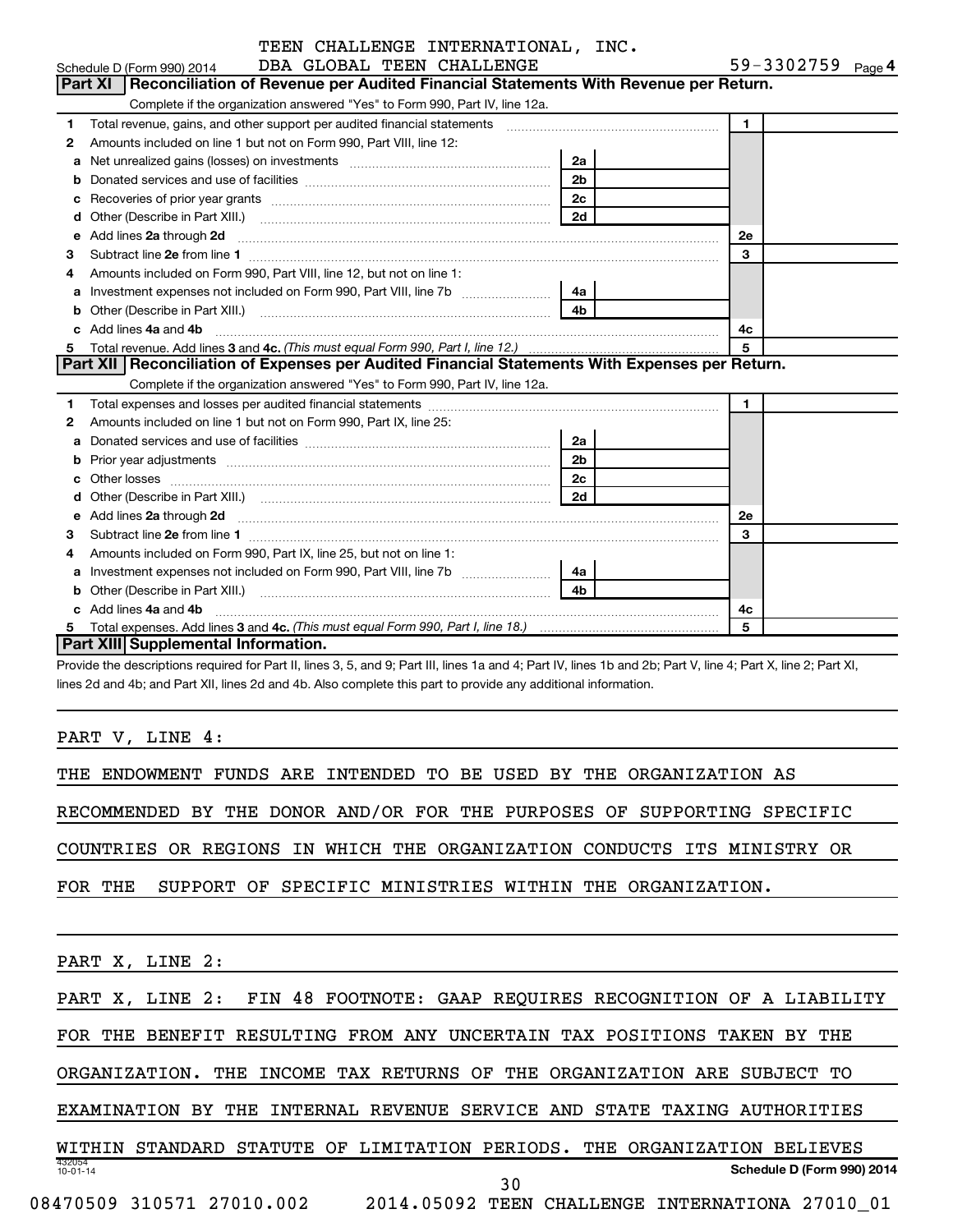| Schedule D (Form 990) 2014                            | TEEN CHALLENGE INTERNATIONAL, INC.<br>DBA GLOBAL TEEN CHALLENGE            | 59-3302759 Page 5 |
|-------------------------------------------------------|----------------------------------------------------------------------------|-------------------|
| <b>Part XIII Supplemental Information (continued)</b> |                                                                            |                   |
|                                                       | IT IS NO LONGER SUBJECT TO INCOME TAX EXAMINATIONS FOR THE YEARS PRIOR TO  |                   |
|                                                       | 2012. BASED ON EVALUATION OF THE ORGANIZATION'S TAX POSITIONS, MANAGEMENT  |                   |
|                                                       | BELIEVES ALL POSITIONS TAKEN WOULD BE UPHELD UNDER AN EXAMINATION.         |                   |
|                                                       | THEREFORE, NO PROVISION FOR THE EFFECT OF UNCERTAIN TAX POSITIONS HAS BEEN |                   |
|                                                       | RECORDED FOR THE YEAR ENDED SEPTEMBER 30, 2015.                            |                   |
|                                                       |                                                                            |                   |
|                                                       |                                                                            |                   |
|                                                       |                                                                            |                   |
|                                                       |                                                                            |                   |
|                                                       |                                                                            |                   |

**Schedule D (Form 990) 2014**

432055 10-01-14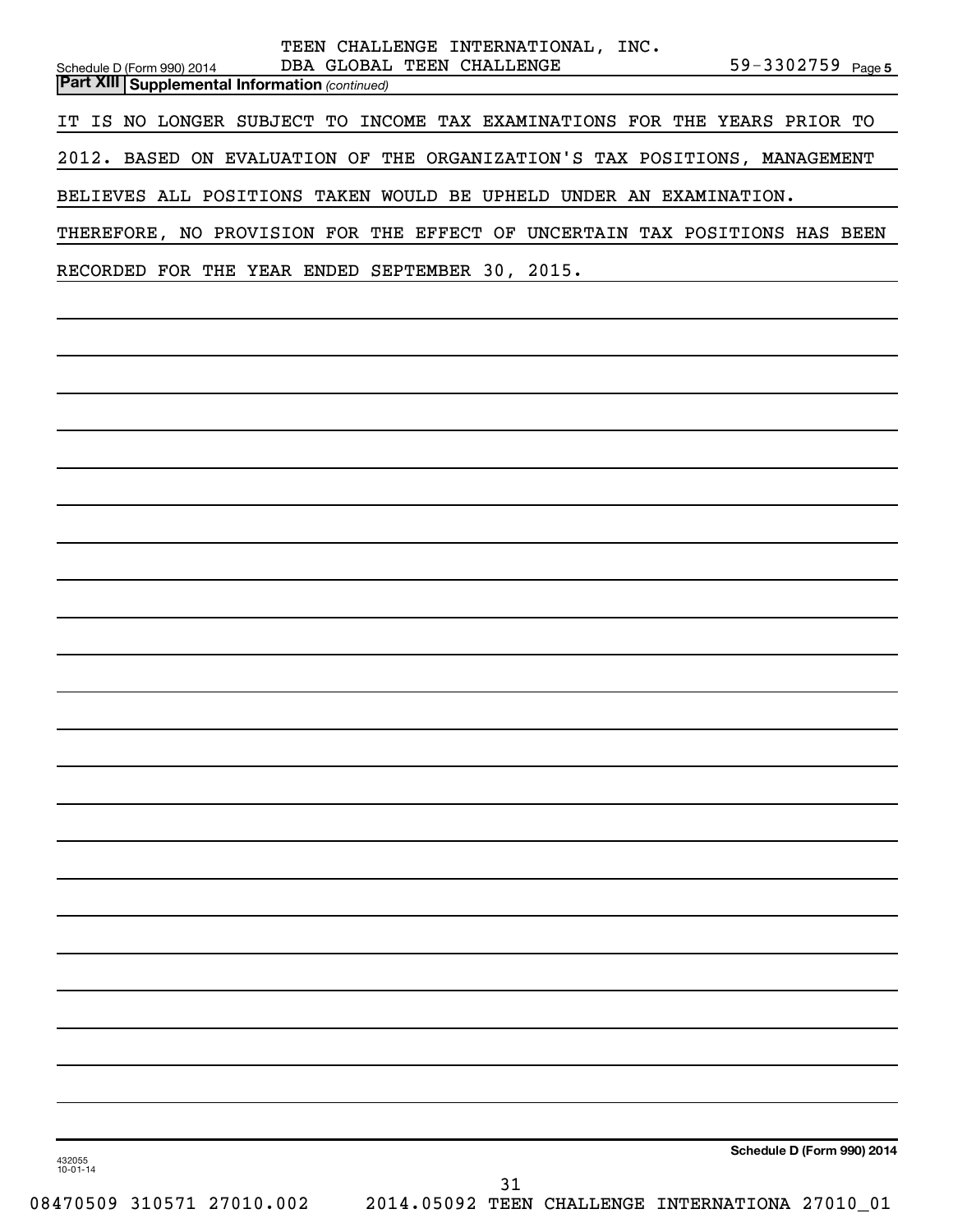| <b>SCHEDULE FI</b>                                              |               |                            | <b>Statement of Activities Outside the United States</b>                                                                                |                                |                                                   | OMB No. 1545-0047                     |
|-----------------------------------------------------------------|---------------|----------------------------|-----------------------------------------------------------------------------------------------------------------------------------------|--------------------------------|---------------------------------------------------|---------------------------------------|
| (Form 990)                                                      |               |                            | ► Complete if the organization answered "Yes" on Form 990, Part IV, line 14b, 15, or 16.                                                |                                |                                                   |                                       |
| Department of the Treasury                                      |               |                            | Attach to Form 990.                                                                                                                     |                                |                                                   | <b>Open to Public</b>                 |
| Internal Revenue Service                                        |               |                            | Information about Schedule F (Form 990) and its instructions is at www.irs.gov/form990.                                                 |                                |                                                   | Inspection                            |
| Name of the organization                                        |               |                            |                                                                                                                                         |                                |                                                   | <b>Employer identification number</b> |
| TEEN CHALLENGE INTERNATIONAL, INC.<br>DBA GLOBAL TEEN CHALLENGE |               |                            |                                                                                                                                         |                                | 59-3302759                                        |                                       |
| Part I                                                          |               |                            | General Information on Activities Outside the United States. Complete if the organization answered "Yes" on                             |                                |                                                   |                                       |
| Form 990, Part IV, line 14b.                                    |               |                            |                                                                                                                                         |                                |                                                   |                                       |
| 1.                                                              |               |                            | For grantmakers. Does the organization maintain records to substantiate the amount of its grants and other assistance,                  |                                |                                                   |                                       |
|                                                                 |               |                            | the grantees' eligibility for the grants or assistance, and the selection criteria used to award the grants or assistance?              |                                |                                                   | $\boxed{\text{X}}$ Yes<br><b>No</b>   |
|                                                                 |               |                            | For grantmakers. Describe in Part V the organization's procedures for monitoring the use of its grants and other assistance outside the |                                |                                                   |                                       |
| 2<br>United States.                                             |               |                            |                                                                                                                                         |                                |                                                   |                                       |
| 3                                                               |               |                            | Activities per Region. (The following Part I, line 3 table can be duplicated if additional space is needed.)                            |                                |                                                   |                                       |
| (a) Region                                                      | (b) Number of | (c) Number of              | (d) Activities conducted in region                                                                                                      |                                | (e) If activity listed in (d)                     | (f) Total                             |
|                                                                 | offices       | employees,<br>agents, and  | (by type) (e.g., fundraising, program                                                                                                   |                                | is a program service,                             | expenditures<br>for and               |
|                                                                 | in the region | independent<br>contractors | services, investments, grants to<br>recipients located in the region)                                                                   |                                | describe specific type<br>of service(s) in region | investments                           |
|                                                                 |               | in region                  |                                                                                                                                         |                                |                                                   | in region                             |
|                                                                 |               |                            |                                                                                                                                         |                                |                                                   |                                       |
| CENTRAL AMERICA AND                                             |               |                            |                                                                                                                                         | GENERAL OPERATING &            |                                                   |                                       |
| THE CARIBBEAN                                                   | 7             | 25                         | <b>PROGRAM SERVICES</b>                                                                                                                 | <b>BUDGET</b>                  |                                                   | 10,639.                               |
|                                                                 |               |                            |                                                                                                                                         |                                |                                                   |                                       |
|                                                                 |               |                            |                                                                                                                                         |                                |                                                   |                                       |
| EAST ASIA AND THE                                               |               |                            |                                                                                                                                         | <b>GENERAL OPERATING &amp;</b> |                                                   |                                       |
| PACIFIC                                                         | 5             | 10                         | PROGRAM SERVICES                                                                                                                        | <b>BUDGET</b>                  |                                                   | 78,296.                               |
|                                                                 |               |                            |                                                                                                                                         |                                |                                                   |                                       |
| EUROPE (INCLUDING                                               |               |                            |                                                                                                                                         | <b>GENERAL OPERATING &amp;</b> |                                                   |                                       |
| ICELAND & GREENLAND)                                            | 8             | 27                         | PROGRAM SERVICES                                                                                                                        | <b>BUDGET</b>                  |                                                   | 102,633.                              |
|                                                                 |               |                            |                                                                                                                                         |                                |                                                   |                                       |
|                                                                 |               |                            |                                                                                                                                         |                                |                                                   |                                       |
| RUSSIA AND                                                      |               |                            |                                                                                                                                         | <b>GENERAL OPERATING &amp;</b> |                                                   |                                       |
| NEIGHBORING STATES                                              | 8             | 20                         | PROGRAM SERVICES                                                                                                                        | <b>BUDGET</b>                  |                                                   | 94,404.                               |
|                                                                 |               |                            |                                                                                                                                         |                                |                                                   |                                       |
|                                                                 |               |                            |                                                                                                                                         | GENERAL OPERATING &            |                                                   |                                       |
| SOUTH AMERICA                                                   |               | 7                          | PROGRAM SERVICES                                                                                                                        | <b>BUDGET</b>                  |                                                   | 1,392.                                |
|                                                                 |               |                            |                                                                                                                                         |                                |                                                   |                                       |
|                                                                 |               |                            |                                                                                                                                         |                                |                                                   |                                       |
|                                                                 |               |                            |                                                                                                                                         | <b>GENERAL OPERATING &amp;</b> |                                                   |                                       |
| SOUTH ASIA                                                      |               | 29                         | PROGRAM SERVICES                                                                                                                        | <b>BUDGET</b>                  |                                                   | 125,348.                              |
|                                                                 |               |                            |                                                                                                                                         |                                |                                                   |                                       |
|                                                                 |               |                            |                                                                                                                                         | <b>GENERAL OPERATING &amp;</b> |                                                   |                                       |
| SUB-SAHARAN AFRICA                                              |               | 7                          | PROGRAM SERVICES                                                                                                                        | <b>BUDGET</b>                  |                                                   | 40,021.                               |
|                                                                 |               |                            |                                                                                                                                         |                                |                                                   |                                       |
|                                                                 |               |                            |                                                                                                                                         |                                |                                                   |                                       |
| MIDDLE EAST AND                                                 |               |                            |                                                                                                                                         | <b>GENERAL OPERATING &amp;</b> |                                                   |                                       |
| NORTH AFRICA                                                    |               | 5                          | PROGRAM SERVICES                                                                                                                        | <b>BUDGET</b>                  |                                                   | 1,200.                                |
| <b>3 a</b> Sub-total                                            | 44            | 130                        |                                                                                                                                         |                                |                                                   | 453,933.                              |
| <b>b</b> Total from continuation                                |               |                            |                                                                                                                                         |                                |                                                   |                                       |
| sheets to Part I<br>c Totals (add lines 3a                      |               | 6                          |                                                                                                                                         |                                |                                                   | 950.                                  |
| and 3b)                                                         | 45            | 136                        |                                                                                                                                         |                                |                                                   | 454,883.                              |
|                                                                 |               |                            |                                                                                                                                         |                                |                                                   |                                       |

**For Paperwork Reduction Act Notice, see the Instructions for Form 990. Schedule F (Form 990) 2014** LHA

432071 09-24-14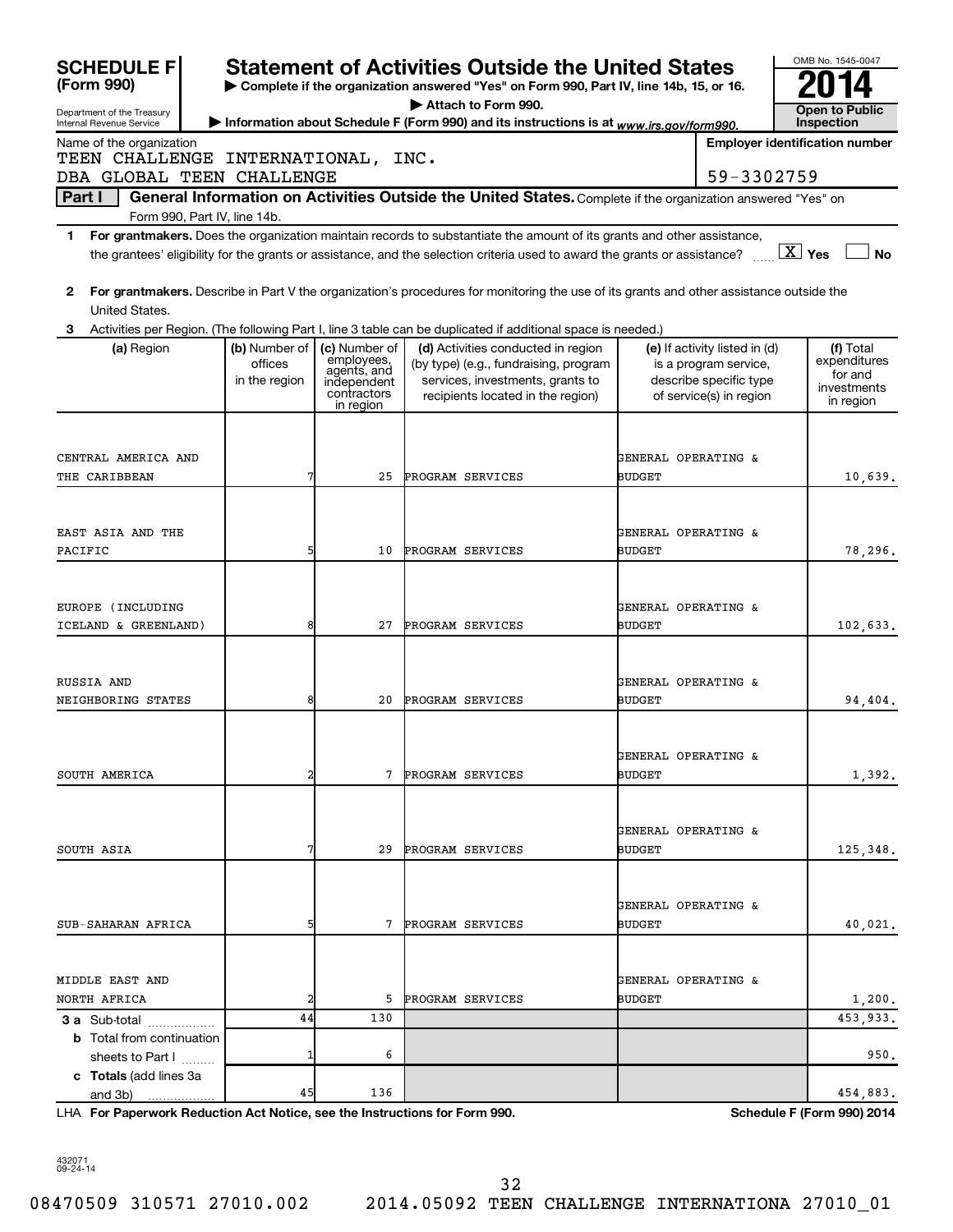|                                        |                                           |                                                      | TEEN CHALLENGE INTERNATIONAL, INC.<br>DBA GLOBAL TEEN CHALLENGE                                                                         |                                                                                                             | 59-3302759 Page 1                       |
|----------------------------------------|-------------------------------------------|------------------------------------------------------|-----------------------------------------------------------------------------------------------------------------------------------------|-------------------------------------------------------------------------------------------------------------|-----------------------------------------|
| Schedule F (Form 990)<br><b>Part I</b> |                                           |                                                      | Continuation of Activities per Region. (Schedule F (Form 990), Part I, line 3)                                                          |                                                                                                             |                                         |
| (a) Region                             | (b) Number of<br>offices<br>in the region | (c) Number of<br>employees or<br>agents in<br>region | (d) Activities conducted in region<br>(by type) (i.e., fundraising,<br>program services, grants to<br>recipients located in the region) | (e) If activity listed in (d)<br>is a program service,<br>describe specific type<br>of service(s) in region | (f) Total<br>expenditures<br>for region |
| NORTH AMERICA                          |                                           | 6                                                    | PROGRAM SERVICES                                                                                                                        | GENERAL OPERATING &<br><b>BUDGET</b>                                                                        | 950.                                    |
|                                        |                                           |                                                      |                                                                                                                                         |                                                                                                             |                                         |
|                                        |                                           |                                                      |                                                                                                                                         |                                                                                                             |                                         |
|                                        |                                           |                                                      |                                                                                                                                         |                                                                                                             |                                         |
|                                        |                                           |                                                      |                                                                                                                                         |                                                                                                             |                                         |
|                                        |                                           |                                                      |                                                                                                                                         |                                                                                                             |                                         |
|                                        |                                           |                                                      |                                                                                                                                         |                                                                                                             |                                         |
|                                        |                                           |                                                      |                                                                                                                                         |                                                                                                             |                                         |
|                                        |                                           |                                                      |                                                                                                                                         |                                                                                                             |                                         |
|                                        |                                           |                                                      |                                                                                                                                         |                                                                                                             |                                         |
| <b>Totals</b>                          |                                           | 6                                                    |                                                                                                                                         |                                                                                                             | 950.                                    |

432181 05-01-14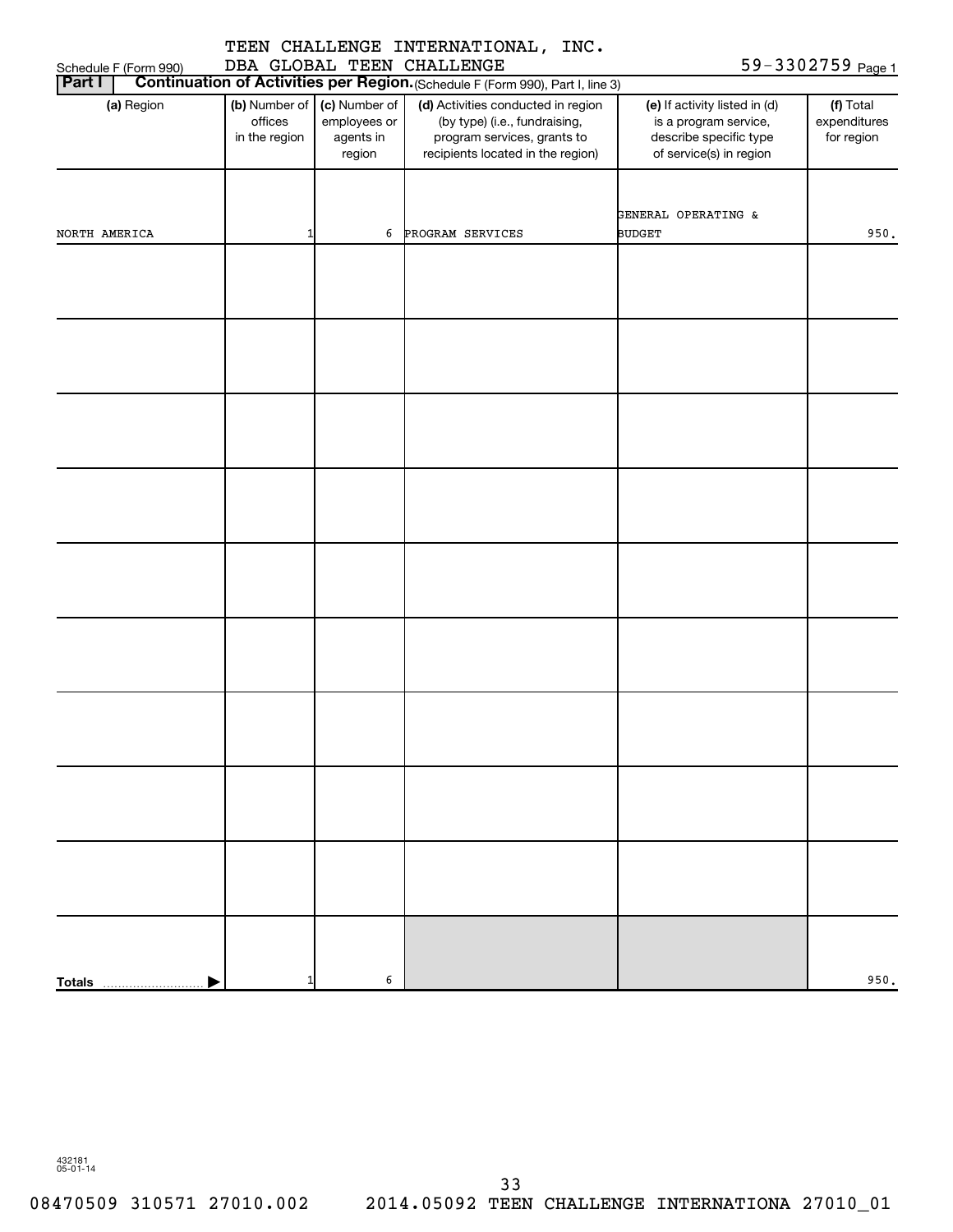#### Schedule F (Form 990) 2014 DBA GLOBAL TEEN CHALLENGE 59-3302759 Page TEEN CHALLENGE INTERNATIONAL, INC.

Part II | Grants and Other Assistance to Organizations or Entities Outside the United States. Complete if the organization answered "Yes" on Form 990, Part IV, line 15, for any recipient who received more than \$5,000. Part II can be duplicated if additional space is needed.

| $\mathbf{1}$<br>(a) Name of organization | (b) IRS code section<br>and EIN (if applicable) | (c) Region                     | (d) Purpose of<br>grant                                                                                                                         | (e) Amount    | (f) Manner of<br>of cash grant cash disbursement | (g) Amount of<br>non-cash<br>assistance | (h) Description<br>of non-cash<br>assistance | (i) Method of<br>valuation (book, FMV,<br>appraisal, other) |
|------------------------------------------|-------------------------------------------------|--------------------------------|-------------------------------------------------------------------------------------------------------------------------------------------------|---------------|--------------------------------------------------|-----------------------------------------|----------------------------------------------|-------------------------------------------------------------|
|                                          |                                                 |                                |                                                                                                                                                 |               |                                                  |                                         |                                              |                                                             |
|                                          |                                                 | EAST ASIA AND THE              |                                                                                                                                                 |               |                                                  |                                         |                                              |                                                             |
|                                          |                                                 | PACIFIC                        | PROGRAM SERVICE                                                                                                                                 | 73,349. WIRE  |                                                  | $\pmb{0}$                               |                                              |                                                             |
|                                          |                                                 | EUROPE (INCLUDING<br>ICELAND & |                                                                                                                                                 |               |                                                  |                                         |                                              |                                                             |
|                                          |                                                 | GREENLAND)                     | PROGRAM SERVICE                                                                                                                                 | 100,058. WIRE |                                                  | $\mathbf{0}$                            |                                              |                                                             |
|                                          |                                                 | RUSSIA AND<br>NEIGHBORING      |                                                                                                                                                 |               |                                                  |                                         |                                              |                                                             |
|                                          |                                                 | <b>STATES</b>                  | PROGRAM SERVICE                                                                                                                                 | 37,500. WIRE  |                                                  | $\mathbf 0$                             |                                              |                                                             |
|                                          |                                                 |                                |                                                                                                                                                 |               |                                                  |                                         |                                              |                                                             |
|                                          |                                                 |                                |                                                                                                                                                 |               |                                                  |                                         |                                              |                                                             |
|                                          |                                                 | SOUTH ASIA                     | PROGRAM SERVICE                                                                                                                                 | 122,848. WIRE |                                                  | $\mathbf 0$                             |                                              |                                                             |
|                                          |                                                 |                                |                                                                                                                                                 |               |                                                  |                                         |                                              |                                                             |
|                                          |                                                 |                                |                                                                                                                                                 |               |                                                  |                                         |                                              |                                                             |
|                                          |                                                 |                                |                                                                                                                                                 |               |                                                  |                                         |                                              |                                                             |
|                                          |                                                 |                                |                                                                                                                                                 |               |                                                  |                                         |                                              |                                                             |
|                                          |                                                 |                                |                                                                                                                                                 |               |                                                  |                                         |                                              |                                                             |
|                                          |                                                 |                                |                                                                                                                                                 |               |                                                  |                                         |                                              |                                                             |
|                                          |                                                 |                                |                                                                                                                                                 |               |                                                  |                                         |                                              |                                                             |
|                                          |                                                 |                                |                                                                                                                                                 |               |                                                  |                                         |                                              |                                                             |
| $\mathbf{2}$                             |                                                 |                                | Enter total number of recipient organizations listed above that are recognized as charities by the foreign country, recognized as tax-exempt by |               |                                                  |                                         |                                              |                                                             |
|                                          |                                                 |                                |                                                                                                                                                 |               |                                                  |                                         |                                              |                                                             |
| 3                                        |                                                 |                                |                                                                                                                                                 |               |                                                  |                                         |                                              |                                                             |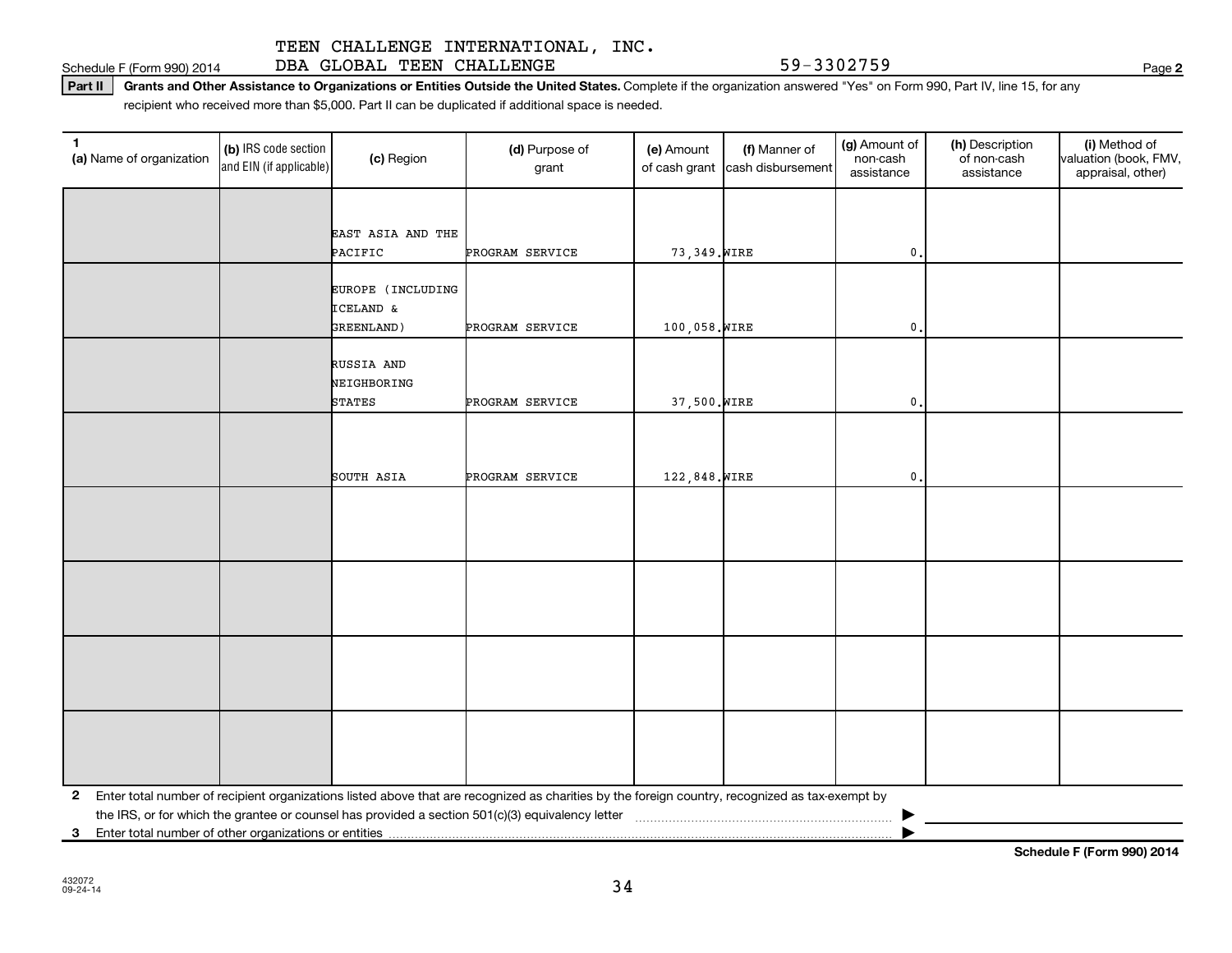| (a) Type of grant or assistance | (b) Region                   | (c) Number of $\vert$ (d) Amount of<br>recipients | cash grant   | (e) Manner of<br>cash disbursement | (f) Amount of<br>non-cash<br>assistance | (g) Description of<br>non-cash assistance | (h) Method of<br>valuation<br>(book, FMV,<br>appraisal, other) |
|---------------------------------|------------------------------|---------------------------------------------------|--------------|------------------------------------|-----------------------------------------|-------------------------------------------|----------------------------------------------------------------|
|                                 |                              |                                                   |              |                                    |                                         |                                           |                                                                |
|                                 | SUB-SAHARAN                  |                                                   |              |                                    |                                         |                                           |                                                                |
| PROGRAM SUPPORT                 | AFRICA                       | $\mathbf 2$                                       | 26,350. WIRE |                                    | $\mathbf 0$ .                           |                                           |                                                                |
|                                 |                              |                                                   |              |                                    |                                         |                                           |                                                                |
|                                 | CENTRAL AMERICA              |                                                   |              |                                    |                                         |                                           |                                                                |
| PROGRAM SUPPORT                 | AND THE CARIBBEAN            | $\mathbf{1}$                                      | 6,852. WIRE  |                                    | $\mathbf 0$ .                           |                                           |                                                                |
|                                 |                              |                                                   |              |                                    |                                         |                                           |                                                                |
|                                 | RUSSIA AND                   |                                                   |              |                                    |                                         |                                           |                                                                |
| PROGRAM SUPPORT                 | NEIGHBORING<br><b>STATES</b> |                                                   |              |                                    |                                         |                                           |                                                                |
|                                 |                              | $\mathbf 2$                                       | 50,670. WIRE |                                    | $\mathsf{0}$ .                          |                                           |                                                                |
|                                 |                              |                                                   |              |                                    |                                         |                                           |                                                                |
|                                 |                              |                                                   |              |                                    |                                         |                                           |                                                                |
|                                 |                              |                                                   |              |                                    |                                         |                                           |                                                                |
|                                 |                              |                                                   |              |                                    |                                         |                                           |                                                                |
|                                 |                              |                                                   |              |                                    |                                         |                                           |                                                                |
|                                 |                              |                                                   |              |                                    |                                         |                                           |                                                                |
|                                 |                              |                                                   |              |                                    |                                         |                                           |                                                                |
|                                 |                              |                                                   |              |                                    |                                         |                                           |                                                                |
|                                 |                              |                                                   |              |                                    |                                         |                                           |                                                                |
|                                 |                              |                                                   |              |                                    |                                         |                                           |                                                                |
|                                 |                              |                                                   |              |                                    |                                         |                                           |                                                                |
|                                 |                              |                                                   |              |                                    |                                         |                                           |                                                                |
|                                 |                              |                                                   |              |                                    |                                         |                                           |                                                                |
|                                 |                              |                                                   |              |                                    |                                         |                                           |                                                                |
|                                 |                              |                                                   |              |                                    |                                         |                                           |                                                                |
|                                 |                              |                                                   |              |                                    |                                         |                                           |                                                                |
|                                 |                              |                                                   |              |                                    |                                         |                                           |                                                                |
|                                 |                              |                                                   |              |                                    |                                         |                                           |                                                                |
|                                 |                              |                                                   |              |                                    |                                         |                                           | Schedule F (Form 990) 2014                                     |

35

TEEN CHALLENGE INTERNATIONAL, INC.

(c) Number of recipients

Part III can be duplicated if additional space is needed.

Part III Grants and Other Assistance to Individuals Outside the United States. Complete if the organization answered "Yes" on Form 990, Part IV, line 16.

(e) Manner of cash disbursement

(d) Amount of cash grant

Schedule F (Form 990) 2014 DBA GLOBAL TEEN CHALLENGE 59-3302759 Page

Amount of non-cash assistance

(g) Description of non-cash assistance **3**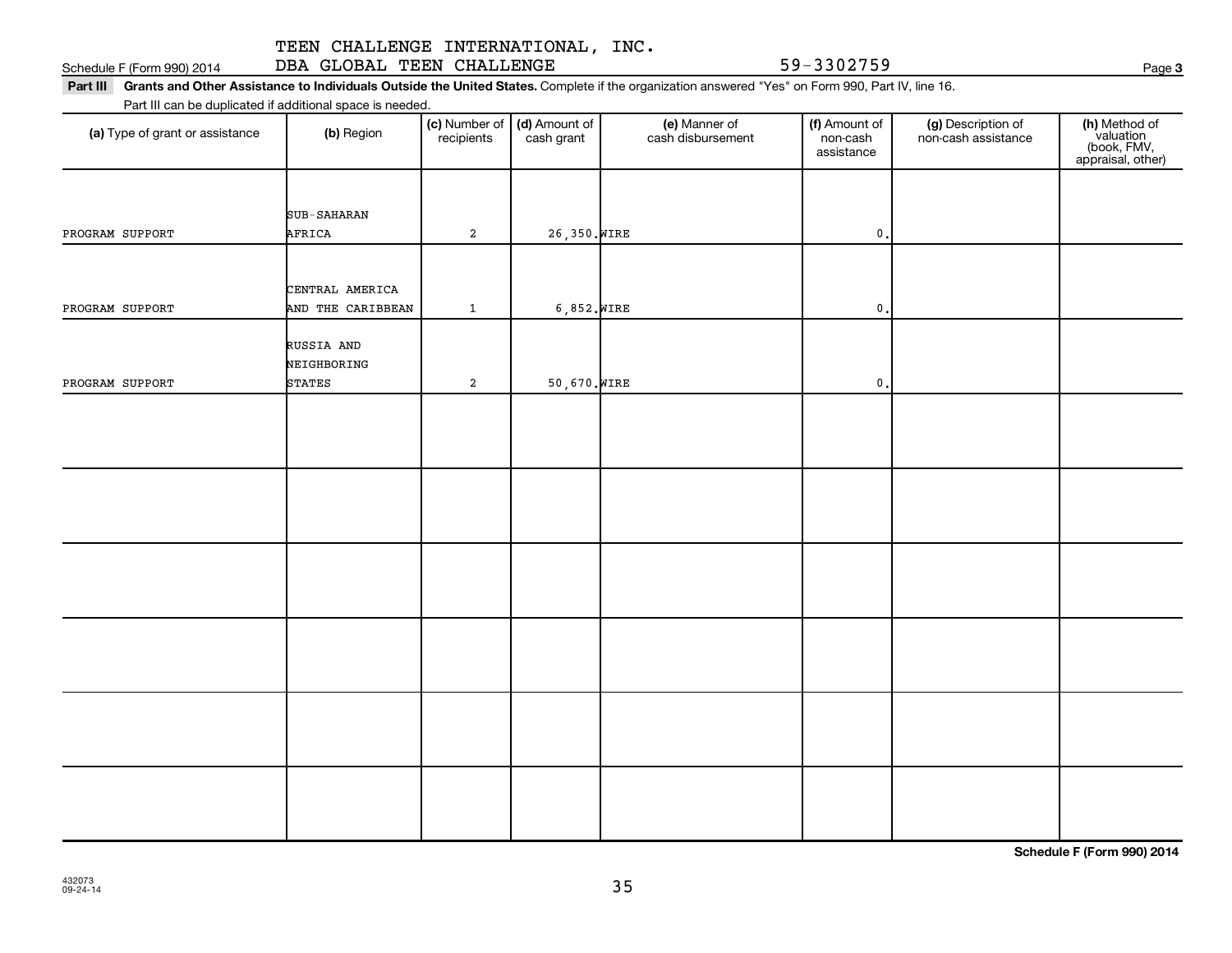| DBA GLOBAL TEEN CHALLENGE<br>Schedule F (Form 990) 2014                                                                                                                                                                                                                                                                                                                                                                      | 59-3302759 | Page 4                |
|------------------------------------------------------------------------------------------------------------------------------------------------------------------------------------------------------------------------------------------------------------------------------------------------------------------------------------------------------------------------------------------------------------------------------|------------|-----------------------|
| Part IV<br><b>Foreign Forms</b>                                                                                                                                                                                                                                                                                                                                                                                              |            |                       |
| Was the organization a U.S. transferor of property to a foreign corporation during the tax year? If "Yes," the<br>1<br>organization may be required to file Form 926, Return by a U.S. Transferor of Property to a Foreign                                                                                                                                                                                                   | Yes        | $\boxed{\text{X}}$ No |
| Did the organization have an interest in a foreign trust during the tax year? If "Yes," the organization<br>$\mathbf{2}$<br>may be required to file Form 3520, Annual Return To Report Transactions With Foreign Trusts and<br>Receipt of Certain Foreign Gifts, and/or Form 3520-A, Annual Information Return of Foreign Trust With<br>a U.S. Owner (see Instructions for Forms 3520 and 3520-A; do not file with Form 990) | Yes        | $\mid X \mid$ No.     |
| Did the organization have an ownership interest in a foreign corporation during the tax year? If "Yes,"<br>3<br>the organization may be required to file Form 5471, Information Return of U.S. Persons With Respect To                                                                                                                                                                                                       | Yes        | $\mid X \mid$ No      |
| Was the organization a direct or indirect shareholder of a passive foreign investment company or a<br>4<br>qualified electing fund during the tax year? If "Yes," the organization may be required to file Form 8621,<br>Information Return by a Shareholder of a Passive Foreign Investment Company or Qualified Electing Fund<br>(see Instructions for Form 8621)                                                          | Yes        | $\boxed{\text{X}}$ No |
| Did the organization have an ownership interest in a foreign partnership during the tax year? If "Yes,"<br>5<br>the organization may be required to file Form 8865, Return of U.S. Persons With Respect to Certain<br>Foreign Partnerships (see Instructions for Form 8865)                                                                                                                                                  | Yes        | $\overline{X}$ No     |
| Did the organization have any operations in or related to any boycotting countries during the tax year? If<br>6<br>"Yes," the organization may be required to file Form 5713, International Boycott Report (see Instructions<br>for Form 5713; do not file with Form 990)                                                                                                                                                    | Yes        | $\mathbf{X}$<br>No    |

**Schedule F (Form 990) 2014**

432074 09-24-14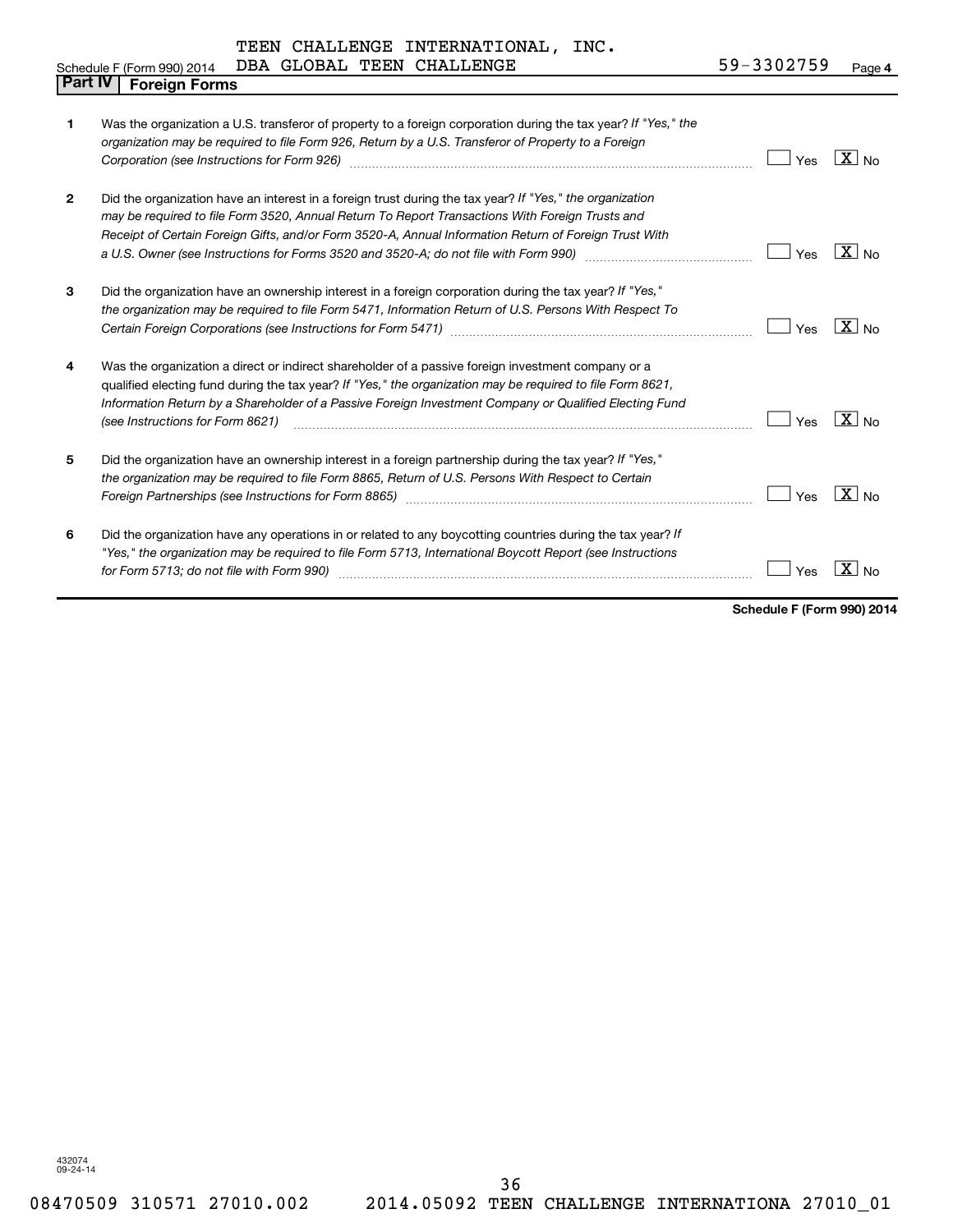|            | TEEN CHALLENGE INTERNATIONAL, INC. |  |
|------------|------------------------------------|--|
| --- ------ | ------- ---------                  |  |

|                 | Schedule F (Form 990) 2014                                                                                                            | DBA GLOBAL TEEN CHALLENGE |    | 59-3302759                                      | Page 5 |
|-----------------|---------------------------------------------------------------------------------------------------------------------------------------|---------------------------|----|-------------------------------------------------|--------|
| <b>Part V</b>   | <b>Supplemental Information</b>                                                                                                       |                           |    |                                                 |        |
|                 | Provide the information required by Part I, line 2 (monitoring of funds); Part I, line 3, column (f) (accounting method; amounts of   |                           |    |                                                 |        |
|                 | investments vs. expenditures per region); Part II, line 1 (accounting method); Part III (accounting method); and Part III, column (c) |                           |    |                                                 |        |
|                 | (estimated number of recipients), as applicable. Also complete this part to provide any additional information.                       |                           |    |                                                 |        |
|                 |                                                                                                                                       |                           |    |                                                 |        |
|                 |                                                                                                                                       |                           |    |                                                 |        |
|                 |                                                                                                                                       |                           |    |                                                 |        |
|                 |                                                                                                                                       |                           |    |                                                 |        |
|                 |                                                                                                                                       |                           |    |                                                 |        |
|                 |                                                                                                                                       |                           |    |                                                 |        |
|                 |                                                                                                                                       |                           |    |                                                 |        |
|                 |                                                                                                                                       |                           |    |                                                 |        |
|                 |                                                                                                                                       |                           |    |                                                 |        |
|                 |                                                                                                                                       |                           |    |                                                 |        |
|                 |                                                                                                                                       |                           |    |                                                 |        |
|                 |                                                                                                                                       |                           |    |                                                 |        |
|                 |                                                                                                                                       |                           |    |                                                 |        |
|                 |                                                                                                                                       |                           |    |                                                 |        |
|                 |                                                                                                                                       |                           |    |                                                 |        |
|                 |                                                                                                                                       |                           |    |                                                 |        |
|                 |                                                                                                                                       |                           |    |                                                 |        |
|                 |                                                                                                                                       |                           |    |                                                 |        |
|                 |                                                                                                                                       |                           |    |                                                 |        |
|                 |                                                                                                                                       |                           |    |                                                 |        |
|                 |                                                                                                                                       |                           |    |                                                 |        |
|                 |                                                                                                                                       |                           |    |                                                 |        |
|                 |                                                                                                                                       |                           |    |                                                 |        |
|                 |                                                                                                                                       |                           |    |                                                 |        |
|                 |                                                                                                                                       |                           |    |                                                 |        |
|                 |                                                                                                                                       |                           |    |                                                 |        |
|                 |                                                                                                                                       |                           |    |                                                 |        |
|                 |                                                                                                                                       |                           |    |                                                 |        |
|                 |                                                                                                                                       |                           |    |                                                 |        |
|                 |                                                                                                                                       |                           |    |                                                 |        |
|                 |                                                                                                                                       |                           |    |                                                 |        |
|                 |                                                                                                                                       |                           |    |                                                 |        |
|                 |                                                                                                                                       |                           |    |                                                 |        |
|                 |                                                                                                                                       |                           |    |                                                 |        |
|                 |                                                                                                                                       |                           |    |                                                 |        |
|                 |                                                                                                                                       |                           |    |                                                 |        |
|                 |                                                                                                                                       |                           |    |                                                 |        |
|                 |                                                                                                                                       |                           |    |                                                 |        |
|                 |                                                                                                                                       |                           |    |                                                 |        |
|                 |                                                                                                                                       |                           |    |                                                 |        |
|                 |                                                                                                                                       |                           |    |                                                 |        |
|                 |                                                                                                                                       |                           |    |                                                 |        |
|                 |                                                                                                                                       |                           |    |                                                 |        |
|                 |                                                                                                                                       |                           |    |                                                 |        |
|                 |                                                                                                                                       |                           |    |                                                 |        |
|                 |                                                                                                                                       |                           |    |                                                 |        |
|                 |                                                                                                                                       |                           |    |                                                 |        |
|                 |                                                                                                                                       |                           |    |                                                 |        |
|                 |                                                                                                                                       |                           |    |                                                 |        |
|                 |                                                                                                                                       |                           |    |                                                 |        |
|                 |                                                                                                                                       |                           |    |                                                 |        |
| 432075 09-24-14 |                                                                                                                                       |                           |    | Schedule F (Form 990) 2014                      |        |
|                 |                                                                                                                                       |                           | 37 |                                                 |        |
|                 | 08470509 310571 27010.002                                                                                                             |                           |    | 2014.05092 TEEN CHALLENGE INTERNATIONA 27010_01 |        |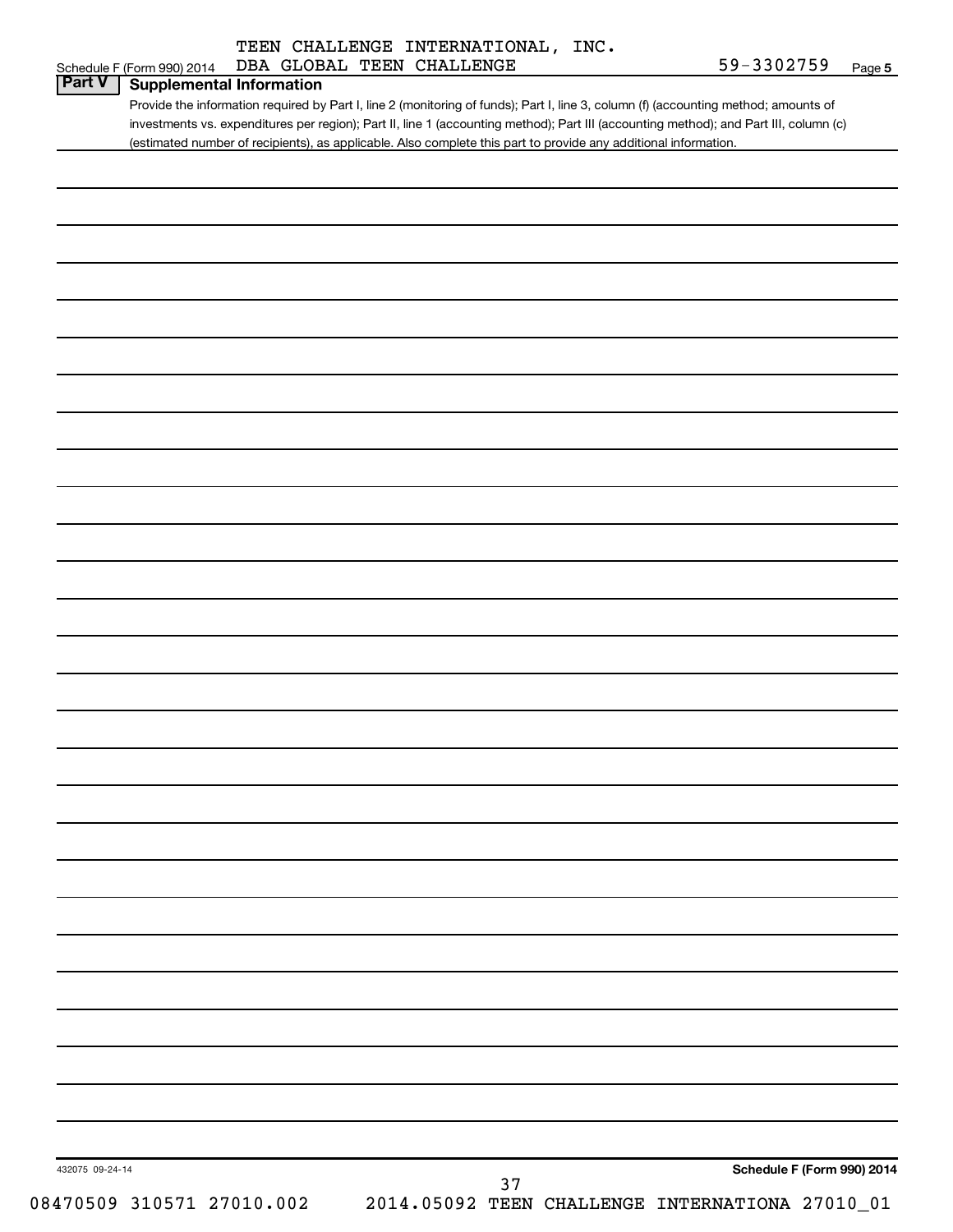|            |                                                     |                                                                                                   |                                         |                                                                                                                                                                                                                                             |                                                                                                                                                                                               | OMB No. 1545-0047<br>2014<br><b>Open to Public</b><br>Inspection                                                                                                                                                                                                                                                                                                                                                                                                 |
|------------|-----------------------------------------------------|---------------------------------------------------------------------------------------------------|-----------------------------------------|---------------------------------------------------------------------------------------------------------------------------------------------------------------------------------------------------------------------------------------------|-----------------------------------------------------------------------------------------------------------------------------------------------------------------------------------------------|------------------------------------------------------------------------------------------------------------------------------------------------------------------------------------------------------------------------------------------------------------------------------------------------------------------------------------------------------------------------------------------------------------------------------------------------------------------|
|            |                                                     |                                                                                                   |                                         |                                                                                                                                                                                                                                             |                                                                                                                                                                                               | <b>Employer identification number</b><br>59-3302759                                                                                                                                                                                                                                                                                                                                                                                                              |
|            |                                                     |                                                                                                   |                                         |                                                                                                                                                                                                                                             |                                                                                                                                                                                               |                                                                                                                                                                                                                                                                                                                                                                                                                                                                  |
|            |                                                     |                                                                                                   |                                         |                                                                                                                                                                                                                                             |                                                                                                                                                                                               | $\boxed{\text{X}}$ No<br>Yes                                                                                                                                                                                                                                                                                                                                                                                                                                     |
|            |                                                     |                                                                                                   |                                         |                                                                                                                                                                                                                                             |                                                                                                                                                                                               |                                                                                                                                                                                                                                                                                                                                                                                                                                                                  |
| $(b)$ EIN  | (c) IRC section<br>if applicable                    | (d) Amount of<br>cash grant                                                                       | (e) Amount of<br>non-cash<br>assistance | (f) Method of<br>valuation (book,<br>FMV, appraisal,<br>other)                                                                                                                                                                              | (g) Description of                                                                                                                                                                            | (h) Purpose of grant<br>or assistance                                                                                                                                                                                                                                                                                                                                                                                                                            |
| 59-2479228 | 501(C)(3)                                           | 15,750.                                                                                           | $\mathbf{0}$                            |                                                                                                                                                                                                                                             |                                                                                                                                                                                               | GENERAL OPERATING BUDGET                                                                                                                                                                                                                                                                                                                                                                                                                                         |
| 98-0120732 | 501(C)(3)                                           | 15,886.                                                                                           | $\mathbf{0}$                            |                                                                                                                                                                                                                                             |                                                                                                                                                                                               | GENERAL OPERATING BUDGET                                                                                                                                                                                                                                                                                                                                                                                                                                         |
| 77-0686976 | 501(C)(3)                                           | 7,235.                                                                                            | $\mathbf 0$ .                           |                                                                                                                                                                                                                                             |                                                                                                                                                                                               | GENERAL OPERATING BUDGET                                                                                                                                                                                                                                                                                                                                                                                                                                         |
| 16-1036668 | 501(C)(3)                                           | 320,005.                                                                                          | 0                                       |                                                                                                                                                                                                                                             |                                                                                                                                                                                               | GENERAL OPERATING BUDGET                                                                                                                                                                                                                                                                                                                                                                                                                                         |
|            |                                                     |                                                                                                   |                                         |                                                                                                                                                                                                                                             |                                                                                                                                                                                               | 4.                                                                                                                                                                                                                                                                                                                                                                                                                                                               |
|            | <b>General Information on Grants and Assistance</b> | DBA GLOBAL TEEN CHALLENGE<br>Enter total number of other organizations listed in the line 1 table | TEEN CHALLENGE INTERNATIONAL, INC.      | Attach to Form 990.<br>Describe in Part IV the organization's procedures for monitoring the use of grant funds in the United States.<br>recipient that received more than \$5,000. Part II can be duplicated if additional space is needed. | <b>Grants and Other Assistance to Organizations,</b><br>Governments, and Individuals in the United States<br>Complete if the organization answered "Yes" to Form 990, Part IV, line 21 or 22. | Information about Schedule I (Form 990) and its instructions is at www.irs.gov/form990.<br>Does the organization maintain records to substantiate the amount of the grants or assistance, the grantees' eligibility for the grants or assistance, and the selection<br>Grants and Other Assistance to Domestic Organizations and Domestic Governments. Complete if the organization answered "Yes" to Form 990, Part IV, line 21, for any<br>non-cash assistance |

**For Paperwork Reduction Act Notice, see the Instructions for Form 990. Schedule I (Form 990) (2014)** LHA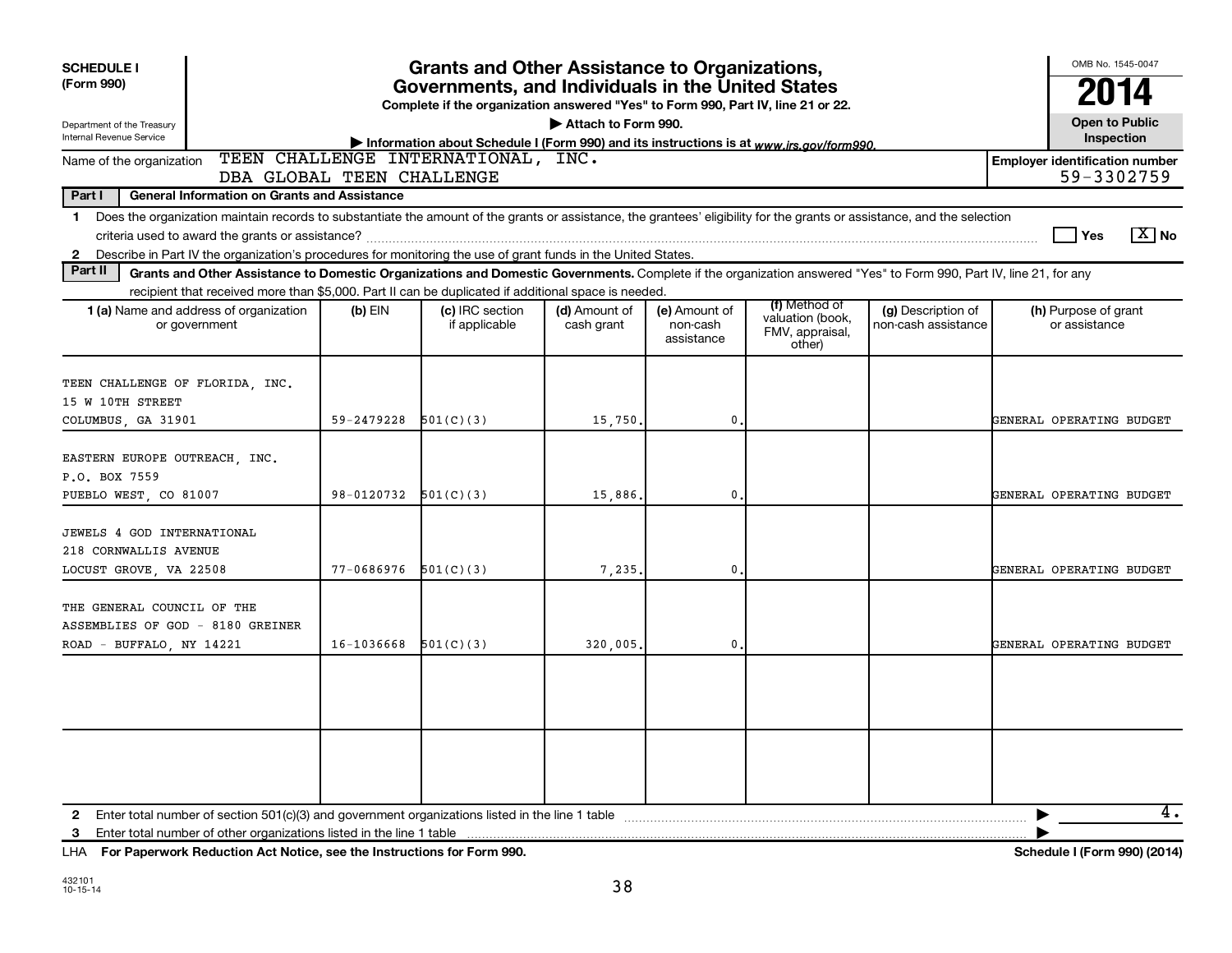Schedule I (Form 990) (2014) DBA GLOBAL TEEN CHALLENGE NEWSLA SERVICE SUPPORT STATES SOLUTE Page Page

**2**

Part III | Grants and Other Assistance to Domestic Individuals. Complete if the organization answered "Yes" to Form 990, Part IV, line 22. Part III can be duplicated if additional space is needed.

| (a) Type of grant or assistance | (b) Number of<br>recipients | (c) Amount of<br>cash grant | (d) Amount of non-<br>cash assistance | (e) Method of valuation<br>(book, FMV, appraisal, other) | (f) Description of non-cash assistance |
|---------------------------------|-----------------------------|-----------------------------|---------------------------------------|----------------------------------------------------------|----------------------------------------|
|                                 |                             |                             |                                       |                                                          |                                        |
| PROGRAM SERVICES                | 12                          | 366, 107.                   | $\mathbf{0}$ .                        |                                                          |                                        |
|                                 |                             |                             |                                       |                                                          |                                        |
|                                 |                             |                             |                                       |                                                          |                                        |
|                                 |                             |                             |                                       |                                                          |                                        |
|                                 |                             |                             |                                       |                                                          |                                        |
|                                 |                             |                             |                                       |                                                          |                                        |
|                                 |                             |                             |                                       |                                                          |                                        |
|                                 |                             |                             |                                       |                                                          |                                        |
|                                 |                             |                             |                                       |                                                          |                                        |

Part IV | Supplemental Information. Provide the information required in Part I, line 2, Part III, column (b), and any other additional information.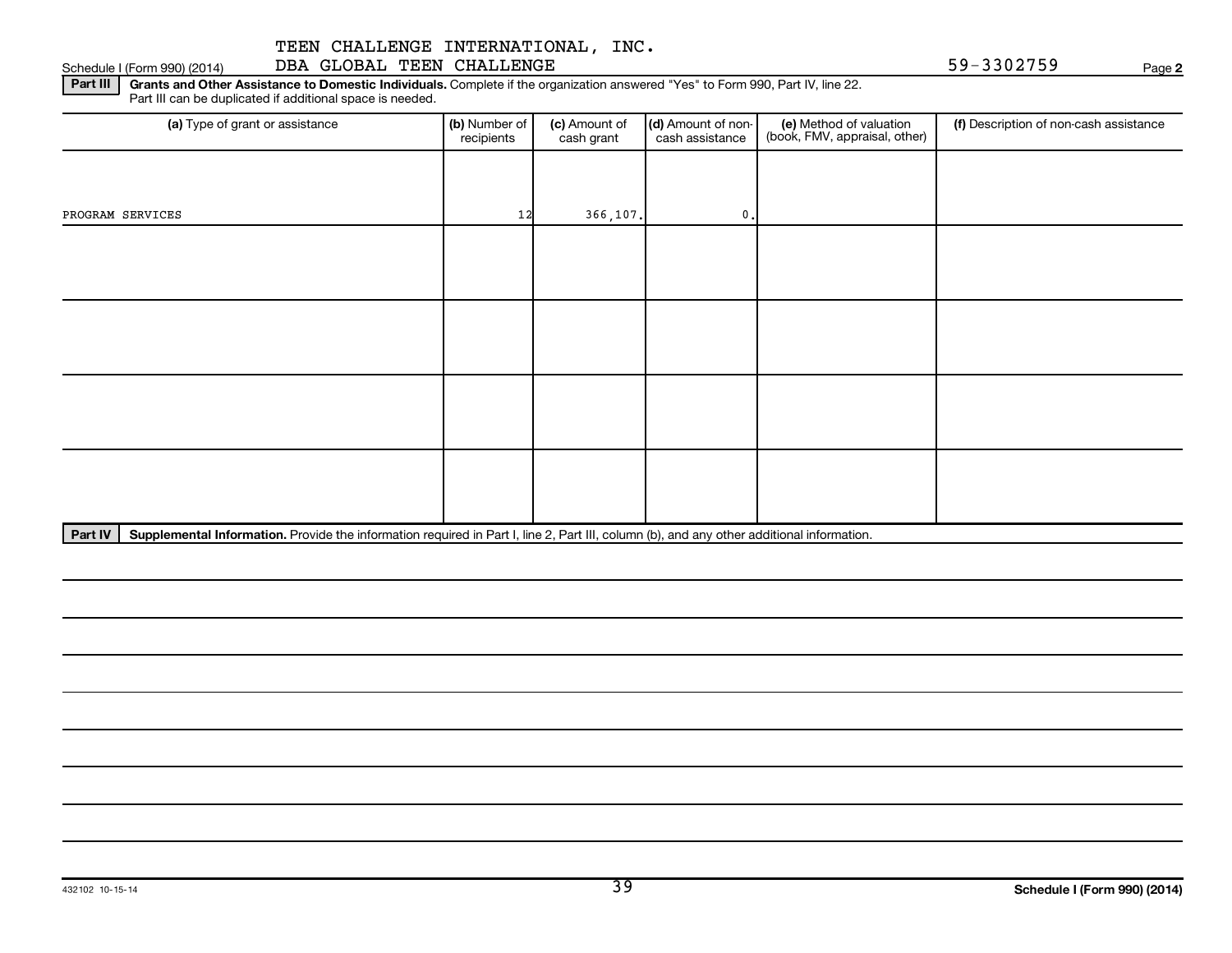**(Form 990 or 990-EZ)**

Department of the Treasury Internal Revenue Service

Name of the organization

Information about Schedule O (Form 990 or 990-EZ) and its instructions is at www.irs.gov/form990. **Complete to provide information for responses to specific questions on Form 990 or 990-EZ or to provide any additional information. | Attach to Form 990 or 990-EZ.** SCHEDULE O **Supplemental Information to Form 990 or 990-EZ 2014** 



TEEN CHALLENGE INTERNATIONAL, INC. DBA GLOBAL TEEN CHALLENGE THE SECOND 199-3302759

#### FORM 990, PART I, LINE 1, DESCRIPTION OF ORGANIZATION MISSION:

LITERARY, AND EDUCATIONAL PURPOSES. AMONG THESE PURPOSES IS PIONEERING

NEW TEEN CHALLENGE CENTERS THROUGHOUT THE WORLD TO PROMOTE FELLOWSHIP

AND COMMUNICATION.

FORM 990, PART VI, SECTION B, LINE 11:

THE ORGANIZATION'S FORM 990 IS PREPARED BY A CERTIFIED PUBLIC ACCOUNTANT

WELL KNOWN TO THE ORGANIZATION AND EXPERIENCED IN THE AREA OF NON-PROFIT

TAXATION. THE BOARD PERFORMS A REVIEW OF THE RETURN TO MAKE SURE NO

MATERIAL OMISSIONS OR MISSTATEMENTS ARE MADE ON THE RETURN BEFORE IT IS

FILED. ONCE APPROVED, THE RETURN IS SIGNED BY AN AUTHORIZED AGENT AND

FILED.

FORM 990, PART VI, SECTION B, LINE 12C:

EACH BOARD MEMBER MUST COMPLETE A CONFLICT OF INTEREST STATEMENT ANNUALLY. THE BOARD OF TRUSTEES REVIEWS AND MONITORS ANY ACTUAL OR POTENTIAL

CONFLICTS OF INTEREST THAT THE ORGANIZATION MAY HAVE.

FORM 990, PART VI, SECTION C, LINE 19:

THE ORGANIZATION MAKES ITS GOVERNING DOCUMENTS, CONFLICT OF INTEREST POLICY AND FINANCIAL STATEMENTS AVAILABLE TO THE PUBLIC UPON REQUEST AND EITHER MAILS, EMAILS, OR FAXES THE APPLICABLE DOCUMENTS TO THE RECIPIENT DEPENDING ON THE PARTICULAR CIRCUMSTANCES. IN ADDITION, THE ORGANIZATION'S 990 IS REPORTED ON GUIDESTAR.COM EACH YEAR FOR GENERAL PUBLIC REVIEW.

|                           |  |  | FORM 990, PART XI, LINE 9, CHANGES IN NET ASSETS:                                    |    |                                                 |  |
|---------------------------|--|--|--------------------------------------------------------------------------------------|----|-------------------------------------------------|--|
| 432211<br>$08 - 27 - 14$  |  |  | LHA For Paperwork Reduction Act Notice, see the Instructions for Form 990 or 990-EZ. |    | Schedule O (Form 990 or 990-EZ) (2014)          |  |
| 08470509 310571 27010.002 |  |  |                                                                                      | 40 | 2014.05092 TEEN CHALLENGE INTERNATIONA 27010 01 |  |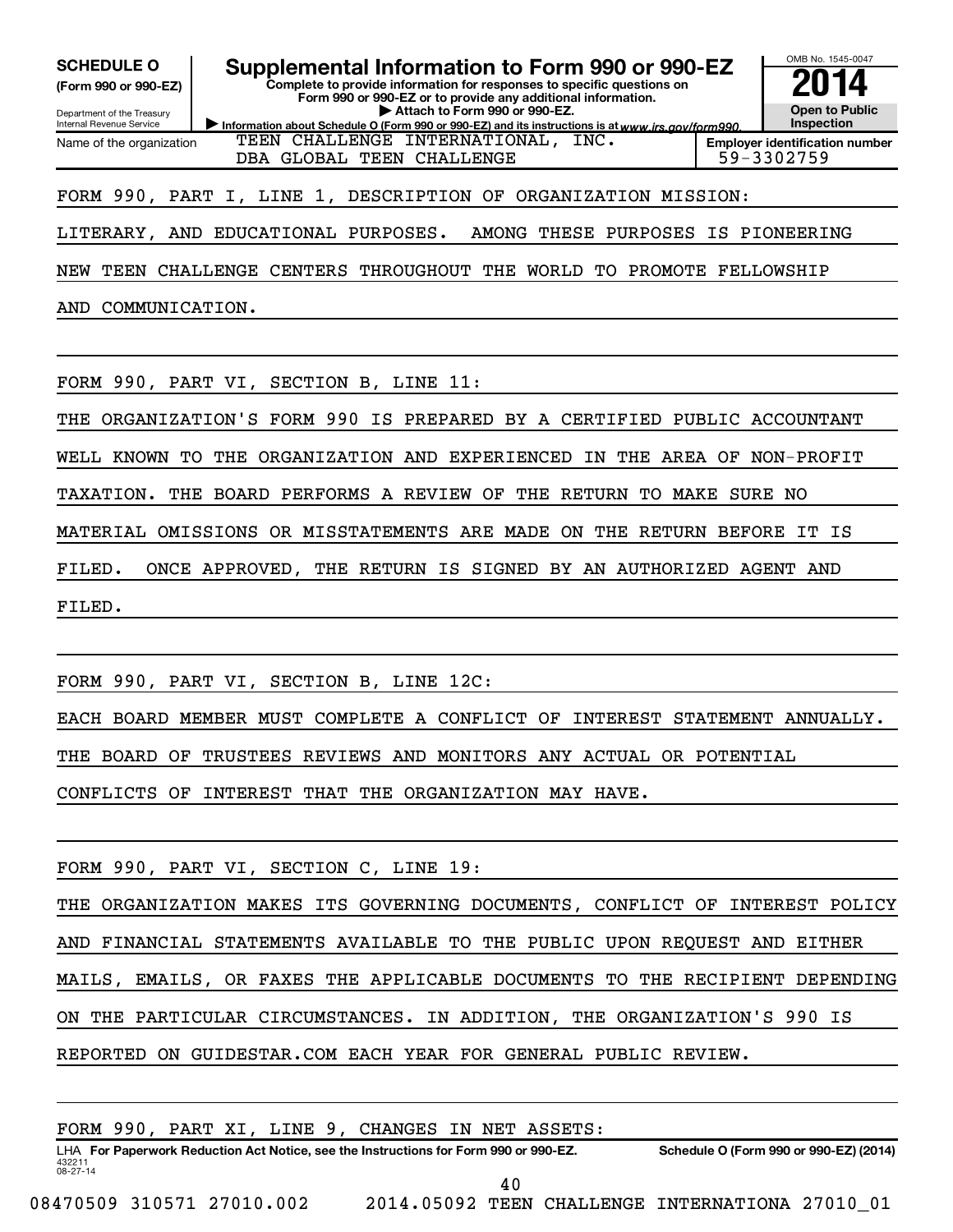| TEEN CHALLENGE INTERNATIONAL, INC.<br>Name of the organization<br>DBA GLOBAL TEEN CHALLENGE | Employer identification number<br>59-3302759 |
|---------------------------------------------------------------------------------------------|----------------------------------------------|
| DONATED SERVICES AND USE OF FACILITIES                                                      | $-2,519,475.$                                |
| FORM 990, PART XI, LINE 2C                                                                  |                                              |
| THE ORGANIZATION HAS NOT CHANGED ITS OVERSIGHT PROCESS OR SELECTION                         |                                              |
| PROCESS DURING THE TAX YEAR.                                                                |                                              |
|                                                                                             |                                              |
|                                                                                             |                                              |
|                                                                                             |                                              |
|                                                                                             |                                              |
|                                                                                             |                                              |
|                                                                                             |                                              |
|                                                                                             |                                              |
|                                                                                             |                                              |
|                                                                                             |                                              |
|                                                                                             |                                              |
|                                                                                             |                                              |
|                                                                                             |                                              |
|                                                                                             |                                              |
|                                                                                             |                                              |
|                                                                                             |                                              |
|                                                                                             |                                              |
|                                                                                             |                                              |
|                                                                                             |                                              |
|                                                                                             |                                              |
|                                                                                             |                                              |
|                                                                                             |                                              |
| 432212<br>08-27-14                                                                          | Schedule O (Form 990 or 990-EZ) (2014)       |
| 41<br>08470509 310571 27010.002 2014.05092 TEEN CHALLENGE INTERNATIONA 27010_01             |                                              |

Schedule O (Form 990 or 990-EZ) (2014)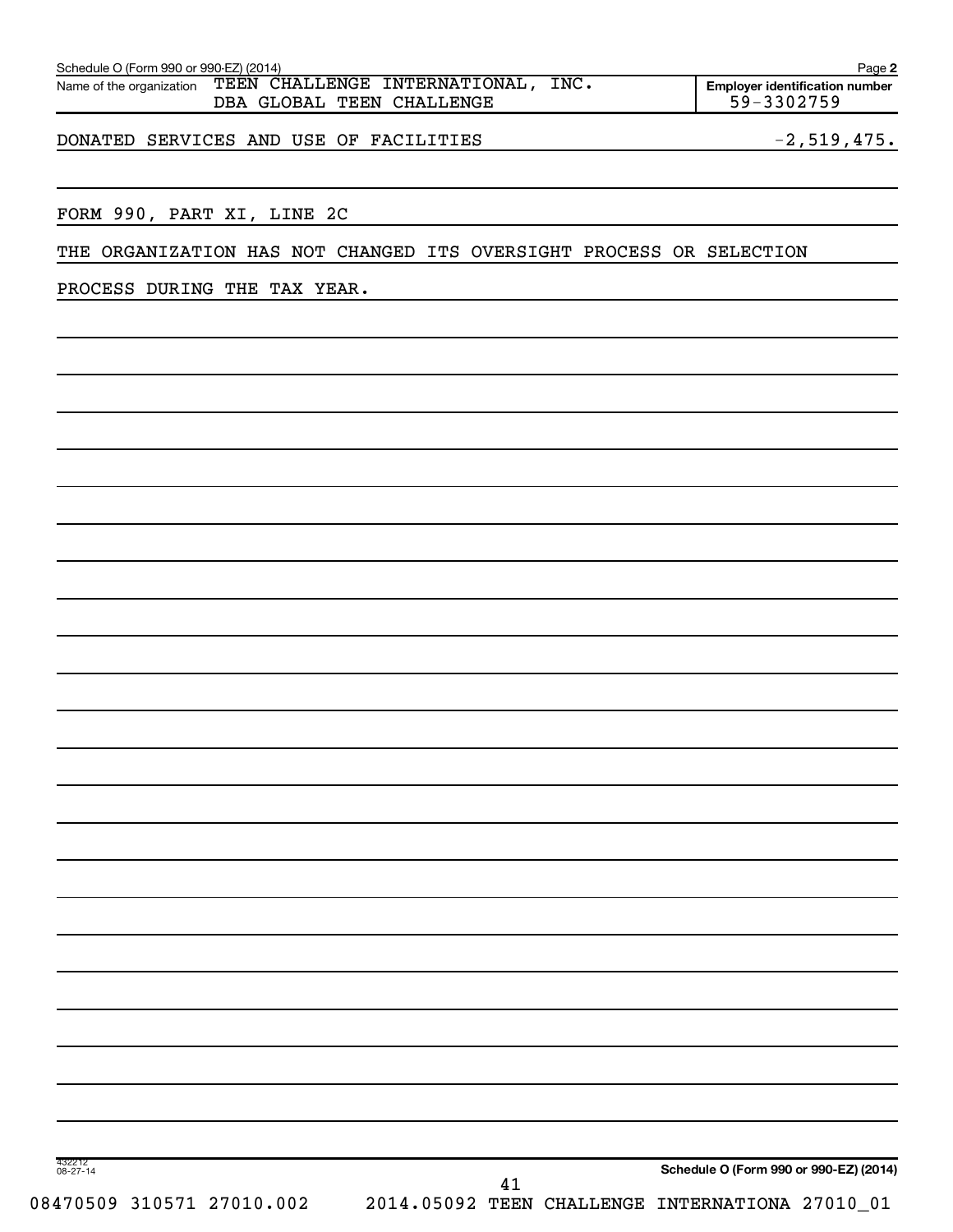| <b>Related Organizations and Unrelated Partnerships</b><br><b>SCHEDULE R</b><br>(Form 990)<br>>Complete if the organization answered "Yes" on Form 990, Part IV, line 33, 34, 35b, 36, or 37.<br>Attach to Form 990.<br>Department of the Treasury<br>Information about Schedule R (Form 990) and its instructions is at www.irs.gov/form990. |                                                                                                                                                                                                                  |                                                                                |                                                     |                               |                                                          |                                       |            |                                                      |                |  |  |
|-----------------------------------------------------------------------------------------------------------------------------------------------------------------------------------------------------------------------------------------------------------------------------------------------------------------------------------------------|------------------------------------------------------------------------------------------------------------------------------------------------------------------------------------------------------------------|--------------------------------------------------------------------------------|-----------------------------------------------------|-------------------------------|----------------------------------------------------------|---------------------------------------|------------|------------------------------------------------------|----------------|--|--|
| Internal Revenue Service<br>Name of the organization                                                                                                                                                                                                                                                                                          | DBA GLOBAL TEEN CHALLENGE                                                                                                                                                                                        | TEEN CHALLENGE INTERNATIONAL, INC.                                             |                                                     |                               |                                                          | <b>Employer identification number</b> | 59-3302759 | Inspection                                           |                |  |  |
| Part I                                                                                                                                                                                                                                                                                                                                        | Identification of Disregarded Entities Complete if the organization answered "Yes" on Form 990, Part IV, line 33.                                                                                                |                                                                                |                                                     |                               |                                                          |                                       |            |                                                      |                |  |  |
| (a)<br>Name, address, and EIN (if applicable)<br>of disregarded entity                                                                                                                                                                                                                                                                        |                                                                                                                                                                                                                  | (b)<br>(c)<br>Primary activity<br>Legal domicile (state or<br>foreign country) |                                                     | (d)<br>Total income           | (e)<br>End-of-year assets                                |                                       |            | (f)<br>Direct controlling<br>entity                  |                |  |  |
|                                                                                                                                                                                                                                                                                                                                               |                                                                                                                                                                                                                  |                                                                                |                                                     |                               |                                                          |                                       |            |                                                      |                |  |  |
|                                                                                                                                                                                                                                                                                                                                               |                                                                                                                                                                                                                  |                                                                                |                                                     |                               |                                                          |                                       |            |                                                      |                |  |  |
| Part II                                                                                                                                                                                                                                                                                                                                       | Identification of Related Tax-Exempt Organizations Complete if the organization answered "Yes" on Form 990, Part IV, line 34 because it had one or more related tax-exempt<br>organizations during the tax year. |                                                                                |                                                     |                               |                                                          |                                       |            |                                                      |                |  |  |
|                                                                                                                                                                                                                                                                                                                                               | (a)<br>Name, address, and EIN<br>of related organization                                                                                                                                                         | (b)<br>Primary activity                                                        | (c)<br>Legal domicile (state or<br>foreign country) | (d)<br>Exempt Code<br>section | (e)<br>Public charity<br>status (if section<br>501(c)(3) | (f)<br>Direct controlling<br>entity   |            | $(g)$<br>Section 512(b)(13)<br>controlled<br>entity? |                |  |  |
| COLUMBUS, GA 31901                                                                                                                                                                                                                                                                                                                            | GLOBAL TEEN CHALLENGE BUSINESS SOLUTIONS,<br>INC. - 47-1905154, 15 W 10TH STREET,                                                                                                                                | SUPPORTING ORGANIZATION                                                        | GEORGIA                                             | 501(C)(3)                     | LINE 11A, I                                              |                                       |            | Yes                                                  | <b>No</b><br>X |  |  |
| 15 W 10TH STREET<br>COLUMBUS GA 31901                                                                                                                                                                                                                                                                                                         | TEEN CHALLENGE OF FLORIDA, INC. - 59-2479228                                                                                                                                                                     | PUBLIC CHARITY                                                                 | FLORIDA                                             | 501(C)(3)                     | LINE 7                                                   |                                       |            |                                                      | X              |  |  |
|                                                                                                                                                                                                                                                                                                                                               |                                                                                                                                                                                                                  |                                                                                |                                                     |                               |                                                          |                                       |            |                                                      |                |  |  |
| $\overline{\phantom{a}}$                                                                                                                                                                                                                                                                                                                      |                                                                                                                                                                                                                  |                                                                                |                                                     |                               |                                                          |                                       | .          |                                                      |                |  |  |

**For Paperwork Reduction Act Notice, see the Instructions for Form 990. Schedule R (Form 990) 2014**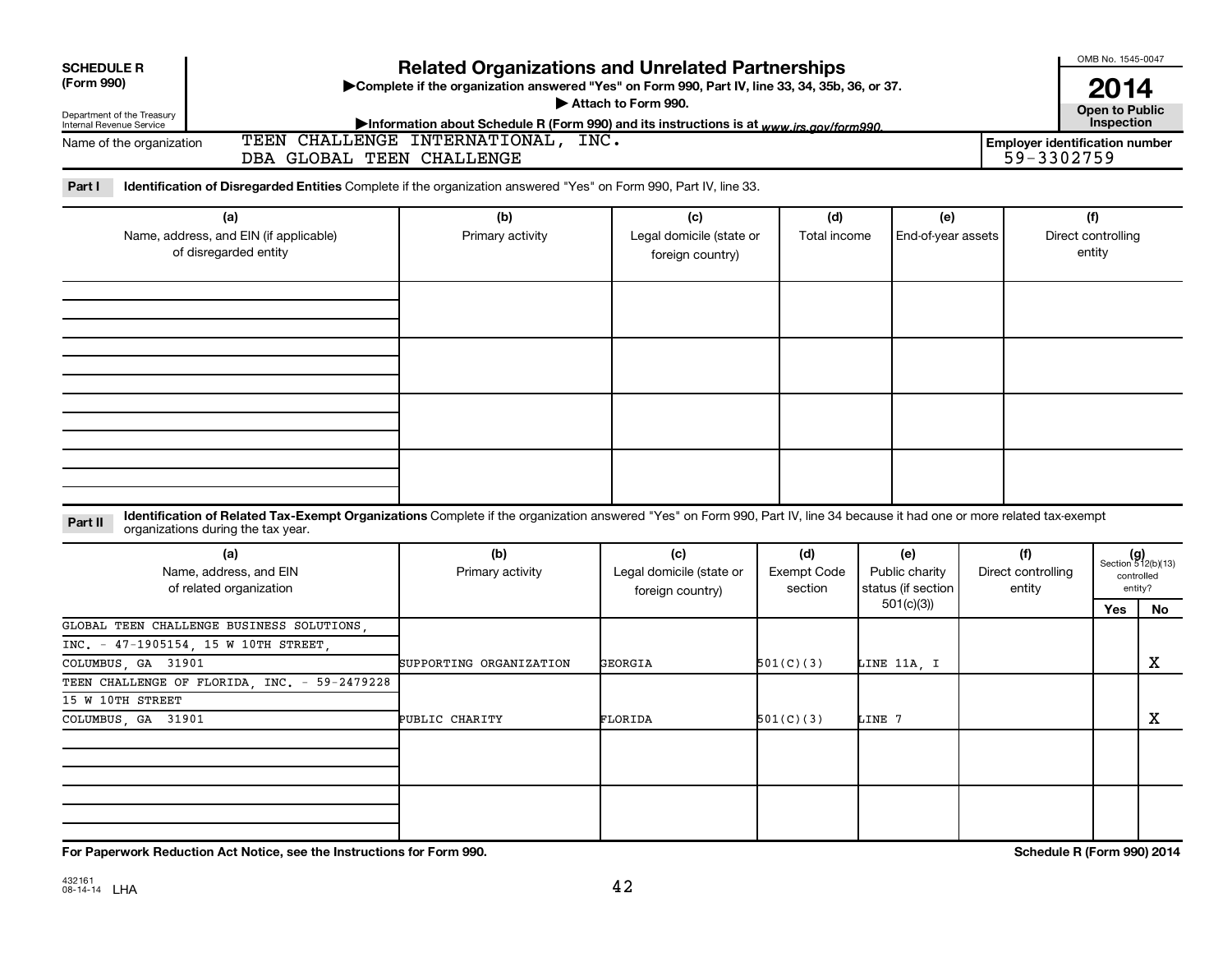#### Schedule R (Form 990) 2014 DBA GLOBAL TEEN CHALLENGE SERVICE SERVICE SERVICE SERVICE SERVICE SERVICE Page 59-3302759 Page

**2**

Part III Identification of Related Organizations Taxable as a Partnership Complete if the organization answered "Yes" on Form 990, Part IV, line 34 because it had one or more related<br>Read to the organizations tracted as a organizations treated as a partnership during the tax year.

| (a)                                               | (b)              | (c)                                       | (d)                          | (e)                                                                                        | (f)                      | (g)                               |                                  | (h) | (i)                                           | (j) | (k)                                                     |  |  |
|---------------------------------------------------|------------------|-------------------------------------------|------------------------------|--------------------------------------------------------------------------------------------|--------------------------|-----------------------------------|----------------------------------|-----|-----------------------------------------------|-----|---------------------------------------------------------|--|--|
| Name, address, and EIN<br>of related organization | Primary activity | Legal<br>domicile<br>(state or<br>foreign | Direct controlling<br>entity | Predominant income<br>(related, unrelated,<br>excluded from tax under<br>sections 512-514) | Share of total<br>income | Share of<br>end-of-year<br>assets | Disproportionate<br>allocations? |     | Code V-UBI<br>amount in box<br>20 of Schedule |     | General or Percentage<br>managing ownership<br>partner? |  |  |
|                                                   |                  | country)                                  |                              |                                                                                            |                          |                                   | Yes $ $                          | No  | $K1$ (Form 1065) $\gamma$ es No               |     |                                                         |  |  |
|                                                   |                  |                                           |                              |                                                                                            |                          |                                   |                                  |     |                                               |     |                                                         |  |  |
|                                                   |                  |                                           |                              |                                                                                            |                          |                                   |                                  |     |                                               |     |                                                         |  |  |
|                                                   |                  |                                           |                              |                                                                                            |                          |                                   |                                  |     |                                               |     |                                                         |  |  |
|                                                   |                  |                                           |                              |                                                                                            |                          |                                   |                                  |     |                                               |     |                                                         |  |  |
|                                                   |                  |                                           |                              |                                                                                            |                          |                                   |                                  |     |                                               |     |                                                         |  |  |
|                                                   |                  |                                           |                              |                                                                                            |                          |                                   |                                  |     |                                               |     |                                                         |  |  |
|                                                   |                  |                                           |                              |                                                                                            |                          |                                   |                                  |     |                                               |     |                                                         |  |  |
|                                                   |                  |                                           |                              |                                                                                            |                          |                                   |                                  |     |                                               |     |                                                         |  |  |
|                                                   |                  |                                           |                              |                                                                                            |                          |                                   |                                  |     |                                               |     |                                                         |  |  |
|                                                   |                  |                                           |                              |                                                                                            |                          |                                   |                                  |     |                                               |     |                                                         |  |  |
|                                                   |                  |                                           |                              |                                                                                            |                          |                                   |                                  |     |                                               |     |                                                         |  |  |
|                                                   |                  |                                           |                              |                                                                                            |                          |                                   |                                  |     |                                               |     |                                                         |  |  |
|                                                   |                  |                                           |                              |                                                                                            |                          |                                   |                                  |     |                                               |     |                                                         |  |  |
|                                                   |                  |                                           |                              |                                                                                            |                          |                                   |                                  |     |                                               |     |                                                         |  |  |
|                                                   |                  |                                           |                              |                                                                                            |                          |                                   |                                  |     |                                               |     |                                                         |  |  |
|                                                   |                  |                                           |                              |                                                                                            |                          |                                   |                                  |     |                                               |     |                                                         |  |  |
|                                                   |                  |                                           |                              |                                                                                            |                          |                                   |                                  |     |                                               |     |                                                         |  |  |

Part IV Identification of Related Organizations Taxable as a Corporation or Trust Complete if the organization answered "Yes" on Form 990, Part IV, line 34 because it had one or more related<br>Comparison tracted as a comprat organizations treated as a corporation or trust during the tax year.

| (a)<br>Name, address, and EIN<br>of related organization | (b)<br>Primary activity | (f)<br>(d)<br>(c)<br>(e)<br>Type of entity<br>(C corp, S corp,<br>Share of total<br>Direct controlling<br>Legal domicile<br>(state or<br>income<br>entity<br>foreign<br>or trust) |  | (g)<br>Share of<br>end-of-year<br>assets |              | (h)<br>Percentage<br>ownership | (i)<br>Section<br>$512(b)(13)$<br>controlled<br>entity? |          |
|----------------------------------------------------------|-------------------------|-----------------------------------------------------------------------------------------------------------------------------------------------------------------------------------|--|------------------------------------------|--------------|--------------------------------|---------------------------------------------------------|----------|
|                                                          |                         | country)                                                                                                                                                                          |  |                                          |              |                                |                                                         | Yes   No |
| GTC SOLUTIONS POWERED BY BYOPLANET                       |                         |                                                                                                                                                                                   |  |                                          |              |                                |                                                         |          |
| INTERNATIONAL, INC. - 47-2426572, 15 W 10TH              |                         |                                                                                                                                                                                   |  |                                          |              |                                |                                                         |          |
| STREET, COLUMBUS, GA 31901                               | SANITIZATION SERVICE    | GA                                                                                                                                                                                |  | CORP<br>с                                | $-182, 814.$ | 17,485.                        | 100.00%                                                 | X        |
|                                                          |                         |                                                                                                                                                                                   |  |                                          |              |                                |                                                         |          |
|                                                          |                         |                                                                                                                                                                                   |  |                                          |              |                                |                                                         |          |
|                                                          |                         |                                                                                                                                                                                   |  |                                          |              |                                |                                                         |          |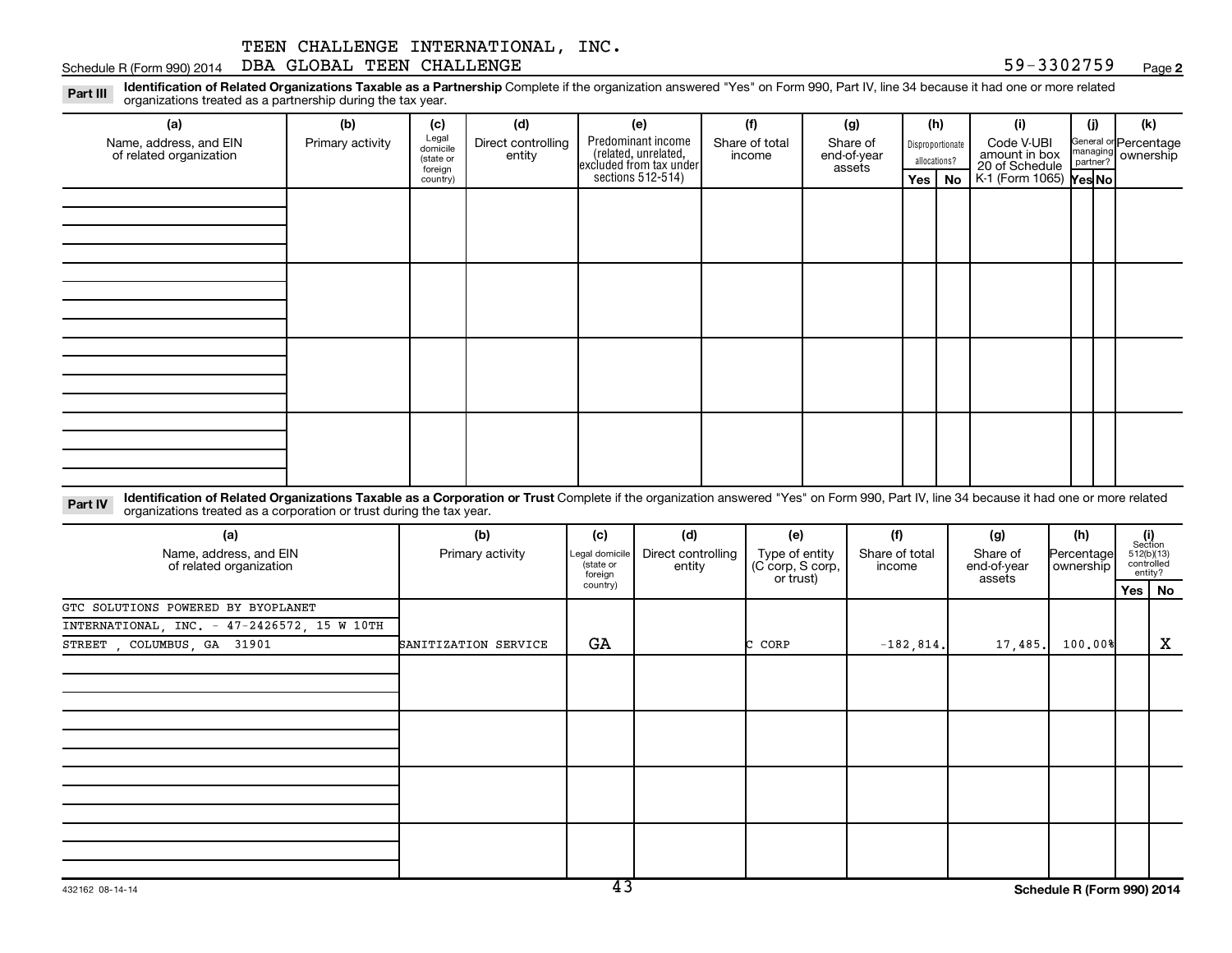Schedule R (Form 990) 2014 DBA GLOBAL TEEN CHALLENGE SERVICE SERVICE SERVICE SERVICE SERVICE SERVICE Page 59-3302759 Page

Part V Transactions With Related Organizations Complete if the organization answered "Yes" on Form 990, Part IV, line 34, 35b, or 36.

| Note. Complete line 1 if any entity is listed in Parts II, III, or IV of this schedule.                                                                                                                                        |                 | Yes   No |                             |
|--------------------------------------------------------------------------------------------------------------------------------------------------------------------------------------------------------------------------------|-----------------|----------|-----------------------------|
| During the tax year, did the organization engage in any of the following transactions with one or more related organizations listed in Parts II-IV?                                                                            |                 |          |                             |
|                                                                                                                                                                                                                                | 1a              |          | $\mathbf x$                 |
|                                                                                                                                                                                                                                | 1 <sub>b</sub>  |          | $\overline{\mathbf{x}}$     |
|                                                                                                                                                                                                                                | 1c              |          | $\overline{\texttt{x}}$     |
| d Loans or loan guarantees to or for related organization(s) www.communically.com/www.communically.com/www.communically.com/www.communically.com/www.communically.com/www.communically.com/www.communically.com/www.communical | 1 <sub>d</sub>  |          | $\overline{\texttt{x}}$     |
|                                                                                                                                                                                                                                | 1e              |          | $\overline{\mathbf{X}}$     |
|                                                                                                                                                                                                                                |                 |          |                             |
| Dividends from related organization(s) material content and content and content and content and content and content and content and content and content and content and content and content and content and content and conten | 1f              |          | х                           |
|                                                                                                                                                                                                                                | 1g              |          | $\overline{\mathbf{X}}$     |
|                                                                                                                                                                                                                                | 1 <sub>h</sub>  |          | $\overline{\textnormal{x}}$ |
| Exchange of assets with related organization(s) measurements are constructed as a constrained and constructed and constructed and constructed and constructed and constructed and constructed and constructed and constructed  | 1i.             |          | $\overline{\textbf{x}}$     |
| Lease of facilities, equipment, or other assets to related organization(s) manufactured content to the set of facilities, equipment, or other assets to related organization(s) manufactured content to the set of facilities, | 1i              |          | $\overline{\mathbf{x}}$     |
|                                                                                                                                                                                                                                |                 |          |                             |
|                                                                                                                                                                                                                                | 1k              |          | X                           |
|                                                                                                                                                                                                                                | 11              |          | $\overline{\textnormal{x}}$ |
|                                                                                                                                                                                                                                | 1 <sub>m</sub>  |          | $\overline{\mathbf{x}}$     |
|                                                                                                                                                                                                                                | 1n              | X        |                             |
| <b>o</b> Sharing of paid employees with related organization(s)                                                                                                                                                                | 10 <sub>o</sub> |          |                             |
|                                                                                                                                                                                                                                |                 |          |                             |
|                                                                                                                                                                                                                                | 1p              | X        |                             |
|                                                                                                                                                                                                                                | 1q              | X        |                             |
|                                                                                                                                                                                                                                |                 |          |                             |
|                                                                                                                                                                                                                                | 1r              | X        |                             |
|                                                                                                                                                                                                                                | 1s              | x        |                             |
| 2 If the answer to any of the above is "Yes," see the instructions for information on who must complete this line, including covered relationships and transaction thresholds.                                                 |                 |          |                             |

| (a)<br>Name of related organization                           | (b)<br>Transaction<br>type (a-s) | (c)<br>Amount involved | (d)<br>Method of determining amount involved |
|---------------------------------------------------------------|----------------------------------|------------------------|----------------------------------------------|
| (1) TEEN CHALLENGE OF FLORIDA, INC.                           | N                                |                        | 94,500.FMV OF ANNUAL RENT                    |
| (2) TEEN CHALLENGE OF FLORIDA, INC.                           |                                  | 92,437. CASH           |                                              |
| (3) TEEN CHALLENGE OF FLORIDA, INC.                           |                                  | 216,929.CASH           |                                              |
| GTC SOLUTIONS POWERED BY BYOPLANET<br>(4) INTERNATIONAL, INC. | R                                | 200,000.CASH           |                                              |
| (5) TEEN CHALLENGE OF FLORIDA, INC.                           | P                                | 96,385.CASH            |                                              |
| (6) TEEN CHALLENGE OF FLORIDA, INC.                           | S                                | 227,785. CASH          |                                              |
|                                                               | $\Lambda$                        |                        | 2221222<br>------                            |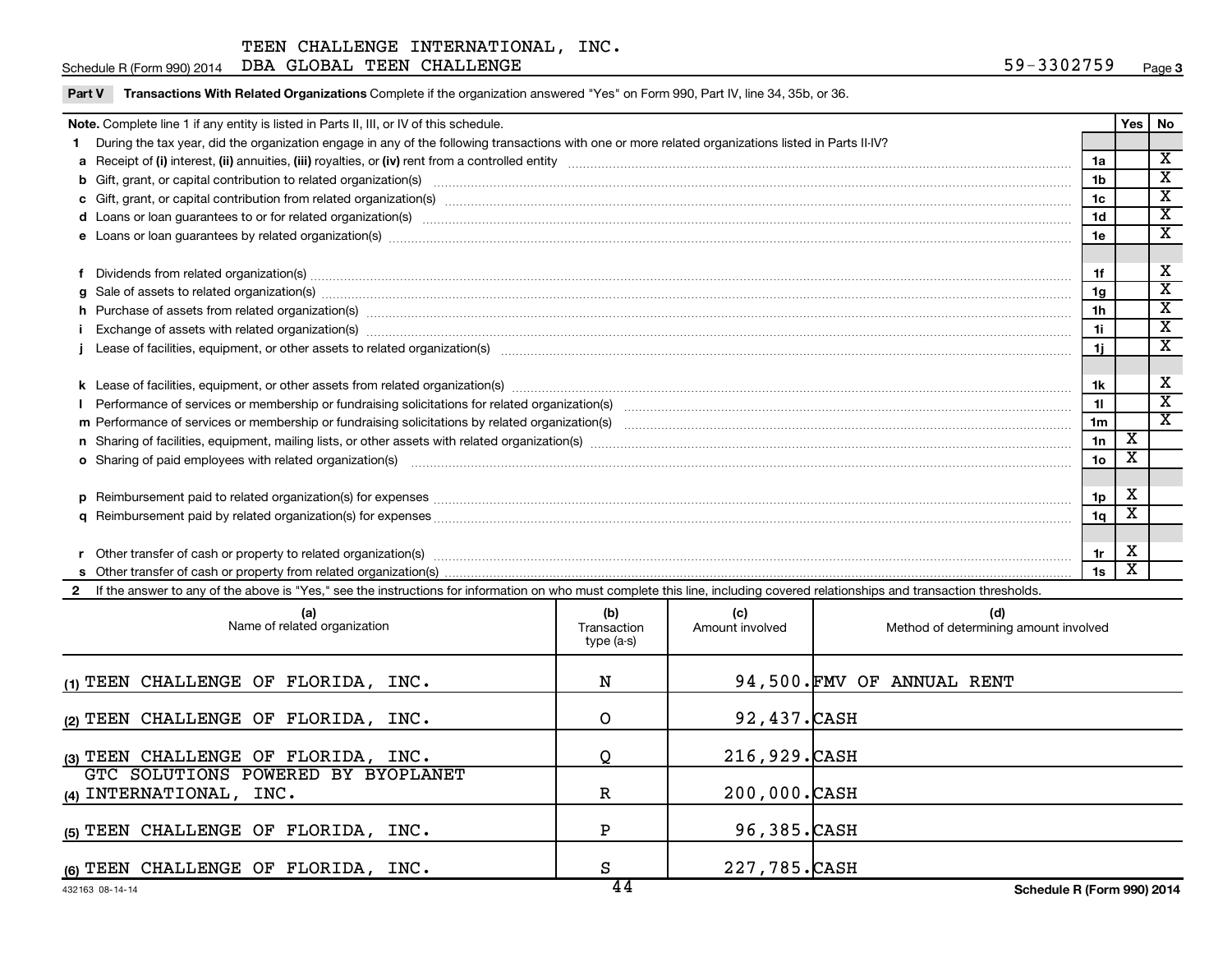Schedule R (Form 990)

DBA GLOBAL TEEN CHALLENGE 1999 SUMMER 2008 SP-3302759

**Part V Continuation of Transactions With Related Organizations**  (Schedule R (Form 990), Part V, line 2)

| (a)<br>Name of other organization                                                  | (b)<br>Transaction<br>type (a-r) | (c)<br>Amount involved | (d)<br>Method of determining<br>amount involved |
|------------------------------------------------------------------------------------|----------------------------------|------------------------|-------------------------------------------------|
| $_{(7)}$ TEEN CHALLENGE OF FLORIDA, INC. GLOBAL TEEN CHALLENGE BUSINESS SOLUTIONS, | ${\bf R}$                        | 491,757.CASH           |                                                 |
| $(8)$ INC.                                                                         | ${\bf R}$                        | 202,790.CASH           |                                                 |
| GTC SOLUTIONS POWERED BY BYOPLANET<br>(9) INTERNATIONAL, INC.                      | $\mathbf S$                      | 36,580.CASH            |                                                 |
| (10)                                                                               |                                  |                        |                                                 |
| (11)                                                                               |                                  |                        |                                                 |
| (12)                                                                               |                                  |                        |                                                 |
| (13)                                                                               |                                  |                        |                                                 |
| (14)                                                                               |                                  |                        |                                                 |
| (15)                                                                               |                                  |                        |                                                 |
| (16)                                                                               |                                  |                        |                                                 |
| (17)                                                                               |                                  |                        |                                                 |
| (18)                                                                               |                                  |                        |                                                 |
| (19)                                                                               |                                  |                        |                                                 |
| (20)                                                                               |                                  |                        |                                                 |
| (21)                                                                               |                                  |                        |                                                 |
| (22)                                                                               |                                  |                        |                                                 |
| (23)                                                                               |                                  |                        |                                                 |
| (24)                                                                               |                                  |                        |                                                 |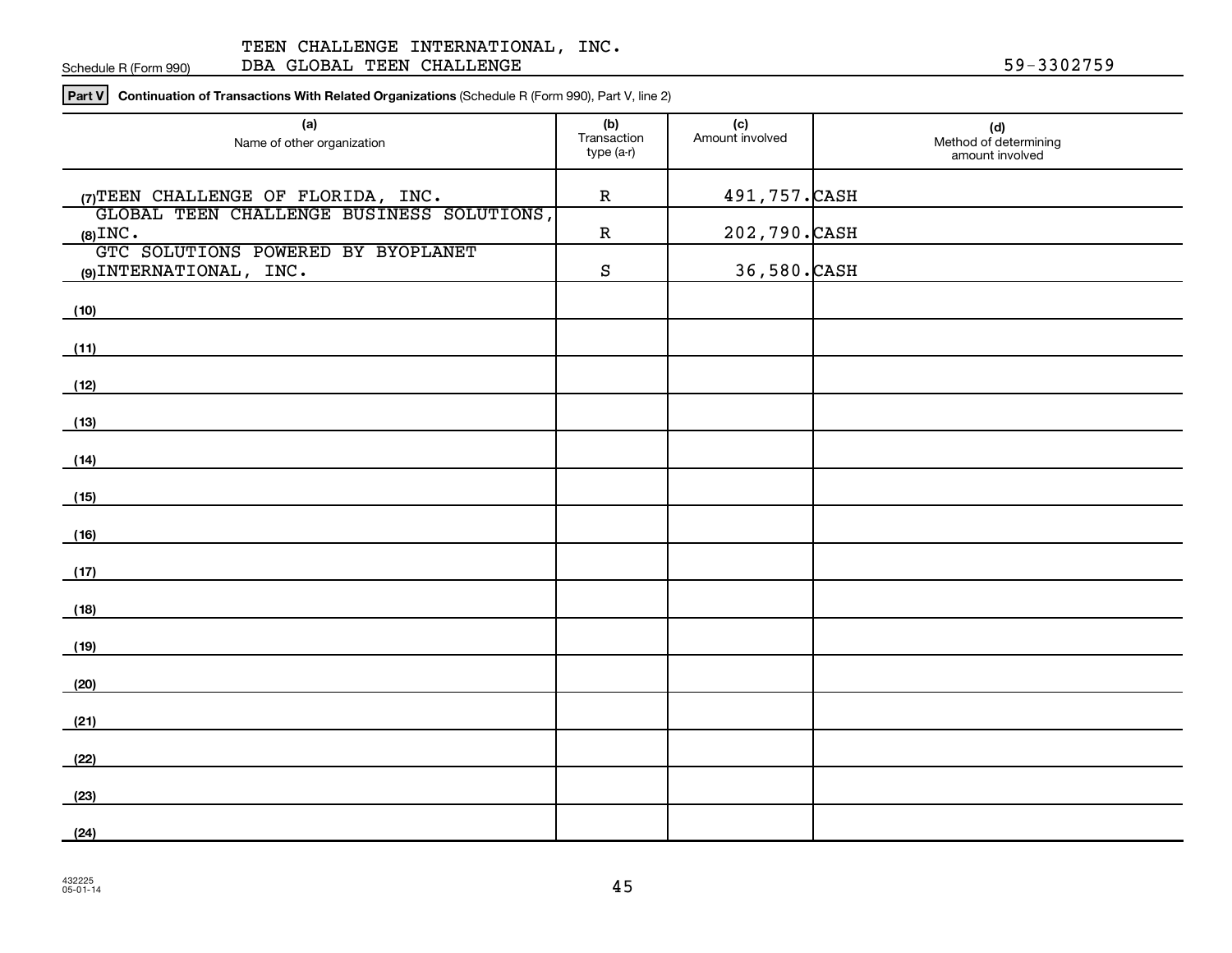Schedule R (Form 990) 2014 DBA GLOBAL TEEN CHALLENGE SERVICE SERVICE SERVICE SERVICE SERVICE SERVICE Page 59-3302759 Page

Part VI Unrelated Organizations Taxable as a Partnership Complete if the organization answered "Yes" on Form 990, Part IV, line 37.

Provide the following information for each entity taxed as a partnership through which the organization conducted more than five percent of its activities (measured by total assets or gross revenue) that was not a related organization. See instructions regarding exclusion for certain investment partnerships.

| hat neo hot a rolatod organization. Ooo motraotiono rogaranty oxolaolon for cortain invocaniont partnorompo.<br>(a) | (b)              | (c)               | (d)                                                                                        |                                                            |  | (f)      | (g)         |                                  | (h) | (i)                                                                                                | (i)    | (k) |  |  |  |  |  |  |  |  |
|---------------------------------------------------------------------------------------------------------------------|------------------|-------------------|--------------------------------------------------------------------------------------------|------------------------------------------------------------|--|----------|-------------|----------------------------------|-----|----------------------------------------------------------------------------------------------------|--------|-----|--|--|--|--|--|--|--|--|
| Name, address, and EIN                                                                                              | Primary activity | Legal domicile    |                                                                                            | $(e)$<br>Are all<br>partners sec.<br>$501(c)(3)$<br>orgs.? |  | Share of | Share of    |                                  |     |                                                                                                    |        |     |  |  |  |  |  |  |  |  |
| of entity                                                                                                           |                  | (state or foreign |                                                                                            |                                                            |  | total    | end-of-year | Disproportionate<br>allocations? |     |                                                                                                    |        |     |  |  |  |  |  |  |  |  |
|                                                                                                                     |                  | country)          | Predominant income<br>(related, unrelated,<br>excluded from tax under<br>sections 512-514) | Yes No                                                     |  | income   | assets      | Yes No                           |     | Code V-UBI<br>amount in box 20 managing<br>of Schedule K-1<br>(Form 1065)<br>$\overline{V}$ ves No | Yes NO |     |  |  |  |  |  |  |  |  |
|                                                                                                                     |                  |                   |                                                                                            |                                                            |  |          |             |                                  |     |                                                                                                    |        |     |  |  |  |  |  |  |  |  |
|                                                                                                                     |                  |                   |                                                                                            |                                                            |  |          |             |                                  |     |                                                                                                    |        |     |  |  |  |  |  |  |  |  |
|                                                                                                                     |                  |                   |                                                                                            |                                                            |  |          |             |                                  |     |                                                                                                    |        |     |  |  |  |  |  |  |  |  |
|                                                                                                                     |                  |                   |                                                                                            |                                                            |  |          |             |                                  |     |                                                                                                    |        |     |  |  |  |  |  |  |  |  |
|                                                                                                                     |                  |                   |                                                                                            |                                                            |  |          |             |                                  |     |                                                                                                    |        |     |  |  |  |  |  |  |  |  |
|                                                                                                                     |                  |                   |                                                                                            |                                                            |  |          |             |                                  |     |                                                                                                    |        |     |  |  |  |  |  |  |  |  |
|                                                                                                                     |                  |                   |                                                                                            |                                                            |  |          |             |                                  |     |                                                                                                    |        |     |  |  |  |  |  |  |  |  |
|                                                                                                                     |                  |                   |                                                                                            |                                                            |  |          |             |                                  |     |                                                                                                    |        |     |  |  |  |  |  |  |  |  |
|                                                                                                                     |                  |                   |                                                                                            |                                                            |  |          |             |                                  |     |                                                                                                    |        |     |  |  |  |  |  |  |  |  |
|                                                                                                                     |                  |                   |                                                                                            |                                                            |  |          |             |                                  |     |                                                                                                    |        |     |  |  |  |  |  |  |  |  |
|                                                                                                                     |                  |                   |                                                                                            |                                                            |  |          |             |                                  |     |                                                                                                    |        |     |  |  |  |  |  |  |  |  |
|                                                                                                                     |                  |                   |                                                                                            |                                                            |  |          |             |                                  |     |                                                                                                    |        |     |  |  |  |  |  |  |  |  |
|                                                                                                                     |                  |                   |                                                                                            |                                                            |  |          |             |                                  |     |                                                                                                    |        |     |  |  |  |  |  |  |  |  |
|                                                                                                                     |                  |                   |                                                                                            |                                                            |  |          |             |                                  |     |                                                                                                    |        |     |  |  |  |  |  |  |  |  |
|                                                                                                                     |                  |                   |                                                                                            |                                                            |  |          |             |                                  |     |                                                                                                    |        |     |  |  |  |  |  |  |  |  |
|                                                                                                                     |                  |                   |                                                                                            |                                                            |  |          |             |                                  |     |                                                                                                    |        |     |  |  |  |  |  |  |  |  |
|                                                                                                                     |                  |                   |                                                                                            |                                                            |  |          |             |                                  |     |                                                                                                    |        |     |  |  |  |  |  |  |  |  |
|                                                                                                                     |                  |                   |                                                                                            |                                                            |  |          |             |                                  |     |                                                                                                    |        |     |  |  |  |  |  |  |  |  |
|                                                                                                                     |                  |                   |                                                                                            |                                                            |  |          |             |                                  |     |                                                                                                    |        |     |  |  |  |  |  |  |  |  |
|                                                                                                                     |                  |                   |                                                                                            |                                                            |  |          |             |                                  |     |                                                                                                    |        |     |  |  |  |  |  |  |  |  |
|                                                                                                                     |                  |                   |                                                                                            |                                                            |  |          |             |                                  |     |                                                                                                    |        |     |  |  |  |  |  |  |  |  |
|                                                                                                                     |                  |                   |                                                                                            |                                                            |  |          |             |                                  |     |                                                                                                    |        |     |  |  |  |  |  |  |  |  |
|                                                                                                                     |                  |                   |                                                                                            |                                                            |  |          |             |                                  |     |                                                                                                    |        |     |  |  |  |  |  |  |  |  |
|                                                                                                                     |                  |                   |                                                                                            |                                                            |  |          |             |                                  |     |                                                                                                    |        |     |  |  |  |  |  |  |  |  |
|                                                                                                                     |                  |                   |                                                                                            |                                                            |  |          |             |                                  |     |                                                                                                    |        |     |  |  |  |  |  |  |  |  |
|                                                                                                                     |                  |                   |                                                                                            |                                                            |  |          |             |                                  |     |                                                                                                    |        |     |  |  |  |  |  |  |  |  |
|                                                                                                                     |                  |                   |                                                                                            |                                                            |  |          |             |                                  |     |                                                                                                    |        |     |  |  |  |  |  |  |  |  |
|                                                                                                                     |                  |                   |                                                                                            |                                                            |  |          |             |                                  |     |                                                                                                    |        |     |  |  |  |  |  |  |  |  |
|                                                                                                                     |                  |                   |                                                                                            |                                                            |  |          |             |                                  |     |                                                                                                    |        |     |  |  |  |  |  |  |  |  |
|                                                                                                                     |                  |                   |                                                                                            |                                                            |  |          |             |                                  |     |                                                                                                    |        |     |  |  |  |  |  |  |  |  |
|                                                                                                                     |                  |                   |                                                                                            |                                                            |  |          |             |                                  |     |                                                                                                    |        |     |  |  |  |  |  |  |  |  |
|                                                                                                                     |                  |                   |                                                                                            |                                                            |  |          |             |                                  |     |                                                                                                    |        |     |  |  |  |  |  |  |  |  |
|                                                                                                                     |                  |                   |                                                                                            |                                                            |  |          |             |                                  |     |                                                                                                    |        |     |  |  |  |  |  |  |  |  |

**Schedule R (Form 990) 2014**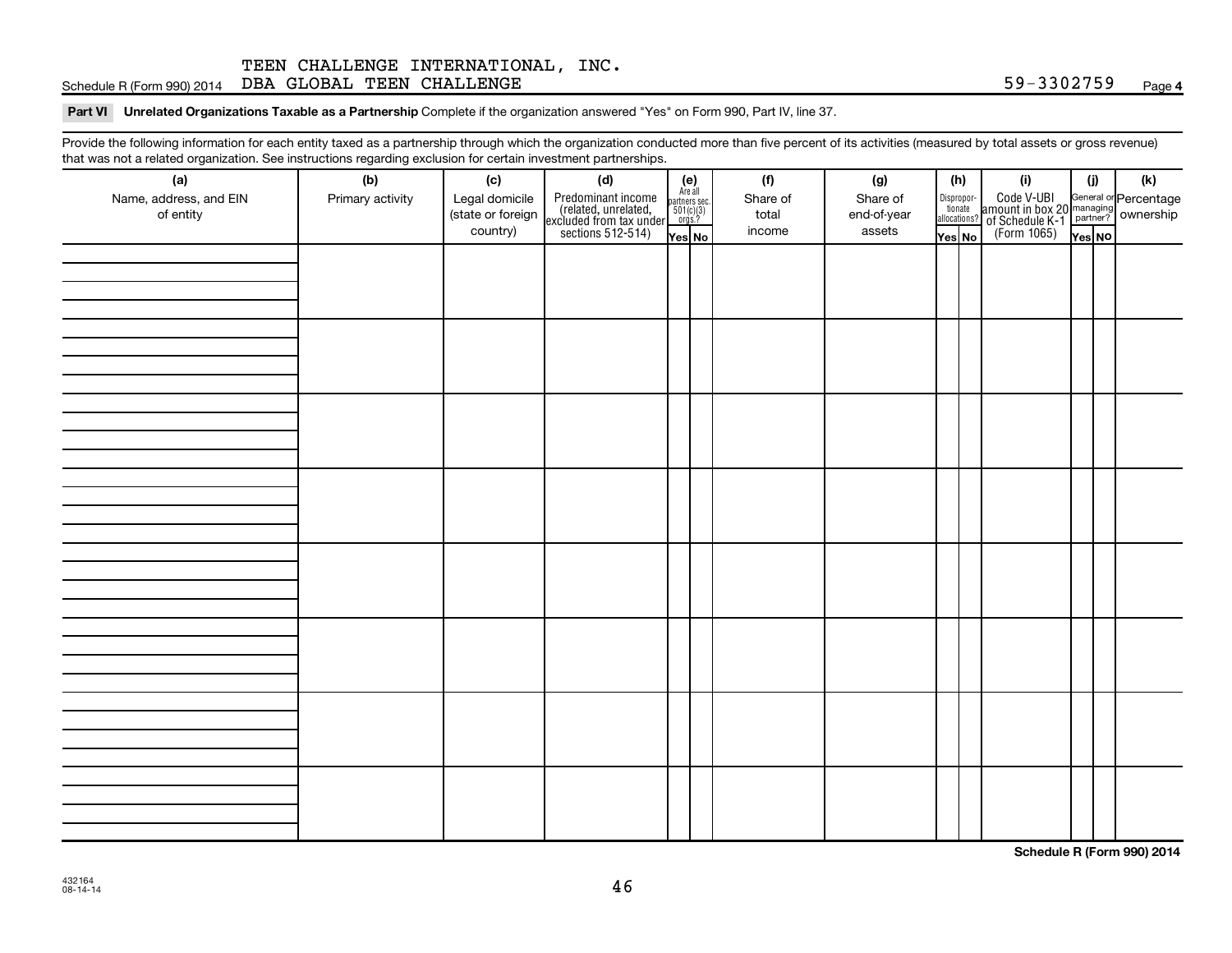#### Schedule R (Form 990) 2014 Page DBA GLOBAL TEEN CHALLENGE 59-3302759 TEEN CHALLENGE INTERNATIONAL, INC.

# **Part VII Schedule R (Form 990) 2014** DBA<br>**Part VII Supplemental Information**

Provide additional information for responses to questions on Schedule R (see instructions).

**Schedule R (Form 990) 2014**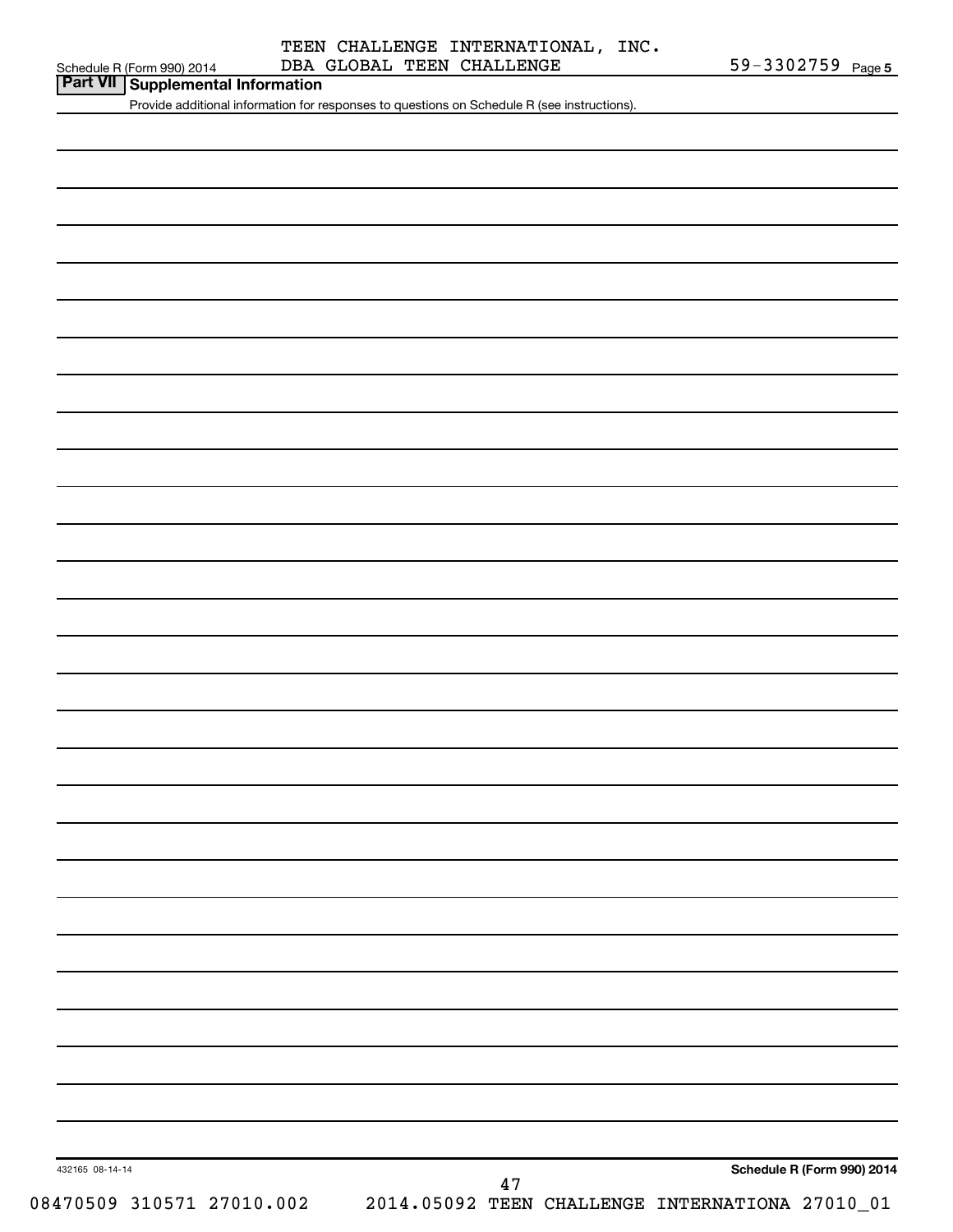|                                               |                                                                                                                                                                                                                                         | EXTENDED TO AUGUST 15, 2016                                                             |                      |            |                                                |                 |                                                                        |  |  |
|-----------------------------------------------|-----------------------------------------------------------------------------------------------------------------------------------------------------------------------------------------------------------------------------------------|-----------------------------------------------------------------------------------------|----------------------|------------|------------------------------------------------|-----------------|------------------------------------------------------------------------|--|--|
| Form 990-T                                    | <b>Exempt Organization Business Income Tax Return</b>                                                                                                                                                                                   |                                                                                         |                      |            |                                                |                 | OMB No. 1545-0687                                                      |  |  |
|                                               |                                                                                                                                                                                                                                         | (and proxy tax under section 6033(e))                                                   |                      |            |                                                |                 |                                                                        |  |  |
|                                               | For calendar year 2014 or other tax year beginning $OCT$ 1, $2014$ , and ending SEP 30, $2015$                                                                                                                                          |                                                                                         |                      |            |                                                |                 | 2014                                                                   |  |  |
| Department of the Treasury                    |                                                                                                                                                                                                                                         | Information about Form 990-T and its instructions is available at www.irs.gov/form990t. |                      |            |                                                |                 |                                                                        |  |  |
| Internal Revenue Service                      | bo not enter SSN numbers on this form as it may be made public if your organization is a $501(c)(3)$ .                                                                                                                                  |                                                                                         |                      |            |                                                |                 | 501(c)(3) Organizations Only<br><b>DEmployer identification number</b> |  |  |
| l Check box if<br>A<br>address changed        |                                                                                                                                                                                                                                         | Name of organization ( $\Box$ Check box if name changed and see instructions.)          |                      |            |                                                | instructions.)  | (Employees' trust, see                                                 |  |  |
|                                               |                                                                                                                                                                                                                                         | TEEN CHALLENGE INTERNATIONAL, INC.<br>DBA GLOBAL TEEN CHALLENGE                         |                      |            |                                                |                 | 59-3302759                                                             |  |  |
| <b>B</b> Exempt under section<br>$X$ 501(c)(3 | Print<br>0ľ                                                                                                                                                                                                                             | Number, street, and room or suite no. If a P.O. box, see instructions.                  |                      |            |                                                |                 | E Unrelated business activity codes                                    |  |  |
| 220(e)<br>408(e)                              | Type<br>15 W 10TH STREET                                                                                                                                                                                                                |                                                                                         |                      |            |                                                |                 | (See instructions.)                                                    |  |  |
| $\frac{1}{30(a)}$<br>408A                     |                                                                                                                                                                                                                                         | City or town, state or province, country, and ZIP or foreign postal code                |                      |            |                                                |                 |                                                                        |  |  |
| 529(a)                                        | COLUMBUS, GA                                                                                                                                                                                                                            | 31901                                                                                   |                      |            |                                                |                 |                                                                        |  |  |
| C Book value of all assets                    | F Group exemption number (See instructions.)                                                                                                                                                                                            |                                                                                         |                      |            |                                                |                 |                                                                        |  |  |
|                                               | at end of year $\overline{1}$ , 960, 220. $\overline{6}$ Check organization type $\overline{X}$ 501(c) corporation<br>$501(c)$ trust<br>$401(a)$ trust                                                                                  |                                                                                         |                      |            |                                                |                 |                                                                        |  |  |
|                                               | H Describe the organization's primary unrelated business activity. $\triangleright$ NONE                                                                                                                                                |                                                                                         |                      |            |                                                |                 |                                                                        |  |  |
| Ι.                                            |                                                                                                                                                                                                                                         |                                                                                         |                      |            |                                                | Yes             | $X$ No                                                                 |  |  |
|                                               | If "Yes," enter the name and identifying number of the parent corporation.                                                                                                                                                              |                                                                                         |                      |            |                                                |                 |                                                                        |  |  |
|                                               | J The books are in care of $\blacktriangleright$ DENISE ROEBUCK                                                                                                                                                                         |                                                                                         |                      |            | Telephone number $\triangleright$ 706-576-6555 |                 |                                                                        |  |  |
|                                               | Part I   Unrelated Trade or Business Income                                                                                                                                                                                             |                                                                                         |                      | (A) Income | (B) Expenses                                   |                 | $(C)$ Net                                                              |  |  |
| 1a Gross receipts or sales                    |                                                                                                                                                                                                                                         |                                                                                         |                      |            |                                                |                 |                                                                        |  |  |
| <b>b</b> Less returns and allowances          |                                                                                                                                                                                                                                         | $c$ Balance $\qquad \qquad \blacktriangleright$                                         | 1c<br>$\overline{2}$ |            |                                                |                 |                                                                        |  |  |
| 2<br>3                                        | Gross profit. Subtract line 2 from line 1c [11] [12] [12] [12] [13] [14] [15] [15] [15] [15] [15] [15] [15] [1                                                                                                                          |                                                                                         | $\mathbf{3}$         |            |                                                |                 |                                                                        |  |  |
|                                               |                                                                                                                                                                                                                                         |                                                                                         | 4a                   |            |                                                |                 |                                                                        |  |  |
|                                               | <b>b</b> Net gain (loss) (Form 4797, Part II, line 17) (attach Form 4797)                                                                                                                                                               |                                                                                         | 4 <sub>b</sub>       |            |                                                |                 |                                                                        |  |  |
| C                                             |                                                                                                                                                                                                                                         |                                                                                         | 4c                   |            |                                                |                 |                                                                        |  |  |
| 5                                             | Income (loss) from partnerships and S corporations (attach statement)                                                                                                                                                                   |                                                                                         | 5                    |            |                                                |                 |                                                                        |  |  |
| Rent income (Schedule C)<br>6                 |                                                                                                                                                                                                                                         |                                                                                         | 6                    |            |                                                |                 |                                                                        |  |  |
| 7                                             |                                                                                                                                                                                                                                         |                                                                                         | $\overline{7}$       |            |                                                |                 |                                                                        |  |  |
| 8                                             | Interest, annuities, royalties, and rents from controlled organizations (Sch. F)                                                                                                                                                        |                                                                                         | 8                    |            |                                                |                 |                                                                        |  |  |
| 9                                             | Investment income of a section $501(c)(7)$ , (9), or (17) organization (Schedule G)                                                                                                                                                     |                                                                                         | 9                    |            |                                                |                 |                                                                        |  |  |
| 10                                            |                                                                                                                                                                                                                                         |                                                                                         | 10                   |            |                                                |                 |                                                                        |  |  |
| 11                                            |                                                                                                                                                                                                                                         |                                                                                         | 11                   |            |                                                |                 |                                                                        |  |  |
| 12                                            |                                                                                                                                                                                                                                         |                                                                                         | 12<br>13             | 0.         |                                                |                 |                                                                        |  |  |
| 13                                            | <b>Part II</b> Deductions Not Taken Elsewhere (See instructions for limitations on deductions.)                                                                                                                                         |                                                                                         |                      |            |                                                |                 |                                                                        |  |  |
|                                               | (Except for contributions, deductions must be directly connected with the unrelated business income.)                                                                                                                                   |                                                                                         |                      |            |                                                |                 |                                                                        |  |  |
| 14                                            | Compensation of officers, directors, and trustees (Schedule K) [11] Compression material compensation of officers, directors, and trustees (Schedule K) [11] Materian material comparison material comparison material compari          |                                                                                         |                      |            |                                                | 14              |                                                                        |  |  |
| 15                                            | Salaries and wages information contains and contained a state of the state of the state of the state of the state of the state of the state of the state of the state of the state of the state of the state of the state of t          |                                                                                         |                      |            |                                                | 15              |                                                                        |  |  |
| 16                                            | Repairs and maintenance <i>[10]</i> [10] <b>Example 2016 Repairs and maintenance in the contract of the contract of the contract of the contract of the contract of the contract of the contract of the contract of the contract of</b> |                                                                                         |                      |            |                                                | 16              |                                                                        |  |  |
| 17                                            |                                                                                                                                                                                                                                         |                                                                                         |                      |            |                                                | 17              |                                                                        |  |  |
| 18                                            | Interest (attach schedule) <i>machine and accordinational content and accordinational content and accordination</i> and accordination and accordination and accordination and accordination and accordination and accordination and     |                                                                                         |                      |            |                                                | 18              |                                                                        |  |  |
| 19                                            | Taxes and licenses <b>construction and construction of the construction</b> and construction of the construction of the                                                                                                                 |                                                                                         |                      |            |                                                | 19              |                                                                        |  |  |
| 20                                            | Charitable contributions (See instructions for limitation rules) [11] manufacture in the contributions (See instructions for limitation rules) [11] manufacture in the contributions (See instructions for limitation rules) [          |                                                                                         |                      |            |                                                | 20              |                                                                        |  |  |
| 21                                            |                                                                                                                                                                                                                                         |                                                                                         |                      |            |                                                | 22 <sub>b</sub> |                                                                        |  |  |
| 22<br>23                                      | Less depreciation claimed on Schedule A and elsewhere on return [1] [224]                                                                                                                                                               |                                                                                         |                      |            |                                                | 23              |                                                                        |  |  |
| 24                                            |                                                                                                                                                                                                                                         |                                                                                         |                      |            |                                                | 24              |                                                                        |  |  |
| 25                                            | Employee benefit programs with an accommodation of the contract of the contract of the contract of the contract of the contract of the contract of the contract of the contract of the contract of the contract of the contrac          |                                                                                         |                      |            |                                                | 25              |                                                                        |  |  |
| 26                                            |                                                                                                                                                                                                                                         |                                                                                         |                      |            |                                                | 26              |                                                                        |  |  |
| 27                                            |                                                                                                                                                                                                                                         |                                                                                         |                      |            |                                                | 27              |                                                                        |  |  |
| 28                                            |                                                                                                                                                                                                                                         |                                                                                         |                      |            |                                                | 28              |                                                                        |  |  |
| 29                                            | Total deductions. Add lines 14 through 28 [11] manufactures in the contract of the state of the contract of the contract of the contract of the contract of the contract of the contract of the contract of the contract of th          |                                                                                         |                      |            |                                                | 29              | $0$ .                                                                  |  |  |
| 30                                            |                                                                                                                                                                                                                                         | 30<br>31                                                                                | $\overline{0}$ .     |            |                                                |                 |                                                                        |  |  |
| 31                                            |                                                                                                                                                                                                                                         |                                                                                         |                      |            |                                                |                 |                                                                        |  |  |
| 32                                            | Unrelated business taxable income before specific deduction. Subtract line 31 from line 30 manufacture incommunity income                                                                                                               |                                                                                         |                      |            |                                                |                 |                                                                        |  |  |
| 33<br>34                                      | Unrelated business taxable income. Subtract line 33 from line 32. If line 33 is greater than line 32, enter the smaller of zero or                                                                                                      |                                                                                         |                      |            |                                                |                 |                                                                        |  |  |
|                                               |                                                                                                                                                                                                                                         |                                                                                         |                      |            |                                                |                 |                                                                        |  |  |
| 423701<br>$01 - 13 - 15$                      | LHA For Paperwork Reduction Act Notice, see instructions.                                                                                                                                                                               |                                                                                         |                      |            |                                                | 34              | ο.<br>Form 990-T (2014)                                                |  |  |
|                                               |                                                                                                                                                                                                                                         |                                                                                         | 48                   |            |                                                |                 |                                                                        |  |  |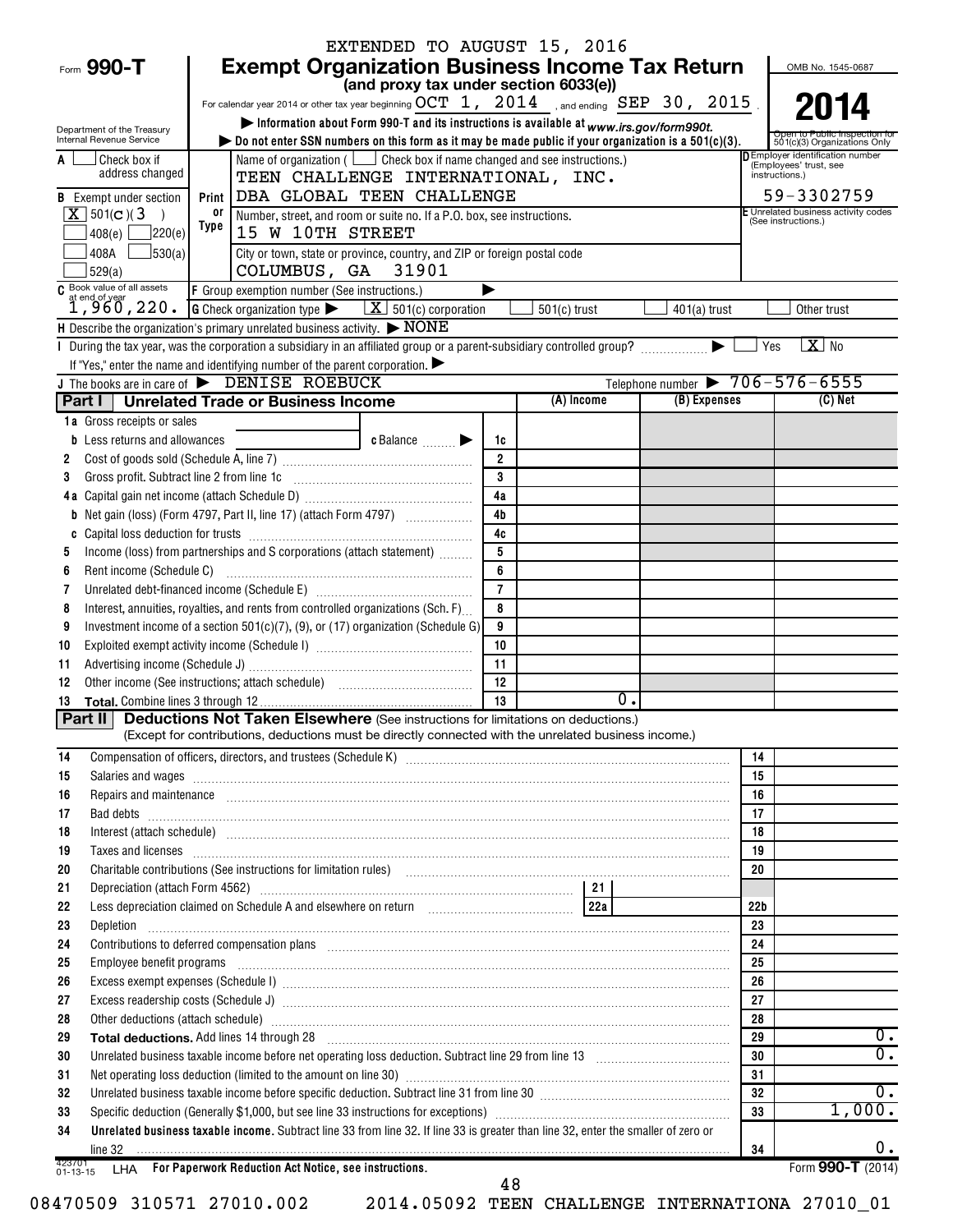|  | TEEN CHALLENGE INTERNATIONAL, INC. |  |
|--|------------------------------------|--|

| Form 990-T (2014)   | CITADUBNOB INIBRUAIIONAD,<br>DBA GLOBAL TEEN CHALLENGE                                                                                                                                                                                 |     | 59-3302759    |                                         |                                      | Page 2                |
|---------------------|----------------------------------------------------------------------------------------------------------------------------------------------------------------------------------------------------------------------------------------|-----|---------------|-----------------------------------------|--------------------------------------|-----------------------|
| Part III            | <b>Tax Computation</b>                                                                                                                                                                                                                 |     |               |                                         |                                      |                       |
| 35                  | Organizations Taxable as Corporations. See instructions for tax computation.                                                                                                                                                           |     |               |                                         |                                      |                       |
|                     | Controlled group members (sections 1561 and 1563) check here $\blacktriangleright$ $\Box$ See instructions and:                                                                                                                        |     |               |                                         |                                      |                       |
|                     | a Enter your share of the \$50,000, \$25,000, and \$9,925,000 taxable income brackets (in that order):                                                                                                                                 |     |               |                                         |                                      |                       |
|                     | \$<br>$(2)$ $ $ \$<br>$(3)$ $ $<br>(1)                                                                                                                                                                                                 |     |               |                                         |                                      |                       |
|                     | <b>b</b> Enter organization's share of: (1) Additional 5% tax (not more than \$11,750) $\vert$ \$                                                                                                                                      |     |               |                                         |                                      |                       |
|                     |                                                                                                                                                                                                                                        |     |               |                                         |                                      |                       |
|                     |                                                                                                                                                                                                                                        |     |               | 35c                                     |                                      | $0$ .                 |
| 36                  | Trusts Taxable at Trust Rates. See instructions for tax computation. Income tax on the amount on line 34 from:                                                                                                                         |     |               |                                         |                                      |                       |
|                     |                                                                                                                                                                                                                                        |     |               | 36                                      |                                      |                       |
| 37                  | <b>Proxy tax.</b> See instructions <b>constructions b</b>                                                                                                                                                                              |     |               | 37                                      |                                      |                       |
| 38                  | Alternative minimum tax                                                                                                                                                                                                                |     |               | 38                                      |                                      |                       |
| 39                  | Total. Add lines 37 and 38 to line 35c or 36, whichever applies [11] matter than the state of the state of the state of the state of the state of the state of the state of the state of the state of the state of the state o         |     |               | 39                                      |                                      | $\overline{0}$ .      |
|                     | <b>Part IV Tax and Payments</b>                                                                                                                                                                                                        |     |               |                                         |                                      |                       |
|                     | 40a Foreign tax credit (corporations attach Form 1118; trusts attach Form 1116)                                                                                                                                                        | 40a |               |                                         |                                      |                       |
|                     | <b>b</b> Other credits (see instructions)                                                                                                                                                                                              | 40b |               |                                         |                                      |                       |
| C                   |                                                                                                                                                                                                                                        | 40c |               |                                         |                                      |                       |
|                     |                                                                                                                                                                                                                                        |     |               |                                         |                                      |                       |
|                     |                                                                                                                                                                                                                                        |     |               | 40e                                     |                                      |                       |
| 41                  | Subtract line 40e from line 39                                                                                                                                                                                                         |     |               | 41                                      |                                      | $\overline{0}$ .      |
| 42                  | Other taxes. Check if from: Form 4255 Form 8611 Form 8697 Form 8866 Obther (attach schedule)                                                                                                                                           |     |               | 42                                      |                                      |                       |
| 43                  | <b>Total tax.</b> Add lines 41 and 42                                                                                                                                                                                                  |     |               | 43                                      |                                      | $\overline{0}$ .      |
|                     |                                                                                                                                                                                                                                        | 44a |               |                                         |                                      |                       |
|                     |                                                                                                                                                                                                                                        | 44b |               |                                         |                                      |                       |
|                     |                                                                                                                                                                                                                                        | 44c |               |                                         |                                      |                       |
|                     | d Foreign organizations: Tax paid or withheld at source (see instructions) [                                                                                                                                                           | 44d |               |                                         |                                      |                       |
|                     |                                                                                                                                                                                                                                        | 44e |               |                                         |                                      |                       |
|                     |                                                                                                                                                                                                                                        | 44f |               |                                         |                                      |                       |
|                     | g Other credits and payments:<br>Form 2439                                                                                                                                                                                             |     |               |                                         |                                      |                       |
|                     | $\overline{\mathrm{Total}}$<br>Form 4136<br>$\Box$                                                                                                                                                                                     | 44g |               |                                         |                                      |                       |
|                     |                                                                                                                                                                                                                                        |     |               | 45                                      |                                      |                       |
| 45                  |                                                                                                                                                                                                                                        |     |               | 46                                      |                                      |                       |
| 46                  | Estimated tax penalty (see instructions). Check if Form 2220 is attached $\blacktriangleright$                                                                                                                                         |     |               | 47                                      |                                      | $0$ .                 |
| 47                  |                                                                                                                                                                                                                                        |     |               | 48                                      |                                      | $\overline{0}$ .      |
| 48                  | Enter the amount of line 48 you want: Credited to 2015 estimated tax                                                                                                                                                                   |     |               | 49                                      |                                      |                       |
| 49<br><b>Part V</b> | <b>Statements Regarding Certain Activities and Other Information (see instructions)</b>                                                                                                                                                |     | Refunded      |                                         |                                      |                       |
|                     |                                                                                                                                                                                                                                        |     |               |                                         |                                      |                       |
| 1.                  | At any time during the 2014 calendar year, did the organization have an interest in or a signature or other authority over a financial account (bank,                                                                                  |     |               |                                         | Yes                                  | No                    |
|                     | securities, or other) in a foreign country? If YES, the organization may have to file Form FinCEN Form 114, Report of Foreign Bank and Financial                                                                                       |     |               |                                         |                                      | х                     |
| $\overline{2}$      | Accounts. If YES, enter the name of the foreign country here<br>During the tax year, did the organization receive a distribution from, or was it the grantor of, or transferor to, a foreign trust?<br>If YES, see instructions for    |     |               |                                         |                                      | $\overline{\text{x}}$ |
|                     |                                                                                                                                                                                                                                        |     |               |                                         |                                      |                       |
| 3                   | Enter the amount of tax-exempt interest received or accrued during the tax year $\triangleright$ \$<br>N/A<br>Schedule A - Cost of Goods Sold. Enter method of inventory valuation<br>▶                                                |     |               |                                         |                                      |                       |
|                     |                                                                                                                                                                                                                                        |     |               | 6                                       |                                      |                       |
| 1                   | Inventory at beginning of year<br>6 Inventory at end of year<br>$\overline{2}$                                                                                                                                                         |     |               |                                         |                                      |                       |
| 2<br>Purchases      | 7 Cost of goods sold. Subtract line 6<br>$\overline{3}$                                                                                                                                                                                |     |               |                                         |                                      |                       |
| 3                   | from line 5. Enter here and in Part I, line 2                                                                                                                                                                                          |     |               | $\overline{7}$                          |                                      |                       |
| 4a                  | 4a<br>8 Do the rules of section 263A (with respect to<br>Additional section 263A costs (att. schedule)                                                                                                                                 |     |               |                                         | Yes                                  | No                    |
| b                   | 4b<br>property produced or acquired for resale) apply to<br>Other costs (attach schedule)<br>5                                                                                                                                         |     |               |                                         |                                      |                       |
| 5                   | Total. Add lines 1 through 4b<br>the organization?<br>Under penalties of perjury, I declare that I have examined this return, including accompanying schedules and statements, and to the best of my knowledge and belief, it is true, |     |               |                                         |                                      |                       |
| Sign                | correct, and complete. Declaration of preparer (other than taxpayer) is based on all information of which preparer has any knowledge.                                                                                                  |     |               |                                         |                                      |                       |
| Here                |                                                                                                                                                                                                                                        |     |               |                                         | May the IRS discuss this return with |                       |
|                     | PRESIDENT<br>Signature of officer<br>Title<br>Date                                                                                                                                                                                     |     |               |                                         | the preparer shown below (see        |                       |
|                     |                                                                                                                                                                                                                                        |     |               | instructions)? $\boxed{\mathbf{X}}$ Yes |                                      | No                    |
|                     | Print/Type preparer's name<br>Preparer's signature<br>Date<br>CHRISTOPHER A.                                                                                                                                                           |     | Check         | <b>PTIN</b><br>if                       |                                      |                       |
| Paid                | CHRISTOPHER A.                                                                                                                                                                                                                         |     | self-employed |                                         |                                      |                       |
| Preparer            | MILLER, CPA<br>MILLER, CPA                                                                                                                                                                                                             |     |               |                                         | P00189493<br>58-1374304              |                       |
| <b>Use Only</b>     | GRIMES & COMPANY,<br>Firm's name ROBINSON,<br>P.C.<br>P.O. BOX 4299                                                                                                                                                                    |     | Firm's EIN    |                                         |                                      |                       |
|                     | Firm's address > COLUMBUS, GA 31914                                                                                                                                                                                                    |     |               |                                         | Phone no. 706-324-5435               |                       |
|                     |                                                                                                                                                                                                                                        |     |               |                                         |                                      |                       |
| 423711 01-13-15     | 49                                                                                                                                                                                                                                     |     |               |                                         | Form 990-T (2014)                    |                       |
|                     |                                                                                                                                                                                                                                        |     |               |                                         |                                      |                       |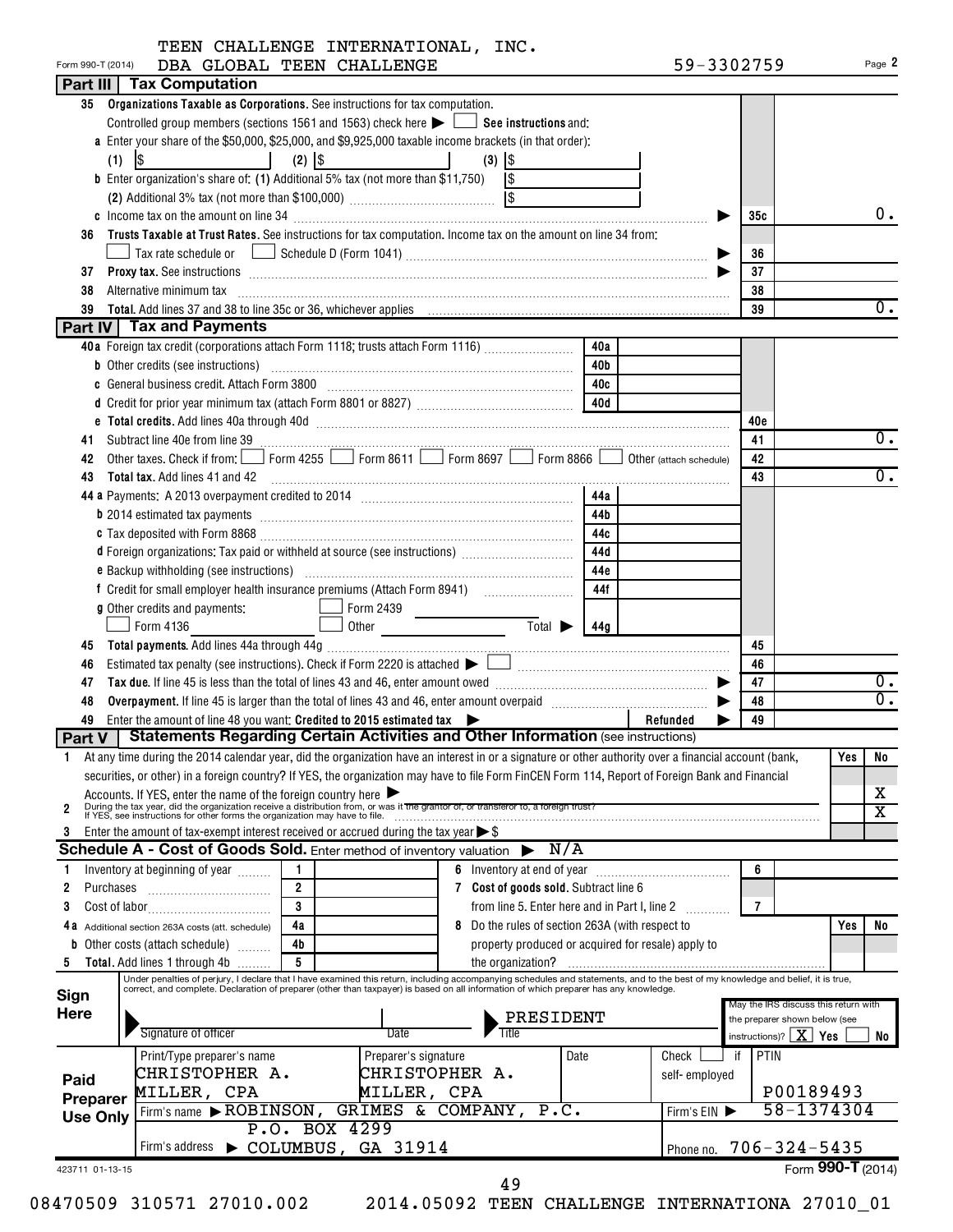**3**

1. Description of property Rent received or accrued  $3(a)$  Deductions directly connected with the income in columns  $2(a)$  and  $2(b)$  (attach schedule) (a) From personal property (if the percentage of (b) From real and personal property (if the percentage rent for personal property exceeds 50% or if columns 2(a) and 2(b) (attach schedule) rent for personal property is more than 10% but not more than 50%) the rent is based on profit or income) Total **Definition in the U** Total **Definition in the U** Total  $\mathbf{0}$  .  $\begin{bmatrix}$  Enter here and on page 1,<br>  $\mathbf{0}$  .  $\end{bmatrix}$   $\begin{bmatrix}$  Part I, line 6, column (B)  $\ldots$  Deductions directly connected with or allocable **3.** to debt-financed property or allocable to debt-Description of debt-financed property **Straight line depreciation** (attach schedule) Description of debt-financed property financed property (**a**) Straight line depreciation (**b**) Other deduction (attach schedule) (attach  $(b)$  Other deductions (attach schedule) Amount of average acquisition debt on or allocable to debt-financed property (attach schedule) 5. Average adjusted basis of or allocable to debt-financed property (attach schedule) 6. Column 4 divided by column 5 Gross income reportable (column 2 x column 6) 8. Allocable deductions (column 6 x total of columns 3(a) and 3(b)) Enter here and on page 1, Part I, line 7, column (A). Enter here and on page 1, Part I, line 7, column (B). Name of controlled organization **Part of Column 4 that is U.** Deductions directly **Part of Column 4 that is U. Deductions directly**<br> **Employer identification** Net unrelated income Total of specified included in the control Employer identification number Net unrelated income (loss) (see instructions) Total of specified payments made organization's gross income connected with income in column 5 7. Taxable Income **8.** Net unrelated income (loss) 9. Total of specified payments 10. Part of column 9 that is included 11. Deductions directly connected (see instructions) with income in column 10 Add columns 5 and 10. Enter here and on page 1, Part I, Add columns 6 and 11. Enter here and on page 1, Part I, **2. (a)** From personal property (if the percentage of **(b) Total deductions. (c) Total income.** Add totals of columns 2(a) and 2(b). Enter **2. 1.** Description of debt-financed property **1.** Description of debt-financed property **4.** Amount of average acquisition **5.** Average adjusted basis **6.** Column 4 divided 7. Gross income 8. **Totals Total dividends-received deductions** included in column 8 | **1.** Name of controlled organization  $\begin{vmatrix} 2. & 1 \end{vmatrix}$  **3. 4. 5.** Part of column 4 that is **6.** Deductions directly Form 990-T (2014)  $\bf{DBA}$   $\bf{GLOBAL}$   $\bf{TER}$   $\bf{CHALLENGE}$   $\bf{S9-3302759}$   $\bf{Page}$  ${\bf S}$ chedule C - Rent Income (From Real Property and Personal Property Leased With Real Property)<sup>(see instructions)</sup> here and on page 1, Part I, line 6, column  $(A)$   $\qquad \qquad \bullet$   $\qquad \qquad$   $\qquad \bullet$  $\frac{0}{n}$  $\frac{0}{0}$ %  $\frac{0}{0}$ ~~~~~~~~~~~~~~~~~~~~~~~~~~~~~~~~~~~~~~~~~ | (1) (2) (3) (4) (1) (2) (3) (4) **Schedule E - Unrelated Debt-Financed Income** (see instructions) (1) (2) (3) (4) (1) (2) (3) (4) **Schedule F - Interest, Annuities, Royalties, and Rents From Controlled Organizations** (see instructions) Exempt Controlled Organizations (1) (2) (3) (4) Nonexempt Controlled Organizations (1) (2) (3) (4) TEEN CHALLENGE INTERNATIONAL, INC.  $0.$  Total  $0.$  $\begin{array}{ccc} 0 \end{array}$  .

423721 01-13-15

**Totals**

50

 $\blacktriangleright$ 

line 8, column (A).

**990-T**  Form (2014)

0.

line 8, column (B).

 $\begin{array}{ccc} 0 \end{array}$  .  $\begin{array}{ccc} 0 \end{array}$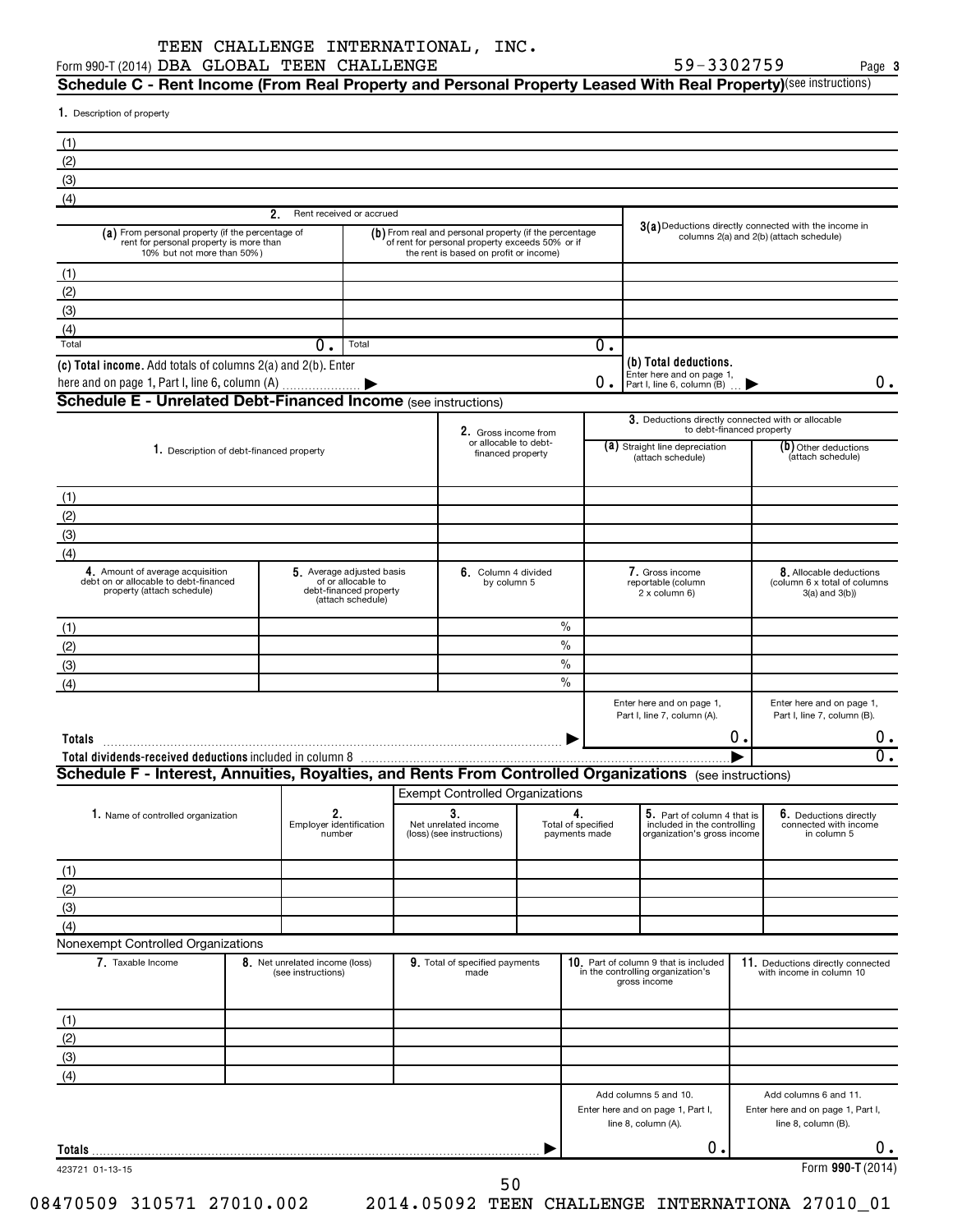| Form 990-T (2014) DBA GLOBAL TEEN CHALLENGE                                                                    |                                                                    |                                                                                         |                                                                                                                                       |                                                                                     | 59-3302759                                 | Page 4                                                                                       |
|----------------------------------------------------------------------------------------------------------------|--------------------------------------------------------------------|-----------------------------------------------------------------------------------------|---------------------------------------------------------------------------------------------------------------------------------------|-------------------------------------------------------------------------------------|--------------------------------------------|----------------------------------------------------------------------------------------------|
| Schedule G - Investment Income of a Section 501(c)(7), (9), or (17) Organization                               |                                                                    |                                                                                         |                                                                                                                                       |                                                                                     |                                            |                                                                                              |
|                                                                                                                | (see instructions)<br>1. Description of income                     |                                                                                         | 2. Amount of income                                                                                                                   | 3. Deductions<br>directly connected<br>(attach schedule)                            | 4. Set-asides<br>(attach schedule)         | 5. Total deductions<br>and set-asides<br>(col. 3 plus col. 4)                                |
| (1)                                                                                                            |                                                                    |                                                                                         |                                                                                                                                       |                                                                                     |                                            |                                                                                              |
| (2)                                                                                                            |                                                                    |                                                                                         |                                                                                                                                       |                                                                                     |                                            |                                                                                              |
| $\overline{3}$                                                                                                 |                                                                    |                                                                                         |                                                                                                                                       |                                                                                     |                                            |                                                                                              |
| (4)                                                                                                            |                                                                    |                                                                                         |                                                                                                                                       |                                                                                     |                                            |                                                                                              |
|                                                                                                                |                                                                    |                                                                                         | Enter here and on page 1<br>Part I, line 9, column (A).                                                                               |                                                                                     |                                            | Enter here and on page 1,<br>Part I, line 9, column (B).                                     |
| <b>Totals</b>                                                                                                  |                                                                    |                                                                                         | О.                                                                                                                                    |                                                                                     |                                            | 0.                                                                                           |
| Schedule I - Exploited Exempt Activity Income, Other Than Advertising Income                                   | (see instructions)                                                 |                                                                                         |                                                                                                                                       |                                                                                     |                                            |                                                                                              |
| 1. Description of<br>exploited activity                                                                        | 2. Gross<br>unrelated business<br>income from<br>trade or business | 3. Expenses<br>directly connected<br>with production<br>of unrelated<br>business income | 4. Net income (loss)<br>from unrelated trade or<br>business (column 2<br>minus column 3). If a<br>gain, compute cols. 5<br>through 7. | <b>b.</b> Gross income<br>from activity that<br>is not unrelated<br>business income | 6. Expenses<br>attributable to<br>column 5 | 7. Excess exempt<br>expenses (column<br>6 minus column 5.<br>but not more than<br>column 4). |
| (1)                                                                                                            |                                                                    |                                                                                         |                                                                                                                                       |                                                                                     |                                            |                                                                                              |
| $\overline{(2)}$                                                                                               |                                                                    |                                                                                         |                                                                                                                                       |                                                                                     |                                            |                                                                                              |
| $\overline{3}$                                                                                                 |                                                                    |                                                                                         |                                                                                                                                       |                                                                                     |                                            |                                                                                              |
| (4)                                                                                                            |                                                                    |                                                                                         |                                                                                                                                       |                                                                                     |                                            |                                                                                              |
|                                                                                                                | Enter here and on<br>page 1, Part I,<br>line 10, col. (A).         | Enter here and on<br>page 1, Part I,<br>line 10, col. (B).                              |                                                                                                                                       |                                                                                     |                                            | Enter here and<br>on page 1,<br>Part II, line 26.                                            |
|                                                                                                                | ο.                                                                 | 0.                                                                                      |                                                                                                                                       |                                                                                     |                                            | Ο.                                                                                           |
| <b>Schedule J - Advertising Income</b> (see instructions)                                                      |                                                                    |                                                                                         |                                                                                                                                       |                                                                                     |                                            |                                                                                              |
| Part I                                                                                                         | <b>Income From Periodicals Reported on a Consolidated Basis</b>    |                                                                                         |                                                                                                                                       |                                                                                     |                                            |                                                                                              |
| 1. Name of periodical                                                                                          | 2. Gross<br>advertising<br>income                                  | 3. Direct<br>advertising costs                                                          | 4. Advertising gain<br>or (loss) (col. 2 minus<br>col. 3). If a gain, compute<br>cols. 5 through 7.                                   | 5. Circulation<br>income                                                            | 6. Readership<br>costs                     | 7. Excess readership<br>costs (column 6 minus<br>column 5, but not more<br>than column 4).   |
| (1)                                                                                                            |                                                                    |                                                                                         |                                                                                                                                       |                                                                                     |                                            |                                                                                              |
| $\overline{(2)}$                                                                                               |                                                                    |                                                                                         |                                                                                                                                       |                                                                                     |                                            |                                                                                              |
| $\overline{3}$                                                                                                 |                                                                    |                                                                                         |                                                                                                                                       |                                                                                     |                                            |                                                                                              |
| (4)                                                                                                            |                                                                    |                                                                                         |                                                                                                                                       |                                                                                     |                                            |                                                                                              |
| <b>Totals</b> (carry to Part II, line $(5)$ )                                                                  |                                                                    | 0.                                                                                      | $\mathbf 0$ .                                                                                                                         |                                                                                     |                                            | о.                                                                                           |
| Part II   Income From Periodicals Reported on a Separate Basis (For each periodical listed in Part II, fill in | columns 2 through 7 on a line-by-line basis.)                      |                                                                                         |                                                                                                                                       |                                                                                     |                                            |                                                                                              |
| 1. Name of periodical                                                                                          | 2. Gross<br>advertising                                            | 3. Direct<br>advertising costs                                                          | 4. Advertising gain<br>or (loss) (col. 2 minus<br>col 3) If a gain compute                                                            | 5. Circulation<br>income                                                            | 6. Readership<br>costs                     | 7. Excess readership<br>costs (column 6 minus<br>column 5 but not more                       |

| 1. Name of periodical                                    | 2. Gross<br>3. Direct<br>advertising<br>advertising costs<br>income               |                                                            |          | <b>T.</b> Advertising gain<br>or (loss) (col. 2 minus<br>col. 3). If a gain, compute<br>cols. 5 through 7. | 5. Circulation<br>income |                                              | 6. Readership<br>costs |                                                       | <b>I.</b> Excess readership<br>costs (column 6 minus<br>column 5, but not more<br>than column 4). |    |
|----------------------------------------------------------|-----------------------------------------------------------------------------------|------------------------------------------------------------|----------|------------------------------------------------------------------------------------------------------------|--------------------------|----------------------------------------------|------------------------|-------------------------------------------------------|---------------------------------------------------------------------------------------------------|----|
| (1)                                                      |                                                                                   |                                                            |          |                                                                                                            |                          |                                              |                        |                                                       |                                                                                                   |    |
| (2)                                                      |                                                                                   |                                                            |          |                                                                                                            |                          |                                              |                        |                                                       |                                                                                                   |    |
| (3)                                                      |                                                                                   |                                                            |          |                                                                                                            |                          |                                              |                        |                                                       |                                                                                                   |    |
| (4)                                                      |                                                                                   |                                                            |          |                                                                                                            |                          |                                              |                        |                                                       |                                                                                                   |    |
| $\blacktriangleright$<br><b>Totals from Part I</b>       | 0.                                                                                |                                                            | 0.       |                                                                                                            |                          |                                              |                        |                                                       |                                                                                                   | 0. |
|                                                          | Enter here and on<br>page 1, Part I,<br>line 11, col. (A).                        | Enter here and on<br>page 1, Part I,<br>line 11, col. (B). |          |                                                                                                            |                          |                                              |                        |                                                       | Enter here and<br>on page 1,<br>Part II, line 27.                                                 |    |
| Totals, Part II (lines $1-5$ )                           | о.                                                                                |                                                            | 0.       |                                                                                                            |                          |                                              |                        |                                                       |                                                                                                   | 0. |
|                                                          | Schedule K - Compensation of Officers, Directors, and Trustees (see instructions) |                                                            |          |                                                                                                            |                          |                                              |                        |                                                       |                                                                                                   |    |
| 1. Name                                                  |                                                                                   |                                                            | 2. Title |                                                                                                            |                          | 3. Percent of<br>time devoted to<br>business |                        | 4. Compensation attributable<br>to unrelated business |                                                                                                   |    |
| (1)                                                      |                                                                                   |                                                            |          |                                                                                                            |                          |                                              | $\frac{9}{6}$          |                                                       |                                                                                                   |    |
| (2)                                                      |                                                                                   |                                                            |          |                                                                                                            |                          |                                              | $\frac{0}{0}$          |                                                       |                                                                                                   |    |
| (3)                                                      |                                                                                   |                                                            |          |                                                                                                            |                          |                                              | $\frac{0}{0}$          |                                                       |                                                                                                   |    |
| (4)                                                      |                                                                                   |                                                            |          |                                                                                                            |                          |                                              | $\%$                   |                                                       |                                                                                                   |    |
| <b>Total.</b> Enter here and on page 1, Part II, line 14 |                                                                                   |                                                            |          |                                                                                                            |                          |                                              |                        |                                                       |                                                                                                   | 0. |
|                                                          |                                                                                   |                                                            |          |                                                                                                            |                          |                                              |                        |                                                       | Form 990-T (2014)                                                                                 |    |

423731 01-13-15

51